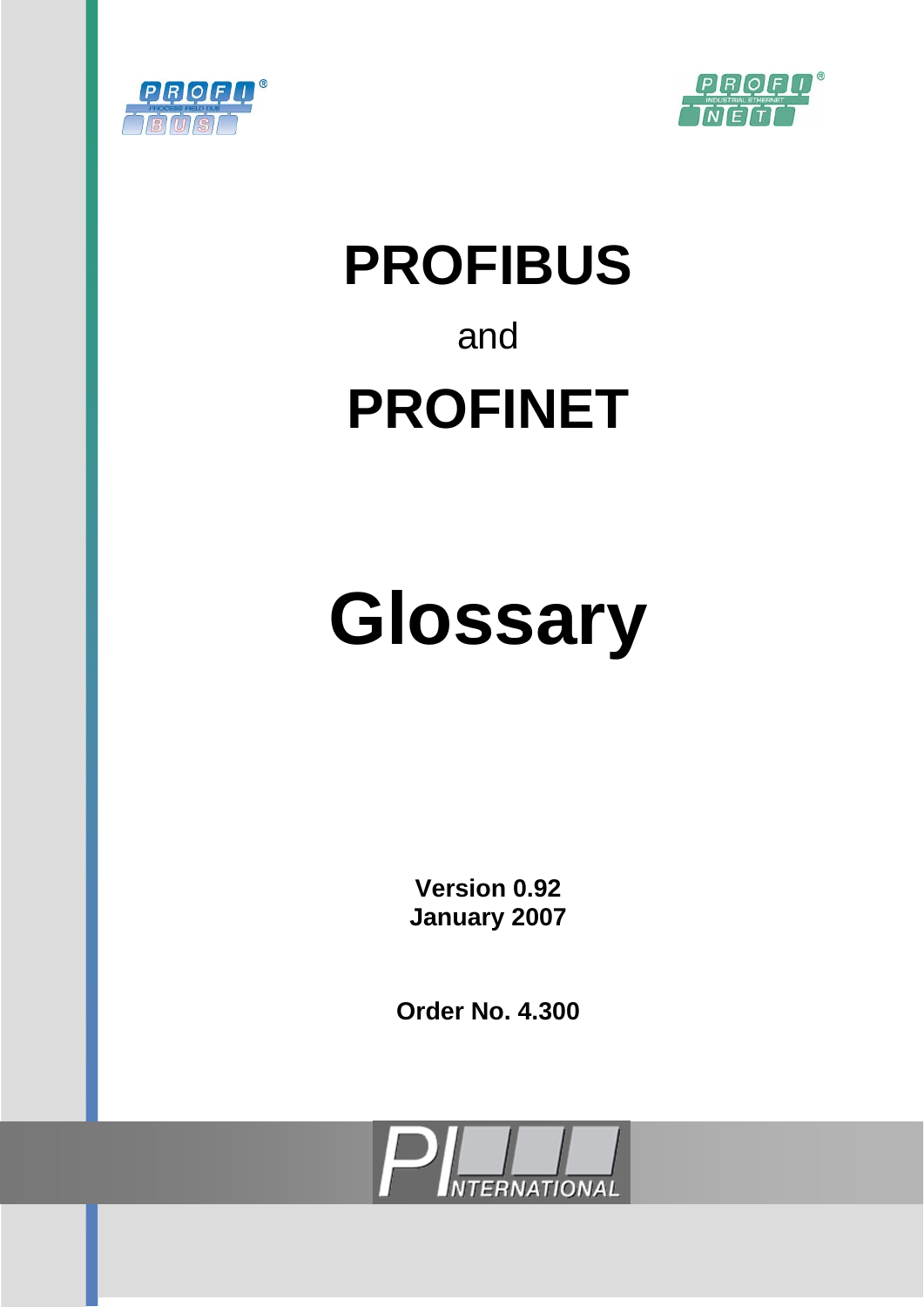### **PROFIBUS and PROFINET Glossary TopLevel and TechGeneral Terms**

#### **File name: PI\_Glossary\_4300\_d092\_17jan07**

Prepared by the PROFIBUS and PROFINET Glossary Team.

The attention of adopters is directed to the possibility that compliance with or adoption of PI (PROFIBUS International) specifications may require use of an invention covered by patent rights. PI shall not be responsible for identifying patents for which a license may be required by any PI specification, or for conducting legal inquiries into the legal validity or scope of those patents that are brought to its attention. PI specifications are prospective and advisory only. Prospective users are responsible for protecting themselves against liability for infringement of patents.

#### **NOTICE:**

- The information contained in this document is subject to change without notice. The material in this document details a PI specification in accordance with the license and notices set forth on this page. This document does not represent a commitment to implement any portion of this specification in any company's products.
- WHILE THE INFORMATION IN THIS PUBLICATION IS BELIEVED TO BE ACCURATE, PI MAKES NO WARRANTY OF ANY KIND, EXPRESS OR IMPLIED, WITH REGARD TO THIS MATERIAL INCLUDING, BUT NOT LIMITED TO ANY WARRANTY OF TITLE OR OWNERSHIP, IMPLIED WARRANTY OF MERCHANTABILITY OR WARRANTY OF FITNESS FOR PARTICULAR PURPOSE OR USE.
- In no event shall PI be liable for errors contained herein or for indirect, incidental, special, consequential, reliance or cover damages, including loss of profits, revenue, data or use, incurred by any user or any third party. Compliance with this specification does not absolve manufacturers of PROFIBUS or PROFINET equipment, from the requirements of safety and regulatory agencies (TÜV, BIA, UL, CSA, etc.).

**PROFIBUS® and PROFINET® logos are registered trade marks. The use is restricted for members of Profibus International. More detailed terms for the use can be found on the web page www.profibus.com/libraries.html. Please select button "Presentations & logos".** 

Publisher: PROFIBUS Nutzerorganisation e.V. Haid-und-Neu-Str. 7 76131 Karlsruhe Germany Phone: +49 (0) 721 / 96 58 590 Fax: +49 (0) 721 / 96 58 589 E-mail: info@profibus.com Web site: www.profibus.com

© No part of this publication may be reproduced or utilized in any form or by any means, electronic or mechanical, including photocopying and microfilm, without permission in writing from the publisher.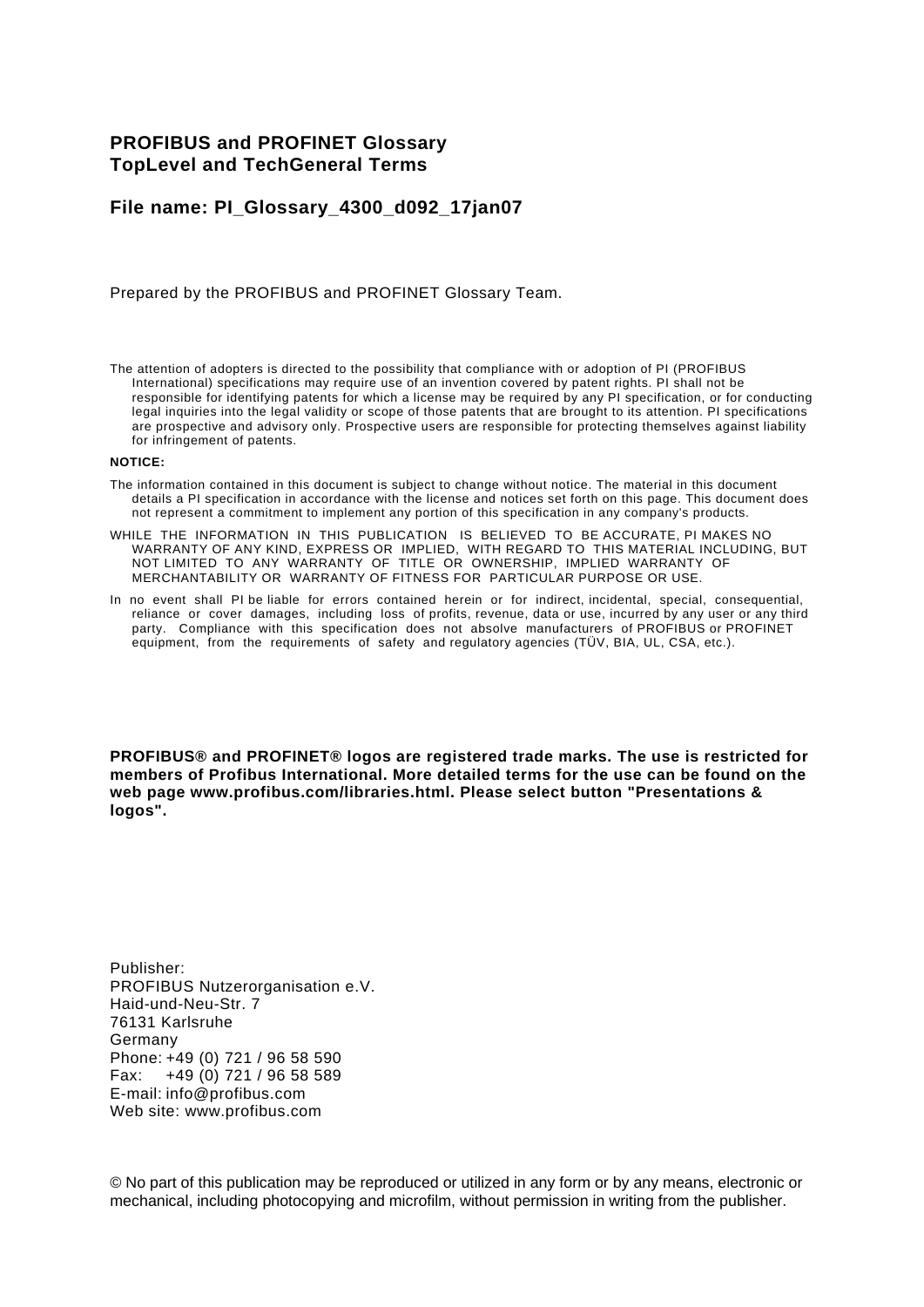| <b>Term</b>                                       | Meaning                                                                                                                                                                                                                                                                                                                                                                                                                                                                                                                                                                                                                                                                                                                                                                                                                                                                                                                                                                                                                                                                                                                                                                                                                 | ID WG          | Scope              |
|---------------------------------------------------|-------------------------------------------------------------------------------------------------------------------------------------------------------------------------------------------------------------------------------------------------------------------------------------------------------------------------------------------------------------------------------------------------------------------------------------------------------------------------------------------------------------------------------------------------------------------------------------------------------------------------------------------------------------------------------------------------------------------------------------------------------------------------------------------------------------------------------------------------------------------------------------------------------------------------------------------------------------------------------------------------------------------------------------------------------------------------------------------------------------------------------------------------------------------------------------------------------------------------|----------------|--------------------|
| Accredited Testlaboratory                         | PROFIBUS Certification Tests in accordance with the related PROFIBUS Test specifications are<br>executed in authorised PROFIBUS Test Laboratories. Meanwhile, 7 Test Laboratories world-wide are<br>authorised to execute these tests. The (positive) test reports are basis for a PNO certificate.<br>The test laboratories systematically are audited by PNO (accreditation). The procedures are defined<br>within the following document: "How to become and to run an accredited PROFIBUS test laboratory". It<br>is downloadable from the PNO web server.                                                                                                                                                                                                                                                                                                                                                                                                                                                                                                                                                                                                                                                          | 405 PA-Devices | TopLevel           |
|                                                   | (1) IEC 61158-6: Alarms are diagnosis events to be acknowledged by the master class 1 via an acyclic<br>(MS1) Alarm_Ack telegram.<br>(2) PROFIsafe: After the tripping of a safety function a machine in general shall not restart<br>automatically unless an explicit consent signal via an "operator acknowledge" is released. Prior to this                                                                                                                                                                                                                                                                                                                                                                                                                                                                                                                                                                                                                                                                                                                                                                                                                                                                          |                |                    |
| Acknowledgement                                   | signal the (manual) checking of the function is required.                                                                                                                                                                                                                                                                                                                                                                                                                                                                                                                                                                                                                                                                                                                                                                                                                                                                                                                                                                                                                                                                                                                                                               | 55 Drives      | <b>TechGeneral</b> |
| <b>Active Control Connection Object</b><br>(ACCO) | This software part is responsible for the mapping between properties from two components in the same<br>device or different devices.                                                                                                                                                                                                                                                                                                                                                                                                                                                                                                                                                                                                                                                                                                                                                                                                                                                                                                                                                                                                                                                                                    | 558 PROFINET   | TopLevel           |
| <b>Actual Position</b>                            | (1) Encoder: A preset function enables the user to set the actual position of the encoder to a preset<br>value.<br>(2) Variable speed drives: The profile defines the following status information:<br>- The dynamic setpoint/actual position comparison is within the defined contouring error window<br>The actual position value is located at the end of a drive task in the positioning window<br>(3) PROFIdrive: This profile deals with closed loop controlled drives across the network using the<br>isochronous mode. Thus it defines a special "position feedback interface".<br>(4) PA Devices: This profile defines in its actuator transducer block parameter descriptions a "Feedback<br>value": The actual position of the final control element in units of OUT_SCALE.<br>IEC 6118-5: In isochronous mode the following applies: The acquisition and update of the value of the<br>input data of all involved DP-slaves should be done at the end of each isochronous DP cycle as close<br>as possible to ensure to provide the most actual values of the input data. The output of the value of the<br>output data of all involved DP-slaves should be done at the end of the cyclic part (Dx) of each | 56 Drives      | <b>TechGeneral</b> |
| Actual Values (IsoM)                              | isochronous DP cycle as close as possible to ensure to provide the actual values for the output data as<br>soon as possible.                                                                                                                                                                                                                                                                                                                                                                                                                                                                                                                                                                                                                                                                                                                                                                                                                                                                                                                                                                                                                                                                                            | 58 Drives      | TechGeneral        |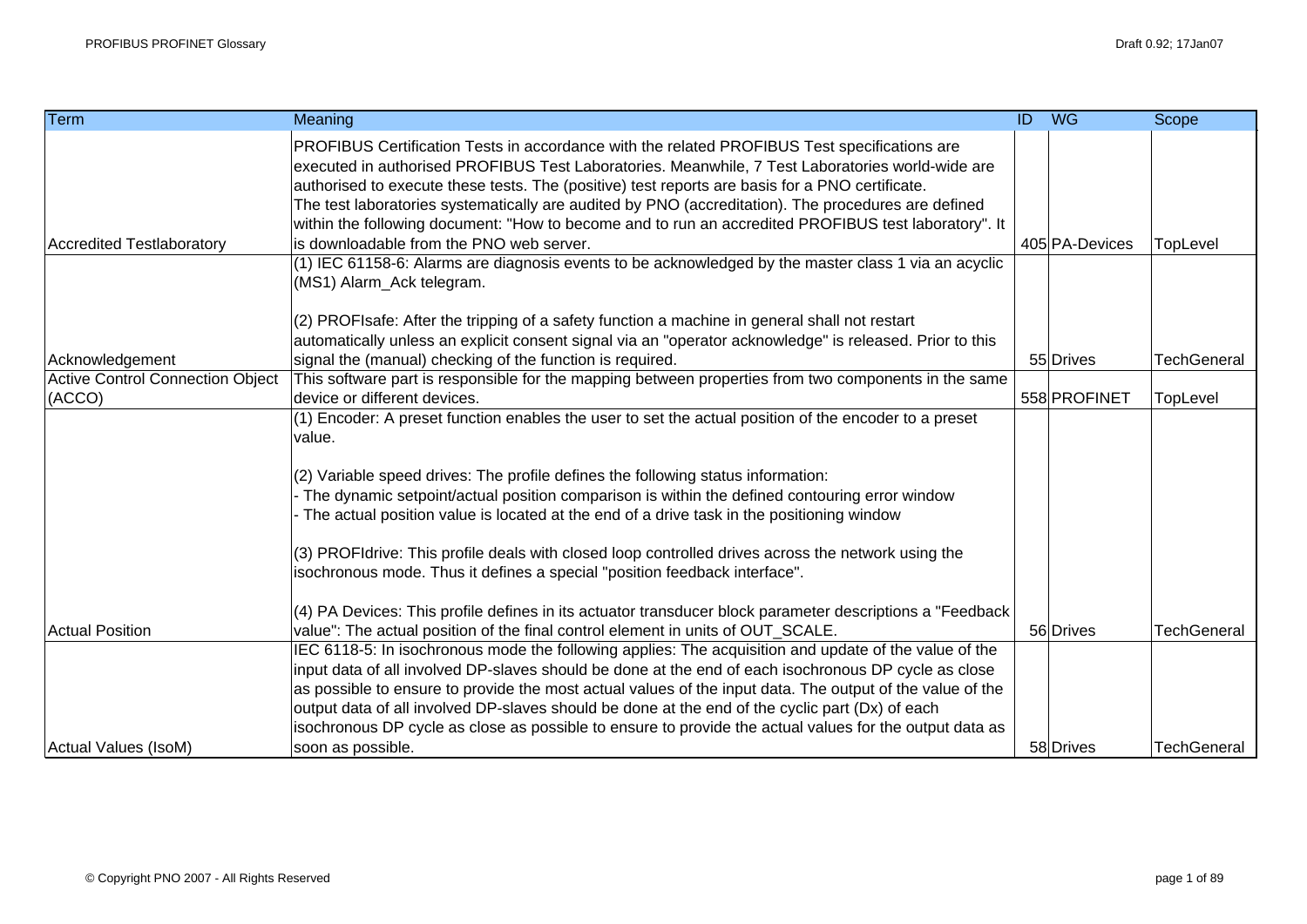| <b>Term</b>            | Meaning                                                                                                                                                                            | $\overline{ID}$ | <b>WG</b>      | Scope              |
|------------------------|------------------------------------------------------------------------------------------------------------------------------------------------------------------------------------|-----------------|----------------|--------------------|
|                        | Device directly affecting the automated process (e.g., drive, valve, heater) based on data received. In                                                                            |                 |                |                    |
|                        | form of a field device an actuator may not only receive its I/O data (e.g. setpoints) but support different                                                                        |                 |                |                    |
|                        | parameterization for variable operational modes or provide diagnosis information for predictive                                                                                    |                 |                |                    |
|                        | maintenance, etc.                                                                                                                                                                  |                 |                |                    |
| Actuator               | See "Final element" for terms especially in use within process automation.                                                                                                         |                 | 1 PROFINET     | <b>TechGeneral</b> |
|                        | IEC 61158-5: The isochronous DP cycle consists of the following parts:                                                                                                             |                 |                |                    |
|                        | SYNCH-Event (global control telegram)                                                                                                                                              |                 |                |                    |
|                        | cyclic services (MS0 I/O data exchange; elapsed time for DX)                                                                                                                       |                 |                |                    |
|                        | acyclic services (delayed diagnosis, MS1 and MS2 access; elapsed time for MSG)                                                                                                     |                 |                |                    |
|                        | spare time (elapsed time for RES)                                                                                                                                                  |                 |                |                    |
|                        | The acyclic services shall be executed after the cyclic services. To ensure an isochronous DP cycle this                                                                           |                 |                |                    |
| Acyclic Services (MSG) | part shall be fixed and limited.                                                                                                                                                   |                 | 173 Drives     | <b>TechGeneral</b> |
|                        | IEC 61158-2: Medium attachment unit identification - unique number of a station connected to a                                                                                     |                 |                |                    |
| Address (Station)      | segment (participant)                                                                                                                                                              |                 | 59 Drives      | <b>TechGeneral</b> |
|                        | Within PROFIBUS DP the maximum possible number of addressable network nodes per segment, e.g.                                                                                      |                 |                |                    |
| <b>Address Space</b>   | 127.                                                                                                                                                                               |                 | 335 PA-Devices | TechGeneral        |
|                        | The advisory board of PNO Germany supervises the development and maintenance issues of the                                                                                         |                 |                |                    |
| <b>Advisory Board</b>  | PROFIBUS technology. It acts on behalf of PROFIBUS International.                                                                                                                  |                 | 340 TC3        | TopLevel           |
|                        | In general: Notification of an abnormal or unexpected event within a system.<br>(1) Alarms in PROFIBUS DP require in addition to the standard diagnosis event mechanism within the |                 |                |                    |
|                        | cyclic data exchange a separate acyclic acknowledgment procedure between a host and a slave                                                                                        |                 |                |                    |
|                        | application. Since DP-V1, "Device related diagnosis" is the basis for the "Alarm" and "Status" types of                                                                            |                 |                |                    |
|                        | diagnosis events (GSD: "DPV1"=1). PROFIBUS DP defines the following alarm types: Diagnosis,                                                                                        |                 |                |                    |
|                        | Status, Process, Update, Pull, and Plug Alarm. See "Device Related Diagnosis".                                                                                                     |                 |                |                    |
|                        | The PNO maintains a Profile Guideline, Part3: Diagnosis, Alarms and Time Stamping, order no. 3.522.                                                                                |                 |                |                    |
|                        | (2) Within PROFINET IO an alarm is defined as an abnormal or unexpected event within an IO-Device.                                                                                 |                 |                |                    |
|                        | The associated information is transfered to the IO-Controller via an acyclic communication channel.                                                                                |                 |                |                    |
| Alarm                  | The following alarm types are defined: Diagnosis, Process, Redundancy, Pull, and Plug Alarm.                                                                                       |                 | 269 TimeStamp  | TopLevel           |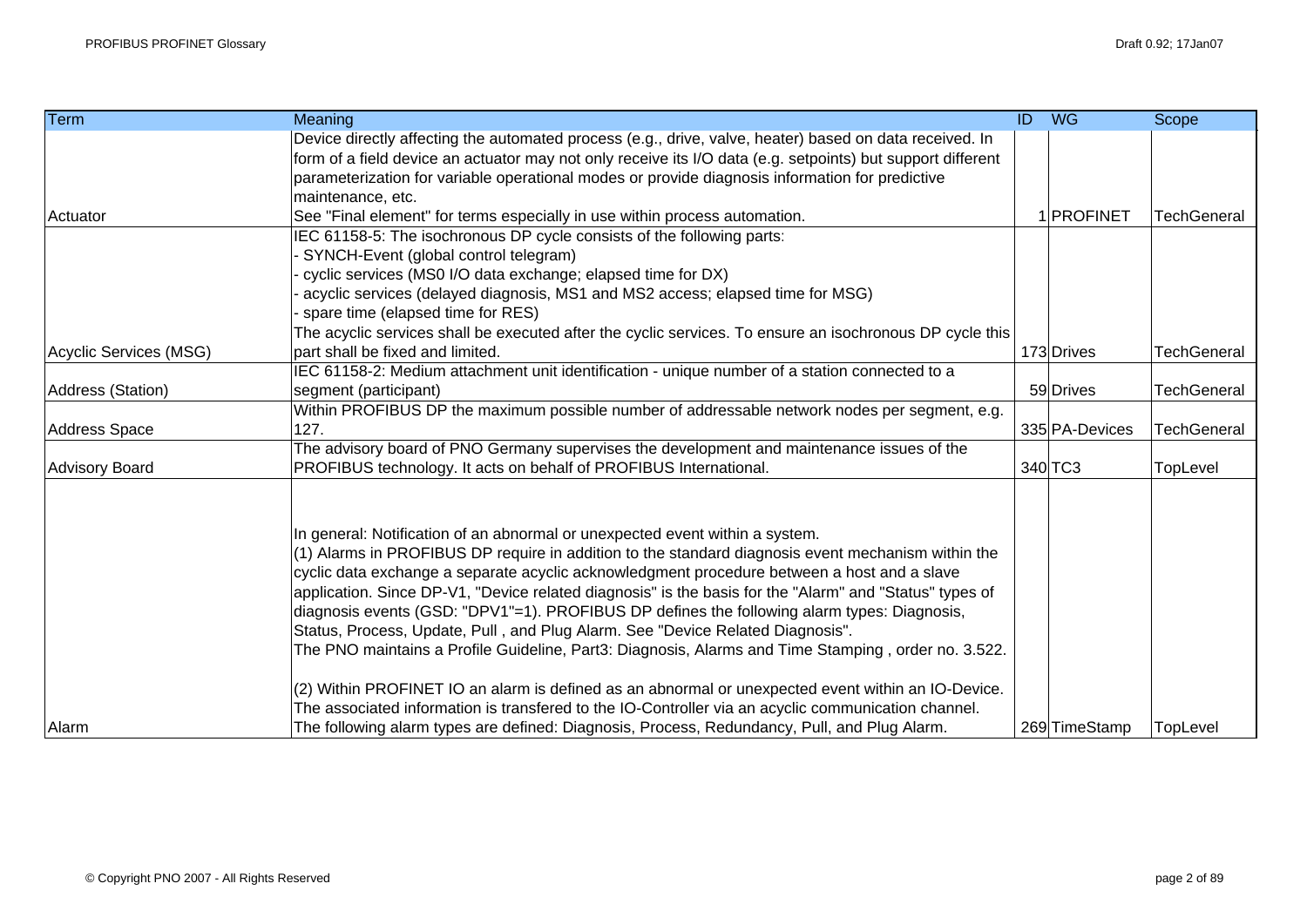| <b>Term</b>               | Meaning                                                                                                   | ID WG         | Scope              |
|---------------------------|-----------------------------------------------------------------------------------------------------------|---------------|--------------------|
|                           | Alert is a generic term for two different types of notifications within a PROFIBUS DP/PA network          |               |                    |
|                           | especially arranged but not exclusively for the process automation:                                       |               |                    |
|                           | - Alarm                                                                                                   |               |                    |
|                           | - Event                                                                                                   |               |                    |
|                           | Both alert types may be used with or without a user acknowledgement mechanism.                            |               |                    |
| Alert                     | The PNO maintains a PROFIBUS guideline "Time Stamp", order no. 2.192.                                     | 270 TimeStamp | <b>TechGeneral</b> |
|                           | A type of interface between a control system and field instrumentation which allows variable values to    |               |                    |
| Analog Input (AI)         | be transmitted, as opposed to digital input/output.                                                       | 511 DLL-AL    | <b>TechGeneral</b> |
|                           | (1) Transducer output in which the amplitude is continuously proportional to a function of the stimulus.  |               |                    |
|                           | (2) A type of interface between a control system and field instrumentation which allows variable values   |               |                    |
| Analog Output (AO)        | to be transmitted, as opposed to digital input/output.                                                    | 512 DLL-AL    | <b>TechGeneral</b> |
|                           | A complete, self-contained software program that performs a specific function directly for the user. This |               |                    |
|                           | is in contrast to system software such as operating system kernels, communication server processes,       |               |                    |
|                           | etc. which exist to support application programs. From a communications point of view the application     |               |                    |
|                           | level is the highest level of the OSI model no matter whether this level consists of system and/or        |               |                    |
|                           | application software. See                                                                                 |               |                    |
|                           | - Application program,                                                                                    |               |                    |
|                           | - Application layer,                                                                                      |               |                    |
|                           | Application relationship,                                                                                 |               |                    |
|                           | Application process object,                                                                               |               |                    |
|                           | Application profile,                                                                                      |               |                    |
|                           | Application classes,                                                                                      |               |                    |
| Application               | Function block application                                                                                | 60 Drives     | TopLevel           |
|                           | A complete, self-contained software program that performs a specific function directly for the user. An   |               |                    |
|                           | application process is an application program while in actual operation.                                  |               |                    |
|                           | Within programmable controllers (PLC) an application program is a set of function blocks and functions    |               |                    |
|                           | written in an IEC 61131-3 language.                                                                       |               |                    |
| <b>Application Pogram</b> | See "Application".                                                                                        | 230 Comm-FB   | TopLevel           |
|                           | IEC 61158-5: Fieldbus application processes (AP) may be unambiguously addressed by at least one           |               |                    |
|                           | individual data link layer service access point (SAP) address. For example, interactions may be based     |               |                    |
|                           | on request/response messages (telegrams) sent directly between APs (master - slave), or on                |               |                    |
|                           | data/events sent by one application for use by others (slave to slaves). These two models of              |               |                    |
|                           | interactions between APs are referred to as client/server and publisher/subscriber interactions.          |               |                    |
|                           | An application process object (APO) is a component of an application process (AP) that is identifiable    |               |                    |
|                           | and accessible through an application relationship (AR).                                                  |               |                    |
| Application Process (AP)  | See "Application Relationship (AR)" and "Service Access Points".                                          | 633 TC3       | <b>TechGeneral</b> |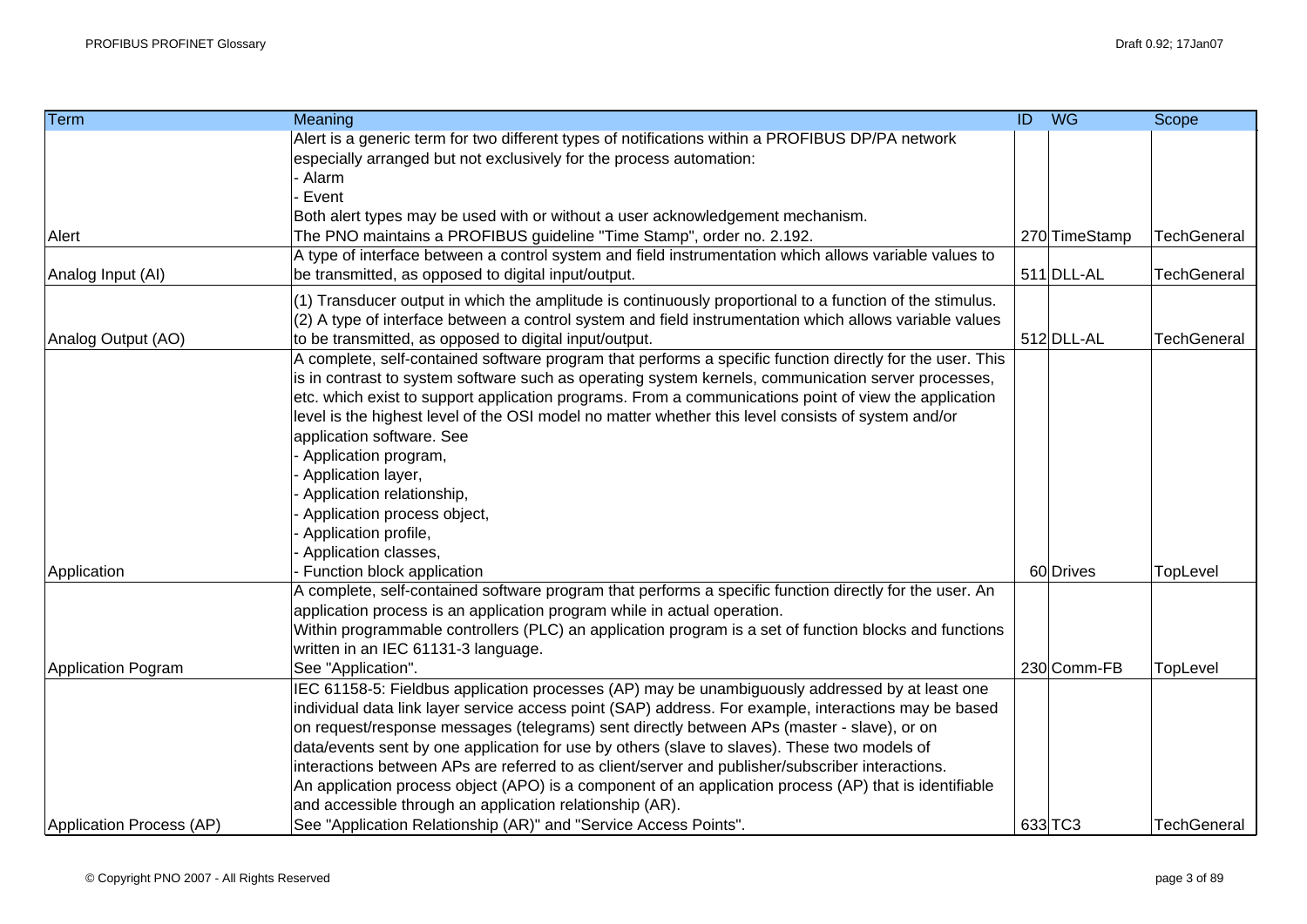| <b>Term</b>                   | Meaning                                                                                                    | ID WG |                | Scope              |
|-------------------------------|------------------------------------------------------------------------------------------------------------|-------|----------------|--------------------|
|                               | Within PROFIBUS a spezified agreement within families of field devices on how to use the general           |       |                |                    |
|                               | PROFIBUS communication platform and its subsystems (e.g. device integration via GSD, EDD,                  |       |                |                    |
|                               | FDT/DTM and Communication Function Blocks). Communication profiles are not a part of the                   |       |                |                    |
| <b>Application Profile</b>    | PROFIBUS DP application profiles. See "Profile".                                                           |       | 372 TC3        | TopLevel           |
|                               | IEC 61158-5: ARs represent communication channels, and they define how information is                      |       |                |                    |
|                               | communicated between application processes (AP). The DP application layer offers the following AR          |       |                |                    |
|                               | types (connectionless = $cl$ ; connection-oriented = $co$ ):                                               |       |                |                    |
|                               | MSO: (cl)                                                                                                  |       |                |                    |
|                               | one DPM1 and all related slaves                                                                            |       |                |                    |
|                               | one or several DPM2 and all related slaves and optional                                                    |       |                |                    |
|                               | one or several DP-slaves with all related slaves (publisher/subscriber)                                    |       |                |                    |
|                               | MS1: (co)                                                                                                  |       |                |                    |
|                               | - one DPM1 and one related slave                                                                           |       |                |                    |
|                               | MS2: (co)                                                                                                  |       |                |                    |
|                               | one DPM2 and one related slave                                                                             |       |                |                    |
|                               | MS3: (cl)                                                                                                  |       |                |                    |
|                               | one DPM1 or 2 and a set of related slaves (used for clock time synchronisation)                            |       |                |                    |
|                               | MM1: (cl)                                                                                                  |       |                |                    |
|                               | - one configuration device DPM2 and one related controlling device DPM1                                    |       |                |                    |
|                               | MM2: (cl)                                                                                                  |       |                |                    |
|                               | one configuration device DPM2 and a set of related controlling devices DPM1                                |       |                |                    |
|                               | The communication inside an AR is using "Data Link Services", "Service Access Points", and                 |       |                |                    |
| Application Relationship (AR) | "Telegram Types".                                                                                          |       | 409 PA-Devices | TechGeneral        |
|                               | General: A collection of identically typed data items distinguished by their indices (or "subscripts"). A  |       |                |                    |
|                               | reference to an array element is written something like A[i,j,k] where A is the array name and i, j and k  |       |                |                    |
|                               | are the indices.                                                                                           |       |                |                    |
|                               | IEC 61131-3: An aggregate that consists of data objects, with identical attributes, each of which may be   |       |                |                    |
| Array                         | uniquely referenced by subscripting (ISO).                                                                 |       | 231 Comm-FB    | <b>TechGeneral</b> |
|                               | Application Specific Integrated Circuit: A Custom chip designed for a specific application. It is designed |       |                |                    |
|                               | by integrating standard cells from a library.                                                              |       |                |                    |
|                               | For PROFIBUS DP several ASIC solutions are available.                                                      |       |                |                    |
| <b>ASIC</b>                   | --> www.profibus.com                                                                                       |       | 515 DLL-AL     | TopLevel           |
|                               | Deliberate handling of all material and immaterial values (assets) within an organization comprising       |       |                |                    |
|                               | resources and processes. Asset management as used by PROFIBUS focuses on master and slave                  |       |                |                    |
|                               | devices, maintenance planning, stocking of spare parts. PROFIBUS provides corresponding                    |       |                |                    |
| <b>Asset Management</b>       | technologies such as FDT, EDD, etc.                                                                        |       | 331 PA-Devices | TopLevel           |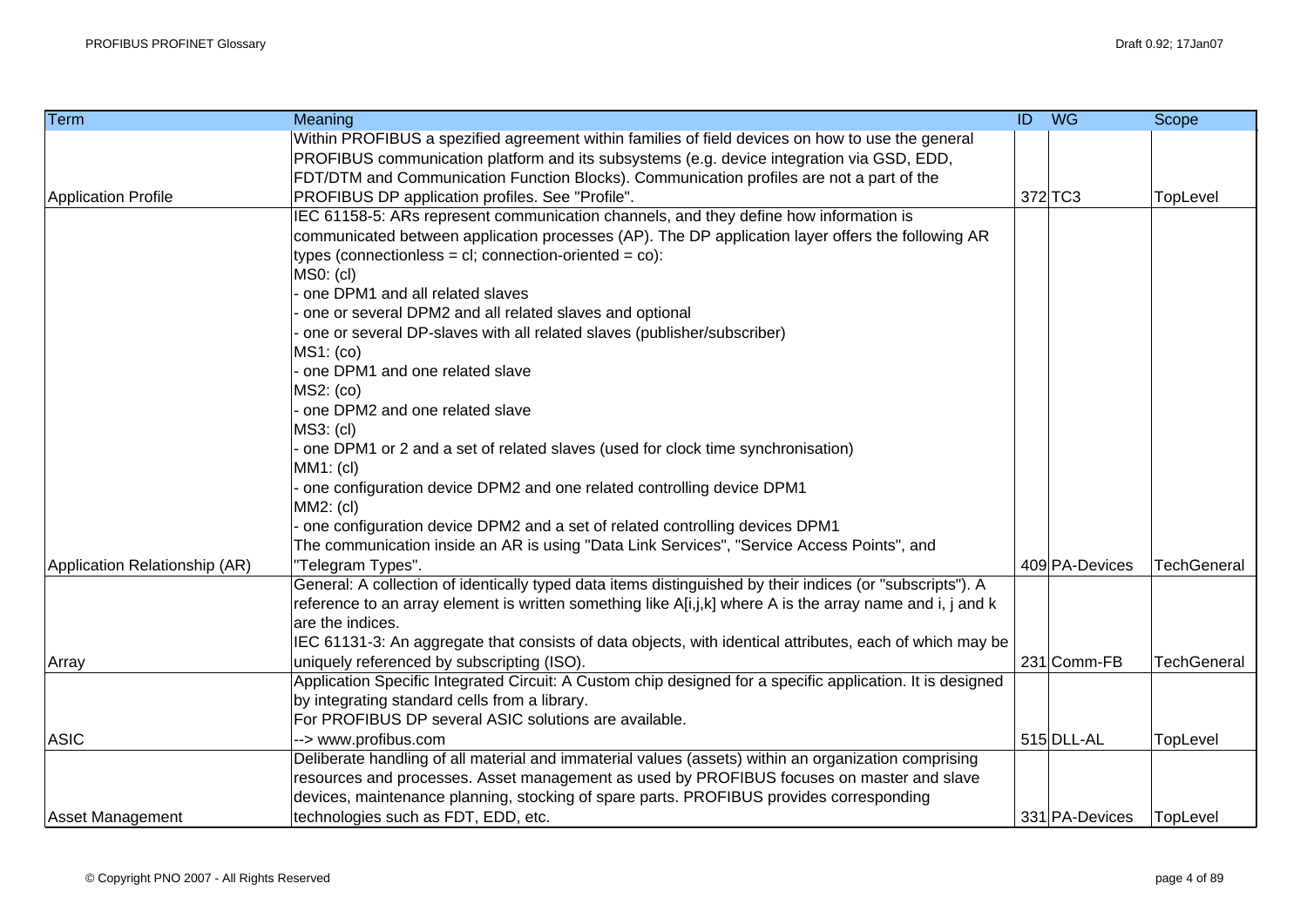| Term                           | Meaning                                                                                                        | <b>WG</b><br>$\overline{ID}$ | Scope              |
|--------------------------------|----------------------------------------------------------------------------------------------------------------|------------------------------|--------------------|
|                                | VDI The Association of Engineers is a financially independent and politically unaffiliated, non-profit         |                              |                    |
|                                | organization of 126,000 engineers and natural scientists. More than 12,000 of these members work for           |                              |                    |
|                                | the VDI in an honorary capacity. Established in 1856, the VDI is today the largest engineering                 |                              |                    |
|                                | association in Western Europe. VDI is providing a series of guidelines for PROFIBUS relevant industrial        |                              |                    |
|                                | fields:                                                                                                        |                              |                    |
|                                | - Logistics                                                                                                    |                              |                    |
|                                | Information technology                                                                                         |                              |                    |
|                                | Measurement and automation technology                                                                          |                              |                    |
|                                | Production technology                                                                                          |                              |                    |
|                                | Process and chemical engineering                                                                               |                              |                    |
| Association of Engineers (VDI) | Safety technology                                                                                              | 199 Drives                   | TopLevel           |
|                                | Availability is the probability that an item, under the combined influence of its reliability, maintainability |                              |                    |
|                                | and maintenance support, will be able to fulfil its required function over a stated period of time, or at a    |                              |                    |
|                                | given point in time. The operating context of a piece of equipment will determine its performance              |                              |                    |
|                                | requirements. An airliner will be expected to reach its destination once it has taken off. To guarantee        |                              |                    |
|                                | this it will spend a relatively large amount of its time being serviced. In this case the reliability must be  |                              |                    |
|                                | 100% but it's availability may be relatively low. In process industries which run continuously the             |                              |                    |
|                                | availability is of prime importance.                                                                           |                              |                    |
|                                | The definition of availability is:                                                                             |                              |                    |
|                                | Availability = Uptime / (Downtime + Uptime) or                                                                 |                              |                    |
|                                | Availability = MTBF / (MDT + MTBF)                                                                             |                              |                    |
|                                | with                                                                                                           |                              |                    |
|                                | MTBF = MeanTime Between Failure                                                                                |                              |                    |
|                                | MDT = Mean DownTime (as the sum of meantime to repair = MTTR and possibly mean logistic delay                  |                              |                    |
| Availability                   | $times = MLDT$                                                                                                 | 645 TC3                      | TopLevel           |
|                                | PROFIdrive profile drive technology: A drive unit is a modular device and consists of the drive device         |                              |                    |
| Axis                           | itself and one or several drive axis (electric motors).                                                        | 64 Drives                    | <b>TechGeneral</b> |
|                                |                                                                                                                |                              |                    |
|                                | A backplane is an electronic circuit board containing circuitry and several connectors into which              |                              |                    |
|                                | additional electronic devices on other circuit boards or cards can be plugged. The collection of wires         |                              |                    |
|                                |                                                                                                                |                              |                    |
|                                | from one connector to the next, through which data is transmitted from one slot to another is called a         | 508 RIO                      | <b>TechGeneral</b> |
| <b>Backplane Bus</b>           | backplane bus with tendency from parallel such as VME to serial bus systems such as Ethernet.                  |                              |                    |
|                                | For intrinsic safety: a component containing an electrical circuit that is designed to limit the energy        |                              |                    |
|                                | (voltage and current) available to the protected network in the hazardous (classified) location under          |                              |                    |
| <b>Barrier</b>                 | specified fault conditions.                                                                                    | $311$ Ex-i                   | TopLevel           |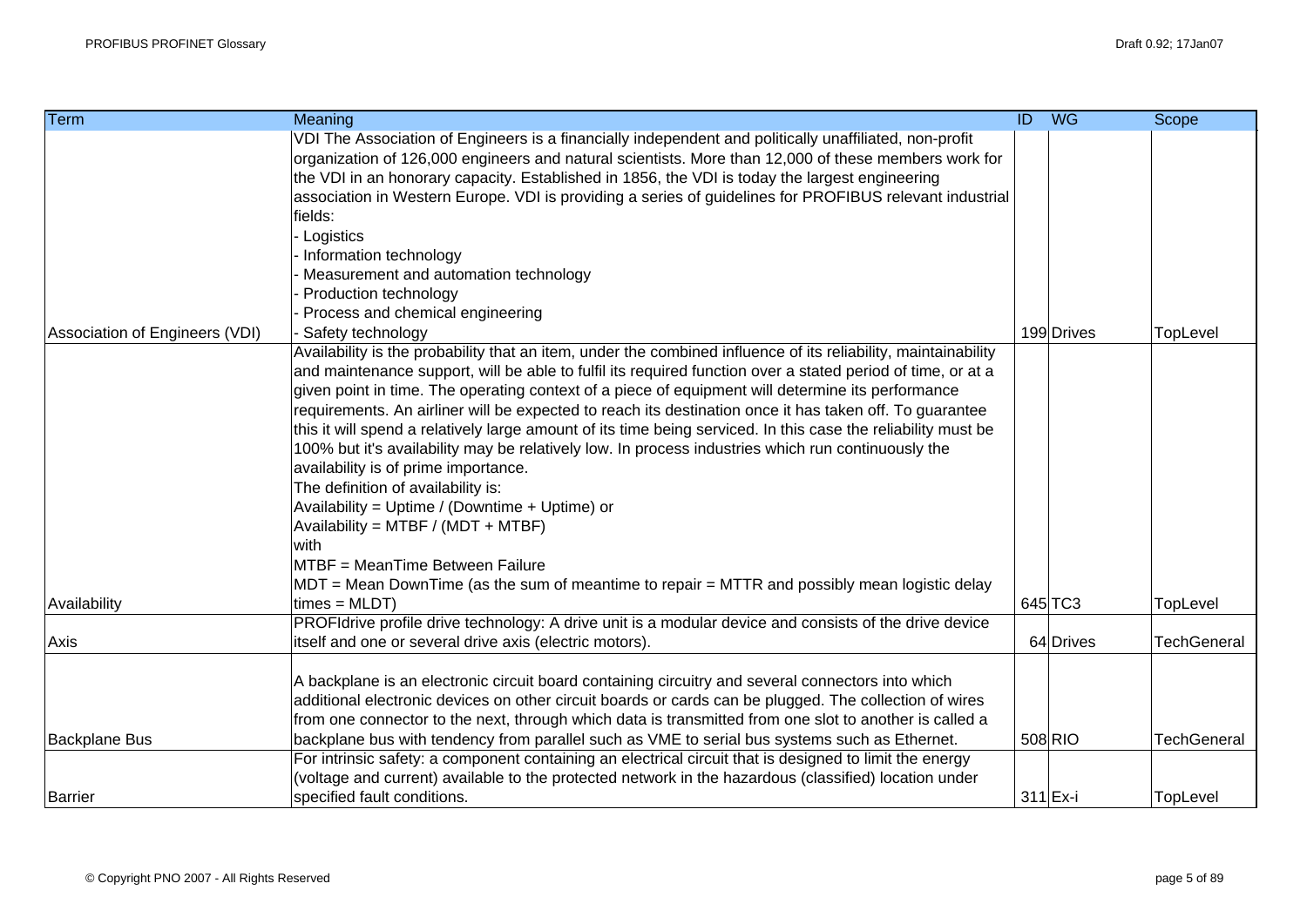| <b>Term</b>                   | Meaning                                                                                                                     | $\overline{1}$ | <b>WG</b>     | Scope              |
|-------------------------------|-----------------------------------------------------------------------------------------------------------------------------|----------------|---------------|--------------------|
|                               | IEC guide 104: "The preparation of safety publications and the use of basic safety publications and                         |                |               |                    |
|                               | group safety publications".                                                                                                 |                |               |                    |
|                               | This guide defines a hierarchical structure of safety standards. Basic safety publications being                            |                |               |                    |
| Basic Safety Publication ("A- | publications on a specific safety-related matter, applicable to many electrotechnical products.                             |                |               |                    |
| Norm")                        | See "International Electrotechnical Commission (IEC)".                                                                      |                | 487 ZVEI-Safe | TopLevel           |
|                               | Shorthand Term for Binary DigiT. There are only two possible binary digits: 0 and 1. Bits are                               |                |               |                    |
| Bit                           | represented in computers by different voltage or current levels.                                                            |                | 516 DLL-AL    | TopLevel           |
|                               | IEC 61158-2: The bit time Tbit is the time, which elapses during the transmission of one bit measured in                    |                |               |                    |
|                               | ns (nanoseconds). It depends on the Baudrate and is calculated as follows Tbit = $1$ (bit) / Baudrate                       |                |               |                    |
|                               | $(bit/s)$ .                                                                                                                 |                |               |                    |
|                               | Examples:                                                                                                                   |                |               |                    |
|                               | 12 Mbit/s $\rightarrow$ Tbit = 83 ns                                                                                        |                |               |                    |
|                               | 1,5 Mbit/s --> Tbit = 667 ns                                                                                                |                |               |                    |
| Bit Time (Tbit)               | The unit Tbit is the base for fieldbus parameters such as Tsl, Tid1, etc.                                                   |                | 201 Drives    | <b>TechGeneral</b> |
|                               |                                                                                                                             |                |               |                    |
|                               | The PROFIsafe application profile establishes its safety measures on top of the PROFIBUS application                        |                |               |                    |
|                               | layer (FAL) without using any data integrity features of PROFIBUS DP like parity or frame checking                          |                |               |                    |
|                               | sequence. The underlying communication "channel" is treated like a "black box". Thus it is called a                         |                |               |                    |
| <b>Black Channel</b>          | "Black Channel" in contrast to "Gray Channel" where those features are taken into account.                                  |                | 399 Safety    | TopLevel           |
|                               | According to the application profile "PA Devices", a field device (slave) is composed of the following<br>functional units: |                |               |                    |
|                               | Administration (Device/Physical Block)                                                                                      |                |               |                    |
|                               | Transformation of physical quantities (signals) into digital data (Transducer Block)                                        |                |               |                    |
| Block (EDDL)                  | Signal processing, e.g. linearization (Function Block)                                                                      |                | 37 EDD        | <b>TechGeneral</b> |
|                               | In principle a programming language concept specifically for automation systems that allows related                         |                |               |                    |
|                               | declarations and statements to be grouped together similar to the object oriented approach. It is used to                   |                |               |                    |
|                               | partition a large program into smaller and more manageable blocks.                                                          |                |               |                    |
|                               | The device model of the PROFIBUS application profile "PA Devices" decomposes the software part of                           |                |               |                    |
|                               | the devices into                                                                                                            |                |               |                    |
|                               |                                                                                                                             |                |               |                    |
|                               | - Transducer Block (mainly physical / electrical quantities converter)                                                      |                |               |                    |
|                               | Function Block (mainly signal processing)                                                                                   |                |               |                    |
|                               | Physical Block (administration).                                                                                            |                |               |                    |
| <b>Block Model</b>            | See "Function Block", "IEC 61131-3", "IEC 61804", and "Device Management".                                                  |                | 462 TC3       | TopLevel           |
| <b>Branch Profile</b>         | See "Profile"                                                                                                               |                | 551 TC3       | TopLevel           |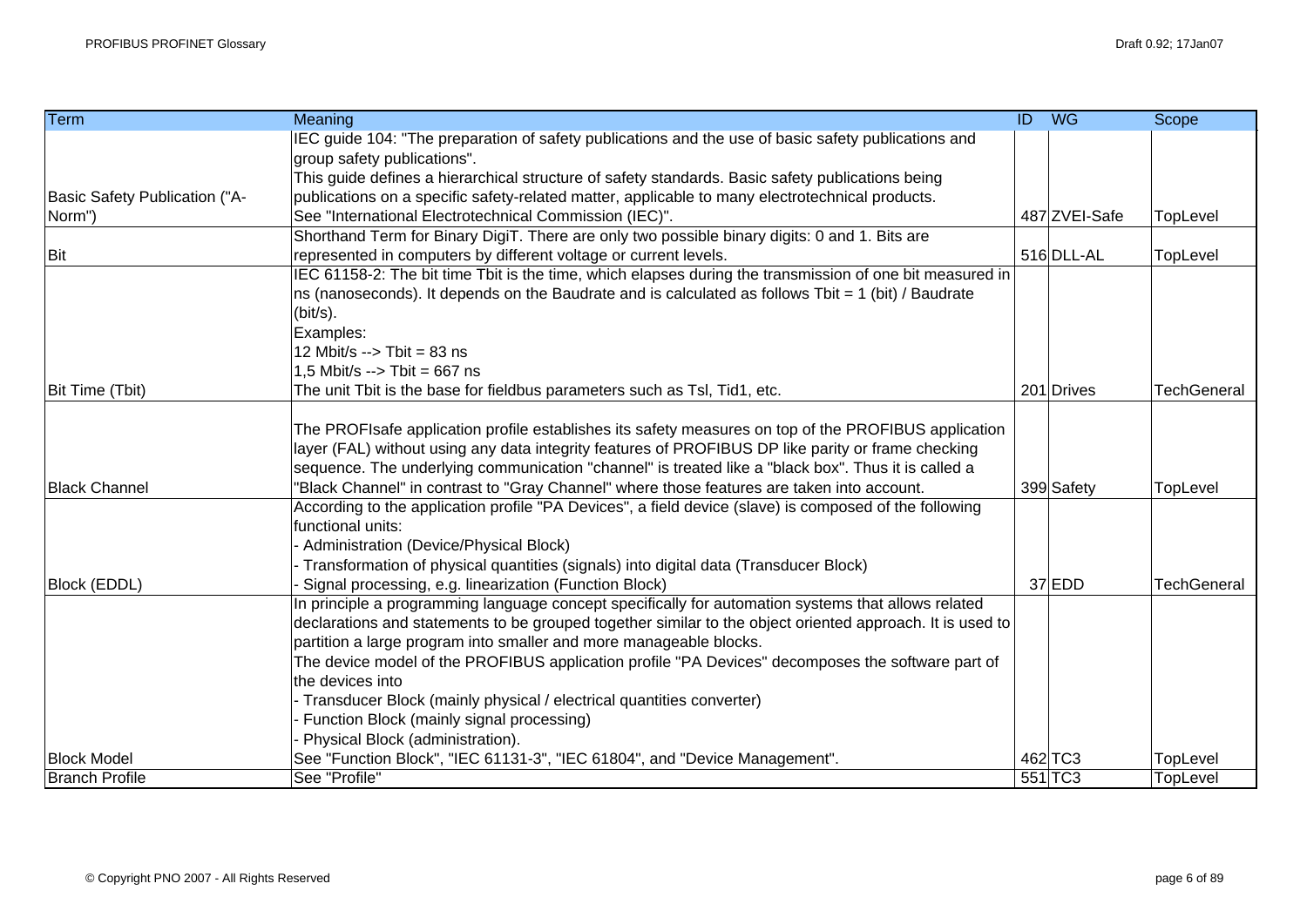| <b>Term</b>                   | Meaning                                                                                                  | ID WG          | Scope              |
|-------------------------------|----------------------------------------------------------------------------------------------------------|----------------|--------------------|
|                               | Brandlabel means the licensed unchanged reproduction and / or sale of a device in the name of the        |                |                    |
|                               | licensee.                                                                                                |                |                    |
|                               | It is possible for different companies to brandlabel PROFIBUS devices with the same Ident Number. A      |                |                    |
|                               | manufacturer declaration of the already registered manufacturer is required, which confirms the          |                |                    |
|                               | functional identity of the device and allowance to use the registered ID number. Additionally the name   |                |                    |
|                               | of the GSD file must contain a different manufacturer code. The GSD files should only differ in the key  |                |                    |
| <b>Brandlabel Device</b>      | words "Vendor_Name" und "Model_Name".                                                                    | 288 GSD        | TopLevel           |
|                               | A device which forwards traffic between network segments based on data link layer information. These     |                |                    |
| Bridge                        | segments would have a common network layer address.                                                      | 284 PROFINET   | TopLevel           |
|                               | An unacknowledged transmission to multiple, unspecified recipients on a bus segment at one single        |                |                    |
| <b>Broadcast</b>              | point in time.                                                                                           | 517 PROFINET   | TopLevel           |
|                               | Software tool to observe the protocol traffic on a serial bus line such as PROFIBUS.                     |                |                    |
| <b>Bus Analyzer (Monitor)</b> | Other term: Bus Monitor.                                                                                 | 433 PA-Devices | <b>TechGeneral</b> |
|                               | The period of time the busmaster needs to poll every participant (slave) once. More busmasters can be    |                |                    |
| <b>Bus Cycle</b>              | activated by using the token principle which consequently prolongate the bus cycle.                      | 411 PA-Devices | TechGeneral        |
|                               | Type of power supply whereby field devices obtain their required auxiliary power via the fieldbus        |                |                    |
| <b>Bus Powering</b>           | communication lines.                                                                                     | $23$ Ex-i      | <b>TechGeneral</b> |
|                               | The common unit of computer storage. It usually is made up of eight binary digits (bits) but may have    |                |                    |
| <b>Byte</b>                   | different size also. To ensure correct definitions "octets" shall be used instead.                       | 518 DLL-AL     | TopLevel           |
|                               | Type "Big Endian":                                                                                       |                |                    |
|                               | The order of bytes in a word in which the most significant byte is first. For example, the number 23041, |                |                    |
|                               | which is 5A01 in hex, would also be stored as 5A01 in a big endian Motorola CPU. PROFIBUS is using       |                |                    |
|                               | the "Motorola" format.                                                                                   |                |                    |
|                               | Type "Little Endian":                                                                                    |                |                    |
|                               | The Intel x86 architecture uses Little Endian, and 015A would be stored instead.                         |                |                    |
|                               | The PNO maintains Profile Guidelines, Part 2 "Data types, programming languages, and platforms",         |                |                    |
| <b>Byte Ordering</b>          | order no. 3.512.                                                                                         | 519 DLL-AL     | TopLevel           |
|                               | 100 Ohm ± 20% at 31.25 kHz<br>Wave impedance:                                                            |                |                    |
|                               | Asymmetrical capacitance: 2 nF/km                                                                        |                |                    |
|                               | Cross section:<br>$>= 0.8$ qmm (AWG 18)                                                                  |                |                    |
|                               | Cable type:<br>Twisted pair, shielded                                                                    |                |                    |
|                               | Resistance:<br>44 Ohm/km                                                                                 |                |                    |
|                               | Wave attenuation:<br>3 dB/km at 39 kHz                                                                   |                |                    |
|                               | Wire colors:<br>green: A-wire (-), red: B-wire (+) (highly recommended)                                  |                |                    |
|                               | Cladding color:<br>blue for MBP-IS, black or black/blue striped for MBP                                  |                |                    |
| Cable Type (MBP, MBP-IS)      | The PNO maintains a guideline "PROFIBUS Interconnection Technology", order no. 2.142                     | 659 TC3        | TechGeneral        |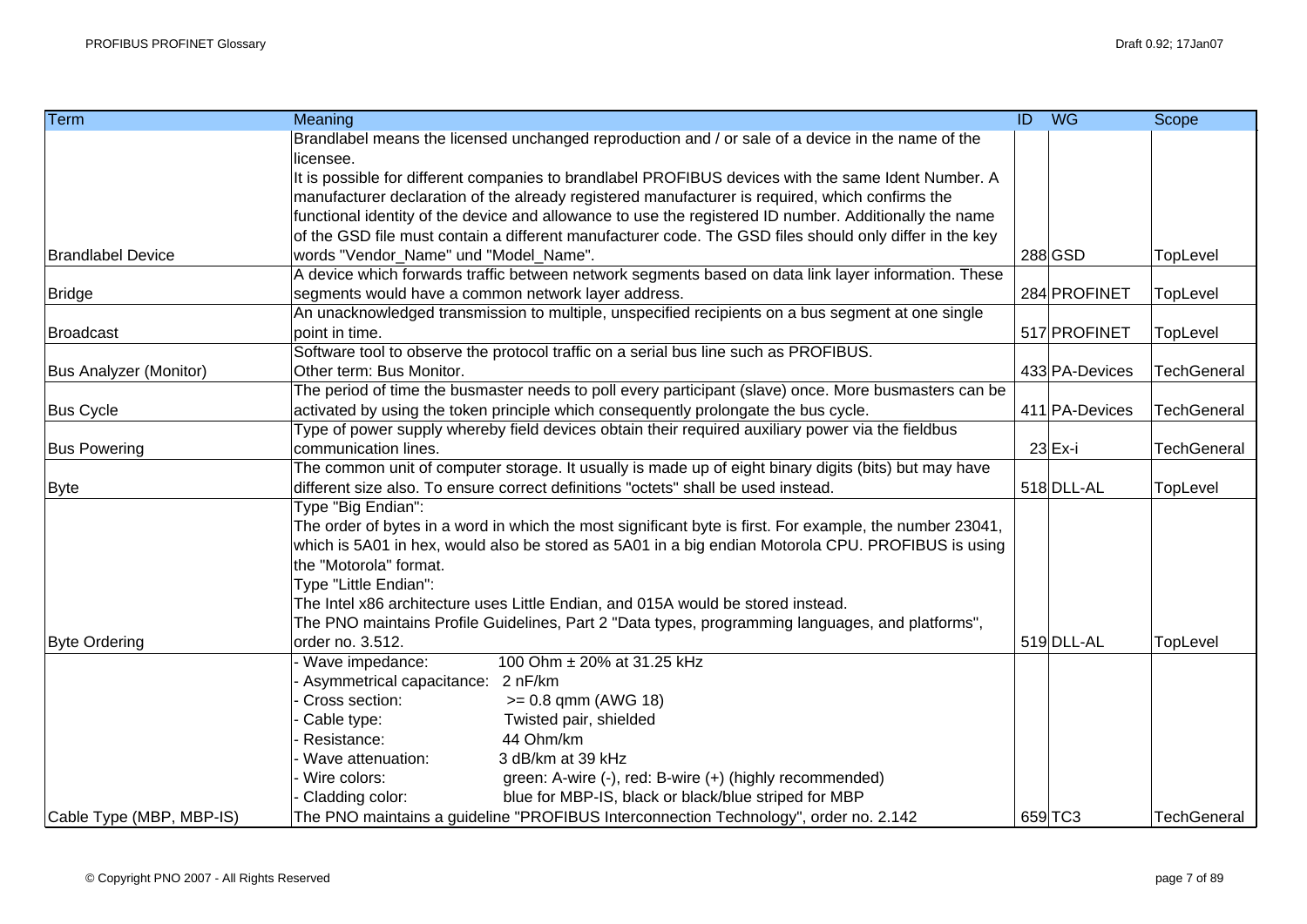| Term                         | Meaning                                                                                                  | <b>ID WG</b>  | Scope              |
|------------------------------|----------------------------------------------------------------------------------------------------------|---------------|--------------------|
|                              | Cable Type A:                                                                                            |               |                    |
|                              | - Wave impedance: 135 -165 Ohm; f = 3 - 20 MHz                                                           |               |                    |
|                              | Capacitance:<br>Typical $<$ 30 pF/m                                                                      |               |                    |
|                              | Cross section:<br>$= 0.34$ qmm (AWG 22)                                                                  |               |                    |
|                              | Cable type:<br>Twisted pair (1x2; 2x2; 1x4), shielded                                                    |               |                    |
|                              | $< 110$ Ohm/m<br>Resistance:                                                                             |               |                    |
|                              | Wave attenuation: 0.75 dB/100m at f = 100 kHz                                                            |               |                    |
|                              | - Wire colors:<br>green: A-wire (-), red: B-wire (+) (recommended)                                       |               |                    |
|                              | - Cladding color:<br>purple                                                                              |               |                    |
|                              | Other cable types are specified. However, PNO and PI are highly recommending cable type A. The           |               |                    |
| Cable Types (RS485)          | PNO maintains a guideline "PROFIBUS Interconnection Technology", order no. 2.142                         | 538 DLL-AL    | <b>TechGeneral</b> |
|                              | IEC 61158-5: This parameter specifies the time (in units of tBIT) that is necessary to handle a complete |               |                    |
|                              | isochronous DP cycle. It corresponds to the isochronous DP cycle time (Tdp).                             |               |                    |
|                              | Allowed values: 1 to 2^24-1.                                                                             |               |                    |
| Calculated Isochronous Cycle | This is a master parameter.                                                                              |               |                    |
| Time (Tct)                   | See "Master parameter".                                                                                  | 663 TC3       | <b>TechGeneral</b> |
|                              | IEC 61158-5: Stateless function invocations, referred to as actions, run to completion when invoked and  |               |                    |
|                              | cannot be interrupted. In addition, some atomic actions return a value in response to being invoked,     |               |                    |
|                              | while others do not. Those that do may be used to model software FUNCTIONS, and those that do not        |               |                    |
|                              | may be used to model software PROCEDURES. The confirmed CALL service is used to invoke the               |               |                    |
|                              | execution of an action object. This service shall only be used in conjunction with the MS1 or MS2        |               |                    |
|                              | application relationship.                                                                                |               |                    |
|                              | The PNO maintains a "PROFILE Guideline, Part1 Identification & Maintenance Functions", order no.         |               |                    |
| Call Service (Action)        | 3.502. Within this profile the stateless function invocation or "CALL service" is used.                  | 630 DLL-AL    | TopLevel           |
|                              | The risk reduction provided by the operation of a safety system can be assessed in different manners.    |               |                    |
|                              | While EN 954-1 is using a qualitative scale of different categories IEC 61508 makes use of the safety    |               |                    |
|                              | integrity level (SIL) as a quantitative measure. The categories of the EN 954-1 are ranging from B to    |               |                    |
|                              | 1,2,3, and 4. These are:                                                                                 |               |                    |
|                              | B: Safety related parts of control systems and/or their safety devices and their components must be      |               |                    |
|                              | designed, constructed, selected, assembled and combined in accordance with the relevant standards        |               |                    |
|                              | such that they can withstand the expected influence. System behavior (SB): The occurence of a fault      |               |                    |
|                              | can lead to the loss of the safety function.                                                             |               |                    |
|                              | - 1: The requirements of B shall apply. Well-tried components and well-tried safety principles shall be  |               |                    |
|                              | used. SB: The occurrence of a fault can lead to the loss of the safety function, but the probability of  |               |                    |
|                              | occurence is lower than in category B.                                                                   |               |                    |
| Category (acc. EN 954-1)     | 2: The requirements of B and the use of well-tried safety principles shall apply. The safety function    | 479 ZVEI-Safe | TopLevel           |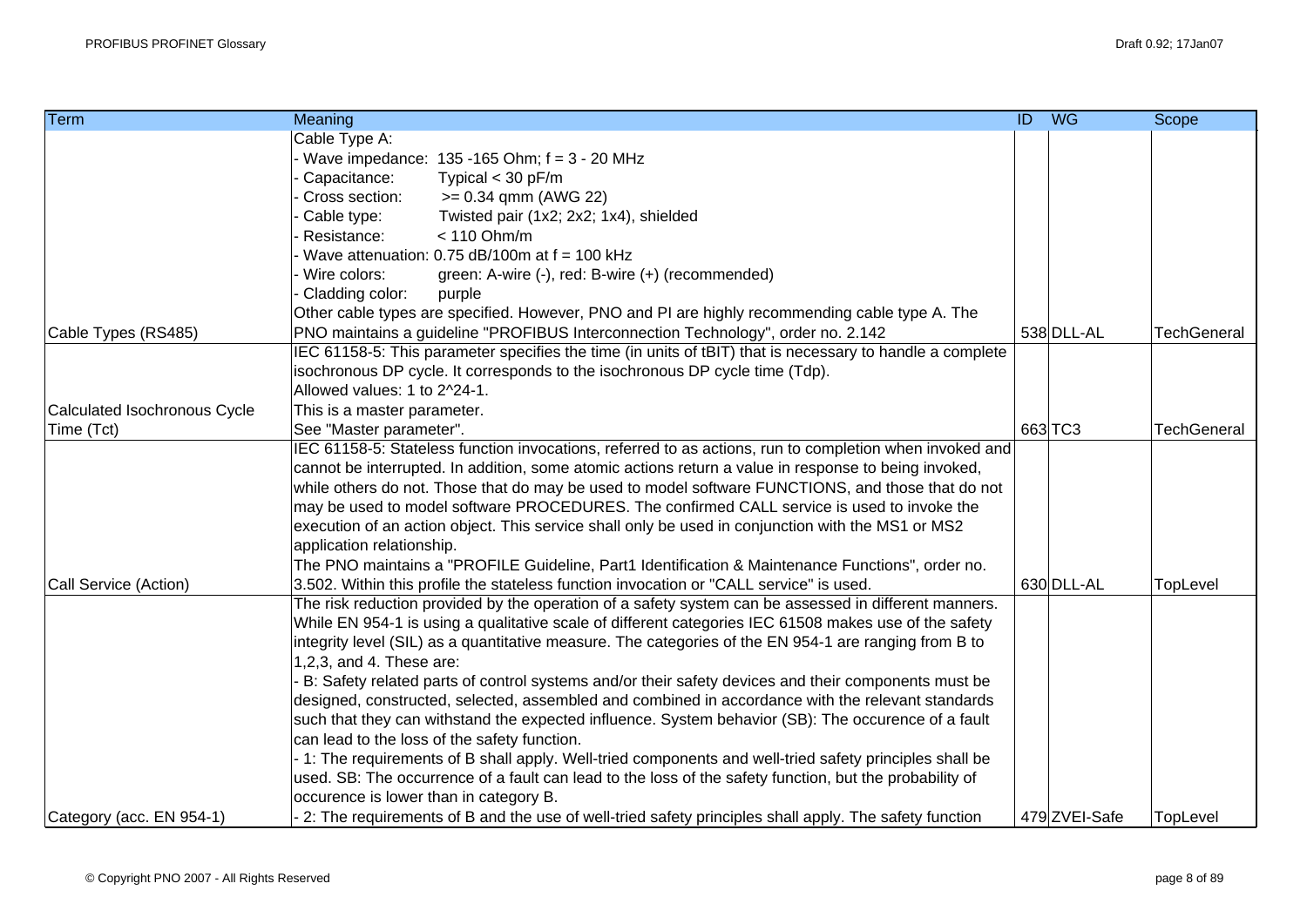| <b>Term</b>           | Meaning                                                                                                                                                                                      | <b>WG</b><br>$\overline{ID}$ |                | Scope              |
|-----------------------|----------------------------------------------------------------------------------------------------------------------------------------------------------------------------------------------|------------------------------|----------------|--------------------|
|                       |                                                                                                                                                                                              |                              |                |                    |
|                       | CENELEC, the European Committee for Electrotechnical Standardization, was created in 1973 as a<br>result of the merger of two previous European organizations: CENELCOM and CENEL. Nowadays, |                              |                |                    |
|                       | CENELEC is a non-profit technical organization set up under Belgian law and composed of the National                                                                                         |                              |                |                    |
|                       | Electrotechnical Committees of 27 European countries. In addition, 8 National Committees from Central                                                                                        |                              |                |                    |
|                       | and Eastern Europe are participating in CENELEC work with an Affiliate status. Their ultimate goal as                                                                                        |                              |                |                    |
|                       | affiliates is gaining full membership to CENELEC Standardization activities.                                                                                                                 |                              |                |                    |
|                       | EN's (EN - European Standard) are the most important deliverables published by CENELEC.                                                                                                      |                              |                |                    |
|                       | EN means, there is a normative document available, in principle, in the three official languages of                                                                                          |                              |                |                    |
|                       | CENELEC (English, French and German) that cannot be in conflict with any other CENELEC standard.                                                                                             |                              |                |                    |
|                       | --> www.cenelec.org                                                                                                                                                                          |                              |                |                    |
| <b>CENELEC</b>        | See "EN 50170".                                                                                                                                                                              | 557 TC3                      |                | TopLevel           |
|                       | A document issued by the PNO business office. It states that a specified product type in a certain hard                                                                                      |                              |                |                    |
|                       | and software version of a named manufacturer conforms to the specified PROFIBUS standards. These                                                                                             |                              |                |                    |
|                       | standards may comprise communication profiles as well as application profiles as required. Prior to the                                                                                      |                              |                |                    |
|                       | certificate an accredited PROFIBUS laboratory must have tested and verified the conformance of the                                                                                           |                              |                |                    |
| Certificate           | product.                                                                                                                                                                                     |                              | 328 PA-Devices | TopLevel           |
|                       | An I/O module may comprise one or more I/O channels. In case a channel is conveying more than one                                                                                            |                              |                |                    |
|                       | I/O value that is uncorrelated to the other it is called a multi variable channel. In cases where these                                                                                      |                              |                |                    |
| <b>Channel Vector</b> | values are correlated to each other the set is called a channel vector of a process quantity. Example:                                                                                       | 510 RIO                      |                | <b>TechGeneral</b> |
|                       | the quantity "rotation" is defined by speed and direction.<br>A clock manages the synchronized or unsynchronized time of a device. Usually it is a hardware or                               |                              |                |                    |
|                       | software mechanism within a master or slave device that counts time ticks (smallest time units out of                                                                                        |                              |                |                    |
|                       | e.g. a quartz oscillator) and builds up clock time information in individual formats. For PROFIBUS DP                                                                                        |                              |                |                    |
|                       | standardized formats are defined.                                                                                                                                                            |                              |                |                    |
|                       | The PNO maintains Profile Guidelines, Part 2 "Data types, programming languages, and platforms",                                                                                             |                              |                |                    |
| Clock                 | order no. 3.512                                                                                                                                                                              |                              | 271 TimeStamp  | TechGeneral        |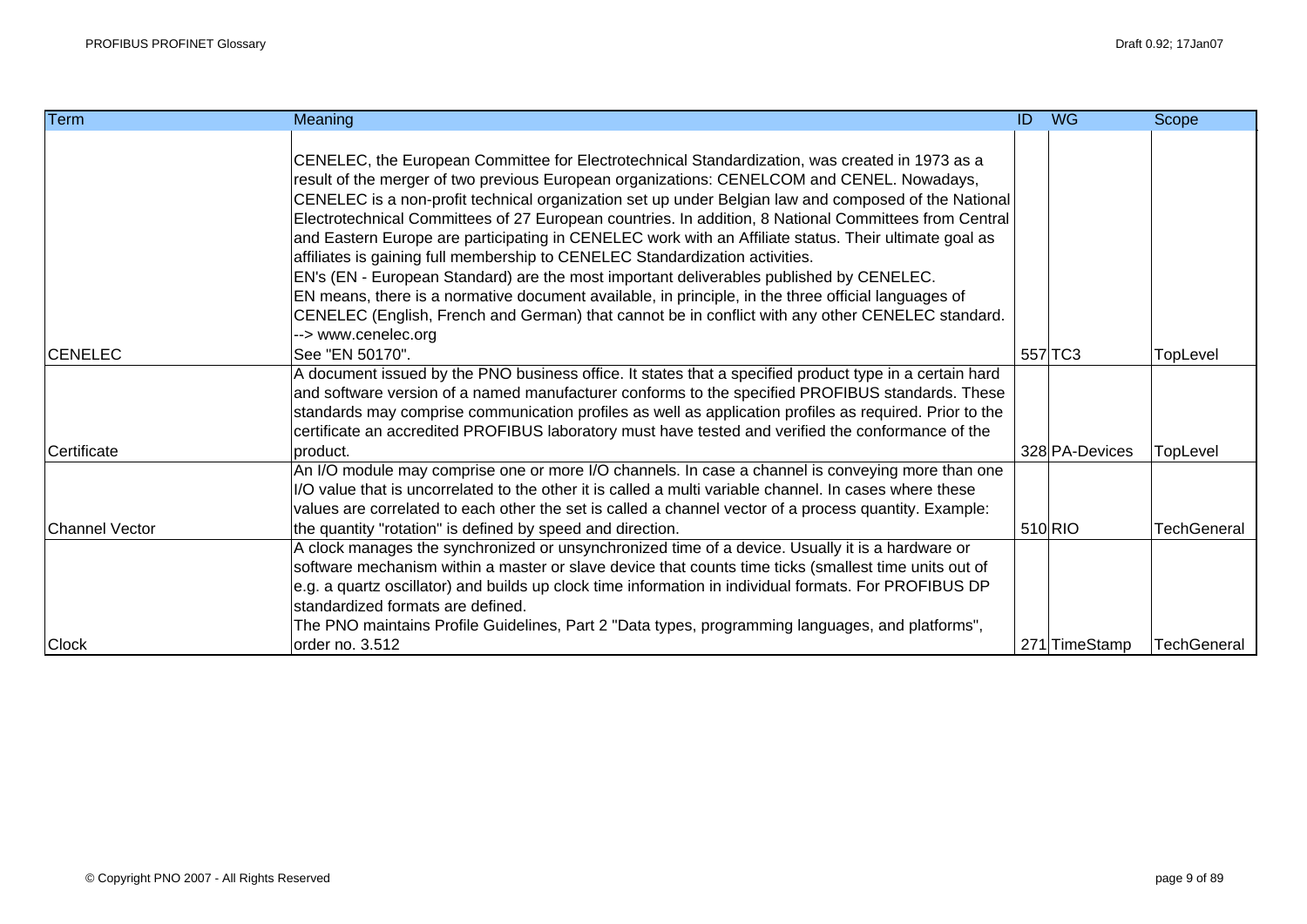| Term                                | Meaning                                                                                                  | ID WG |                | Scope       |
|-------------------------------------|----------------------------------------------------------------------------------------------------------|-------|----------------|-------------|
|                                     | IEC 61158-3: A sequence of interactions to synchronize the clock times of all receivers by a time        |       |                |             |
|                                     | master. The methodology in use is called "backwards time based correction". Time master and receiver     |       |                |             |
|                                     | are using the "CS" data link service as follows:                                                         |       |                |             |
|                                     | a) As part of the service sequence the time master - after a time event request trigger - transmits a    |       |                |             |
|                                     | "time event" message to all the time receivers first.                                                    |       |                |             |
|                                     | b) Upon the trigger the local data link entity (DLE) of the time master measures the "send delay time"   |       |                |             |
|                                     | between the trigger and the transmission of the appropriate telegram                                     |       |                |             |
|                                     | c) while the remote DLEs in the time receivers start the measurement of the receiving delay after        |       |                |             |
|                                     | reception of this telegram.                                                                              |       |                |             |
|                                     | d) Upon reception of a positive time event confirmation the data link service user in the time master    |       |                |             |
|                                     | passes a "clock time value" request to the local DLE as second part of the service sequence to           |       |                |             |
|                                     | distribute the telegram to all remote time receivers. The clock time value takes into account the        |       |                |             |
| Clock Time Synchronization (CS)     | measured "send delay time".                                                                              |       | 272 TimeStamp  | TopLevel    |
|                                     | IEC 62390: Two or more devices coexist on the same communications network if they can operate            |       |                |             |
|                                     | independently of one another in a physical communication network or can operate together using some      |       |                |             |
|                                     | or all of the same communication protocols, without interfering with the application of other devices on |       |                |             |
|                                     | the network.                                                                                             |       |                |             |
| Coexistent                          | See "IEC 62390".                                                                                         |       | 365 TC3        | TechGeneral |
|                                     | The systematic process of putting a fieldbus network, the connected devices and the appended             |       |                |             |
|                                     | equipment of a machine or plant into operation. The steps include configuration, parameterization,       |       |                |             |
|                                     | programming, debugging on the many system levels such as PROFIBUS DP diagnosis, system                   |       |                |             |
|                                     | diagnosis, programm monitoring and alike. Engineering tools (software) or engingineering systems are     |       |                |             |
|                                     | leading through these steps. Commissioning is finished when the system performs according to the         |       |                |             |
|                                     | documented design intent and the owner's operational needs, and when specified system                    |       |                |             |
| Commissioning                       | documentation and training are provided to the facility staff.                                           |       | 166 Drives     | TopLevel    |
|                                     | Failures of different items, resulting from a single event, where these failures are not                 |       |                |             |
|                                     | consequences of each other.                                                                              |       |                |             |
|                                     | NOTE: Common cause failures should not be confused with common mode failures.                            |       |                |             |
| <b>Common Cause Failure</b>         | (IEC dictionary, 191-04-23)                                                                              |       | 552 Safety     | TechGeneral |
| Communication                       | In case of PROFIBUS the electronic transfer of digital data from one network node to another             |       | 334 PA-Devices | TopLevel    |
|                                     |                                                                                                          |       |                |             |
|                                     | A basic function block defined for PROFIBUS DP and supplied by the PLC manufacturer for the              |       |                |             |
|                                     | standardized access of user programs to field devices. The standardization is based on IEC 61131-3.      |       |                |             |
| <b>Communication Function Block</b> | The PNO maintains a guideline "PROFIBUS Communication and Proxy Function Blocks acc. to IEC              |       |                |             |
| (Comm FB)                           | 61131-3", order no. 2.182.                                                                               |       | 233 Comm-FB    | TopLevel    |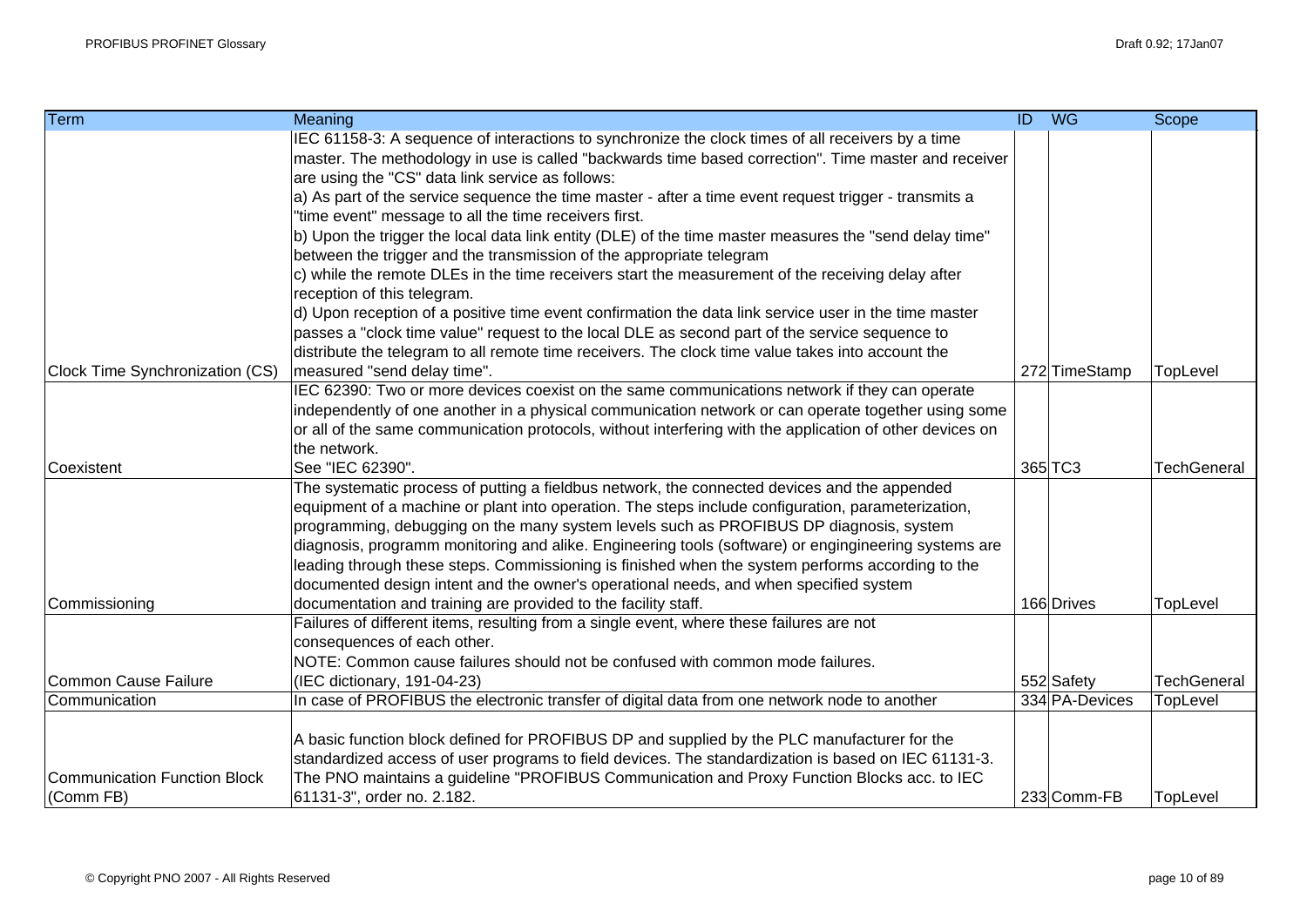| <b>Term</b>                  | Meaning                                                                                                    | $\overline{ID}$ | <b>WG</b>      | <b>Scope</b>       |
|------------------------------|------------------------------------------------------------------------------------------------------------|-----------------|----------------|--------------------|
|                              | Communication parameters are parameters, which adjust the communication protocol function to the           |                 |                |                    |
|                              | actual net configuration. Communication parameter exist for all phases of the communication protocols.     |                 |                |                    |
|                              | Examples are bus address, token rotation time, idle time.                                                  |                 |                |                    |
| Communication Parameter      | See "Slave parameterization" and "Device parameterization".                                                |                 | 425 PA-Devices | <b>TechGeneral</b> |
|                              | IEC 61158 comprises a summary of layer stacks of several different fieldbusses. IEC 61784 defines the      |                 |                |                    |
|                              | usefull combinations of these stacks via communication profiles CPF3/1 up to CPF3/3 (PROFINET).            |                 |                |                    |
|                              | One of these is PROFIBUS DP. Within this communication profile three different physical profiles are       |                 |                |                    |
|                              | defined:                                                                                                   |                 |                |                    |
|                              | - RS 485 (RS 485-IS)                                                                                       |                 |                |                    |
|                              | MBP-IS (MBP-LP, MBP)                                                                                       |                 |                |                    |
| Communication Profile        | Fiber Optics                                                                                               |                 | 371 DLL-AL     | TopLevel           |
|                              | A slave with a fixed structure and length of input and output data. These data shall be described as a     |                 |                |                    |
|                              | single module in the GSD. During the configuration of the device there is no opportunity of selecting      |                 |                |                    |
| <b>Compact Slave</b>         | from the defined input and output data.                                                                    |                 | 294 GSD        | TopLevel           |
|                              | Proof of the correspondence (compliance) of a specification with certain accepted standards or other       |                 |                |                    |
| Compliance Check             | binding requirement documents.                                                                             |                 | 427 Comm-FB    | TopLevel           |
|                              | Software-Representation of a technological module with defined functionality. An automation solution       |                 |                |                    |
|                              | consists of several PROFINET-Components. A PROFINET-Component contains in general one                      |                 |                |                    |
| Component                    | technological function and the assigned hardware device.                                                   |                 | 562 PROFINET   | TopLevel           |
|                              | A Component Generator (normally integrated in an engineering tool) creates a component out of a            |                 |                |                    |
| Component Generator          | technical data sheet i.e. PCD-file in XML format (PROFINET Component Description)                          |                 | 563 PROFINET   | TopLevel           |
|                              | Component Object Model (COM) is Microsoft's framework for developing and supporting component              |                 |                |                    |
|                              | objects inside resident programs. Whereas Microsoft's Object Linking and Embedding provides services       |                 |                |                    |
|                              | for the compound document that users see on their display, COM provides the underlying services of         |                 |                |                    |
|                              | interface negotiation, life cycle management (determining when an object can be removed from a             |                 |                |                    |
|                              | system), licensing, and event services (putting one object into service as the result of an event that has |                 |                |                    |
|                              | happened to another object).                                                                               |                 |                |                    |
| Component Object Model (COM) | See "Distributed Component Object Model (DCOM)"                                                            |                 | 560 PROFINET   | TopLevel           |
|                              | Configuration is one of the phases during commissioning of a fieldbus based automation system. In an       |                 |                |                    |
|                              | engineering tool this phase begins with the network configuration whereby fieldbus segments are            |                 |                |                    |
|                              | selected and individual master and slave devices are "attached" from a catalog library. The individual     |                 |                |                    |
|                              | devices then are configured by selecting modules from the GSD file information (communication part of      |                 |                |                    |
|                              | a device configuration). The complete device configuration may be more complex regarding the               |                 |                |                    |
|                              | technology part of the field device (application). PROFIBUS provides means such as EDD and                 |                 |                |                    |
|                              | FDT/DTM to support this task in a standardized manner.                                                     |                 |                |                    |
| Configuration                | In addition see "Parameterization", "EDD", "DTM".                                                          |                 | 296 GSD        | TopLevel           |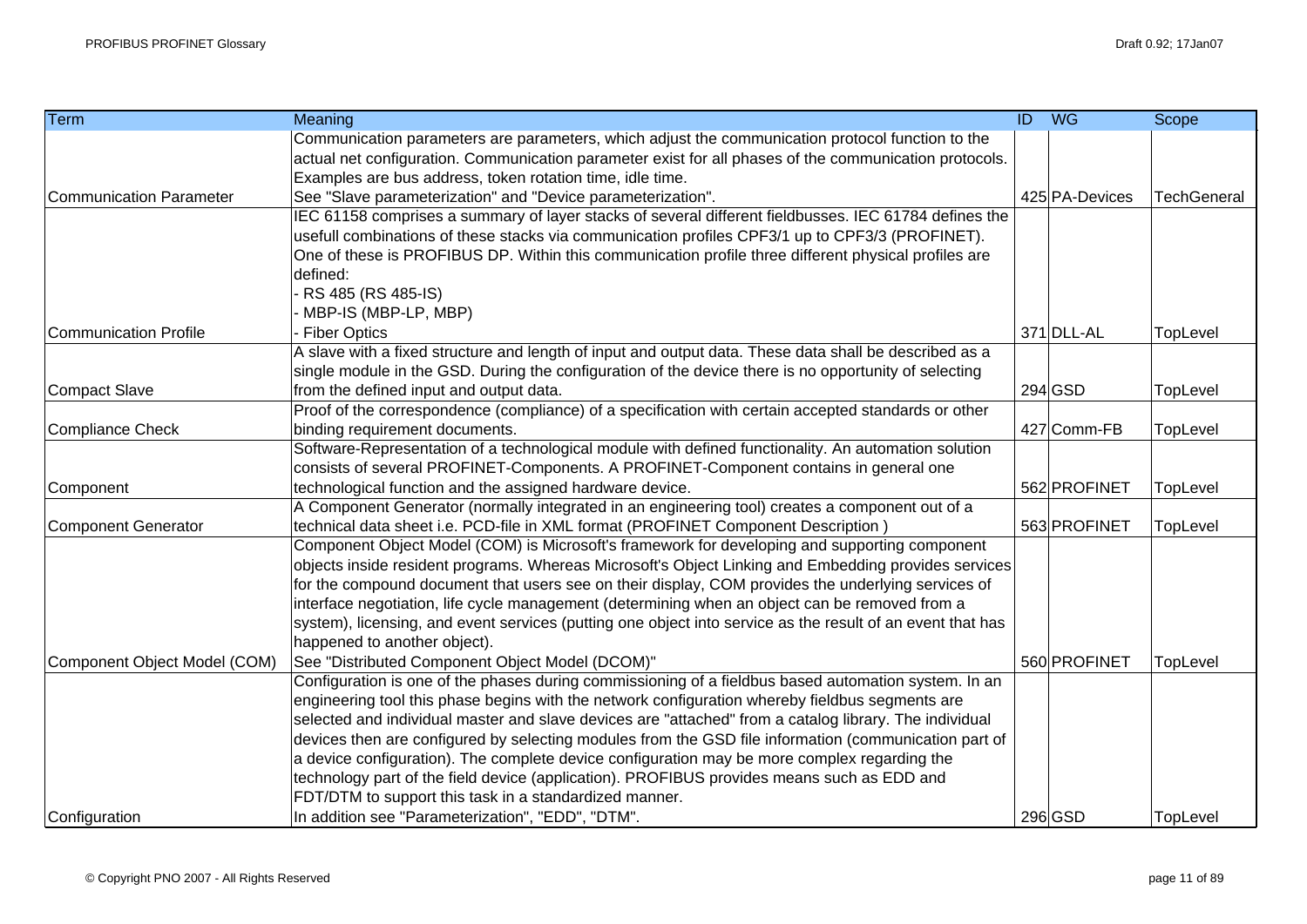| Term                           | <b>Meaning</b>                                                                                              | $\overline{ID}$<br><b>WG</b> | Scope              |
|--------------------------------|-------------------------------------------------------------------------------------------------------------|------------------------------|--------------------|
|                                | A sequence of configuration identifiers (string) compiled during the configuration process of a slave. It   |                              |                    |
|                                | can represent one or more modules of a slave in an ascending manner (slot 1n). It is stored in a            |                              |                    |
|                                | master class 1 together with the other slave's configuration data. This string will be sent from the master |                              |                    |
|                                | to the slave to check the presence of the corresponding modules of the slave during run-up time             |                              |                    |
|                                | (configuration telegrams).                                                                                  |                              |                    |
| Configuration Data             | See "State machine" and "Configuration identifier".                                                         | 297 GSD                      | <b>TechGeneral</b> |
|                                | An octet string describing the structure and length of the I/O data of a module. Configuration identifiers  |                              |                    |
|                                | may appear in the following formats:                                                                        |                              |                    |
|                                | Identifier octet (GIF),                                                                                     |                              |                    |
|                                | Special identifier format (SIF) or                                                                          |                              |                    |
|                                | Extended special identifier format (EIF)                                                                    |                              |                    |
|                                | Note: This term must be differentiated from the ident number of a PROFIBUS device!                          |                              |                    |
| Configuration Identifier (Cfg) | See "Configuration" and "Configuration data".                                                               | 298 GSD                      | <b>TechGeneral</b> |
|                                | In the context of PROFIBUS DP a software tool to store GSD files in a library and to configure              |                              |                    |
|                                | PROFIBUS DP networks. The compiled configuration data for each and every slave device can be                |                              |                    |
|                                | downloaded and stored within a master class 1 for further check-ups during run-up of a PROFIBUS DP          |                              |                    |
|                                | system.                                                                                                     |                              |                    |
| Configuration Tool             | See "Configuration" and "Configuration data".                                                               | 417 PA-Devices               | TopLevel           |
|                                | Test to determine the correspondence (conformity) of an implementation (software) or realization            |                              |                    |
| Conformance Test               | (hardware) with the corresponding specification.                                                            | 426 PA-Devices               | TopLevel           |
|                                | Link between two PROFINET components during plant wide engineering by means of a connection                 |                              |                    |
|                                | editor that graphically forms an automation application. The connection editor is a vendor-independent      |                              |                    |
|                                | engineering tool to configure components from different suppliers. The connections can only be              |                              |                    |
|                                | established between equal data types.                                                                       |                              |                    |
| Connection                     | See "Connection View".                                                                                      | 347 PROFINET                 | TechGeneral        |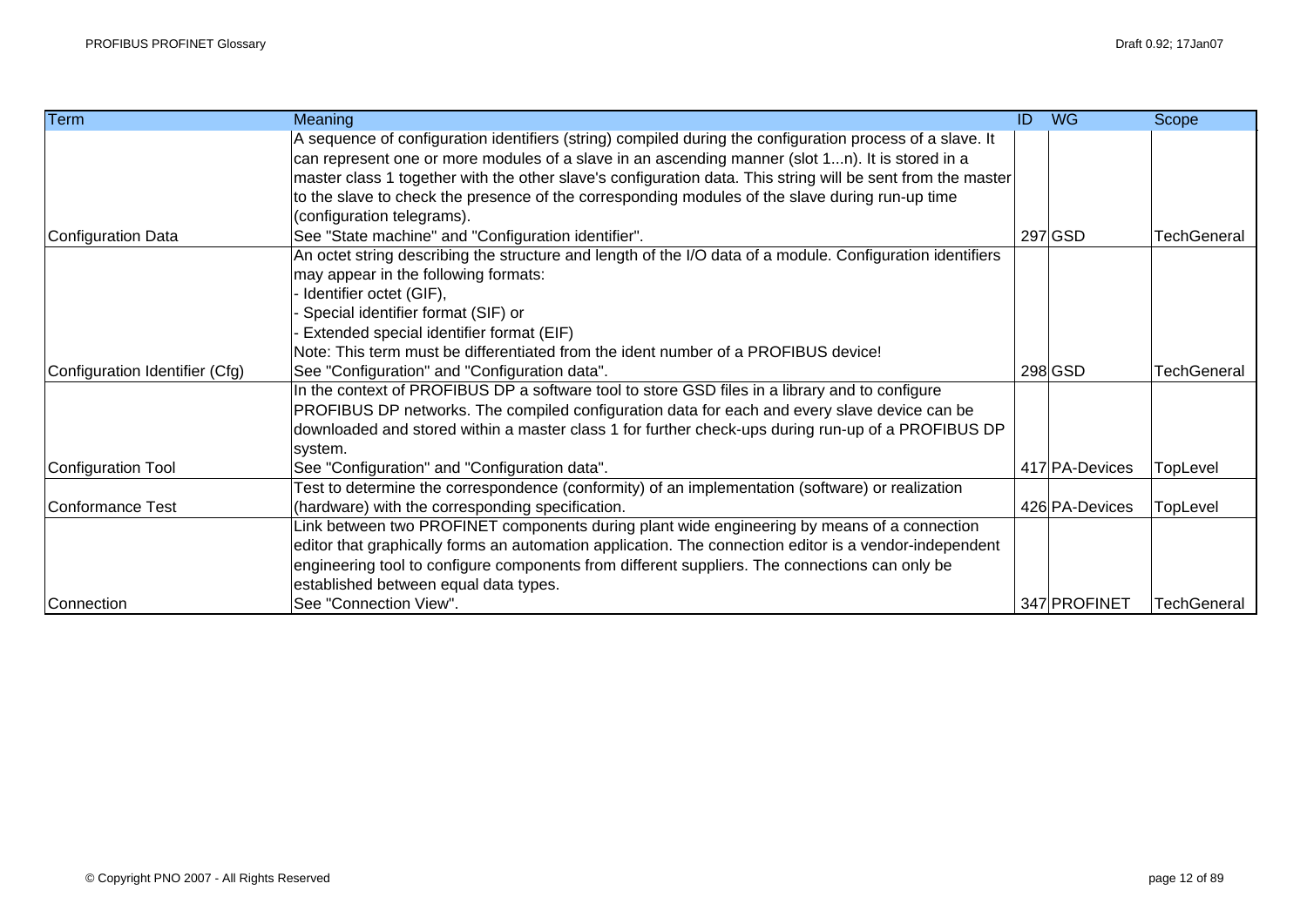| <b>Term</b>                     | Meaning                                                                                                    | <b>ID</b> WG |                | Scope              |
|---------------------------------|------------------------------------------------------------------------------------------------------------|--------------|----------------|--------------------|
|                                 | IEC 61158-5: The cyclic data exchange (e.g. MS0) between a DPM1 and its slaves takes place in a            |              |                |                    |
|                                 | connectionless manner, i.e. after a correct start-up procedure it is running continuously. For the         |              |                |                    |
|                                 | temporary purpose of changing parameters or reading diagnosis information it is not appropriate to use     |              |                |                    |
|                                 | the same type of communication between a DPM2 and a slave. For these cases the connection-                 |              |                |                    |
|                                 | oriented mode is provided: A logical connection is established between application processes of a          |              |                |                    |
|                                 | connection-oriented application relationship. Three different phases are identified in connection-oriented |              |                |                    |
|                                 | application relationships:                                                                                 |              |                |                    |
|                                 | connection establishment phase                                                                             |              |                |                    |
|                                 | data transfer phase (e.g. read or write records) and                                                       |              |                |                    |
|                                 | connection release phase.                                                                                  |              |                |                    |
|                                 | A successful connection establishment is needed prior to exchanging data. In this phase a request to       |              |                |                    |
|                                 | establish the connection is announced at the remote application process (e.g. Initiate service). A         |              |                |                    |
| <b>Connection Establishment</b> | connection-oriented application relationship can be monitored. It is dissolved by its release (e.g. Abort  |              |                |                    |
| (Initiate)                      | service).                                                                                                  |              | 457 PA-Devices | <b>TechGeneral</b> |
|                                 | Part of the PROFINET engineering. Shows components with their technological interfaces                     |              |                |                    |
| <b>Connection View</b>          | and their interconnections.                                                                                |              | 361 PROFINET   | <b>TechGeneral</b> |
|                                 | - M12 circular connector according to IEC 947-5-2                                                          |              |                |                    |
|                                 | Ingress protection shall be IP 65 or higher                                                                |              |                |                    |
|                                 | Designed for a corrosive atmosphere, e.g. chemical environment                                             |              |                |                    |
|                                 | IEC 60947-5-2 A coding. Pin 5 to be left open due to possible creepage distances and clearances in         |              |                |                    |
|                                 | potentially explosive atmospheres.                                                                         |              |                |                    |
| Connector Type (MBP)            | The PNO maintains a guideline "PROFIBUS Interconnection Technology", order no. 2.142                       |              | 660 TC3        | <b>TechGeneral</b> |
|                                 | PNO specified four connector types for RS485 communication. They differ in the ingress protection          |              |                |                    |
|                                 | rating and possible power supply feeding.                                                                  |              |                |                    |
|                                 | (1) Primarily recommended is the 9 pin Sub-D connector (IP20) with its direct connection of the            |              |                |                    |
|                                 | incoming and the outgoing cables thus eliminating the need for spur lines. This type can be connected      |              |                |                    |
|                                 | or disconnected to the device without disrupting the remaining part of the bus segment.                    |              |                |                    |
|                                 | (2) For IP65/67 the M12 circular connector according to IEC 947-5-2 is recommended. After                  |              |                |                    |
|                                 | disconnection from a device the connectors of the incoming and the outgoing cables may be connected        |              |                |                    |
|                                 | to each other thus forming again a complete segment without disruption.                                    |              |                |                    |
|                                 | (3) Another alternative for IP65/67 is the so-called Han-Brid connector according to the DESINA            |              |                |                    |
|                                 | recommendations. It allows to contact hybrid cables that share data lines and power supply. Data lines     |              |                |                    |
|                                 | may be fiber optics also.                                                                                  |              |                |                    |
|                                 | (4) Another alternative for IP65/67 is the Siemens hybrid connector. It allows to contact hybrid cables    |              |                |                    |
|                                 | that share data lines and power supply. Data lines may be fiber optics also.                               |              |                |                    |
| Connector Types (RS485)         | The PNO maintains a guideline "PROFIBUS Interconnection Technology", order no. 2.142                       |              | 658 TC3        | <b>TechGeneral</b> |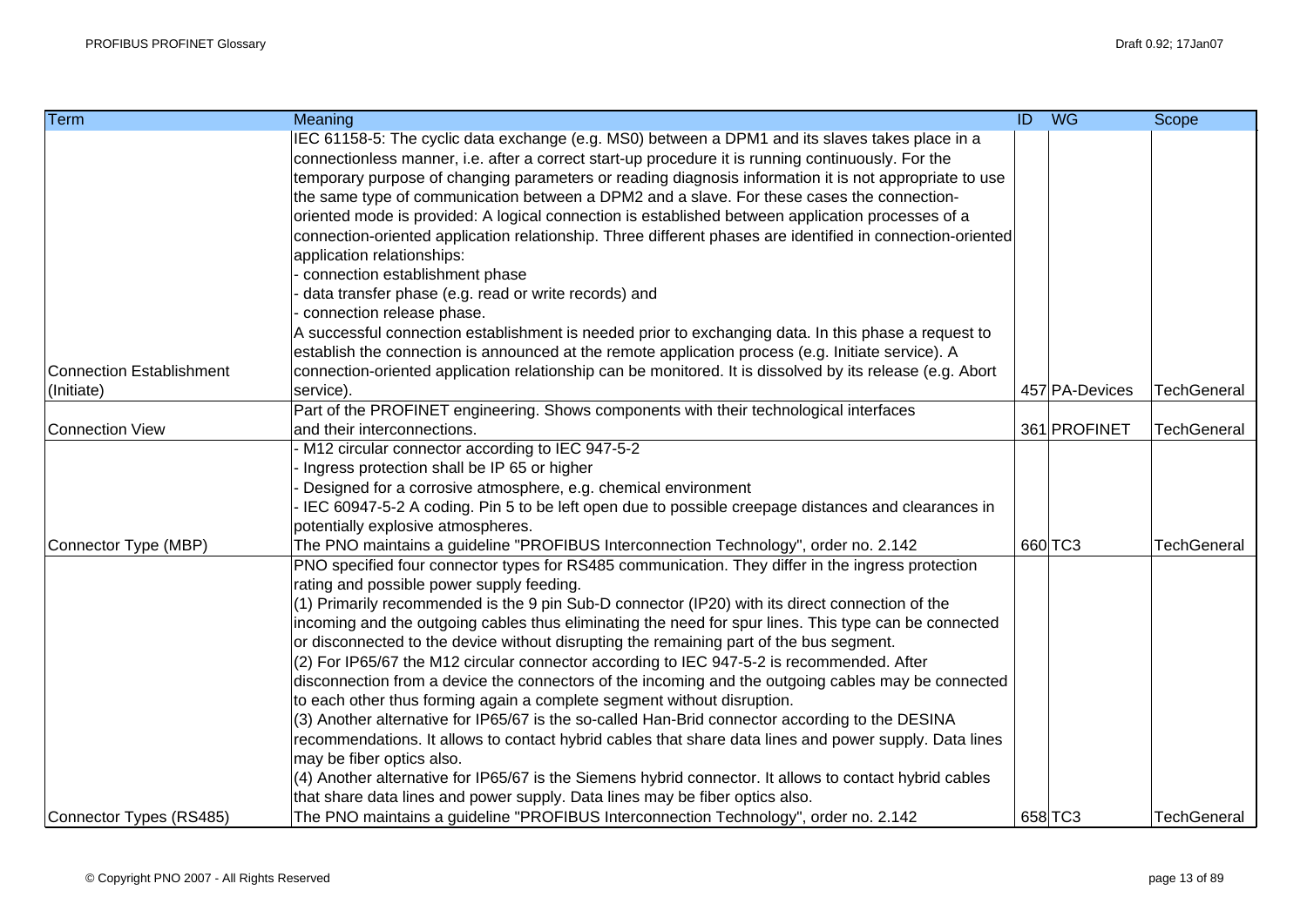| Term                          | Meaning                                                                                                      | ID WG          | Scope              |
|-------------------------------|--------------------------------------------------------------------------------------------------------------|----------------|--------------------|
| Consumer ID                   | A consumer represents the sink of a data communication relationship in PROFINET.                             | 564 PROFINET   | <b>TechGeneral</b> |
|                               | Continuous manufacturing is characterized by manufacturing plants for chemical or pharmaceutical             |                |                    |
|                               | substances and for food and beverages. Analog signals are dominant.                                          |                |                    |
|                               | A synonym is process automation.                                                                             |                |                    |
| Continuous Manufacturing      | See "Distributed control system".                                                                            | $374$ TC3      | TopLevel           |
|                               |                                                                                                              |                |                    |
|                               | IEC 61800-5-2: In contrast to "Uncontrolled stopping by removal of power", standstill is the state of a      |                |                    |
|                               | stopped motor where all controlling functions (torque, speed, position, etc.) between the basic or           |                |                    |
|                               | complete drive module and the motor remain active. The motor is kept in position and resists external        |                |                    |
|                               | forces (e.g. load of hanging (z) axis). This description of an operational stop function is based on         |                |                    |
|                               | implementation by means of an adjustable speed electrical power drive system without external (e.g.          |                |                    |
|                               | mechanical) brakes.                                                                                          |                |                    |
| Controlled Hold Function      | Standstill is appropropriate wherever manual intervention into a process is needed but removal of            |                |                    |
| (Standstill)                  | power is not practical. Typical applications are test operations and adjustment of CNC programs.             | 490 ZVEI-Safe  | <b>TechGeneral</b> |
|                               | IEC 61800-5-2: In case of "Controlled stopping by control of braking torque" the (safe) adjustable speed     |                |                    |
|                               | electrical power drive system shall control the braking torque within specified limits to bring the motor to |                |                    |
|                               | the stopped condition. This braking torque (and its limits) should be determined by the installation         |                |                    |
|                               | designer to safely achieve the stopped condition within a required time. This safety function                |                |                    |
| Controlled Stopping (Stop     | corresponds to a controlled stop in accordance with category 1 of IEC 60204-1 when power is removed          |                |                    |
| Category 1)                   | after the motor has attained the stop condition.                                                             | 492 ZVEI-Safe  | <b>TechGeneral</b> |
|                               | A PROFINET controlling device for IO-Devices that supports the component communication of                    |                |                    |
| Controller                    | PROFINET also.                                                                                               | 610 PROFINET   | TopLevel           |
|                               | IEC 61158-2: Physical interface between trunk and spur or trunk and device.                                  |                |                    |
| Coupler                       | Within PROFIBUS DP this term is used in a special context. See "Segment coupler".                            | 285 DLL-AL     | TopLevel           |
|                               | Carrier Sense Multiple Access with Collision Detection. That includes the following steps:                   |                |                    |
|                               | Listen on the bus to find out if the line is free. Then send telegram to remote station(s). When other       |                |                    |
|                               | stations also send at the same time a collision is detected. Then the message is cancelled. Retry after      |                |                    |
| <b>CSMA/CD</b>                | an allocated random time.                                                                                    | 565 PROFINET   | <b>TechGeneral</b> |
|                               | See "System Reaction Time (Tsr)", "Isochronous DP Cycle Time (Tdp)", and "Calculated Isochronous             |                |                    |
| Cycle Time Calculation        | Cycle Time (Tct)".                                                                                           | 327 PA-Devices | <b>TechGeneral</b> |
|                               | IEC 61158-3: Term used to describe events which repeat in a regular and repetitive manner. The MS0           |                |                    |
| Cyclic Data Exchange          | services of PROFIBUS DP are based on cyclic data exchange. See "state machine".                              | 232 Comm-FB    | TopLevel           |
|                               | Error-checking technique in which the frame recipient calculates a remainder by dividing frame contents      |                |                    |
|                               | by a prime binary divisor and compares the calculated remainder to a value stored in the frame by the        |                |                    |
| Cyclic Redundancy Check (CRC) | sending node.                                                                                                | 458 Safety     | <b>TechGeneral</b> |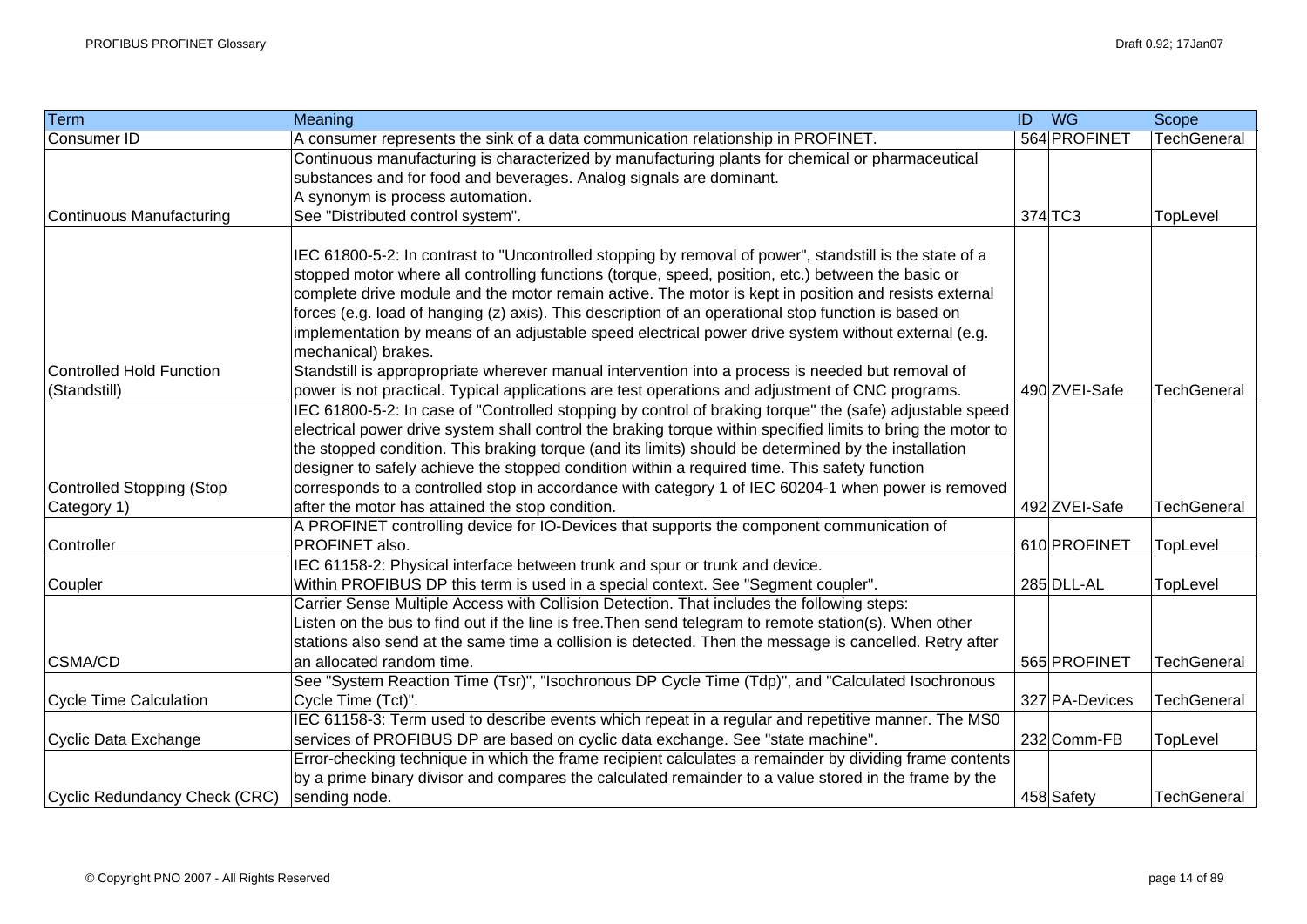| Term                          | Meaning                                                                                                   | $\overline{ID}$ | <b>WG</b>      | Scope              |
|-------------------------------|-----------------------------------------------------------------------------------------------------------|-----------------|----------------|--------------------|
|                               | A fault will be detected automatically before or during the demand of a safety function, i.e. at each and |                 |                |                    |
| Cyclic Self-Monitoring        | every start-up cycle of the safety control device.                                                        |                 | 504 ZVEI-Safe  | <b>TechGeneral</b> |
|                               | IEC vocabularies: Reinterpretable representation of information in a formalized manner suitable for       |                 |                |                    |
| Data                          | communication, interpretation, or automated processing.                                                   |                 | 413 PA-Devices | TopLevel           |
|                               | IEC 61158-6: service for the conveyance of information between the DP-master (Class 1) and the            |                 |                |                    |
|                               | assigned DP slaves initiating the publisher and subscriber functionality in the DP-slaves.                |                 |                |                    |
|                               | Version DP-V2 of PROFIBUS DP supports direct data exchange from a publishing slave to its assigned        |                 |                |                    |
|                               | subscribing slaves. This technology uses the normal cyclic data exchange of a master class 1.             |                 |                |                    |
|                               | However, the response telegram from a publishing slave cannot only be received from the master but        |                 |                |                    |
| Data Exchange Broadcast (DxB) | from the subscribing slaves also, just like a broadcast (multicast) telegram.                             |                 | 45 Drives      | TopLevel           |
|                               | IEC 61158-5: The data exchange time (Tdx) may elapse (isochronous mode) to handle all MS0 (cyclic)        |                 |                |                    |
|                               | communication of one DPM1 on PROFIBUS DP. It is part of the over all isochronous DP cycle time            |                 |                |                    |
|                               | $(Tdp)$ .                                                                                                 |                 |                |                    |
| Data Exchange Time (Tdx)      | See "Isochronous DP Cycle Time (Tdp)".                                                                    |                 | 202 Drives     | <b>TechGeneral</b> |
| Data Link Layer (ISO/OSI)     | See "OSI Reference Model" and "Fieldbus data link layer".                                                 |                 | 414 PA-Devices | TopLevel           |
|                               | IEC 61158-3: The data link layer provides the following services to its layer above.                      |                 |                |                    |
|                               | Send Data with Acknowledge (SDA; not for PROFIBUS DP)                                                     |                 |                |                    |
|                               | Send Data with No Acknowledge (SDN; e.g. broadcast)                                                       |                 |                |                    |
|                               | Send and Request Data with Reply (SRD; normal two-way data exchange)                                      |                 |                |                    |
|                               | Send and Request Data with Multicast Reply (MSRD)                                                         |                 |                |                    |
|                               | Clock time Synchronization (CS; broadcast)                                                                |                 |                |                    |
|                               | These services permit a user in a master station to send data or time information to a user at either a   |                 |                |                    |
|                               | single remote station (SDN, SDA, SRD, MSRD) or at all remote stations (SDN, CS).                          |                 |                |                    |
|                               | The data link layer provides additional management services for initialisation, configuration, event and  |                 |                |                    |
| Data Link Services            | error handling.                                                                                           |                 | 545 DLL-AL     | <b>TechGeneral</b> |
|                               | Other common terms are "data transfer rate" and "transmission rate". Within PROFIBUS DP this is the       |                 |                |                    |
|                               | amount of data transferred across a fieldbus segment per second. A data rate is measured in units of      |                 |                |                    |
|                               | bits per second ("b/s" or "bps"), or baud.                                                                |                 |                |                    |
| Data Rate (Baud rate)         | See "RS485", "MBP", and "Fiber Optics".                                                                   |                 | 390 PA-Devices | TechGeneral        |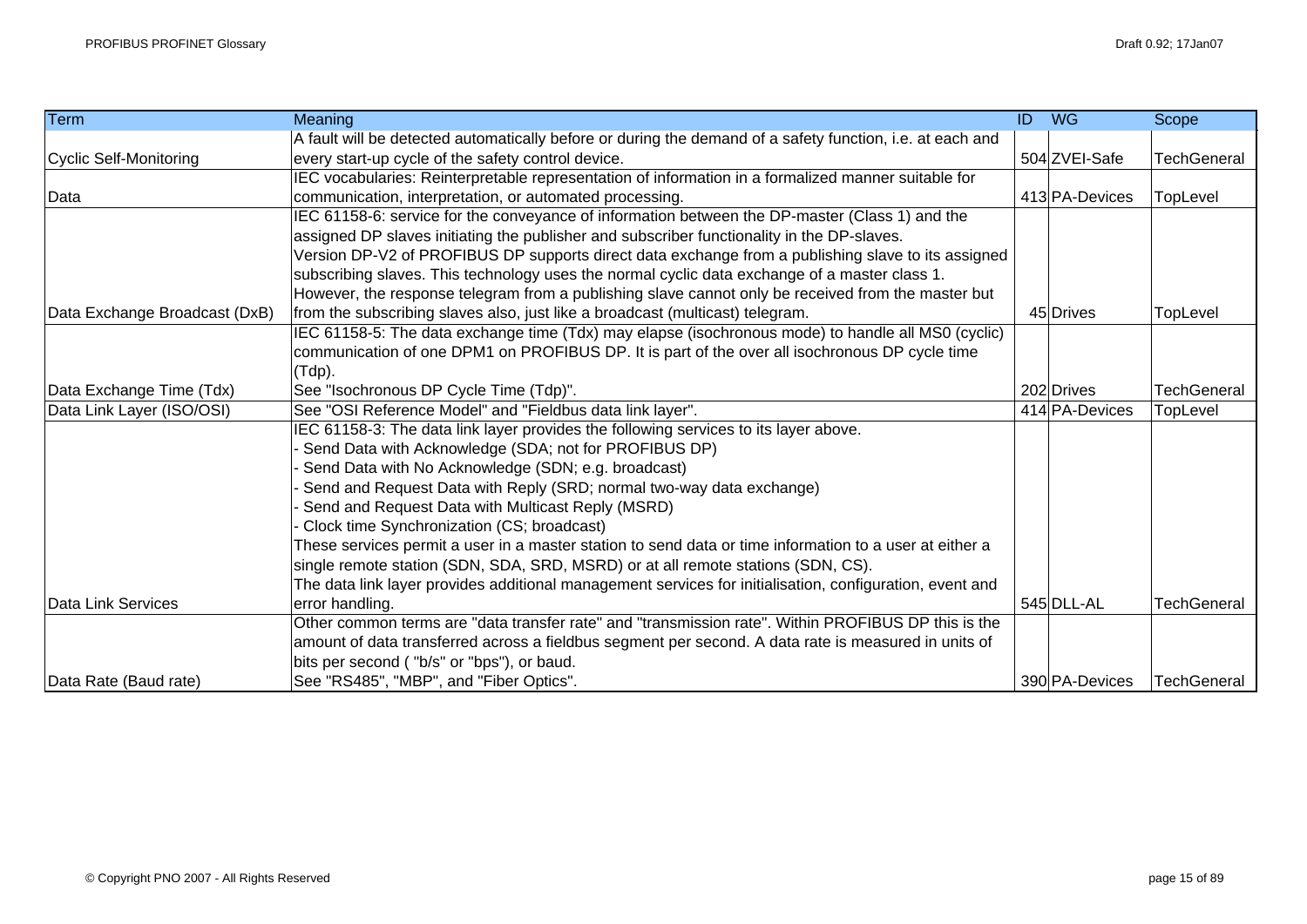| Term                           | <b>Meaning</b>                                                                                                                                                                                                                                                                                                                                                                                                                                                                                                                                                                                                                                                                                                                                                                                                                                                                                                                                                                                                                                                                               | ID WG         | Scope              |
|--------------------------------|----------------------------------------------------------------------------------------------------------------------------------------------------------------------------------------------------------------------------------------------------------------------------------------------------------------------------------------------------------------------------------------------------------------------------------------------------------------------------------------------------------------------------------------------------------------------------------------------------------------------------------------------------------------------------------------------------------------------------------------------------------------------------------------------------------------------------------------------------------------------------------------------------------------------------------------------------------------------------------------------------------------------------------------------------------------------------------------------|---------------|--------------------|
| Data Type                      | General: A set of well defined binary structures (classification) from which a variable, constant, function,<br>or other expression may take one as carrier for values. A data type tells the compiler or interpreter how<br>the programmer intends to use it. For example, the process and result of adding two variables differs<br>greatly according to whether they are integers, floating point numbers, or strings.<br>IEC 61158-5: Fieldbus data types specify the machine independent syntax for application data<br>conveyed by FAL services. The fieldbus application layer supports the definition and transfer of both<br>basic and constructed data types. Basic types are atomic types that cannot be decomposed into more<br>elemental types. Constructed types are types composed of basic types and other constructed types.<br>See "Data type numeric identifier".<br>IEC 61131-3: Set of values together with a set of permitted operations (ISO).<br>The PNO maintains Profile Guidelines, Part 2 "Data types, programming languages, and platforms",<br>order no. 3.512 | 234 Comm-FB   | TopLevel           |
|                                | IEC 61158-5: Fieldbus data types specify the machine independent syntax for application data<br>conveyed by FAL services. A certain set of common data types is standardized for PROFIBUS DP and<br>has an assigned data type numeric identifier. Following some frequently occurring data types and IDs:<br>Boolean<br>6 Unsigned16<br>$\overline{2}$<br>7 Unsigned32<br>Integer8<br>3<br>8 Floating point<br>Integer16<br>9 Visible String<br>4<br>Integer32<br>5<br>10 Octet String<br>Unsigned8                                                                                                                                                                                                                                                                                                                                                                                                                                                                                                                                                                                          |               |                    |
| Data Type Numeric Identifier   | The PNO maintains Profile Guidelines, Part 2 "Data types, programming languages, and platforms",<br>order no. 3.512. It contains recommendations for the usage and actual definitions and assignments.<br>See "Extended special format identifier"                                                                                                                                                                                                                                                                                                                                                                                                                                                                                                                                                                                                                                                                                                                                                                                                                                           | 635 TC3       | <b>TechGeneral</b> |
|                                | A "deadman" switch is a manually activatable control device that allows to disable a safety function of a<br>safety system for the time being activated. The switch normally has three positions, a middle position<br>being the "overwrite state", the upper and the lower being the "safe state" position. A deadman switch<br>alone shall not enable an unsafe state. It is necessary to launch a separate second intentional                                                                                                                                                                                                                                                                                                                                                                                                                                                                                                                                                                                                                                                             |               |                    |
| Deadman Switch                 | command prior to this action.                                                                                                                                                                                                                                                                                                                                                                                                                                                                                                                                                                                                                                                                                                                                                                                                                                                                                                                                                                                                                                                                | 498 ZVEI-Safe | <b>TechGeneral</b> |
|                                | The term "Decentralized Peripherals" and the acronym "DP" stands for the simple, fast, cyclic and                                                                                                                                                                                                                                                                                                                                                                                                                                                                                                                                                                                                                                                                                                                                                                                                                                                                                                                                                                                            |               |                    |
| Decentralized Peripherals (DP) | deterministic I/O data exchange between a bus master and its assigned slave devices. The<br>corresponding PROFIBUS communication protocol is called PROFIBUS DP.                                                                                                                                                                                                                                                                                                                                                                                                                                                                                                                                                                                                                                                                                                                                                                                                                                                                                                                             | 152 Drives    | TopLevel           |
|                                | IEC 61131-3: The mechanism for establishing the definition of a language element. A dec-laration                                                                                                                                                                                                                                                                                                                                                                                                                                                                                                                                                                                                                                                                                                                                                                                                                                                                                                                                                                                             |               |                    |
|                                | normally involves attaching an identifier to the language element, and allocating attri-butes such as                                                                                                                                                                                                                                                                                                                                                                                                                                                                                                                                                                                                                                                                                                                                                                                                                                                                                                                                                                                        |               |                    |
| Declaration (of Variables)     | data types and algorithms to it.                                                                                                                                                                                                                                                                                                                                                                                                                                                                                                                                                                                                                                                                                                                                                                                                                                                                                                                                                                                                                                                             | 235 Comm-FB   | <b>TechGeneral</b> |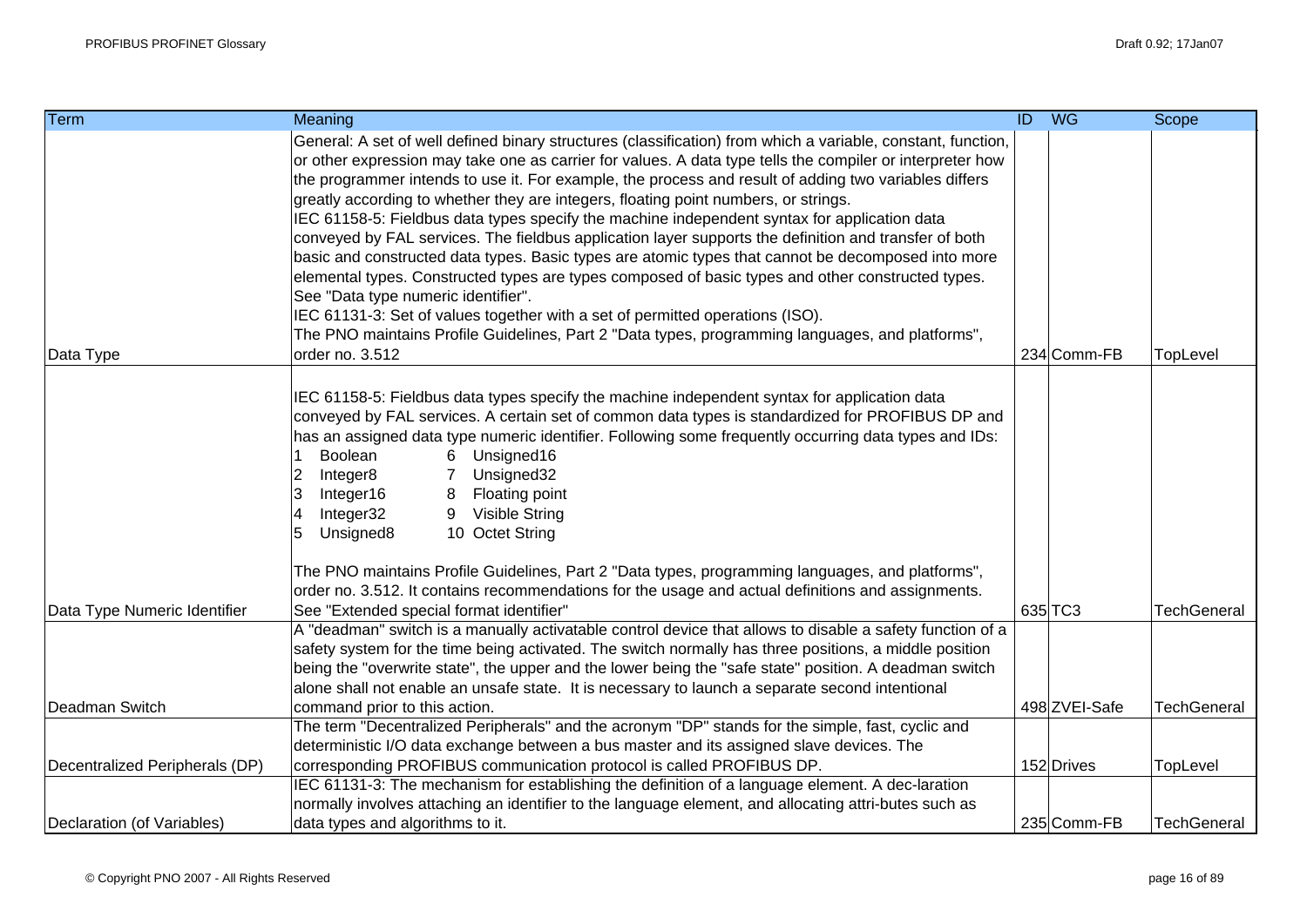| Term                                    | Meaning                                                                                                 | $W$ G<br>ID    | <b>Scope</b>       |
|-----------------------------------------|---------------------------------------------------------------------------------------------------------|----------------|--------------------|
| Default                                 | The current setting or action taken by hardware or software if the user has not specified otherwise.    | 520 DLL-AL     | TopLevel           |
|                                         | IEC 61158-3: One out of several data link service acces points designates the point of communication    |                |                    |
|                                         | with a data link service user. The range of usable indexes is limited from 0 to 63 and CS and NIL. The  |                |                    |
|                                         | index 63 is used for broadcast messages. If CS or NIL are used in a data link service request, then the |                |                    |
|                                         | corresponding data link PDU contains no address extensions (DSAP and SSAP) for efficiency reasons.      |                |                    |
|                                         | See "NIL, CS".                                                                                          |                |                    |
|                                         | Following a list of DSAPs (IEC 61158-5, table 398) for MS0:                                             |                |                    |
|                                         | Data exchange and DxB<br>NIL                                                                            |                |                    |
|                                         | Ext Prm (check extended user parameter)<br>53                                                           |                |                    |
|                                         | 55<br>Rem Para (set slave address)                                                                      |                |                    |
|                                         | 56<br>Read Input (read input)                                                                           |                |                    |
|                                         | 57<br>Read Output (read output)                                                                         |                |                    |
|                                         | 58<br>Global Control (broadcast, sync, freeze)                                                          |                |                    |
|                                         | 59<br>Read Cfg (get configuration)                                                                      |                |                    |
|                                         | Read Diag (read slave diagnosis)<br>60                                                                  |                |                    |
|                                         | Prm (check parameter)<br>61                                                                             |                |                    |
|                                         | 62<br>Cfg (set and check configuration)                                                                 |                |                    |
|                                         | for MS1:                                                                                                |                |                    |
|                                         | 50<br>Alarm Ack (alarm acknowledgement)                                                                 |                |                    |
|                                         | 51<br>Process Data Alarm Ack ()                                                                         |                |                    |
|                                         | 60<br>Alarm (alarm notification)                                                                        |                |                    |
| <b>Destination Service Access Point</b> | for MS2:                                                                                                |                |                    |
| (DSAP)                                  | 048 Process Data (read write records; DSAPs established via "handles")                                  | 420 PA-Devices | <b>TechGeneral</b> |
|                                         | Describes a system whose time evolution can be predicted exactly. This only is possible, if the correct |                |                    |
| Deterministic                           | next step within the system only depends on the current state.                                          | 377 PA-Devices | TopLevel           |
|                                         | DDL is the Device Description Language for devices following the HART Communication Foundation          |                |                    |
|                                         | and Fieldbus Foundation specifications. It is defining the syntax and semantics of device parameters,   |                |                    |
|                                         | user interfaces and routing communications. DDL and EDDL only differ in about 5% of the                 |                |                    |
| Device Description Language             | communication dependent parts.                                                                          |                |                    |
| (DDL)                                   | The DDL is standardized in IEC61804-2.                                                                  | 29 EDD         | <b>TechGeneral</b> |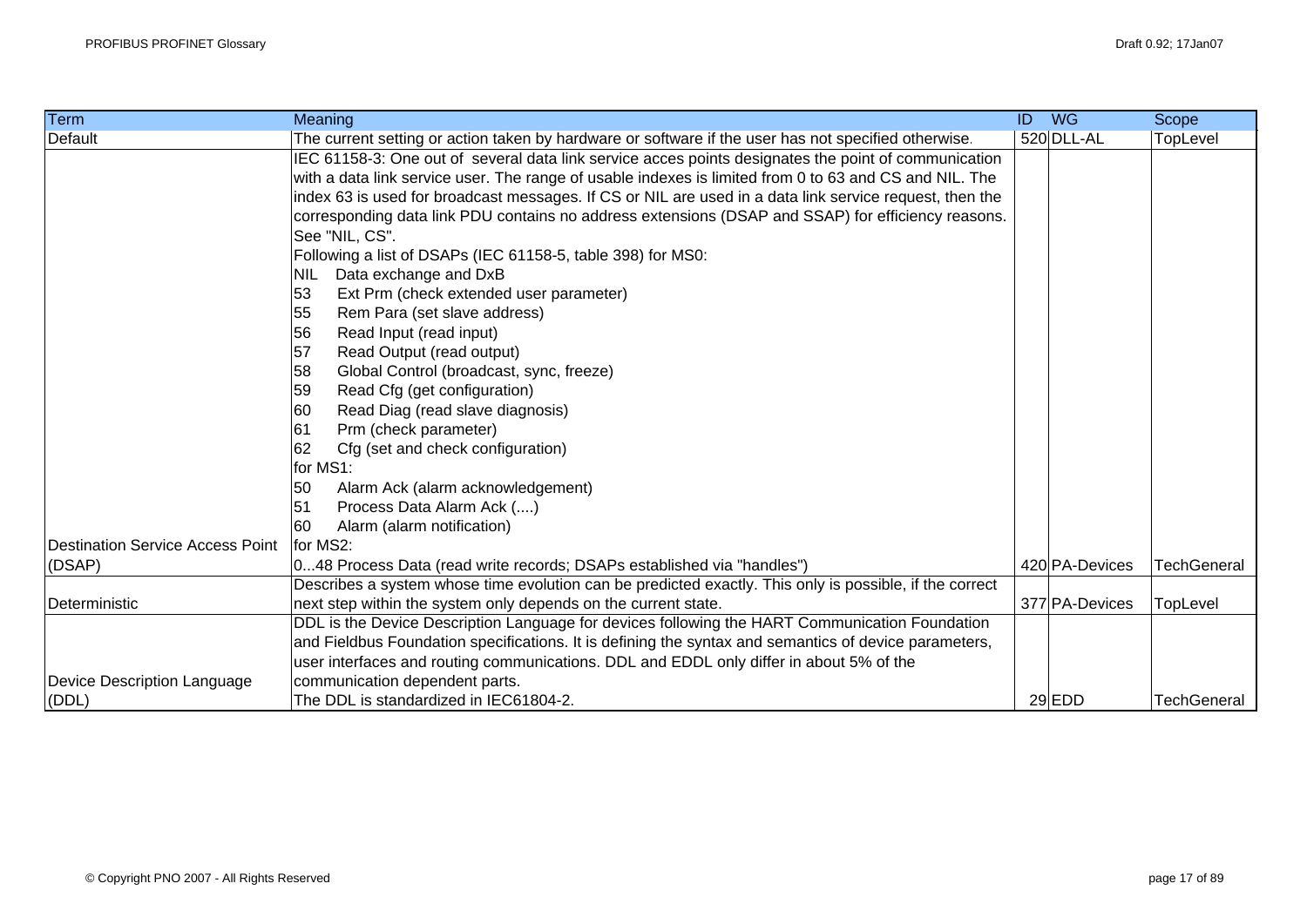| <b>Term</b>             | Meaning                                                                                                                                                                                                                                                                                                                                                                                                                                                                                                                                                                                                                                                                                                                                                                                                                                                                                                                                                                                                                    | ID WG |                | Scope              |
|-------------------------|----------------------------------------------------------------------------------------------------------------------------------------------------------------------------------------------------------------------------------------------------------------------------------------------------------------------------------------------------------------------------------------------------------------------------------------------------------------------------------------------------------------------------------------------------------------------------------------------------------------------------------------------------------------------------------------------------------------------------------------------------------------------------------------------------------------------------------------------------------------------------------------------------------------------------------------------------------------------------------------------------------------------------|-------|----------------|--------------------|
| Device Identifier       | Ident number: The primary device identification is an ident number of data type Unsigned16. This<br>number is unique and assigned by the PNO business office upon application. It is stored within the<br>device and defined in the corresponding GSD file via keyword. In addition it is part of the GSD file<br>name. At runtime the ident number is used within the<br>set slave address procedure<br>parameterization telegram (octet $5 + 6$ )<br>standard part of a diagnosis message (octet $5 + 6$ )<br>The ident number explicitly cannot be retrieved from a device. Its main purpose is to make sure that a<br>GSD file and configuration/parameterization data between master class 1 and its slave are matching.<br>The PNO maintains a technical guideline "Specification for PROFIBUS device description and device<br>integration, Volume 1: GSD", Version 5.0, order no. 2.122<br>For a secondary identification possibility see the identification & maintenance functions (I&M).<br>See "Ident Number". |       | 81 Drives      | TopLevel           |
| Device Management       | The management functions of a complete PA field device (device management) are contained within<br>one block called "Physical Block" according to the block model. Every PA device may contain several<br>transducer and function blocks but only one physical block. The access to the functions is enabled via a<br>table of content, the so-called directory. For example it provides information on how the various blocks<br>may be linked together to perform a certain functionality.<br>See "Block Model".                                                                                                                                                                                                                                                                                                                                                                                                                                                                                                         |       | 380 PA-Devices | TechGeneral        |
|                         | The device parameterization within PROFIBUS DP consists of 3 phases. The first phase takes place<br>during start-up of the communication system and provides basic communication parameterization and<br>simple additional device parameters. Both are defined within the GSD file of a device, stored within a<br>master class 1 after configuration in an engineering tool, and transmitted to the slave at start-up time.<br>Most of the automation cases in factory automation are covered by this method.<br>More complex devices such as drives, laser scanners, scales, robots, transmitters, etc. require further<br>individual parameterization before final production start. This is done in a second phase. In process<br>automation certain device parameters such as value limits, value range, gain, etc. need to be adjusted<br>even at run-time. For this second and third phase PROFIBUS DP provides two ways to accomplish the<br>task: DTM/FDT and EDD.                                                |       |                |                    |
| Device Parameterization | See "Slave parameterization"and "Communication parameter".                                                                                                                                                                                                                                                                                                                                                                                                                                                                                                                                                                                                                                                                                                                                                                                                                                                                                                                                                                 |       | 640 TC3        | TopLevel           |
| <b>Device Profile</b>   | See "Profile"                                                                                                                                                                                                                                                                                                                                                                                                                                                                                                                                                                                                                                                                                                                                                                                                                                                                                                                                                                                                              |       | 529 PA-Devices | <b>TechGeneral</b> |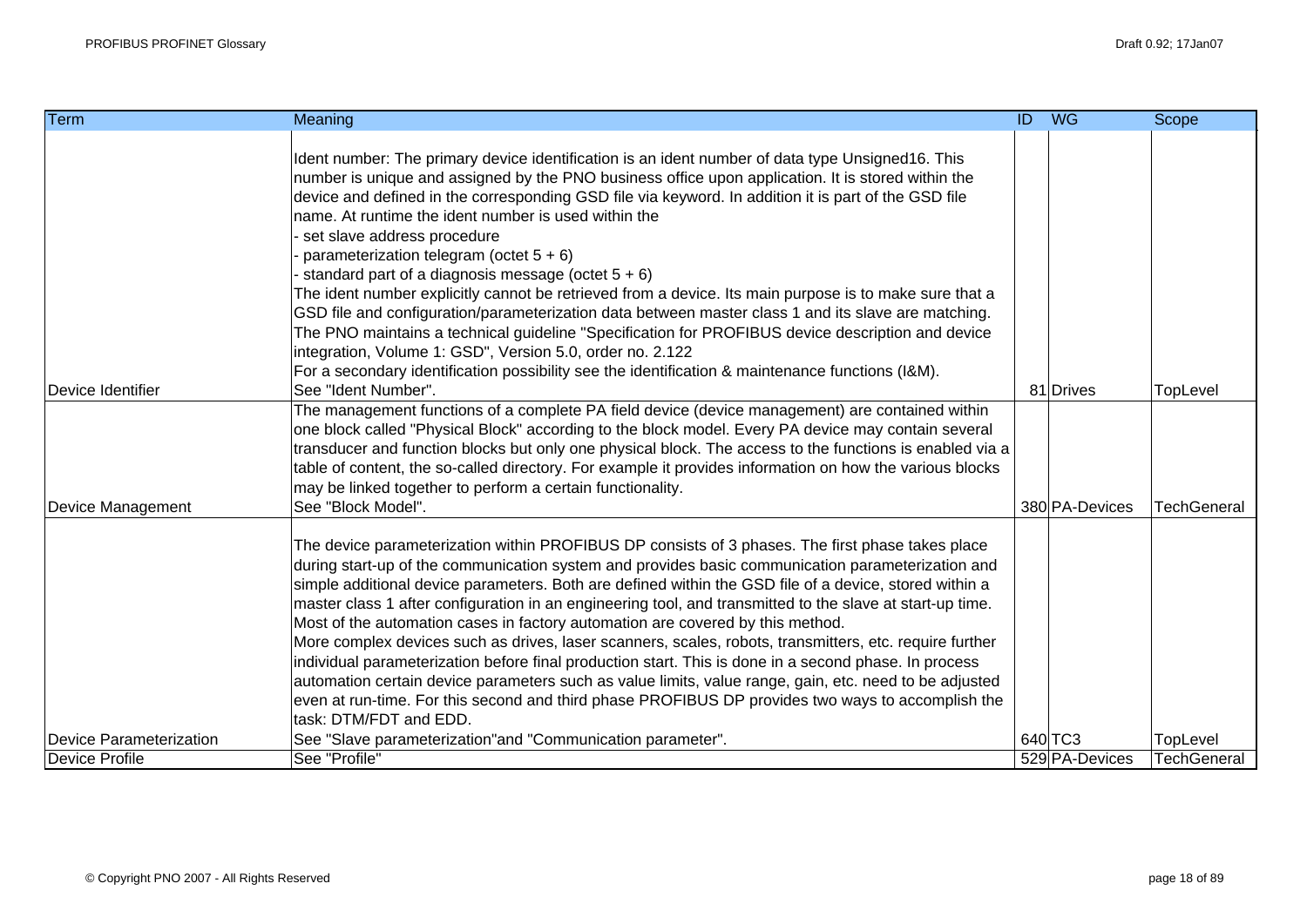| <b>Term</b>                     | Meaning                                                                                                    | $\overline{ID}$ | <b>WG</b>      | Scope              |
|---------------------------------|------------------------------------------------------------------------------------------------------------|-----------------|----------------|--------------------|
|                                 | IEC 61158-5: This diagnosis information is related to the whole slave. It is limited to 62 octets. For DP- |                 |                |                    |
|                                 | V0 slaves the coding of the diagnosis data was not structured and specified and therefore is no more       |                 |                |                    |
|                                 | recommended. Since DP-V1, "Device related diagnosis" is the basis for the "Alarm" and "Status" types       |                 |                |                    |
|                                 | of diagnosis events (GSD: "DPV1"=1).                                                                       |                 |                |                    |
|                                 | The PNO maintains a Profile Guideline, Part 3: Diagnosis, Alarms and Time Stamping, order no.              |                 |                |                    |
| <b>Device Related Diagnosis</b> | 3.522.                                                                                                     |                 | 406 PA-Devices | <b>TechGeneral</b> |
|                                 | A device type manager is a piece of software for a field devices's parameterization and diagnosis that     |                 |                |                    |
|                                 | supports the standard set of interfaces to an FDT frame application, e.g. on a standard PC platform.       |                 |                |                    |
|                                 | The DTM can be developed directly from a device description such as a DD or EDD, if available. The         |                 |                |                    |
|                                 | DTM encapsulates all the device-specific data, functions and business rules such as the device             |                 |                |                    |
|                                 | structure, its communication capabilities, internal dependencies, and the graphical user interface. The    |                 |                |                    |
|                                 | DTMs provide functions for accessing device parameters, configuring and operating the devices, and         |                 |                |                    |
|                                 | for diagnosis. DTMs can range from a simple software for setting-up device parameters up to a highly       |                 |                |                    |
|                                 | sophisticated application capable of performing complex real-time calculations for diagnosis and           |                 |                |                    |
|                                 | maintenance purposes.                                                                                      |                 |                |                    |
|                                 | Three types of DTMs exist:                                                                                 |                 |                |                    |
|                                 | DeviceDTM: a DTM for a field device                                                                        |                 |                |                    |
|                                 | CommDTM: a DTM for a communication device such as a fieldbus adapter or gateway                            |                 |                |                    |
| Device Type Manager (DTM)       | GatewayDTM: a DTM that uses a communication channel to communicate with its device                         |                 | 379 PA-Devices | TopLevel           |
|                                 |                                                                                                            |                 |                |                    |
|                                 | Identification of the nature or cause of some abnormal or unexpected phenomenon, here from a               |                 |                |                    |
|                                 | PROFIBUS DP device. Most of the diagnosis scenarios require intervention through service personal.         |                 |                |                    |
|                                 | PROFIBUS DP provides means to associate machine usable information to human usable information             |                 |                |                    |
|                                 | with helpful instruction texts or graphics. This shortens repair latency times and thus improves the       |                 |                |                    |
|                                 | uptime of automation systems.                                                                              |                 |                |                    |
|                                 | Preventive diagnosis via "warnings" avoids surprising down-times as it allows predictive maintenance.      |                 |                |                    |
|                                 | For specific use of PROFIBUS diagnosis features for process automation devices (PA devices): see           |                 |                |                    |
| Diagnosis                       | profile specification "PA Devices, Amendment 2".                                                           |                 | 330 PA-Devices | TopLevel           |
|                                 | IEC 61158-5: One of the alarm types. A diagnosis alarm signals an event within a module, for instance      |                 |                |                    |
|                                 | overtemperature, short circuit, etc.                                                                       |                 |                |                    |
|                                 | See "Device Related Diagnosis" and "Alarm".                                                                |                 |                |                    |
|                                 | The PNO maintains a Profile Guideline, Part 3: Diagnosis, Alarms and Time Stamping, order no.              |                 |                |                    |
| Diagnosis Alarm                 | 3.522.                                                                                                     |                 | 273 TimeStamp  | <b>TechGeneral</b> |
|                                 | This term is used to identify the whole diagnosis data of a DP master or DP slave. The main parts of the   |                 |                |                    |
|                                 | diagnosis information consist of the standard diagnosis information and device specific extensions if      |                 |                |                    |
| Diagnosis Information           | available.                                                                                                 |                 | 555 DLL-AL     | <b>TechGeneral</b> |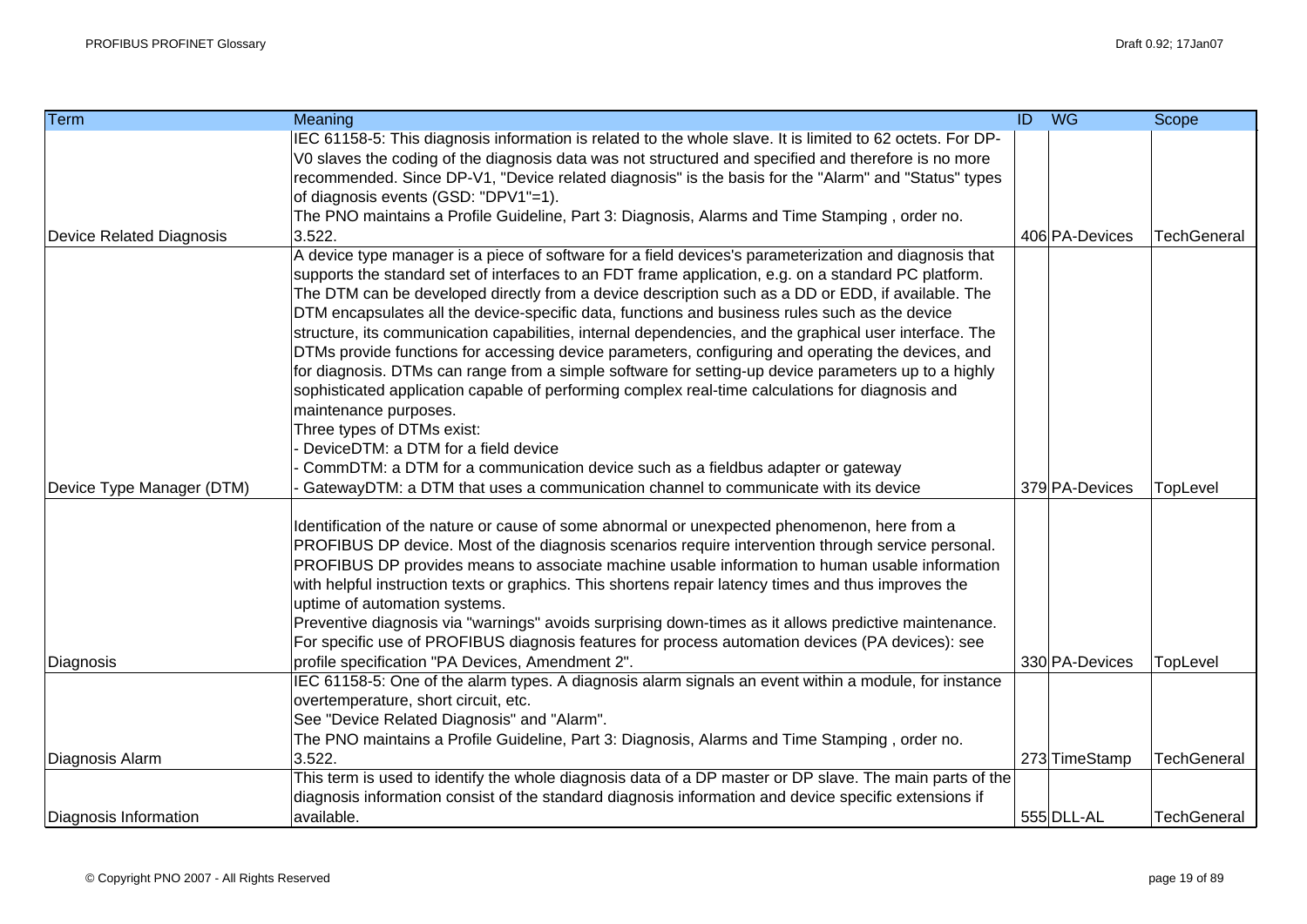| Term                          | <b>Meaning</b>                                                                                            | ID | <b>WG</b>      | Scope              |
|-------------------------------|-----------------------------------------------------------------------------------------------------------|----|----------------|--------------------|
|                               |                                                                                                           |    |                |                    |
|                               | A type of interface between a control system and field instrumentation which allows values of only two    |    |                |                    |
| Digital Input (DI)            | states (for instance on/off or open/closed) to be transmitted, as opposed to analogue input/output.       |    | 513 DLL-AL     | <b>TechGeneral</b> |
|                               | (1) An output signal consisting of a sequence of discrete quantities coded in an appropriate manner for   |    |                |                    |
|                               | driving e.g. relais coils, lamps, etc.                                                                    |    |                |                    |
|                               | (2) A type of interface between a control system and field instrumentation which allows values of only    |    |                |                    |
| Digital Output (DO)           | two states (for instance on/off or open/closed) to be tranmitted, as opposed to analogue input/output.    |    | 514 DLL-AL     | <b>TechGeneral</b> |
| <b>DIN</b>                    | German Institute for Standardization (www.din.de)                                                         |    | 151 Drives     | TopLevel           |
|                               | Initially PROFIBUS was published as a standard in the German Standard DIN 19245. Part 1 was               |    |                |                    |
|                               | defining the physical and data link layer, part 2 the application layer of FMS (Field Message             |    |                |                    |
|                               | Specification), and part 3 the application layer of DP (Decentralized Peripherals). In 1996 the           |    |                |                    |
|                               | CENELEC standard EN 50170 replaced the DIN 19245. Today the technology is integrated in the               |    |                |                    |
| <b>DIN 19245</b>              | international standard IEC 61158/61784.                                                                   |    | 415 PA-Devices | TopLevel           |
|                               | Discrete manufacturing is characterized by manufacturing plants for discrete components such as           |    |                |                    |
|                               | mechanical parts for cars, machines, furniture, etc. Binary signals are dominant.                         |    |                |                    |
| <b>Discrete Manufacturing</b> | A synonym is factory automation.                                                                          |    | $373$ TC3      | TopLevel           |
|                               | Distributed Component Object Model Protocol that enables software components to communicate               |    |                |                    |
|                               | directly over a network. Developed by Microsoft and previously called Network OLE, DCOM is designed       |    |                |                    |
| Distributed Component Object  | for use across multiple network transports, including Internet protocols such as HTTP.                    |    |                |                    |
| Model (DCOM)                  | DCOM plays a role in FDT/DTM and in the PROFINET component model.                                         |    | 312 PROFINET   | TopLevel           |
|                               | An architecture consisting of standard programming interfaces, conventions and server functionalities     |    |                |                    |
|                               | (e.g. naming, distributed file system, remote procedure call) for distributing applications transparently |    |                |                    |
| <b>Distributed Computing</b>  | across networks of heterogeneous computers. DCE is promoted and controlled by the Open Software           |    |                |                    |
| Environment (DCE)             | Foundation (OSF).                                                                                         |    | 566 PROFINET   | <b>TechGeneral</b> |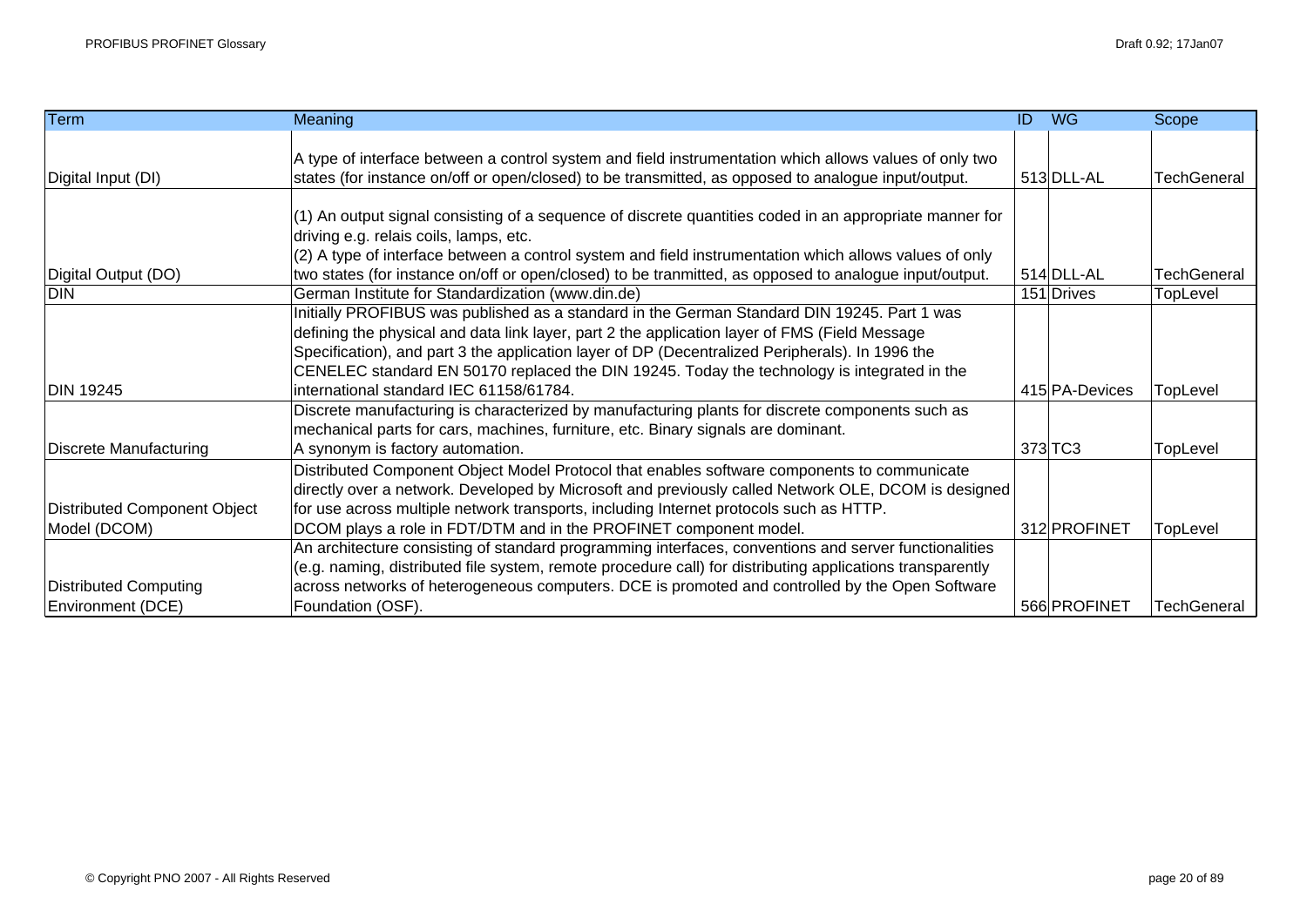| Term                             | Meaning                                                                                                                | <b>ID</b> WG   | Scope              |
|----------------------------------|------------------------------------------------------------------------------------------------------------------------|----------------|--------------------|
|                                  | IEC: A network of computerized stations whose purpose is the control of an industrial                                  |                |                    |
|                                  | process or plant.                                                                                                      |                |                    |
|                                  | Before the introduction of DCSs separate closed loop controls and instruments have been in use for the                 |                |                    |
|                                  | control of mainly chemical processes. The first distributed control systems were developed in the mid-                 |                |                    |
|                                  | 1970s with the advent of mini computers and workstations. Since then DCSs are continuosly changing                     |                |                    |
|                                  | and integrating standards and de facto standards like microprocessors, operating systems, bus                          |                |                    |
|                                  | communications (fieldbus, LAN, Internet), database systems, PLCs, etc. However, despite this change                    |                |                    |
|                                  | in appliances some major characteristics can be defined:                                                               |                |                    |
|                                  | a DCS is process oriented and thus is focusing on complex controling and monitoring of many process                    |                |                    |
|                                  | quantities/variables (temperature, pressure, flow, level, etc.).                                                       |                |                    |
|                                  | a DCS consists of field devices, remote terminal units (e.g. PLC), database systems and operator                       |                |                    |
|                                  | stations. It is highly integrated to meet the performance requirements.                                                |                |                    |
|                                  | - a DCS usually is designed for redundant operations to meet the availability requirements.                            |                |                    |
| Distributed Control System (DCS) | - a DCS is process state driven. It is primarily interested in the process flow and its potential corrections. 309 EDD |                | TopLevel           |
|                                  | IEC 61508-4: Different means of performing a required safety function. Diversity may be achieved by                    |                |                    |
|                                  | different physical methods or different design approaches such as microprocessors of different                         |                |                    |
| Diversity                        | architecture or software diversity (e.g. coded processing).                                                            | 473 ZVEI-Safe  | TopLevel           |
|                                  | 1) In a hierarchy, a named group that has control over the groups under it, which may be domains                       |                |                    |
|                                  | themselves.                                                                                                            |                |                    |
|                                  |                                                                                                                        |                |                    |
|                                  | 2) In communications, all resources under control of a single computer system. In a LAN, a domain is a                 |                |                    |
|                                  | subnetwork comprised of a group of clients and servers under the control of one security database.                     |                |                    |
| Domain                           | Dividing LANs into domains (via switches) improves performance and security.                                           | 521 DLL-AL     | TopLevel           |
|                                  |                                                                                                                        |                |                    |
|                                  | Every IP node receives a name. A table of names for each network is existing. The name of each                         |                |                    |
|                                  | domain are stored using a DNS. A network information center (NIC) assigns names. I.e. profibus.com (                   |                |                    |
| Domain Name Service (DNS)        | de= Germany, .com=commercial, .gov= government, .net= network, .edu= education).                                       | 567 PROFINET   | <b>TechGeneral</b> |
|                                  | IEC 61158-5: Within PROFIBUS DP a fieldbus node that can be either master class 1 or master class                      |                |                    |
|                                  | 2.                                                                                                                     |                |                    |
|                                  | A master class 1 is a controlling device which controls several DP slaves (field devices).                             |                |                    |
|                                  | NOTE: This is usually hosted by a programmable controller or a process controller.                                     |                |                    |
|                                  | A master class 2 is a controlling device which manages configuration data (parameter sets) and                         |                |                    |
|                                  | diagnosis data of a DP master class 1, and that additionally can perform all communication capabilities                |                |                    |
| <b>DP</b> Master                 | of a DP master class 1.                                                                                                | 236 PA-Devices | TopLevel           |
|                                  | IEC 61158-5: A controlling device which controls several DP-Slaves (field devices).                                    |                |                    |
| <b>DP Master Class1 (DPM1)</b>   | Usually programmable (logic) controllers or process control systems are hosts for master class 1.                      | 153 Drives     | TopLevel           |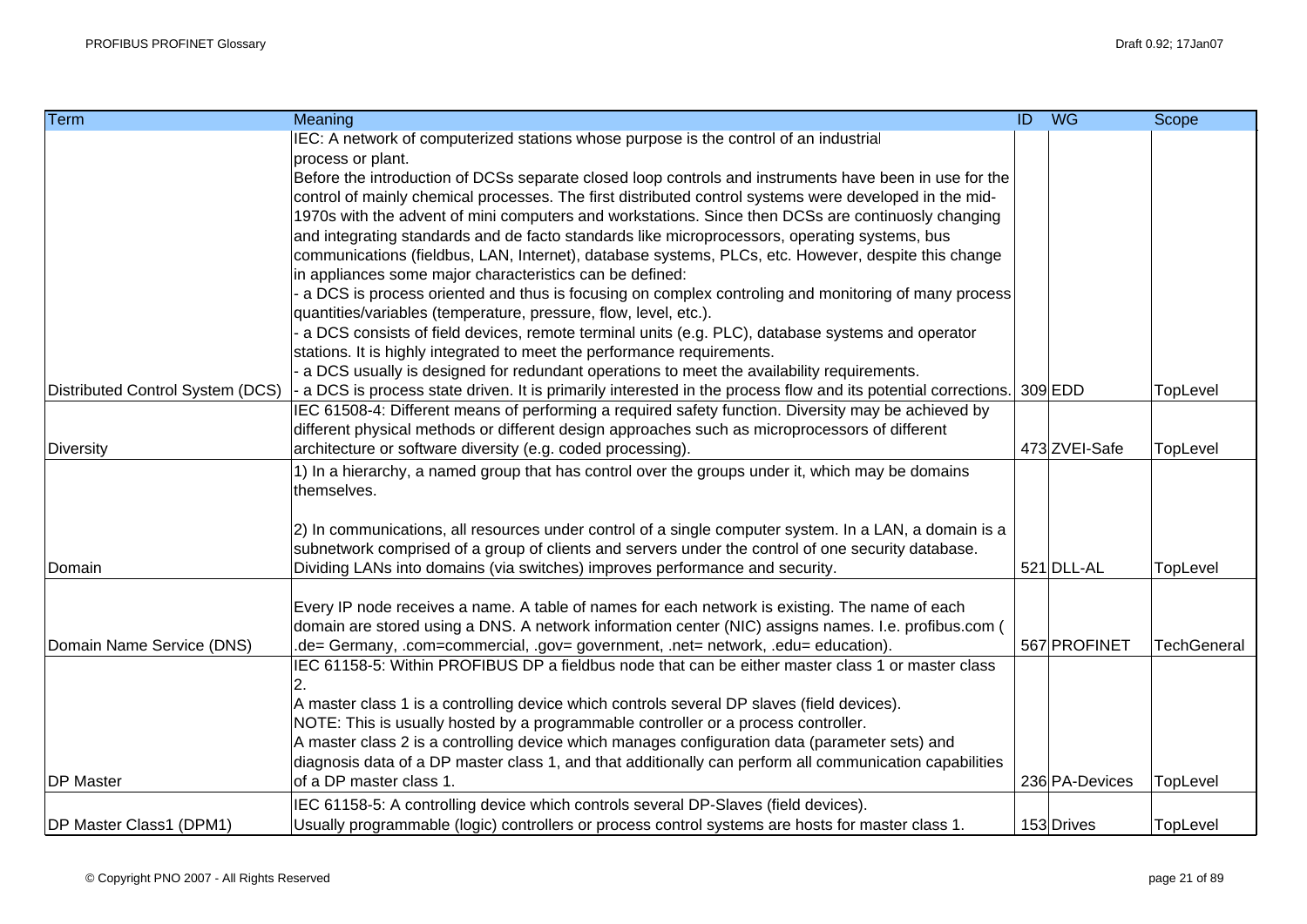| <b>Term</b>                 | Meaning                                                                                                 | ID WG          | Scope              |
|-----------------------------|---------------------------------------------------------------------------------------------------------|----------------|--------------------|
|                             | IEC 61158-5: A controlling device which manages configuration data (parameter sets) and diagnosis       |                |                    |
|                             | data of a DP-Master (Class 1). Additionally the DP-Master (Class 2) can perform all communication       |                |                    |
|                             | capabilities of a DP-Master (Class 1).                                                                  |                |                    |
|                             | Usually personal computers are hosts for DP Master Class2 for programming, parameterizing,              |                |                    |
| DP Master Class2 (DPM2)     | diagnozing, and monitoring purposes.                                                                    | 154 Drives     | TopLevel           |
|                             | The DP protocol is defined in detail within IEC 61158 together with other fieldbus protocols. The       |                |                    |
| <b>DP Protocol</b>          | PROFIBUS DP specific parts are defined in IEC 61784-1 as Type CPF 3/1 and 3/2.                          | 418 PA-Devices | TopLevel           |
|                             | IEC 61158-5: A field device that is assigned to one DP master class 1 as a provider for cyclic I/O data |                |                    |
| <b>DP Slave</b>             | exchange. In addition acyclic functions and alarms could be supported.                                  | 238 DLL-AL     | TopLevel           |
|                             | IEC 61158-4: The elements and abbreviations of the DP telegram types are defined as follows:            |                |                    |
|                             | $SD = Start$ delimiter                                                                                  |                |                    |
|                             | SDL = Start delimiter (synchronous transmission)                                                        |                |                    |
|                             | $LE = Length of PDU$                                                                                    |                |                    |
|                             | $LE = Length repeated$                                                                                  |                |                    |
|                             | $DA = Destination address$                                                                              |                |                    |
|                             | $SA = Source address$                                                                                   |                |                    |
|                             | $FC = Frame control$                                                                                    |                |                    |
|                             | PDU= Protocol data unit                                                                                 |                |                    |
|                             | $FCS = Frame checksum$                                                                                  |                |                    |
|                             | FCS = Frame checking sequence (synchronous transmission)                                                |                |                    |
|                             | $ED = End$ delimiter                                                                                    |                |                    |
| <b>DP Telegram Elements</b> | See "DP telegram types".                                                                                | 637 TC3        | <b>TechGeneral</b> |
|                             | IEC 6118-4: The data link protocol data unit (DLPDU) can be structured in the following ways:           |                |                    |
|                             | a) Fixed length, no data, asynchronous transmission:                                                    |                |                    |
|                             | SD1   DA   SA   FC   FCS   ED  <br>$(SD1 = 0x10)$                                                       |                |                    |
|                             | Acknowledgement has the same structure or short ack:                                                    |                |                    |
|                             | SC<br>$SC = single character = 0xE5$                                                                    |                |                    |
|                             | b) Fixed length, no data, synchronous transmission:                                                     |                |                    |
|                             | SDL1   DA   SA   FC   FCS   ED  <br>$(SDL1 = 0x10)$                                                     |                |                    |
|                             | Acknowledgement:                                                                                        |                |                    |
|                             | SDL5   FCS  <br>$(SDL5 = 0xE5)$                                                                         |                |                    |
|                             | c) Fixed length, with data, asynchronous transmission:                                                  |                |                    |
|                             | $ SD3   DA   SA   FC   PDU = 8 octets   FCS   ED  $<br>$(SD3 = 0xA2)$                                   |                |                    |
|                             | Response: dto.                                                                                          |                |                    |
|                             | d) Fixed length, with data, synchronous transmission:                                                   |                |                    |
| <b>DP Telegram Types</b>    | $SDL3   DA   SA   FC   PDU = 8 octets   FCS  $<br>$(SDL3 = 0xA2)$                                       | 140 Drives     | <b>TechGeneral</b> |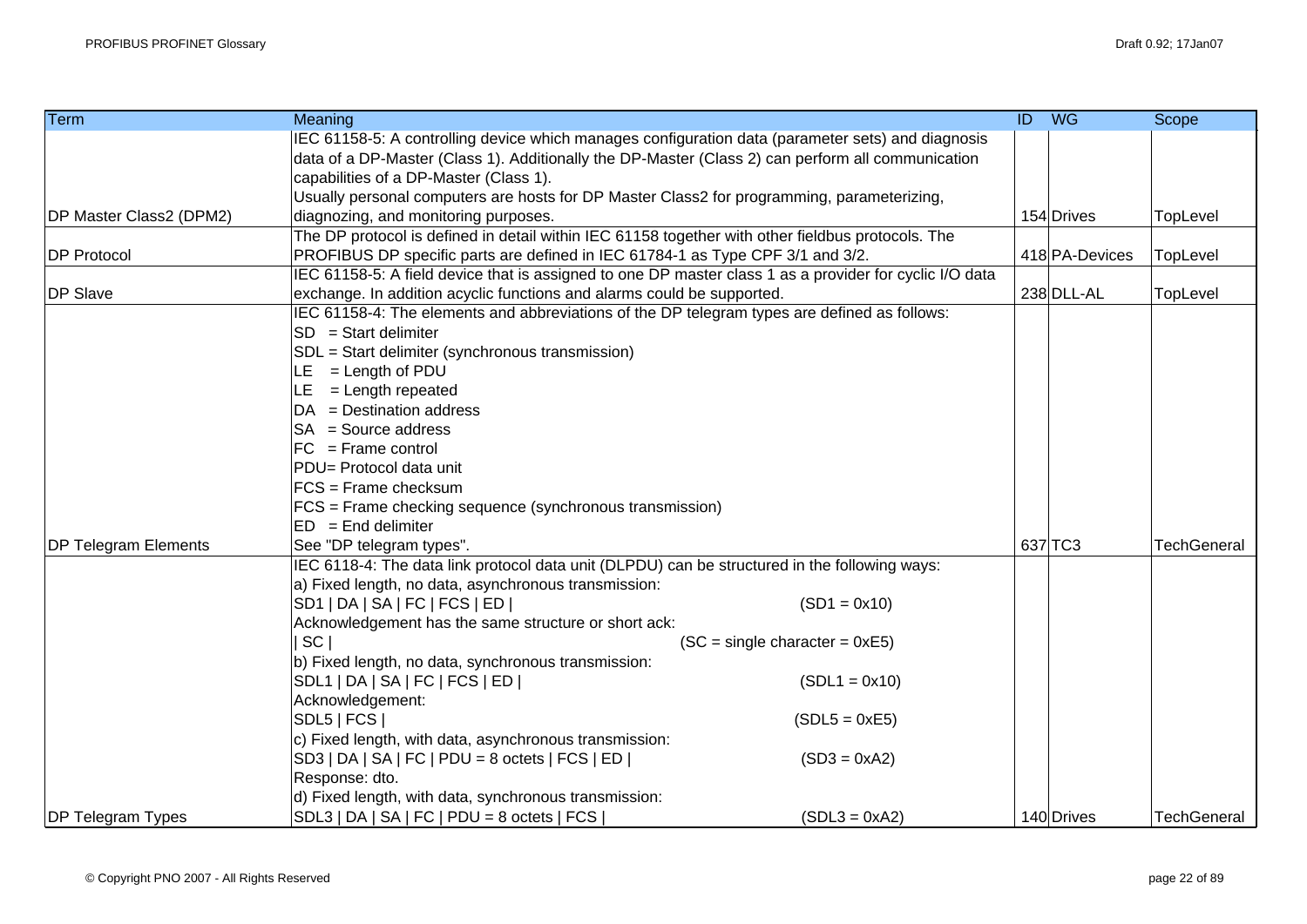| <b>Term</b>       | Meaning                                                                                                     | $\overline{ID}$<br><b>WG</b> | Scope              |
|-------------------|-------------------------------------------------------------------------------------------------------------|------------------------------|--------------------|
|                   | IEC 61784-1: DP-V0 is the basic stage of the PROFIBUS DP communication protocol. DP-V0 devices              |                              |                    |
|                   | (master and slaves) perform the following basic functionalities:                                            |                              |                    |
|                   | - Cyclic exchange of I/O data between controlling and slave devices                                         |                              |                    |
|                   | Device, Identifier (module) and Channel related Diagnosis                                                   |                              |                    |
|                   | - Parametrization of DP-slaves                                                                              |                              |                    |
| DP-V0             | Configuration of DP-slaves                                                                                  | 375 DLL-AL                   | TopLevel           |
|                   | DP-V1 is the first stage of extension of PROFIBUS DP after DP-V0. DP-V1 devices shall comply with           |                              |                    |
|                   | the following features:                                                                                     |                              |                    |
|                   | - Device related diagnosis is replaced by status and alarms.                                                |                              |                    |
|                   | - The first three octets of the user parameterization data are now standardized                             |                              |                    |
|                   | Optionally these devices may support:                                                                       |                              |                    |
|                   | - Acyclic communication (MS1, MS2)                                                                          |                              |                    |
| DP-V1             | If alarms are used, MS1 shall be supported                                                                  | 155 Drives                   | TopLevel           |
|                   |                                                                                                             |                              |                    |
|                   | DP-V2 is the second stage of extension of PROFIBUS DP after DP-V1. DP-V2 devices shall comply               |                              |                    |
|                   | with the following features:                                                                                |                              |                    |
|                   | Bata Exchange Broadcast (DxB) for slave to slave communication (publisher/subscriber principle).            |                              |                    |
|                   | - Isochronuos Mode (time tick synchronized operating slaves, e.g. drives)                                   |                              |                    |
|                   | - Up- and/or download of Load Region Data (domains)                                                         |                              |                    |
|                   | - Function Invocation                                                                                       |                              |                    |
|                   | Clock Control (synchronization within slaves) and Time Stamping                                             |                              |                    |
| DP-V <sub>2</sub> | Redundancy                                                                                                  | 376 DLL-AL                   | TopLevel           |
|                   | A drive is the power electronics board (drive device) which is used to control the speed, torque, position, |                              |                    |
|                   | etc. of an AC or DC motor. The power AC voltage is rectified to DC and then connected to the motor          |                              |                    |
|                   | through a set of transistors. These transistors are switched rapidly on and off in a technique known as     |                              |                    |
|                   | pulse width modulation (PWM). The transistors act as a gate to allow a precise amount of current to         |                              |                    |
|                   | flow to the motor. Depending on the on/off times and ratios a motor can be controlled in speed and          |                              |                    |
|                   | torque. These types of drives are often called inverter drives.                                             |                              |                    |
|                   | The PNO maintains two application profiles for drives:                                                      |                              |                    |
|                   | (1) "PROFIBUS Profile for variable speed drives", order no. 3.072                                           |                              |                    |
| <b>Drive</b>      | (2) "PROFIdrive - Profile drive technology", order no. 3.172                                                | 83 Drives                    | TopLevel           |
|                   | A DxB link designates a slave-to-slave communication relationship between a publisher and a                 |                              |                    |
| <b>DxB Link</b>   | subscriber                                                                                                  | 48 Drives                    | <b>TechGeneral</b> |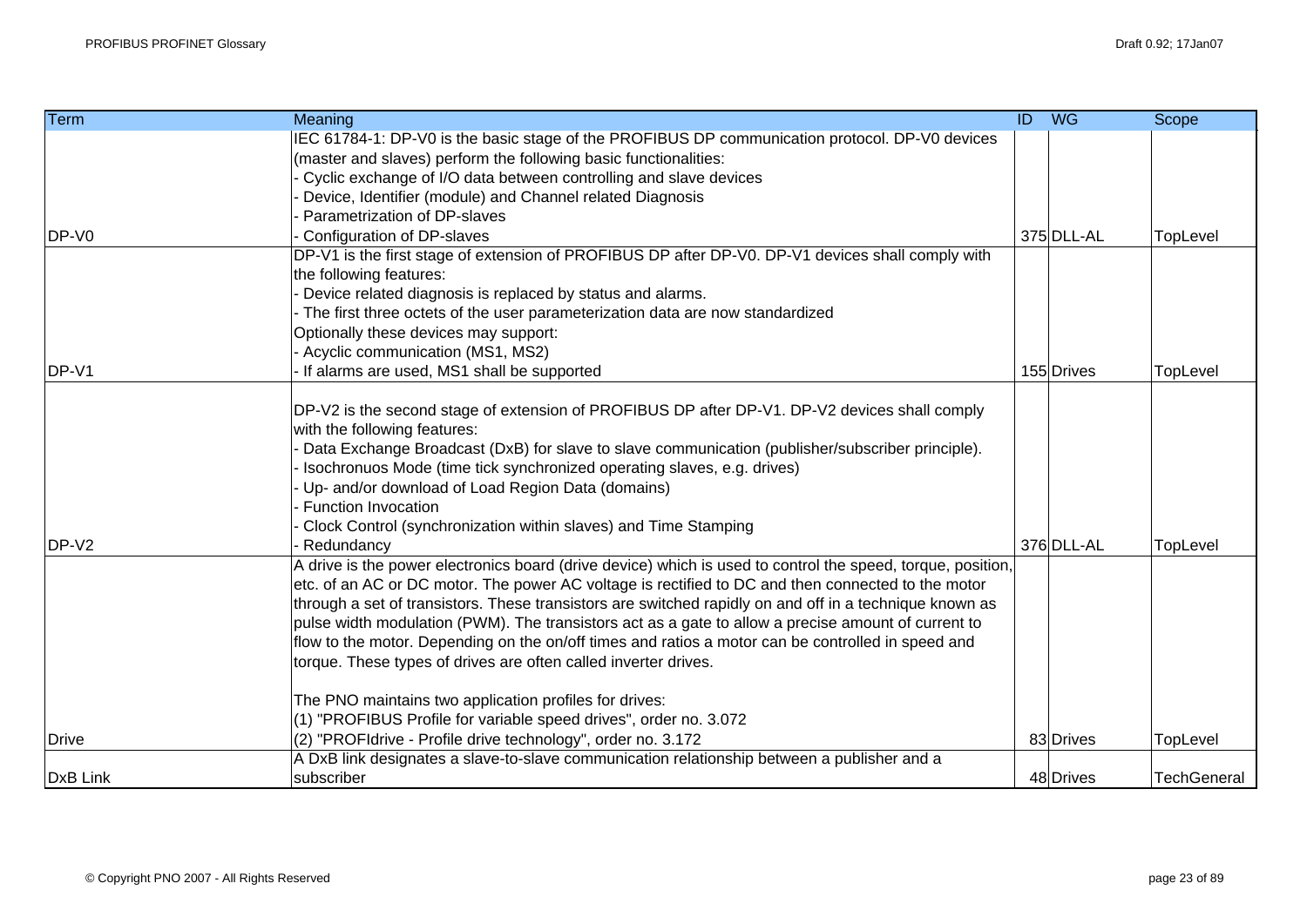| <b>Term</b>                   | Meaning                                                                                                  | $\overline{ID}$ | $W$ G         | Scope              |
|-------------------------------|----------------------------------------------------------------------------------------------------------|-----------------|---------------|--------------------|
|                               | Within PROFIBUS a list of all publishers and their assigned subscribers. A subscriber may be related to  |                 |               |                    |
|                               | the whole input data or a part of the input data of a publisher according to the attribute values of the |                 |               |                    |
| <b>DxB</b> Linktable          | DxB Linktable object.                                                                                    |                 | 85 Drives     | <b>TechGeneral</b> |
|                               | The extent to which an electric or electronic device will tolerate electrical interference from other    |                 |               |                    |
|                               | equipment (immunity), and will interfere with other equipment. Within the European Community as well     |                 |               |                    |
|                               | as in other coutries it is regulated by law that electric and electronic components and equipment comply |                 |               |                    |
| Electromagnetic Compatibility | with basic standards such as IEC 61000-6-2 or IEC 61326 or corresponding individual product              |                 |               |                    |
| (EMC)                         | standards.                                                                                               |                 | 157 Drives    | <b>TechGeneral</b> |
|                               | ASCII text file describing a type of a PROFIBUS field device (meta information). Its content follows the |                 |               |                    |
|                               | grammar of the EDDL (Electronic Device Description Language). An interpreter software, usually a part    |                 |               |                    |
|                               | of an engineering system, is using a device's EDD to enable parameterization, manipulation and           |                 |               |                    |
|                               | diagnosis of a particular field device. The device manufacturers are responsible for completeness and    |                 |               |                    |
|                               | consistency with the appropriate device.                                                                 |                 |               |                    |
|                               | The PNO maintains a guideline "Specification for PROFIBUS Device Description and Device                  |                 |               |                    |
| Electronic Device Description | Integration, Volume 2: EDDL", order no. 2.152.                                                           |                 |               |                    |
| (EDD)                         | See "Electronic Device Description Language (EDDL)"                                                      |                 | $28$ EDD      | TopLevel           |
|                               | Standardized device description language within PROFIBUS defining the syntax and semantics of            |                 |               |                    |
|                               | device parameters, user interfaces and routing communications. It comprises static and dynamic           |                 |               |                    |
|                               | (behavioral) properties of devices. Top level constructs are available for:                              |                 |               |                    |
|                               | data (e.g. parameters, methods)                                                                          |                 |               |                    |
|                               | communications (e.g. acyclic, MS2)                                                                       |                 |               |                    |
|                               | human interfaces (e.g. menues)                                                                           |                 |               |                    |
| Electronic Device Description | EDDL is standardized in the IEC61804-2.                                                                  |                 |               |                    |
| Language (EDDL)               | See "Electronic Device Description (EDD)".                                                               |                 | $27$ EDD      | <b>TechGeneral</b> |
|                               | ElectroSensitive Protective Equipment (ESPE) is defined in IEC 61496. An ESPE is a non-contact           |                 |               |                    |
|                               | sensing safety equipment consisting of the sensing function and its associated control/monitoring        |                 |               |                    |
| ElectroSensitive Protective   | function with one or more output signal switching devices (OSSD).                                        |                 |               |                    |
| Equipment (ESPE)              | See "IEC 61496".                                                                                         |                 | 470 ZVEI-Safe | <b>TechGeneral</b> |
|                               | IEC 60204-1: An operation in case of emergency that shall lead to a shut-down of the power supply of     |                 |               |                    |
|                               | the whole or of a part of an installation. It shall avoid or mitigate existing or up-coming hazards to   |                 |               |                    |
|                               | humans and existing or up-coming damages to machines or to material or to the environment.               |                 |               |                    |
|                               | Remark: Hazards are e.g. functional irregularities, malfunctions of a machine, not acceptable            |                 |               |                    |
| Emergency Switching Off       | characteristics of the material in process, and human errors.                                            |                 | 482 ZVEI-Safe | <b>TechGeneral</b> |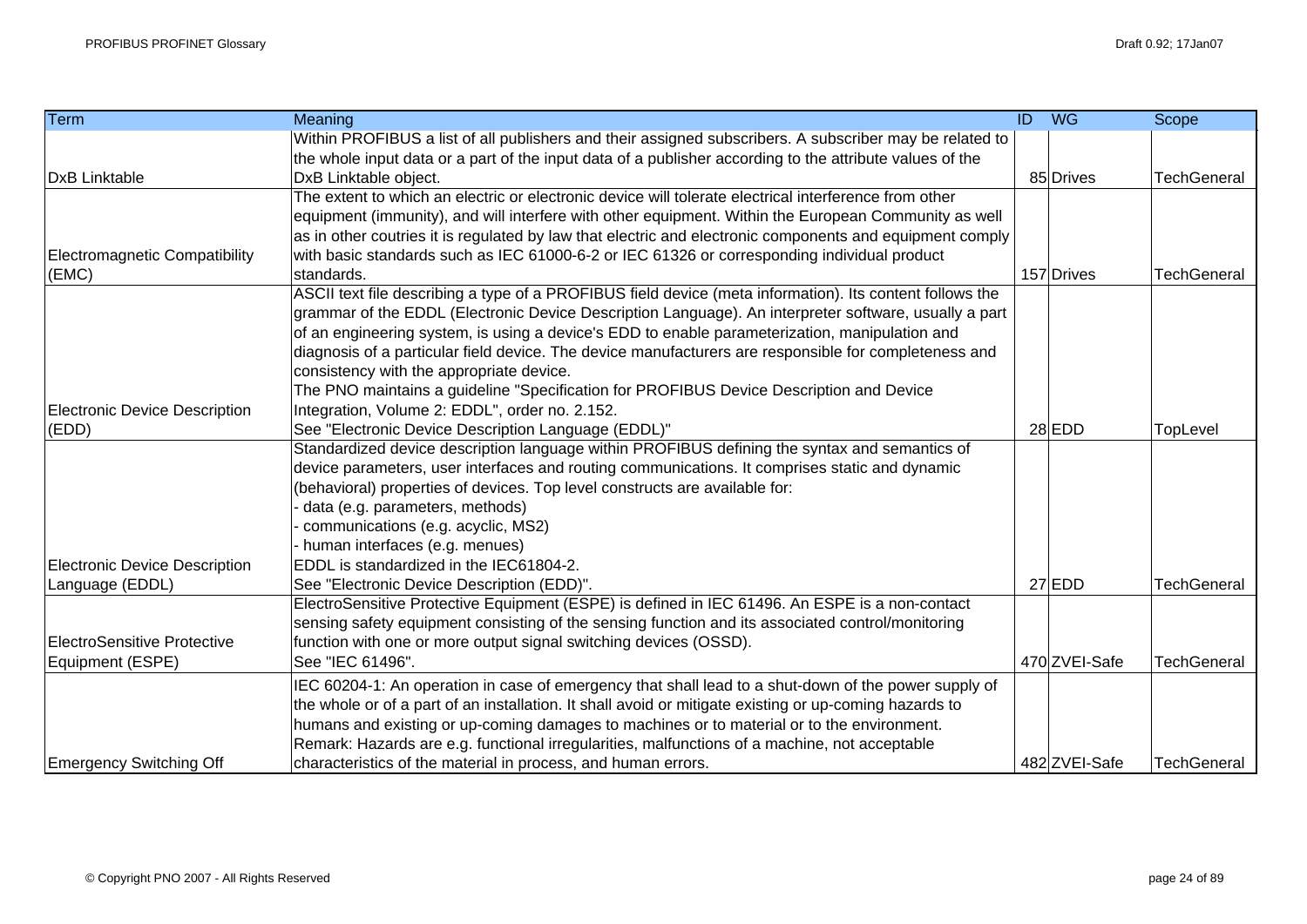| <b>Term</b>             | Meaning                                                                                                                                                                                                                                                                                                                                                                                                                                                                                                                                                                                 | $\overline{ID}$ | <b>WG</b>     | Scope              |
|-------------------------|-----------------------------------------------------------------------------------------------------------------------------------------------------------------------------------------------------------------------------------------------------------------------------------------------------------------------------------------------------------------------------------------------------------------------------------------------------------------------------------------------------------------------------------------------------------------------------------------|-----------------|---------------|--------------------|
| EN 50170                | European standard by CENELEC containing the PROFIBUS specifications of the communication layers<br>1 and 2 and the PROFIBUS FMS variant. These standards are replaced by the international standard<br>IEC 61158, edition 3 and IEC 61784, edition 1, that are comprising PROFIBUS.<br>EN 50170, General purpose field communication system<br>EN 50170-3-1:1996, Part 3-1:Data link layer definitions                                                                                                                                                                                  |                 | 615 DLL-AL    | TopLevel           |
|                         | EN 50170-3-7:1996, Part 3-7: Network management                                                                                                                                                                                                                                                                                                                                                                                                                                                                                                                                         |                 |               |                    |
| Engineering System (ES) | Set of hardware and software components that provide planning, configuring, programming,<br>commissioning, parameterization, diagnosis and maintenance capabilities for an automation system. An<br>Engineering Tool is a compact version (e.g. a programmer or personal computer) of an ES.                                                                                                                                                                                                                                                                                            |                 | $4$ Ex-i      | <b>TechGeneral</b> |
| Engineering Tool (ET)   | Software component for standard computer that supports configuring, programming, parameterization,<br>and diagnosis of control systems for the commissioning phase or for maintenance. See "Engineering<br>System".                                                                                                                                                                                                                                                                                                                                                                     |                 | $325$ TC3     | TopLevel           |
| <b>Epsilon value</b>    | PROFINET: An updated value of a variable should only be transferred again when a specified deviation<br>is reached. This deviation is called "epsilon value".                                                                                                                                                                                                                                                                                                                                                                                                                           |                 | 568 PROFINET  | TechGeneral        |
|                         | Errors are static conditions that exist throughout the product lifecycle, and are inherent characteristics of<br>the system. These errors are caused by a misconception in the design resulting from e.g. incorrect<br>information.<br>Errors may also be temporary incorrect bits within memories or within received data telegrams e.g. due                                                                                                                                                                                                                                           |                 |               |                    |
| Error                   | to electromagnetic interference (EMI).<br>See "failure", "fault", "fail-safe".                                                                                                                                                                                                                                                                                                                                                                                                                                                                                                          |                 | 40 Safety     | <b>TechGeneral</b> |
| <b>E-Stop Button</b>    | An emergency stop pushbutton is a switching device. It is a means to protect humans or investments in<br>shutting-down a process or a machine if activated in case of emergency. It shall be designed using<br>positively driven contacts. Put in operation it shall easily be reachable and it shall not be possible to fox<br>it out (EN 418).                                                                                                                                                                                                                                        |                 | 481 ZVEI-Safe | <b>TechGeneral</b> |
|                         | Ethernet is the most widely-installed local area network (LAN) technology. Ethernet is standardized in<br>IEEE 802.3. Specifications include access technology, transmission procedures and transmission media<br>for Ethernet (10 Mbps), for Fast Ethernet (100 Mbps) and for Gigabit Ethernet (1Gbps). Devices are<br>connected to the cable and compete for access using a Carrier Sense Multiple Access with Collision<br>Detection (CSMA/CD) protocol up to 10BASE-T (10 Mbps). Fast Ethernet or 100BASE-T and above are<br>using the switching technology that avoids collisions. |                 |               |                    |
| Ethernet                | PROFINET uses Fast Ethernet.                                                                                                                                                                                                                                                                                                                                                                                                                                                                                                                                                            |                 | 572 PROFINET  | TopLevel           |
|                         | The official standard approved and applied by the European countries. Many of the IEC standards were<br>adopted as EN.                                                                                                                                                                                                                                                                                                                                                                                                                                                                  |                 |               |                    |
| European Norm (EN)      | See "CENELEC".                                                                                                                                                                                                                                                                                                                                                                                                                                                                                                                                                                          |                 | 158 Comm-FB   | TopLevel           |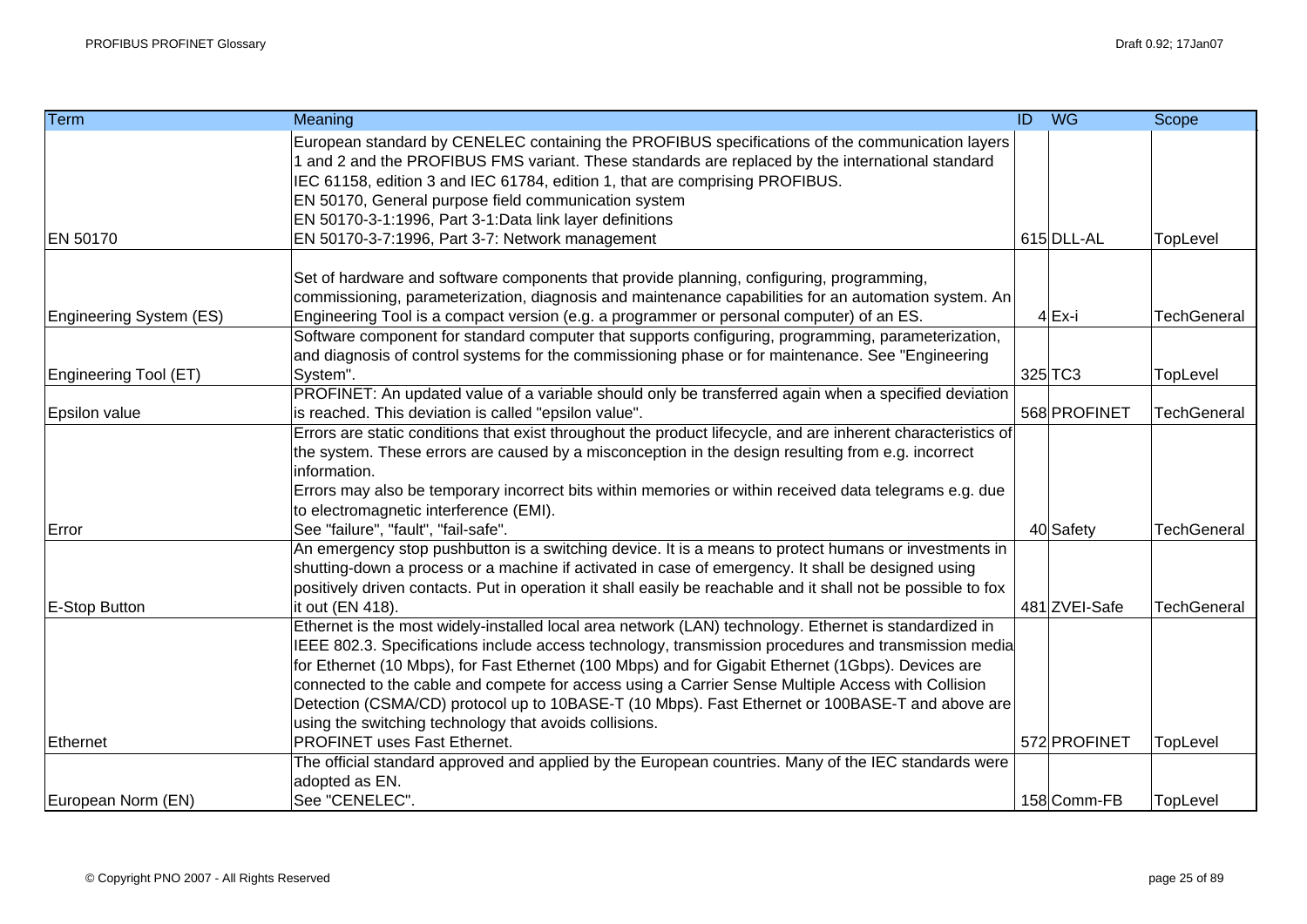| <b>Term</b>                         | Meaning                                                                                                                 | <b>ID</b> WG  | Scope              |
|-------------------------------------|-------------------------------------------------------------------------------------------------------------------------|---------------|--------------------|
|                                     |                                                                                                                         |               |                    |
|                                     | Within PROFIBUS DP/PA this is a signal or I/O data or process value within a certain field device at                    |               |                    |
|                                     | that point in time where a trigger condition arises. The values are associated with a time stamp and                    |               |                    |
|                                     | stored in a buffer.                                                                                                     |               |                    |
|                                     | The time-stamped sample values are used to archive and visualise significant changes over the course                    |               |                    |
|                                     | of the production process. Such an event mechanism does not prevent from the cyclic transmission of                     |               |                    |
|                                     | these signals. A separate event alarm is requesting the transfer of the events to the main system.                      |               |                    |
|                                     | Within PROFINET events and methods are defined. Whenever an event occurs                                                |               |                    |
|                                     | the provider informs the associated consumer which applied for the information. The relationship is                     |               |                    |
| Event                               | established during start up phase.                                                                                      | 256 TimeStamp | TopLevel           |
|                                     | Equipment for use in hazardous locations must normally be certified by a recognized certification body                  |               |                    |
|                                     | in the country where it is to be installed. One exception to this is in the European Community where, if                |               |                    |
|                                     | a certificate for equipment is received from a certifying body (known in Europe as a "notified body"), it               |               |                    |
|                                     | must be accepted by all of the other member countries. However, IEC have devised a scheme that will                     |               |                    |
|                                     | be effective worldwide! The aim of the IEC scheme is to facilitate international trade in this field. The               |               |                    |
|                                     | IEC Ex Scheme provides the means for manufacturers of Ex equipment to obtain certificates of                            |               |                    |
|                                     | conformity that will be accepted at national level in all participating countries. A certificate of conformity          |               |                    |
|                                     | may be obtained from any certification body accepted into the scheme. The certificate will attest that                  |               |                    |
|                                     | the equipment design conforms to the relevant IEC standard/s and that the product is manufactured                       |               |                    |
|                                     | under a quality plan assessed by an ExCB (Ex Certification Body). Manufacturers holding certificates of                 |               |                    |
| <b>Ex Scheme</b>                    | conformity may affix the IEC "Ex Mark of Conformity" to equipment that they have verified complies with 549 PA-Devices  |               | TopLevel           |
|                                     | Explosion Groups: Ignitability and explosion characteristics of an explosive mixture are properties                     |               |                    |
|                                     | typical of the material. The requirements for the construction of explosion protected electrical apparatus              |               |                    |
|                                     | can be graduated depending on the gasses and vapors existing in the planned application. The gasses                     |               |                    |
|                                     | and vapors are therefore classified into sev-eral explosion groups. The danger of gas increases from                    |               |                    |
|                                     | explosion group IIA to IIC according to EN (?). The requirements for electrical apparatus for these                     |               |                    |
|                                     | explosion groups increase accordingly. Electrical apparatus certified for IIC for example is of course                  |               |                    |
|                                     | suitable for all other explosion groups. Note: Group I refers to electrical equipment for mining only!                  |               |                    |
|                                     | Temperature Classes: The ignition temperature is dependent on the type of existing gases or vapors.                     |               |                    |
|                                     | The maximum temperature of the exposed surface of electrical apparatus must always be lower than                        |               |                    |
|                                     | the ignition temperature of the gas or vapor mixture, where it is to be used. Gases are classified to                   |               |                    |
|                                     | temperature classes T1 to T6 according to their ignition temperature, whereby the maximum surface                       |               |                    |
| <b>Explosion Protection Classes</b> | temperature of the respective class must be lower than the ignition temperature of the corresponding gas 548 PA-Devices |               | <b>TechGeneral</b> |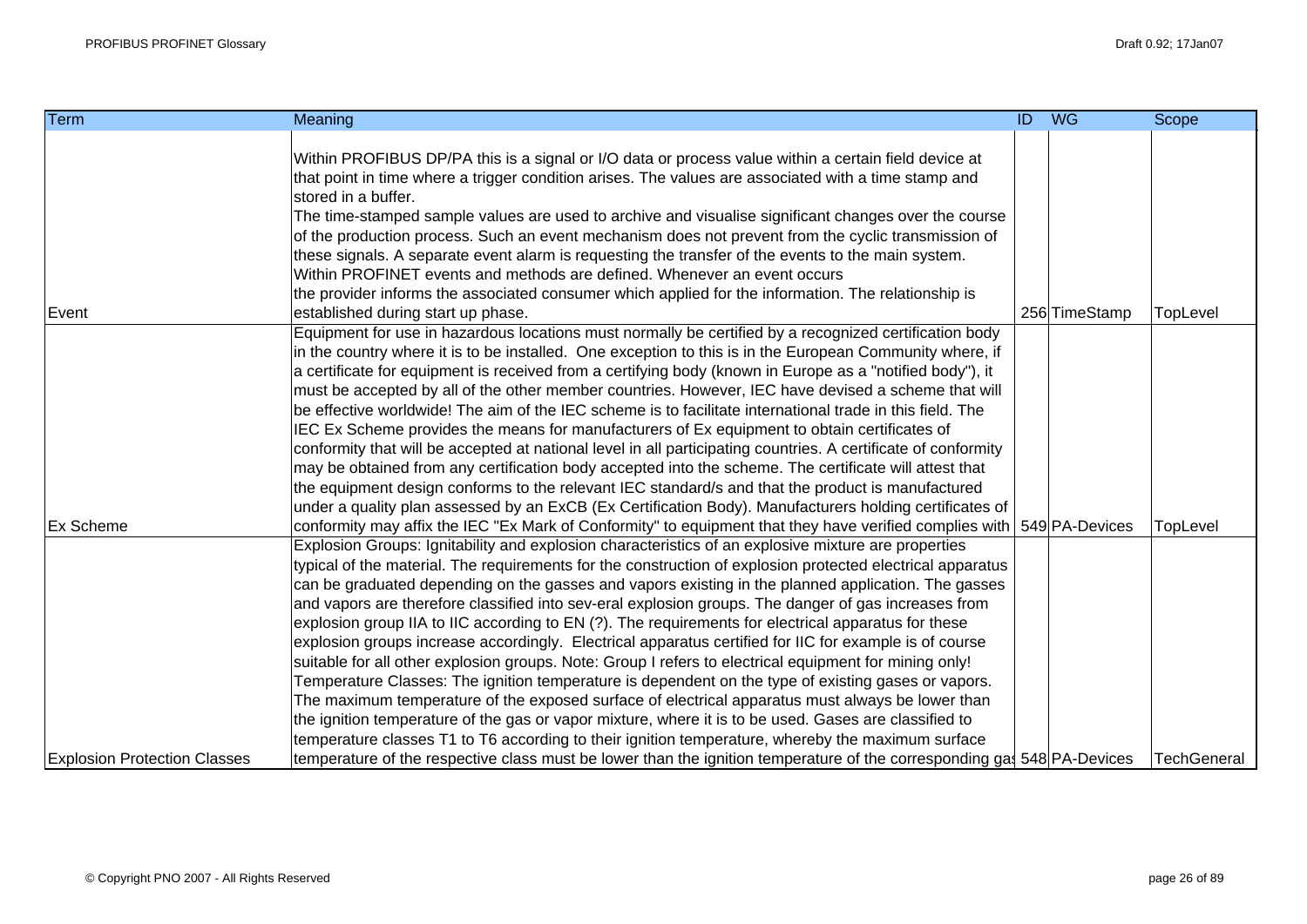| Term                                   | Meaning                                                                                                    | $\overline{ID}$ | <b>WG</b>  | Scope              |
|----------------------------------------|------------------------------------------------------------------------------------------------------------|-----------------|------------|--------------------|
|                                        | The different explosion zones according to international standards are defined by the risk and frequency   |                 |            |                    |
|                                        | that explosive gas composition occur. It does not say anything about the ease with which the gas           |                 |            |                    |
|                                        | mixture is ignited:                                                                                        |                 |            |                    |
|                                        | - Zone 0 --> All time and/or for a long duration                                                           |                 |            |                    |
|                                        | Zone 1 --> Sometimes                                                                                       |                 |            |                    |
|                                        | Zone 2 --> Rarely                                                                                          |                 |            |                    |
| Explosion Zones (Ex)                   | See "Explosion Protection Classes", "Ex Scheme"                                                            |                 | $524$ Ex-i | TopLevel           |
|                                        | IEC 61158-5: PROFIBUS DP provides a set of services to parameterize and configure a                        |                 |            |                    |
|                                        | DP-slave itself and its modules containing I/O data. With the advent of DP-V2 of PROFIBUS DP and its       |                 |            |                    |
|                                        | isochronous mode, the slave to slaves communication (DxB) and clock time synchronization a second          |                 |            |                    |
|                                        | parameterization service (Ext Prm) was established to handle the increased amount of parameters. This      |                 |            |                    |
|                                        | service follows right after the standard service (Prm) during start-up of a slave. This service shall only |                 |            |                    |
| <b>Extended Slave Parameterization</b> | be used if the device attribute "DPV1" is set to TRUE (GSD file).                                          |                 |            |                    |
| (Ext Prm)                              | See "Slave Parameterization (Prm)".                                                                        |                 | 641 TC3    | <b>TechGeneral</b> |
|                                        | An extension of the special identifier format (SIF) which was introduced with DP-V1. The extended          |                 |            |                    |
|                                        | special identifier format uses the manufacturer specific part to code the data types of the defined I/O    |                 |            |                    |
|                                        | data. The length of I/O data must correspond with the length of the sequence of data types. Within the     |                 |            |                    |
|                                        | GSD file the slave indicates the usage of ESIF via DPV1 = 1 and DPV1_Data_Types = 1.                       |                 |            |                    |
|                                        | IEC 61158-6: The structure of the special identifier format is defined like follows:                       |                 |            |                    |
|                                        | SIF basic identifier, [extended length octet], [extended length octet], [data type*], [manufacturer        |                 |            |                    |
|                                        | specific data*]                                                                                            |                 |            |                    |
|                                        | Extended length octet fields shall always start with fields that indicate output data if present.          |                 |            |                    |
|                                        | The field data type shall only be omitted in case of an empty slot. Otherwise it shall be present in       |                 |            |                    |
|                                        | relation to the length fields.                                                                             |                 |            |                    |
|                                        | Legend:                                                                                                    |                 |            |                    |
|                                        | $=$ may appear more than once                                                                              |                 |            |                    |
|                                        | $\vert$ [] = optional                                                                                      |                 |            |                    |
|                                        | See "Special identifier format". The PNO maintains Profile Guidelines, Part 2 "Data types, programming     |                 |            |                    |
| <b>Extended Special Identifier</b>     | languages, and platforms", order no. 3.512. These include an actual list of data type codings for          |                 |            |                    |
| Format (ESIF)                          | PROFIBUS DP.                                                                                               |                 | 300 GSD    | <b>TechGeneral</b> |
|                                        | The Extensible Markup Language (XML) is the universal format for structured documents and data on          |                 |            |                    |
|                                        | the Web that can be used within other interconnected applications also. This format is the basis for       |                 |            |                    |
|                                        | some of the PROFIBUS guidelines (e.g. FDT, GSDML, I&M, etc.).                                              |                 |            |                    |
| Extensible Markup Language             | The XML standards are driven by the World Wide Web Consortium.                                             |                 |            |                    |
| (XML)                                  | --> www.w3.org                                                                                             |                 | 461 TC3    | TopLevel           |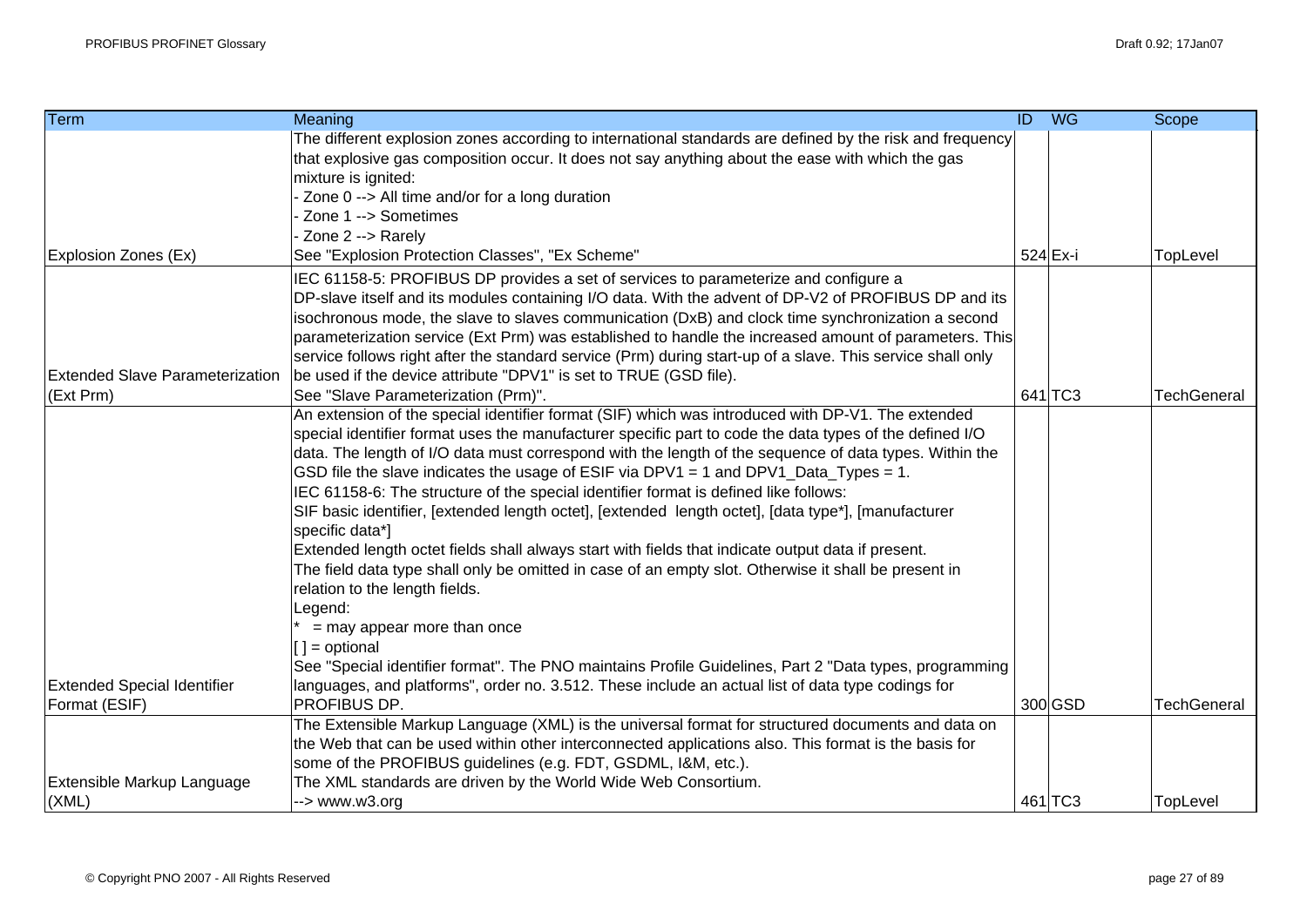| <b>Term</b>                    | Meaning                                                                                                                                                                                                                                                                                                                                                                                                                                                                                                                                                                                                                                                                      | $\overline{ID}$ | $W$ G          | Scope              |
|--------------------------------|------------------------------------------------------------------------------------------------------------------------------------------------------------------------------------------------------------------------------------------------------------------------------------------------------------------------------------------------------------------------------------------------------------------------------------------------------------------------------------------------------------------------------------------------------------------------------------------------------------------------------------------------------------------------------|-----------------|----------------|--------------------|
|                                | Automation technology especially adopted to the requirements of Discrete Manufacturing.<br>Within the scope of PROFIBUS the abbreviation "FA" is used for the application of the PROFIBUS DP<br>protocol in factory automation together with corresponding application profiles (e.g. "Ident Systems",                                                                                                                                                                                                                                                                                                                                                                       |                 |                |                    |
| <b>Factory Automation (FA)</b> | "Low Voltage Switchgear") and the appropriate transmission technologies (e.g. RS485).                                                                                                                                                                                                                                                                                                                                                                                                                                                                                                                                                                                        |                 | 386 PA-Devices | TopLevel           |
|                                | IEC 61508: Ability of a system that by adequate technical or organizational measures prevents from<br>hazards either deterministically or by reducing the risk to a tolerable measure. IEC 61508 is the major<br>international standard for fail-safe technology with programmable devices and fieldbus (functional<br>safety). It covers systematic and stochastic errors and failures of safety systems and defines certain<br>"safety integrity levels" (SIL) which are probabilities of failure.                                                                                                                                                                         |                 |                |                    |
|                                | The PNO maintains an application profile "PROFIsafe - profile for safety technology", order no. 3.092. It<br>provides the appropriate safety means for the communication related part and comlies with IEC 61508.<br>Within PROFIBUS any term with the prefix "F-" belongs to PROFIsafe or general safety technology.                                                                                                                                                                                                                                                                                                                                                        |                 |                |                    |
| Fail-safe (F-)                 | Fail-safe in terms of safety systems shall not be confused with the "fail-safe mode" of PROFIBUS DP.                                                                                                                                                                                                                                                                                                                                                                                                                                                                                                                                                                         |                 | 391 Safety     | TopLevel           |
|                                | In general: eliminating danger by compensating automatically for a failure or malfunction.<br>IEC 61158-5:<br>While in "clear mode" a PROFIBUS Master Class 1 is preparing its slaves for data exchange through<br>parameterizing and configuring one after the other. During this time frame the master sets the output<br>signals of the activated slaves to "0". For slaves supporting a special "fail-safe mode" the following<br>applies: The "clear mode" is commenced by the master with a global control broadcast telegram<br>enabling these slaves to switch into a predefined default state that will not cause damage to the<br>process. See "Substitute Value". |                 |                |                    |
|                                | Caution! This measure is not sufficient for safety applications in hazardous environments with an<br>intolerable risk for people, investments or nature. In these cases the PROFIsafe mechanisms provide<br>the appropriate safe communication means. A PROFIsafe slave device shall be developed or assessed<br>according IEC 61508 or derived standards.                                                                                                                                                                                                                                                                                                                   |                 |                |                    |
| Fail-safe Mode                 | PNO maintains an application profile "PROFIsafe - Profile for Safety Technology", order no. 3.092                                                                                                                                                                                                                                                                                                                                                                                                                                                                                                                                                                            |                 | 396 DLL-AL     | <b>TechGeneral</b> |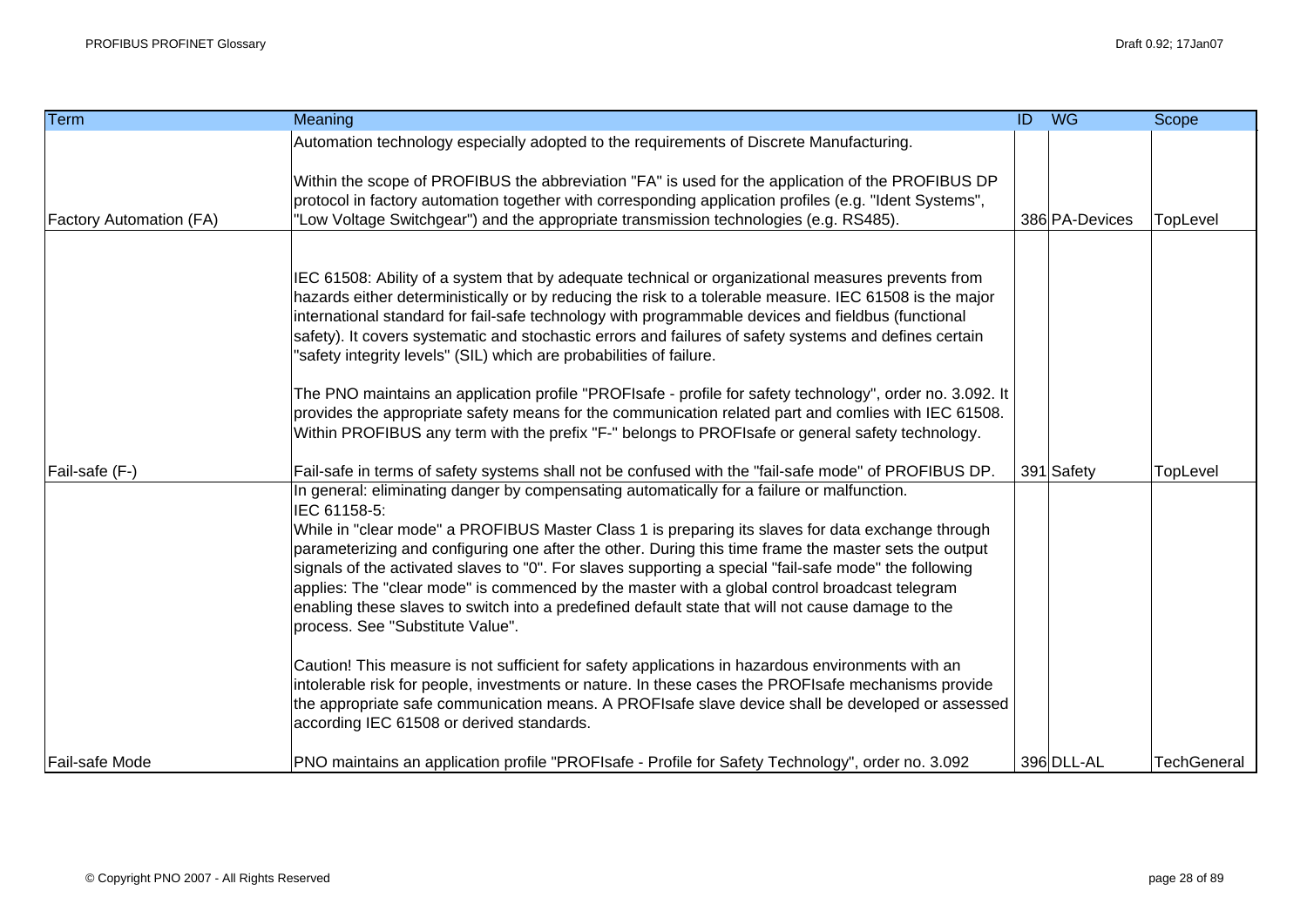| Term                 | Meaning                                                                                                   | $\overline{ID}$ | <b>WG</b>    | Scope              |
|----------------------|-----------------------------------------------------------------------------------------------------------|-----------------|--------------|--------------------|
|                      | The nonperformance of a system to achieve its intended function within its performance constraints.       |                 |              |                    |
|                      | Failures are events that occur and some point in time, leading to a failed condition (state) e.g. due to  |                 |              |                    |
|                      | hardware defects.                                                                                         |                 |              |                    |
| Failure              | See "error", "fault", "fail-safe".                                                                        |                 | 41 Safety    | <b>TechGeneral</b> |
| <b>Fast Ethernet</b> | defines a maximum transfer rate of 100 Megabit/sec on Ethernet.                                           |                 | 574 PROFINET | <b>TechGeneral</b> |
|                      | (1) A fault is an unsatisfactory system condition. Thus, failure states and errors are different kinds of |                 |              |                    |
|                      | faults. See "Failure" and "Error".                                                                        |                 |              |                    |
|                      | (2) Within "Intrinsically Safe Systems": A defect or electrical breakdown of any component, spacing, or   |                 |              |                    |
|                      | insulation that alone or in combination with other defects or breakdowns may adversely affect the         |                 |              |                    |
|                      | electrical or thermal characteristics of the intrinsically safe system. If a defect or breakdown leads to |                 |              |                    |
|                      | defects or breakdowns in other components, the primary and subsequent defects and breakdowns are          |                 |              |                    |
|                      | considered to be single fault. Certain components may be considered not subject to fault when analyses    |                 |              |                    |
| Fault                | or tests for intrinsic safety are made.                                                                   |                 | 39 Safety    | <b>TechGeneral</b> |
|                      |                                                                                                           |                 |              |                    |
|                      | In hazardous areas it may happen that a common bus physics in copper technicque may                       |                 |              |                    |
|                      | lead to problems due to disturbances. This problem can be solved when using fibre optic technique.        |                 |              |                    |
| Fiber Optic (FO)     | See "Optical Transmission"                                                                                |                 | 575 PROFINET | <b>TopLevel</b>    |
|                      |                                                                                                           |                 |              |                    |
|                      | Components interacting directly with the process, usually remote I/O, sensors, actuators, transducers.    |                 |              |                    |
|                      | The communication for field devices is smoothly migrating from interfaces like 4-20 mA, HART, 0-24V,      |                 |              |                    |
|                      | etc. to a fieldbus connection. Thus the increasing capability of field devices due to powerful            |                 |              |                    |
|                      | microcontrollers can be supported by adequate powerful communication features like wide range digital     |                 |              |                    |
|                      | data transmission (float data types), flexibility through parameterization and high availability through  |                 |              |                    |
| <b>Field Device</b>  | diagnosis and predictive maintenance. Inter-networking components are not Field Devices.                  |                 | 7 Ex-i       | TopLevel           |
|                      | IEC 61158-5: Field devices are primary automation devices. They are located close to the process          |                 |              |                    |
|                      | substances, the fabricated part, the machine, the operator and the environment. Within PROFIBUS DP        |                 |              |                    |
|                      | this is a part of an equipment connected over the field bus and used for a specific function. A field     |                 |              |                    |
| Field device (FD)    | device hosts a DP slave.                                                                                  |                 | 239 Comm-FB  | TopLevel           |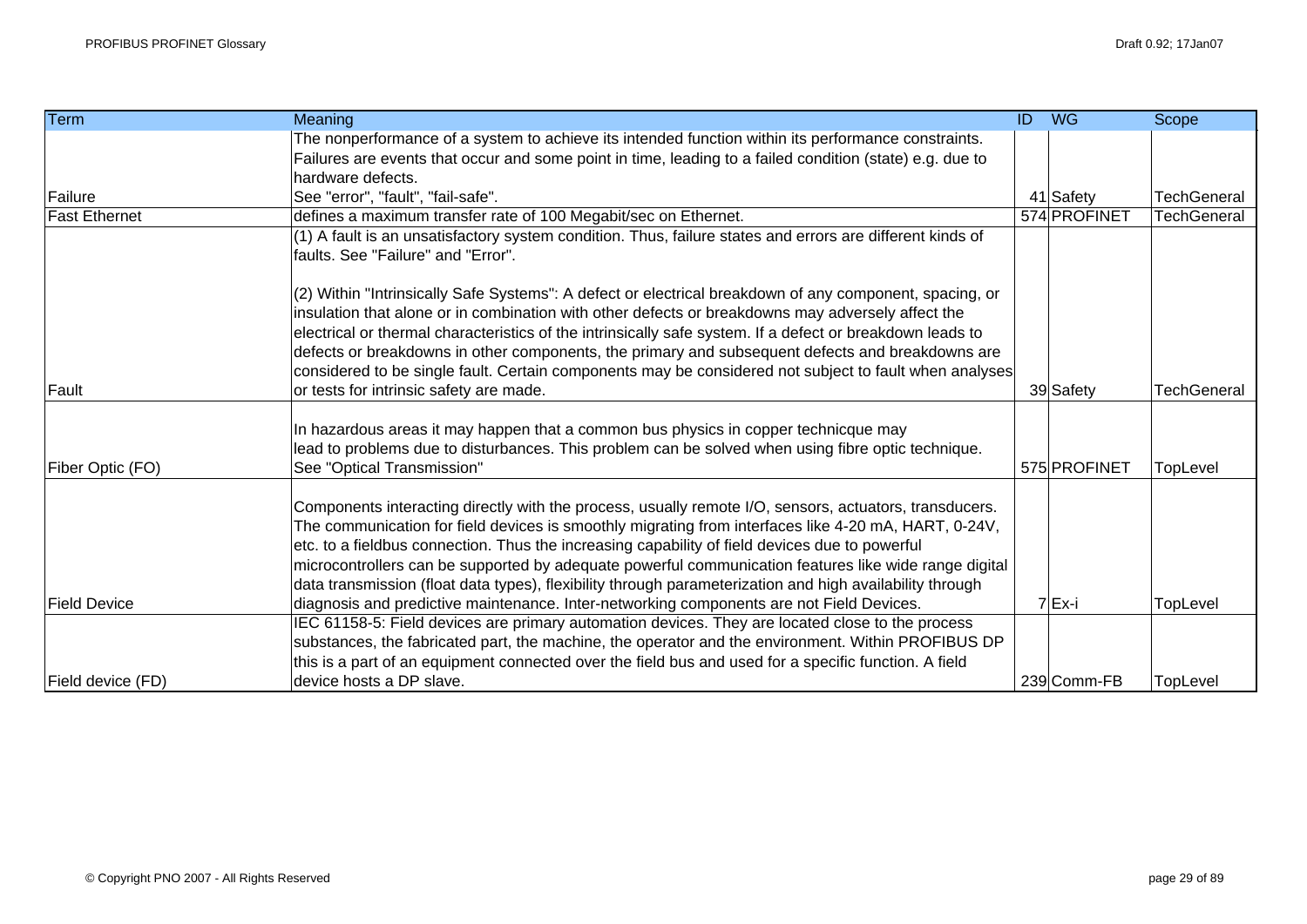| <b>Term</b>                             | Meaning                                                                                                       | $\overline{ID}$ | $W$ G          | Scope              |
|-----------------------------------------|---------------------------------------------------------------------------------------------------------------|-----------------|----------------|--------------------|
|                                         | Field device tool technology standardizes the communication interface between field devices and               |                 |                |                    |
|                                         | engineering or process monitoring systems (host). Previous solutions had been proprietary and usually         |                 |                |                    |
|                                         | based on e.g. RS232 communication. The key feature of FDT is its independence from the                        |                 |                |                    |
|                                         | communication protocol and the software environment of either the device or the host system. The host         |                 |                |                    |
|                                         | environment provides an FDT "frame application" that defines a set of interfaces to the field devices's       |                 |                |                    |
|                                         | parameterization and diagnosis software, e.g. on a standard PC platform. Such a software package with         |                 |                |                    |
|                                         | an FDT interface is called a Device Type Manager (DTM).                                                       |                 |                |                    |
|                                         | Key features are:                                                                                             |                 |                |                    |
|                                         | - nested communication across hierarchies through gateways and CommDTM                                        |                 |                |                    |
|                                         | storage and retrieval of field device related parameters or information with versioning                       |                 |                |                    |
|                                         | - central printing support across different field device software packages (DTM)                              |                 |                |                    |
|                                         | The PNO provides a guideline "Specification for PROFIBUS Device Description and Device Integration,           |                 |                |                    |
|                                         | Volume 3: FDT", order no. 2.162.                                                                              |                 |                |                    |
| <b>Field Device Tool (FDT)</b>          | See "Device type manager (DTM)".                                                                              |                 | 378 PA-Devices | TopLevel           |
|                                         | A Fieldbus is a digital, serial, two-way, multi-drop communication link among controllers and its remote      |                 |                |                    |
|                                         | I/Os, sensors, actuators and inter-networking components. In comparison to standard Local Area                |                 |                |                    |
|                                         | Networks (LAN) fieldbusses are spezialized for rugged industrial environment, determinism, bus                |                 |                |                    |
| Fieldbus                                | powering, etc.                                                                                                |                 | 6 Ex-i         | TopLevel           |
|                                         | IEC 61158-5: The FAL is an application layer communication standard designed to support the                   |                 |                |                    |
|                                         | conveyance of time-critical and non-time-critical application requests and responses among devices in         |                 |                |                    |
|                                         | an automation environment. The term "time-critical" is used to represent the presence of an application       |                 |                |                    |
|                                         | time-window, within which one or more specified actions are                                                   |                 |                |                    |
|                                         | required to be completed with some defined level of certainty.                                                |                 |                |                    |
| <b>Fieldbus Application Layer (FAL)</b> | See "OSI Reference Model".                                                                                    |                 | 282 DLL-AL     | TopLevel           |
|                                         | IEC 61158-4: The fieldbus data link layer provides basic time-critical messaging communications               |                 |                |                    |
|                                         | between devices in an automation environment. Type 3 of the IEC standard defines a protocol and the           |                 |                |                    |
|                                         | services for PROFIBUS DP. The maximum system size is an unlimited number of links of 127 nodes,               |                 |                |                    |
| Fieldbus Data Link Layer (FDL)          | each with 66 SAP-addresses.                                                                                   |                 | 160 Drives     | <b>TechGeneral</b> |
|                                         | File Transfer Protocol: A special protocol based on TCP/IP to handle a big amount of data                     |                 |                |                    |
| File Transfer Protocol (FTP)            | between two devices. The transfer method is following the Client-Server principle.                            |                 | 577 PROFINET   | TopLevel           |
|                                         | Every subscriber requires a filter table, in order to filter-out the telegrams configured for itself from the |                 |                |                    |
|                                         | broadcast telegrams.                                                                                          |                 |                |                    |
| Filter Table (DXB)                      | See "data exchange broadcast".                                                                                |                 | 49 Drives      | <b>TechGeneral</b> |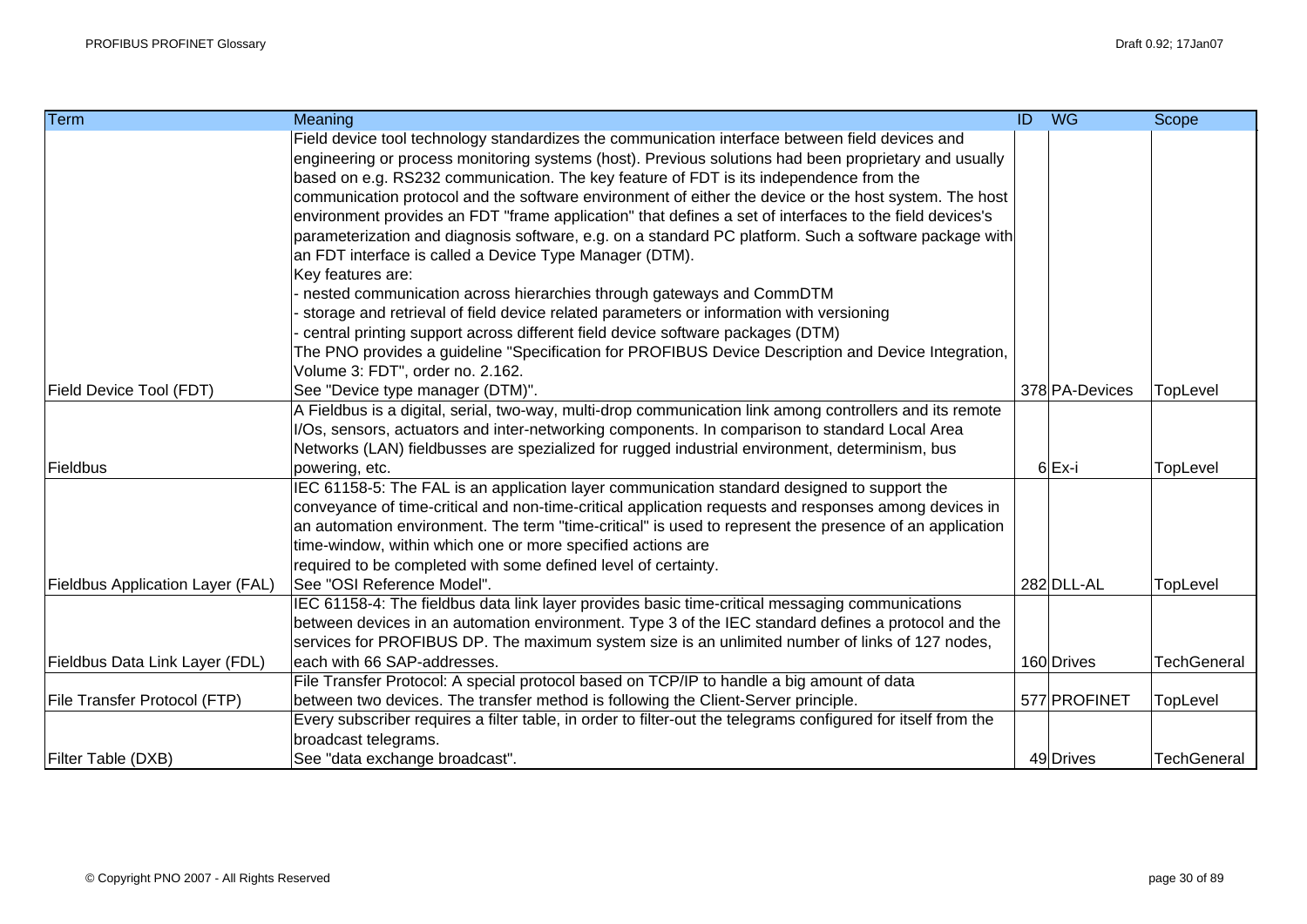| Term                          | Meaning                                                                                                                                                                                                                                   | $\overline{ID}$ | $W$ G          | Scope              |
|-------------------------------|-------------------------------------------------------------------------------------------------------------------------------------------------------------------------------------------------------------------------------------------|-----------------|----------------|--------------------|
|                               | General usage of the term "Final Element" or "Final Control Element" within process automation for e.g.<br>control valves with pneumatic and electric actuators, electric motor starters, variable frequency drives,<br>and servo drives. |                 |                |                    |
|                               | IEC 61511: Part of a safety instrumented system which implements the physical action necessary to                                                                                                                                         |                 |                |                    |
|                               | achieve a safe state. Examples are valves, switch gear, motors including their auxiliary elements e.g., a                                                                                                                                 |                 |                |                    |
|                               | solenoid valve and actuator if involved in the safety instrumented function. This definition is process                                                                                                                                   |                 |                |                    |
|                               | sector specific only. "Smart Final Elements" contain logic solving capabilities.                                                                                                                                                          |                 |                |                    |
| <b>Final Element</b>          | See "Actuator".                                                                                                                                                                                                                           |                 | 669 Safety     | <b>TechGeneral</b> |
|                               | A firewall is a net component which connects an internal network (Intranet) to a public                                                                                                                                                   |                 |                |                    |
|                               | network (Internet). Accesses from the other network can be controlled or completely blocked. These                                                                                                                                        |                 |                |                    |
|                               | mechanisms may depend on the identification.                                                                                                                                                                                              |                 |                |                    |
| <b>Firewall</b>               | See "Security"                                                                                                                                                                                                                            |                 | 576 PROFINET   | <b>TechGeneral</b> |
|                               |                                                                                                                                                                                                                                           |                 |                |                    |
|                               | Fieldbus Intrinsically Safe COncept model. Prepared by the Physikalisch-Technische Bundesanstalt                                                                                                                                          |                 |                |                    |
|                               | (PTB) in cooperation with renowned manufacturers, this model describes a possible implementation of                                                                                                                                       |                 |                |                    |
|                               | an "i" fieldbus (intrinsically safe) for use in potentially explosive areas. The primary characteristic of this                                                                                                                           |                 |                |                    |
|                               | model is that only one active device (i.e., the bus power supply device) is connected to the transmission                                                                                                                                 |                 |                |                    |
|                               | lines (MBP-IS). The other devices only are consumers with respect to power supply on the lines. Within                                                                                                                                    |                 |                |                    |
|                               | certain limits, the characteristics of the lines do not affect the intrinsic safety.                                                                                                                                                      |                 |                |                    |
|                               | The adherence to according installation guidelines and the deployment of certified field devices avoids                                                                                                                                   |                 |                |                    |
| <b>FISCO</b> model            | a special assessment of those automation systems.                                                                                                                                                                                         |                 | $8$ Ex-i       | TopLevel           |
|                               | A redundancy structure which supports a redundant slave with and without master redundancy or with                                                                                                                                        |                 |                |                    |
| <b>Flying Redundancy (FR)</b> | and without media redundancy (similar to hot standby).                                                                                                                                                                                    |                 | 261 Redundancy | <b>TechGeneral</b> |
|                               | IEC 61158-4: The frame control octet in the DP telegram header shall indicate the telegram type, such                                                                                                                                     |                 |                |                    |
|                               | as send/request and acknowledgement or response. In addition, the frame control octet shall contain                                                                                                                                       |                 |                |                    |
|                               | the Function Code and the control information, which prevents loss and multiplication of messages, or                                                                                                                                     |                 |                |                    |
| Frame Control (FC)            | the station type with the data link status.                                                                                                                                                                                               |                 | 624 DLL-AL     | <b>TechGeneral</b> |
|                               | See "Function code".                                                                                                                                                                                                                      |                 |                |                    |
|                               | IEC 61158-5: During a normal DP cycle the inputs of slaves are sampled just one after the other. In                                                                                                                                       |                 |                |                    |
|                               | order to synchronize the sampling of input values a master may send a broadcast telegram "global<br>control" with 2 octets of data:                                                                                                       |                 |                |                    |
|                               |                                                                                                                                                                                                                                           |                 |                |                    |
|                               | Octet 1: bits to indicate "freeze" or "unfreeze" to the slave (besides other bits)                                                                                                                                                        |                 |                |                    |
|                               | Octet 2: number for a group of concerned slaves (assigned via parameterization).<br>After a "freeze" broadcast telegram the corresponding slaves sample current input values. They are                                                    |                 |                |                    |
|                               | conveying these "frozen" values during the following normal data exchanges. The slaves are updating                                                                                                                                       |                 |                |                    |
| <b>IFREEZE</b> mode           | the input values after a new "global control" telegram indicates "unfreeze".                                                                                                                                                              |                 | 528 DLL-AL     | TechGeneral        |
|                               |                                                                                                                                                                                                                                           |                 |                |                    |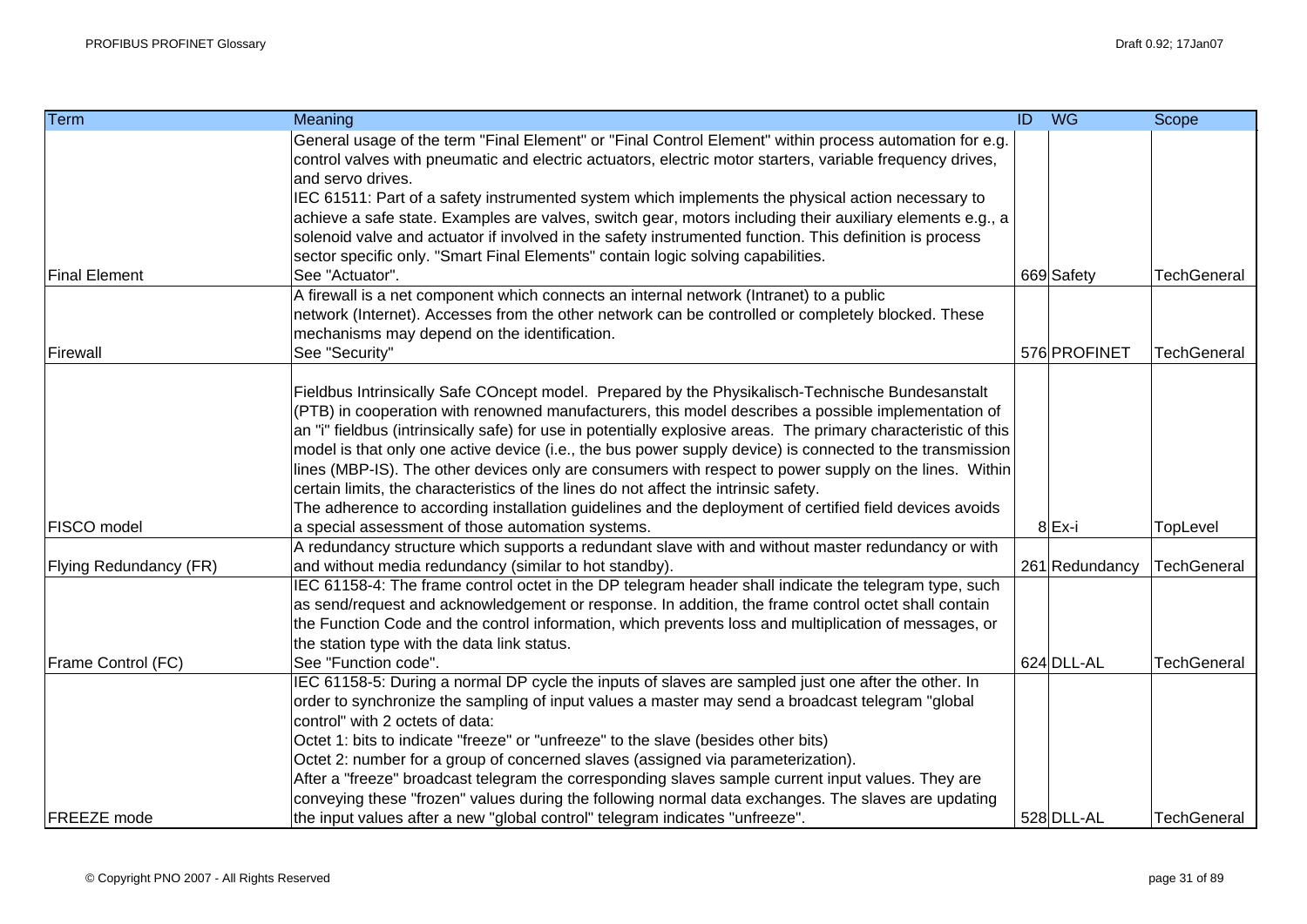| <b>Term</b>                | Meaning                                                                                                  | ID WG        | Scope              |
|----------------------------|----------------------------------------------------------------------------------------------------------|--------------|--------------------|
| Full duplex transmission   | Data transmission can be done in both directions at the same time.                                       | 578 PROFINET | <b>TechGeneral</b> |
|                            | IEC 61131-3: A program organisation unit which, when executed, yields exactly one data element and       |              |                    |
|                            | possibly additional output variables (which may be multi-valued, e.g., an array or structure), and whose |              |                    |
| Function                   | invocation can be used in textual languages as an operand in an expression.                              | 241 Comm-FB  | <b>TechGeneral</b> |
|                            | IEC 61131-3: A programmable controller programming language element consisting of:                       |              |                    |
|                            | the definition of a data structure partitioned into input, output, and internal variables and            |              |                    |
|                            | a set of operations to be performed upon the elements of the data structure when an instance of the      |              |                    |
|                            | function block type is invoked.                                                                          |              |                    |
|                            | The concept of function blocks is similar to the class/object concept of the object oriented programming |              |                    |
|                            | methodology but adapted to the needs of automation.                                                      |              |                    |
|                            | See:                                                                                                     |              |                    |
|                            | - Instance (of a function block)                                                                         |              |                    |
|                            | - Type (of a function block)                                                                             |              |                    |
|                            | - Library (of function blocks)                                                                           |              |                    |
|                            | Communication function blocks (Comm FB)                                                                  |              |                    |
|                            | Proxy function blocks                                                                                    |              |                    |
| <b>Function Block (FB)</b> | Block (EDDL)                                                                                             | 240 Comm-FB  | TopLevel           |
|                            | IEC 61158-4: The 4 (least significant) Bits within the frame control (FC) octet are carrying status or   |              |                    |
|                            | control information respectively. Following some frequently occurring decimal codings.                   |              |                    |
|                            | Master telegrams (send/request):                                                                         |              |                    |
|                            | $0 =$ Clock time Synchronisation (CS; no service access points = SAPs in use)                            |              |                    |
|                            | 4 = Send Data with No acknowledge low (SDN; broadcast telegrams)                                         |              |                    |
|                            | 12 = Send and Request Data low (SRD; normal cyclic data exchange)                                        |              |                    |
|                            | 13 = Send and Request Data high (SRD; cyclic data exchange requesting diagnosis data)                    |              |                    |
|                            | Slave telegrams (acknowledgement/response):                                                              |              |                    |
|                            | $0 =$ Acknowledgement positive                                                                           |              |                    |
|                            | 8 = Response data low / send data ok (SRD; normal cyclic data exchange)                                  |              |                    |
|                            | 10 = Response data high / send data ok (SRD; slave announces diagnosis data)                             |              |                    |
| <b>Function Code</b>       | See "Frame control".                                                                                     | 625 DLL-AL   | <b>TechGeneral</b> |
|                            | IEC 61158-5: The function invocation application service element (ASE) provides a set of services to     |              |                    |
|                            | invoke stateless and/or stateoriented function invocation objects. The application of the DP-master has  |              |                    |
|                            | to invoke each function individually. The function invocation ASE can be related to all application      |              |                    |
| <b>Function Invocation</b> | processes of a DP-slave.                                                                                 | 631 DLL-AL   | TopLevel           |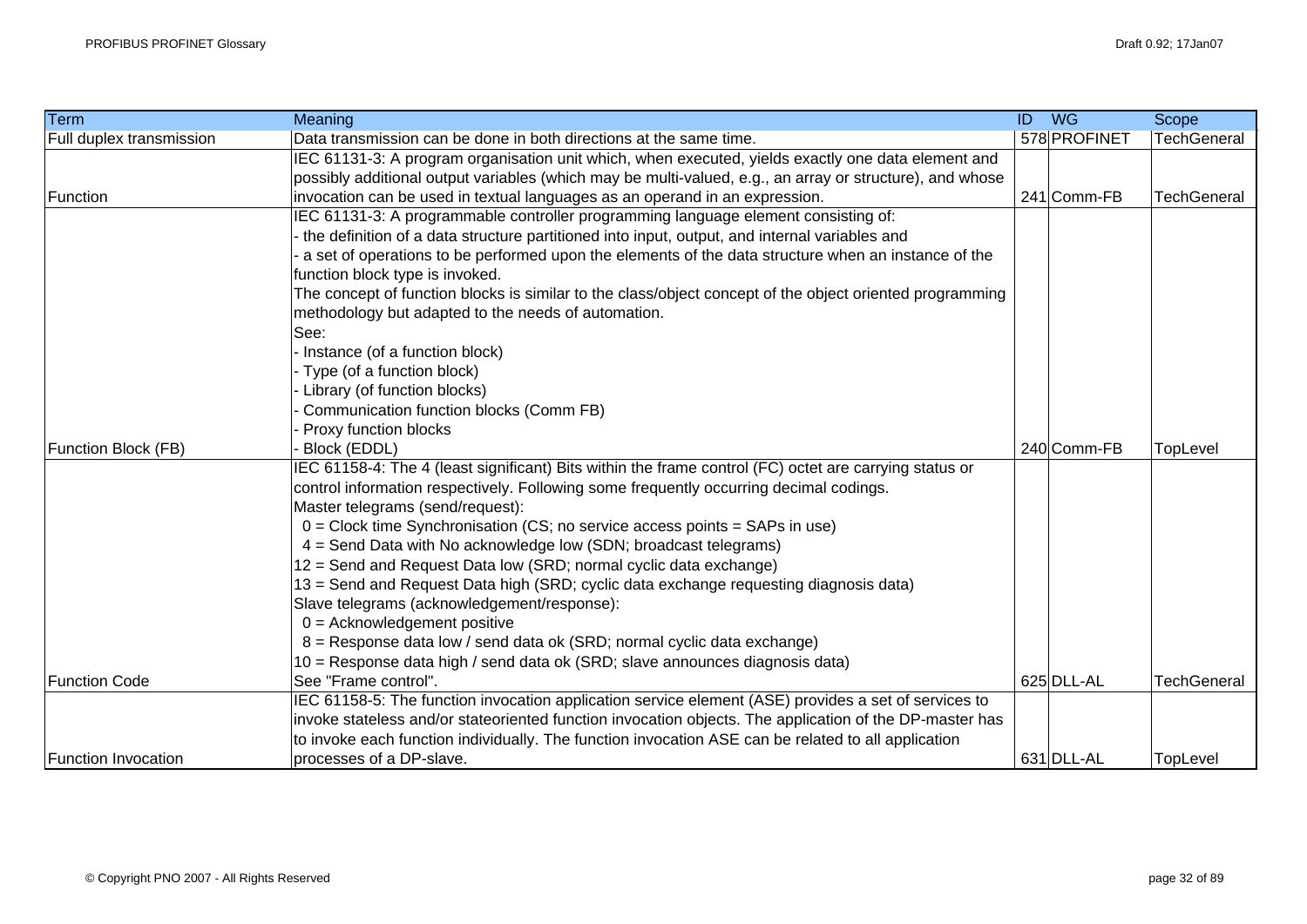| Term                            | Meaning                                                                                                                                                                                                                                                                                                                                                                                                                                                                                                                                                                                                                                                                                                                                                                                                                                                                               | $\overline{ID}$ | <b>WG</b>  | Scope              |
|---------------------------------|---------------------------------------------------------------------------------------------------------------------------------------------------------------------------------------------------------------------------------------------------------------------------------------------------------------------------------------------------------------------------------------------------------------------------------------------------------------------------------------------------------------------------------------------------------------------------------------------------------------------------------------------------------------------------------------------------------------------------------------------------------------------------------------------------------------------------------------------------------------------------------------|-----------------|------------|--------------------|
| <b>Functional Safety</b>        | IEC 61508-4: part of the overall safety relating to the equipment under control (EUC) and the EUC<br>control system which depends on the correct functioning of the electric/electronic / programmable<br>safety-related systems, other technology safety-related systems and external risk reduction facilities.<br>See "IEC 61508".                                                                                                                                                                                                                                                                                                                                                                                                                                                                                                                                                 |                 | 644 Safety | TopLevel           |
| GAP Update Factor (G)           | IEC 61158-3: GAP is defined as the range of station addresses from this station (TS) to its successor<br>(NS) in the logical token ring, excluding stations above HSA.<br>The GAP update factor is defined as the number of token cycles between GAP maintenance (update)<br>cycles, i.e. the number of cycles to be skiped until the next attempt to include new active stations.                                                                                                                                                                                                                                                                                                                                                                                                                                                                                                    |                 | 161 Drives | <b>TechGeneral</b> |
| Gateway                         | Interconnects two or more networks with even different physical layers. Provides the necessary<br>translation, both in terms of hardware and software.<br>Gateways play a role within FDT/DTM (Comm-DTM) where they forward packets from one network to<br>another, e.g. from Ethernet to PROFIBUS DP to HART.                                                                                                                                                                                                                                                                                                                                                                                                                                                                                                                                                                        |                 | $9$ Ex-i   | <b>TechGeneral</b> |
| General Identifier Format (GIF) | See "Identifier Octet (Byte)" and "Configuration Identifier (Cfg)".                                                                                                                                                                                                                                                                                                                                                                                                                                                                                                                                                                                                                                                                                                                                                                                                                   |                 | 616 DLL-AL | <b>TechGeneral</b> |
|                                 | A GSD is an electronically readable ASCII text file and contains both general and device-specific<br>parameters for communication and network configuration. By means of keywords, a configuration tool<br>allows to<br>read device information (manufacturer, type, versions, bitmaps, etc.)<br>read texts for comfortable and easy to use configuration<br>select transmission rates<br>select modules and their I/O data length (configuation identifier)<br>read texts to assign diagnosis IDs to HMI displays<br>select supported services (freeze, sync, etc.)<br>from the GSD for the configuration of the device. A GSD replaces the previously conventional manuals<br>or data sheets and thus already supports plausibility checks during the configuration phase.<br>Distinction is made between a device GSD (for an individual device only) and a profile GSD, which may |                 |            |                    |
|                                 | be used for devices that comply exactly with a profile such as a "PA device".<br>GSDs for different languages may be provided in separate files with corresponding file extensions<br>(*.gse for English, *.gsg for German, etc.) or altogether in one file (*.gsd).<br>General Station Description (GSD) The device manufacturers are responsible for the scope and quality of the GSD of their devices. Submis 162 PA-Devices                                                                                                                                                                                                                                                                                                                                                                                                                                                       |                 |            | TopLevel           |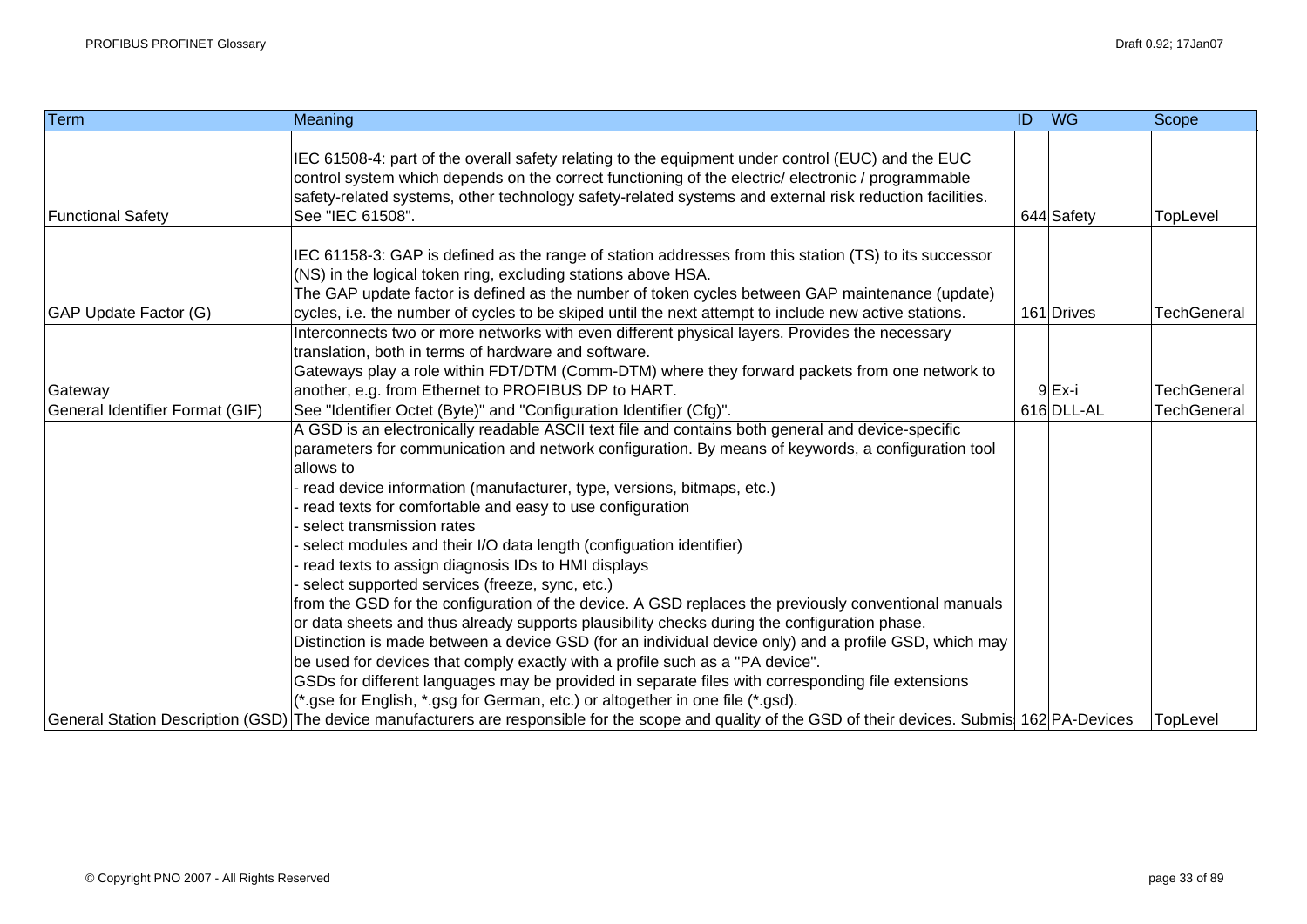| Term                          | Meaning                                                                                                  | $\overline{ID}$ | $W$ G          | Scope              |
|-------------------------------|----------------------------------------------------------------------------------------------------------|-----------------|----------------|--------------------|
|                               | PROFIBUS DP defines a generic device model that fits to modular and compact field devices                |                 |                |                    |
|                               | decomposed in virtual modules. The model is based on the following major adressing scheme                |                 |                |                    |
|                               | (address/slot/index):                                                                                    |                 |                |                    |
|                               | The field device is using a unique address to establish a communication connection to its master         |                 |                |                    |
|                               | Physical or virtual modules of the field device can be reached via slot addresses                        |                 |                |                    |
|                               | Parameters of the modules may be grouped into records that can be reached via indices                    |                 |                |                    |
|                               | Families of field devices are expanding and refining their specific device models on top of the generic  |                 |                |                    |
|                               | device model via application profiles, e.g. PA devices, drives, etc.                                     |                 |                |                    |
| <b>Generic Device Model</b>   | See "Device Model (EDDL)"                                                                                |                 | 423 PA-Devices | TopLevel           |
| <b>Gigabit Ethernet</b>       | Gigabit Ethernet defines a maximum transfer rate of 1000 Megabit/sec on Ethernet                         |                 | 579 PROFINET   | <b>TechGeneral</b> |
|                               | IEC 61158-5: a broadcast message sent by a master which is addressed to a group of slaves and which      |                 |                |                    |
|                               | contains either a "freeze", "sync", "unsync", "unfreeze" or a "clear" command.                           |                 |                |                    |
|                               | IsoM: The synchronisation "sync" indicated to the application of the DP-slave may jitter, may be lost at |                 |                |                    |
|                               | the conveyance to the DP-slave or may be received too late because the DP-master class 1 has sent        |                 |                |                    |
|                               | the synchronisation message not in time. A PLL (built in hardware or                                     |                 |                |                    |
|                               | software) shall be used in the DP-slaves to minimise the jitters and phase shifts of the                 |                 |                |                    |
|                               | synchronisation message and to compensate the loss of synchronisation messages and may                   |                 |                |                    |
|                               | reduce the possible variation of the synchronisation to a value the DP-slave operating in the            |                 |                |                    |
|                               | isochronous mode can tolerate. If the variation exceeds a certain limit the application of the           |                 |                |                    |
| Global Control (GC)           | DP-slave will leave the isochronous mode and will change to a fail-safe state (no safety!).              |                 | 80 Drives      | <b>TechGeneral</b> |
|                               | IEC 61158-2: Grounding is a permanent connection earth through a sufficiently low impedance with         |                 |                |                    |
|                               | sufficient current carrying capability to prevent voltage built up which might result in undue hazard to |                 |                |                    |
| Grounding                     | connected equipment or persons.                                                                          |                 | $10$ Ex-i      | <b>TechGeneral</b> |
|                               | IEC guide 104: "The preparation of safety publications and the use of basic safety publications and      |                 |                |                    |
|                               | group safety publications".                                                                              |                 |                |                    |
|                               | This guide defines a hierarchical structure of safety standards. Group safety publications being         |                 |                |                    |
|                               | publications covering all safety aspects of a specific group of products within the scope of two or more |                 |                |                    |
| Group Safety Publication ("B- | product technical committees (TCs).                                                                      |                 |                |                    |
| Norm")                        | See "International Electrotechnical Commission (IEC)".                                                   |                 | 488 ZVEI-Safe  | TopLevel           |
|                               | Official software tool of the PNO to edit and to check GSD files. Available via download from the PNO    |                 |                |                    |
| <b>GSD Editor</b>             | web-server (www.profibus.com).                                                                           |                 | 302 GSD        | TopLevel           |
|                               | Official library of GSD files for registered PROFIBUS DP devices. This library is accessible at the PNO  |                 |                |                    |
| <b>GSD Library</b>            | web-server (www.profibus.com).                                                                           |                 | 303 GSD        | TopLevel           |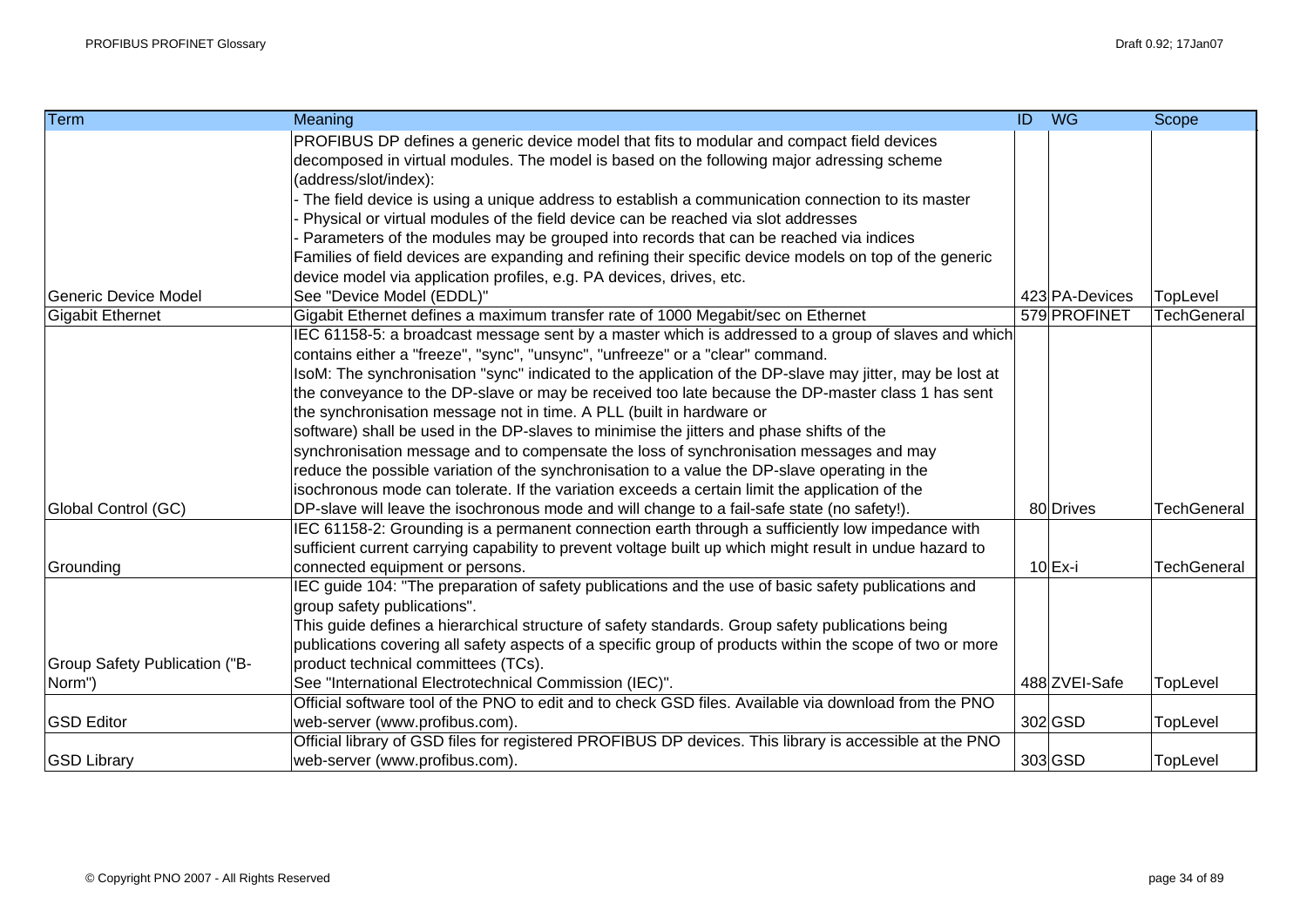| Term                      | Meaning                                                                                                      | <b>ID</b> WG   | Scope              |
|---------------------------|--------------------------------------------------------------------------------------------------------------|----------------|--------------------|
|                           | A version identifier of the GSD file format and the GSD specification (guideline). The GSD revision          |                |                    |
|                           | does not describe the version of an individual GSD file for a particular device.                             |                |                    |
|                           | During the life time of PROFIBUS DP several revisions had to be published so far to support the              |                |                    |
|                           | growing functionality. Following a short content description of the revisions:                               |                |                    |
|                           | Rev 1: General keywords to describe cyclic data exchange for simple I/O devices.                             |                |                    |
|                           | Rev 2: Some syntactical changes and extensions (Baud rates)                                                  |                |                    |
|                           | Rev 3: Keywords for the acyclic data exchange (DP-V1) and new transmission technologies                      |                |                    |
|                           | Rev 4: Support for isochronous mode, data exchange broadcast (DxB), PROFIsafe, extended                      |                |                    |
|                           | parameterization and diagnosis                                                                               |                |                    |
|                           | Rev 5: Support for publisher-subscriber tables, redundancy, comfortable diagnosis (help text)                |                |                    |
|                           | The GSD definitions are standardized within ISO 15745.                                                       |                |                    |
|                           | The PNO maintains a technical guideline "Specification for PROFIBUS device description and device            |                |                    |
| <b>GSD Revision</b>       | integration, Volume 1: GSD", Version 5.0, order no. 2.122                                                    | 291 GSD        | <b>TechGeneral</b> |
|                           | GSDML is the XML based language to describe the charateristcs of PROFINET IO devices e.g                     |                |                    |
|                           | communication and module parameters. PNO maintais the PROFINET Guideline "GSDML                              |                |                    |
| <b>GSDML</b>              | Specification for PROFINET IO", Ordernumber 2.352.                                                           | 680 GSD        | <b>TechGeneral</b> |
|                           | In general:                                                                                                  |                |                    |
|                           | The number of bits (HD) which differ between two binary strings of the same length.                          |                |                    |
|                           | IEC 61158-4: A measure of the (data link) processing data unit integrity. It can be shown that to detect n   |                |                    |
|                           | bit errors, a coding method requires a HD of at least $n + 1$ .                                              |                |                    |
|                           | For type 3 (PROFIBUS) the following applies:                                                                 |                |                    |
|                           | (1) Asynchronous transmission ("RS485"): $HD = 4$ , method in use is "frame checksum".                       |                |                    |
|                           | (2) Synchronous transmission ("MBP"): HD = 4 for $\lt=$ 255 octets and HD= 5 for $\lt=$ 15 octets, method in |                |                    |
| Hamming Distance (HD)     | use is frame checking sequence = cyclic redundancy checking (CRC).                                           | 530 DLL-AL     | TopLevel           |
|                           | HART is an acronym for "Highway Addressable Remote Transducer", a two-way digital communication              |                |                    |
|                           | simultaneously with the 4-20mA analog signaling used by traditional instrumentation equipment. In July       |                |                    |
|                           | 1993, the HART Communication Foundation was established to provide worldwide support for                     |                |                    |
|                           | application of this technology.                                                                              |                |                    |
| <b>HART Communication</b> | The PNO maintains a specification "HART", order no. 3.102.                                                   | 531 PA-Devices | TopLevel           |
|                           | IEC 61508-4: Potential source of harm. The term includes danger to persons arising within a short time       |                |                    |
|                           | scale (for example, fire and explosion) and also those that have a long term effect on a person's health     |                |                    |
| Hazard                    | (for example, release of a toxic substance).                                                                 | 398 Safety     | TopLevel           |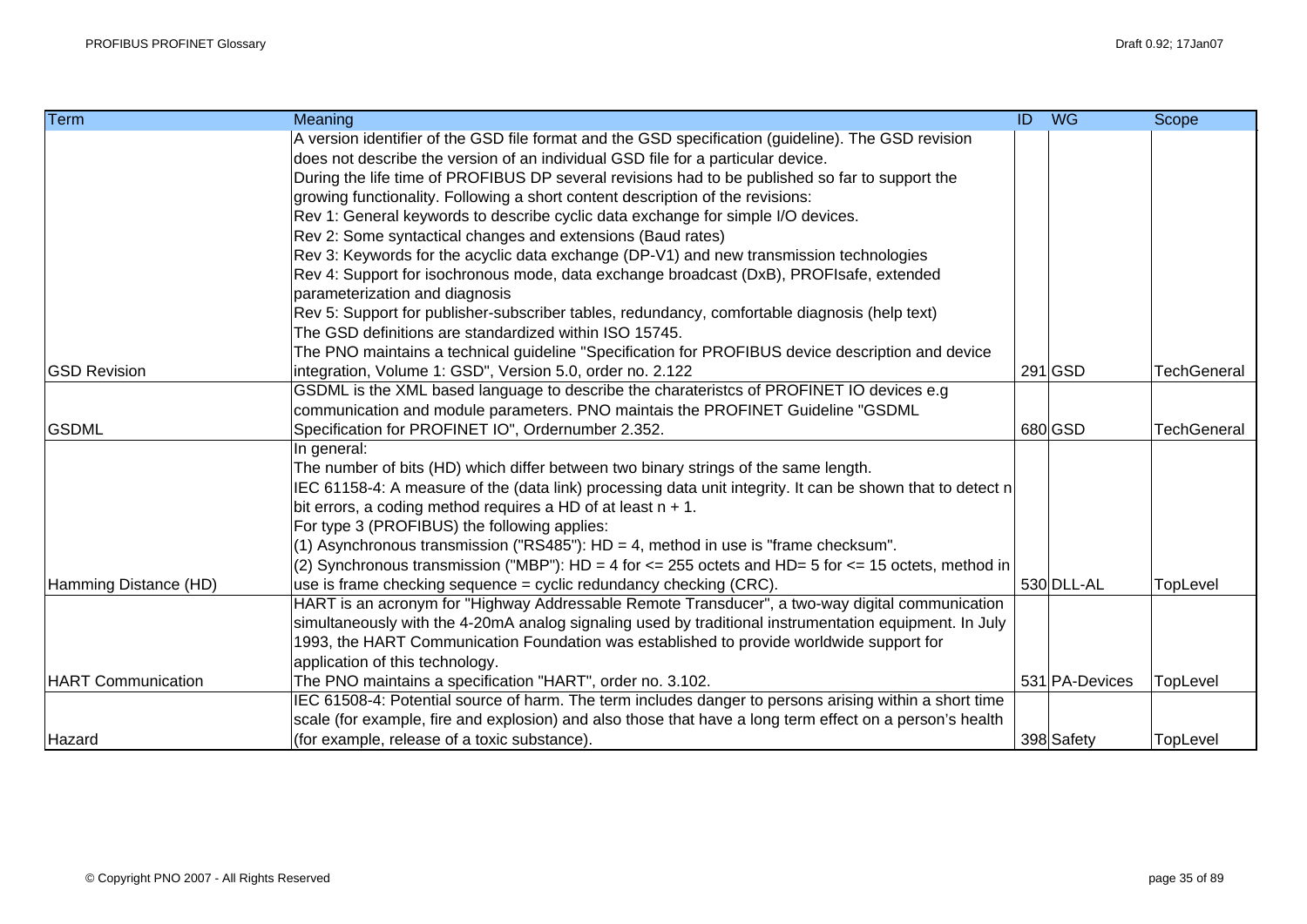| Term                                 | Meaning                                                                                                    | ID WG |               | Scope              |
|--------------------------------------|------------------------------------------------------------------------------------------------------------|-------|---------------|--------------------|
|                                      | Remote I/O devices usually are built up in a physically modular manner consisting of a power supply, a     |       |               |                    |
|                                      | head station and several modules. The head station contains the communication interface to                 |       |               |                    |
|                                      | PROFIBUS and the corresponding management functions such as identification and maintenance                 |       |               |                    |
|                                      | functions, parameterization server, data aquisition, diagnosis, etc. The                                   |       |               |                    |
|                                      | head station can be redundant. In this case, the redundant head station may occupy                         |       |               |                    |
| <b>Head Station</b>                  | a backplane slot different from 0. It is handled as a module without channels.                             |       | 509 RIO       | <b>TechGeneral</b> |
| <b>Highest Station Address (HSA)</b> | IEC 61158-3: Highest station address installed (configured) on this PROFIBUS segment.                      |       | 165 Drives    | <b>TechGeneral</b> |
|                                      | General: A computer connected to a network. Within PROFIBUS a computing device that "hosts" a DP           |       |               |                    |
| Host                                 | master class 1 with at least one PROFIBUS segment and its DP slaves.                                       |       | $237$ TC3     | TopLevel           |
|                                      | A Hub is a simple component of a communication network. It refreshes a signal and passes the               |       |               |                    |
|                                      | information on to all nodes which are connected to the Hub. Data frames which were received on one         |       |               |                    |
| <b>Hub</b>                           | port are transferred to all the other ports (chicken foot technique).                                      |       | 343 PROFINET  | <b>TechGeneral</b> |
|                                      | Component to monitor various data, parameter, and diagnosis information and to manipulate                  |       |               |                    |
|                                      | operational modes and parameters of an automation system. Typical large scale representations are          |       |               |                    |
| Human Machine Interface (HMI)        | PCS, DCS and SCADA systems. Typical small scale systems are the Operator Panels.                           |       | $3$ $Ex-i$    | <b>TechGeneral</b> |
|                                      | Basic Internet protocol on top of TCP/IP to mainly transfer information packed in HTML format. HTML        |       |               |                    |
| <b>Hyper Text Tansfer Protocol</b>   | stands for Hyper Text Markup Language, a derivation and extension of its relative SGML, which stands       |       |               |                    |
| (HTTP)                               | for Standard Generalized Markup Language, a publication standards format.                                  |       | 342 PROFINET  | TechGeneral        |
| I/O Channel                          | Represents within a module the input or output signal that is connected to the process.                    |       | 274 TimeStamp | <b>TechGeneral</b> |
|                                      | See "Device Identifier".                                                                                   |       |               |                    |
|                                      | Notes:                                                                                                     |       |               |                    |
|                                      | - The ident number is necessary for all DP devices except for master class 2.                              |       |               |                    |
|                                      | - The same ident number may be used for modular devices as long as the device can be described in          |       |               |                    |
|                                      | the GSD file as a modular device.                                                                          |       |               |                    |
| <b>Ident Number</b>                  | See "Brandlabel device" and "Profile ident number" also.                                                   |       | $289$ GSD     | TopLevel           |
|                                      |                                                                                                            |       |               |                    |
|                                      | The main purpose of the I&M functions is to support the end user during various scenarios of a device's    |       |               |                    |
|                                      | life cycle be it configuration, commissioning, parameterization, diagnosis, repair, firmware update, asset |       |               |                    |
|                                      | management, audit trailing, and alike. It is kind of a "type plate" or "boiler plate". Using the "call"    |       |               |                    |
|                                      | mechanism of the load region services (MS1/MS2) opens up an additional subindex address space of           |       |               |                    |
|                                      | 65535 data records. The I&M functions are assigned a space between 65000 and 65199 for basic,              |       |               |                    |
|                                      | profile specific and manufacturer specific items. Some of these items are: manufacturer ID, order ID,      |       |               |                    |
|                                      | serial number, hardware revision, software revision, profile ID, tag function, tag location, etc.          |       |               |                    |
|                                      | The I&M functions are mandatory for all PROFIBUS devices with MS1and/or MS2 services.                      |       |               |                    |
| Identification & Maintenance         | The PNO maintains "Profile Guidelines, Part 1, Identification & Maintenance Functions", order no.          |       |               |                    |
| Functions (I&M)                      | 3.502.                                                                                                     |       | 627 TC3       | TopLevel           |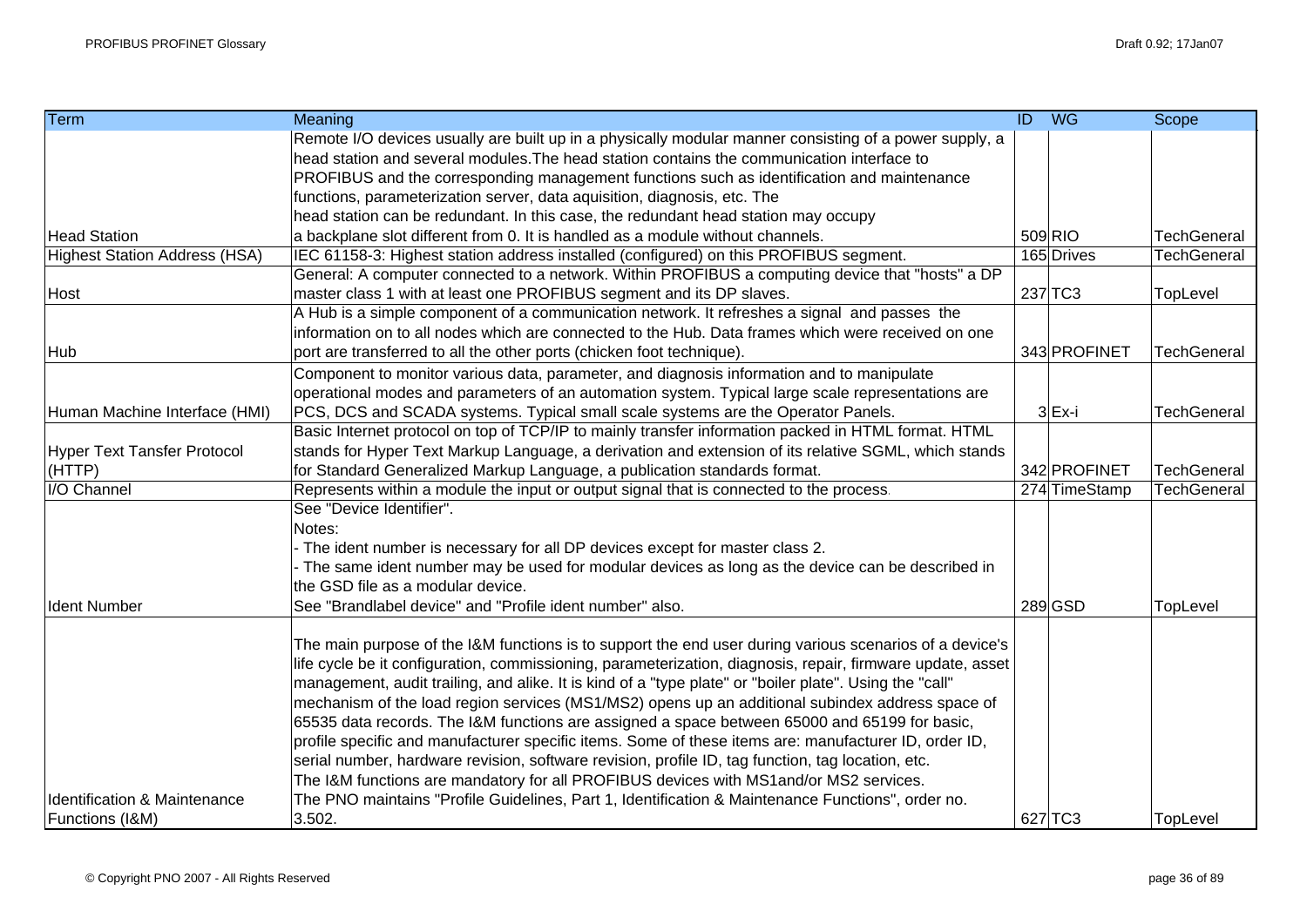| <b>Term</b>                        | Meaning                                                                                                    | <b>WG</b><br>ID | Scope              |
|------------------------------------|------------------------------------------------------------------------------------------------------------|-----------------|--------------------|
|                                    | In general: a symbol that establishes the identity of the one bearing it. Within this context here it      |                 |                    |
|                                    | represents an absolute value of a parameter such as a physical address. It is intended for systematic      |                 |                    |
|                                    | and performant handling capabilities within computer systems, e.g. sorting, consistency checking,          |                 |                    |
|                                    | physical localization and alike. Usually an absolute value is associated with a logical value to represent |                 |                    |
|                                    | the particular deployment of the identifier. Typical abbreviation for identifier is ID.                    |                 |                    |
|                                    | IEC 61131-3: A combination of letters, numbers, and underline characters, which begins with a letter or    |                 |                    |
|                                    | underline and which names a language element.                                                              |                 |                    |
|                                    | Some of the major identifiers within PROFIBUS DP are:                                                      |                 |                    |
|                                    | Data type numeric identifier                                                                               |                 |                    |
|                                    | Configuration identifier (Cfg)                                                                             |                 |                    |
|                                    | Device identifier (ident number)                                                                           |                 |                    |
|                                    | Manufacturer identifier (MANUFACTURER ID)                                                                  |                 |                    |
|                                    | - Profile ident number (PROFILE ID)                                                                        |                 |                    |
|                                    | Some of the major identifiers within PROFINET are:                                                         |                 |                    |
|                                    | - Provider identifier (PROVIDER ID)                                                                        |                 |                    |
| Identifier                         | Consumer identifier (CONSUMER ID)                                                                          | 242 Comm-FB     | <b>TechGeneral</b> |
|                                    | See "General Identifier Format (GIF)", "Special Identifier Format (SIF)", and "Extended Special            |                 |                    |
| Identifier Format (GIF, SIF, ESIF) | Identifier Format (ESIF)"                                                                                  | 424 PA-Devices  | <b>TechGeneral</b> |
|                                    | One single octet describing the                                                                            |                 |                    |
|                                    | length of I/O data $(116)$                                                                                 |                 |                    |
|                                    | type (input/output) or format extension                                                                    |                 |                    |
|                                    | structural units (byte/word)                                                                               |                 |                    |
|                                    | consistency checking mode                                                                                  |                 |                    |
|                                    | module by module of a slave. This is called the general identifier format (GIF).                           |                 |                    |
| Identifier Octet (Byte)            | See "Configuration identifier".                                                                            | 299 GSD         | <b>TechGeneral</b> |
|                                    | IEC 61158-4: This time defines the delay the sender of a telegram, after having received a response (or    |                 |                    |
| Idle Time 1 (Tid1)                 | a token), shall wait until it may send another telegram.                                                   | 225 Drives      | <b>TechGeneral</b> |
|                                    | IEC 61158-4: This time defines the delay the sender of an unacknowledged telegram shall wait until it      |                 |                    |
| Idle Time 2 (Tid2)                 | may send another telegram.                                                                                 | 226 Drives      | TechGeneral        |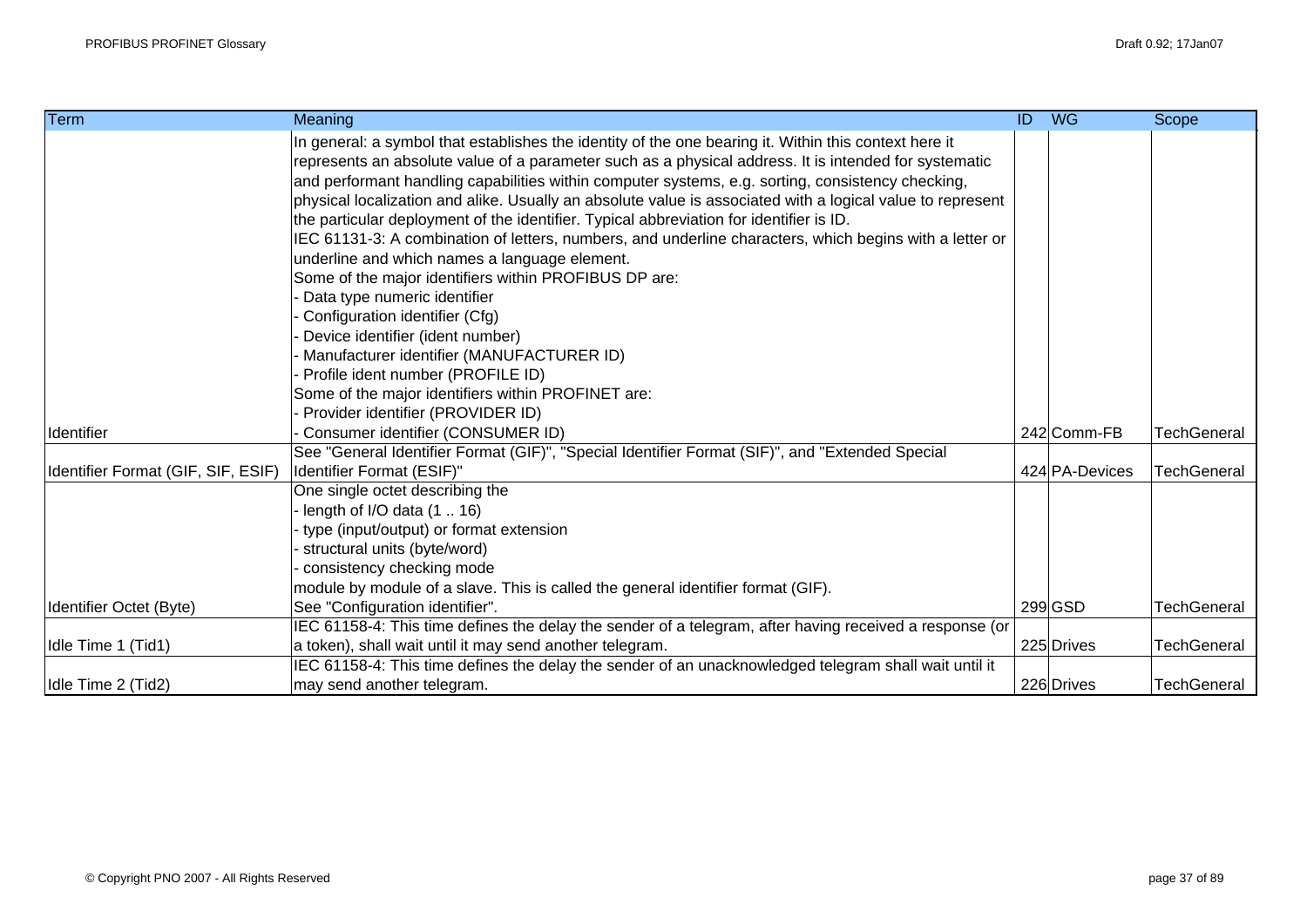| <b>Term</b>      | Meaning                                                                                                                                                                                                                                                                                                                                                                                                                                                                                                                                                                                                                                                                                                                                                                                                                                                                  | ID WG      | Scope    |
|------------------|--------------------------------------------------------------------------------------------------------------------------------------------------------------------------------------------------------------------------------------------------------------------------------------------------------------------------------------------------------------------------------------------------------------------------------------------------------------------------------------------------------------------------------------------------------------------------------------------------------------------------------------------------------------------------------------------------------------------------------------------------------------------------------------------------------------------------------------------------------------------------|------------|----------|
|                  | IEC standard: "Safety of Machinery - Electrical Equipment of Machines".<br>The scope of this standard is: Application of electrical and electronic equipment and systems to<br>machines not portable by hand while working, including a group of machines working together in a<br>coordinated manner but excluding higher level systems aspects (i.e. communications between<br>systems). IEC 60204-1 is a guidance for the general electrical construction of an electrical equipment.<br>For example this standard defines safety functions such as "Uncontrolled stopping of a motor by<br>removal of power" as stop category 0 and "Controlled stopping of a motor by control of braking torque<br>within a required time and by removal of power afterwards" as stop category 1.<br>This standard can play a role in the application of PROFIsafe-related devices. |            |          |
|                  | See "International Electrotechnical Commission (IEC)"<br>IEC standard: "Electromagnetic compatibility (EMC)"<br>This generic standard applies to electrical and electronic apparatus intended for use in industrial                                                                                                                                                                                                                                                                                                                                                                                                                                                                                                                                                                                                                                                      | 668 Safety | TopLevel |
|                  | environments for which no dedicated product or product-family standard exists.                                                                                                                                                                                                                                                                                                                                                                                                                                                                                                                                                                                                                                                                                                                                                                                           |            |          |
|                  | IEC 61000 is published in separate parts according to the following structure:                                                                                                                                                                                                                                                                                                                                                                                                                                                                                                                                                                                                                                                                                                                                                                                           |            |          |
|                  | Part 1: General                                                                                                                                                                                                                                                                                                                                                                                                                                                                                                                                                                                                                                                                                                                                                                                                                                                          |            |          |
|                  | - General considerations (introduction, fundamental principles)                                                                                                                                                                                                                                                                                                                                                                                                                                                                                                                                                                                                                                                                                                                                                                                                          |            |          |
|                  | - Definitions, terminology                                                                                                                                                                                                                                                                                                                                                                                                                                                                                                                                                                                                                                                                                                                                                                                                                                               |            |          |
|                  | Part 2: Environment                                                                                                                                                                                                                                                                                                                                                                                                                                                                                                                                                                                                                                                                                                                                                                                                                                                      |            |          |
|                  | - Description of the environment                                                                                                                                                                                                                                                                                                                                                                                                                                                                                                                                                                                                                                                                                                                                                                                                                                         |            |          |
|                  | - Classification of the environment                                                                                                                                                                                                                                                                                                                                                                                                                                                                                                                                                                                                                                                                                                                                                                                                                                      |            |          |
|                  | - Compatibility levels                                                                                                                                                                                                                                                                                                                                                                                                                                                                                                                                                                                                                                                                                                                                                                                                                                                   |            |          |
|                  | - Part 3: Limits                                                                                                                                                                                                                                                                                                                                                                                                                                                                                                                                                                                                                                                                                                                                                                                                                                                         |            |          |
|                  | - Emission limits                                                                                                                                                                                                                                                                                                                                                                                                                                                                                                                                                                                                                                                                                                                                                                                                                                                        |            |          |
|                  | - Immunity limits (insofar as they do not fall under the responsibility of product committees)                                                                                                                                                                                                                                                                                                                                                                                                                                                                                                                                                                                                                                                                                                                                                                           |            |          |
|                  | Part 4: Testing and measurement techniques                                                                                                                                                                                                                                                                                                                                                                                                                                                                                                                                                                                                                                                                                                                                                                                                                               |            |          |
|                  | - Measurement techniques                                                                                                                                                                                                                                                                                                                                                                                                                                                                                                                                                                                                                                                                                                                                                                                                                                                 |            |          |
|                  | - Testing techniques                                                                                                                                                                                                                                                                                                                                                                                                                                                                                                                                                                                                                                                                                                                                                                                                                                                     |            |          |
|                  | Part 5: Installation and mitigation guidelines                                                                                                                                                                                                                                                                                                                                                                                                                                                                                                                                                                                                                                                                                                                                                                                                                           |            |          |
|                  | - Installation guidelines                                                                                                                                                                                                                                                                                                                                                                                                                                                                                                                                                                                                                                                                                                                                                                                                                                                |            |          |
|                  | - Mitigation methods and devices                                                                                                                                                                                                                                                                                                                                                                                                                                                                                                                                                                                                                                                                                                                                                                                                                                         |            |          |
| IEC 60204-1      | Part 6: Generic standards                                                                                                                                                                                                                                                                                                                                                                                                                                                                                                                                                                                                                                                                                                                                                                                                                                                |            |          |
|                  | - Part 9: Miscellaneous                                                                                                                                                                                                                                                                                                                                                                                                                                                                                                                                                                                                                                                                                                                                                                                                                                                  |            |          |
| <b>IEC 61000</b> | See "International Electrotechnical Commission (IEC)"                                                                                                                                                                                                                                                                                                                                                                                                                                                                                                                                                                                                                                                                                                                                                                                                                    | 647 TC3    | TopLevel |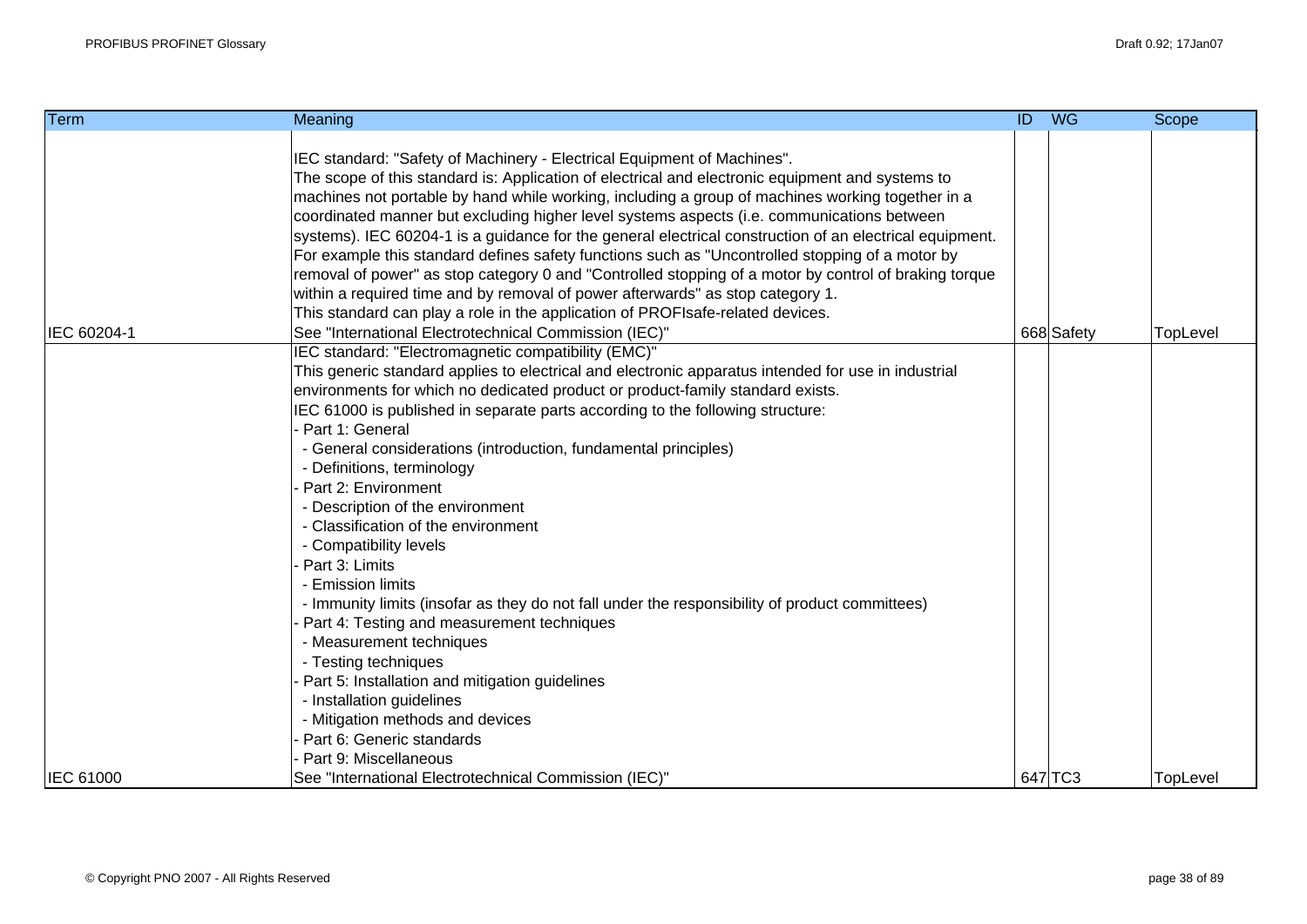| <b>Term</b>      | <b>ID</b> WG<br>Meaning                                                                                     |              |          |  |
|------------------|-------------------------------------------------------------------------------------------------------------|--------------|----------|--|
|                  | IEC standard: "Safety requirements for electrical equipment for measurement, control, and laboratory        |              |          |  |
|                  | use".                                                                                                       |              |          |  |
|                  | The scope of this standard is e.g. to protect against electrical shock. Thus it specifies requirements such |              |          |  |
|                  | as                                                                                                          |              |          |  |
|                  | Circuit separation (clearance = "through air", creepage = "along surface")                                  |              |          |  |
|                  | Environmental conditions (altitude, ambient, temperature, humidity)                                         |              |          |  |
|                  | for electrical equipment intended for professional, industrial process, and educational use, including      |              |          |  |
|                  | equipment and computing devices for:                                                                        |              |          |  |
|                  | Measurement and test                                                                                        |              |          |  |
|                  | Control                                                                                                     |              |          |  |
|                  | Laboratory use                                                                                              |              |          |  |
| <b>IEC 61010</b> | See "International Electrotechnical Commission (IEC)"                                                       | 648 TC3      | TopLevel |  |
|                  | IEC standard: "Programmable controllers - Part 2: Equipment requirements and tests".                        |              |          |  |
|                  | This Part of IEC 61131 specifies requirements and related tests for programmable controllers                |              |          |  |
|                  | (PLC) and their associated peripherals (for example, programming and debugging tools                        |              |          |  |
|                  | (PADTs), human-machine interfaces (HMIs), etc.) which have as their intended use the                        |              |          |  |
|                  | control and command of machines and industrial processes.                                                   |              |          |  |
|                  | PLCs and their associated peripherals are intended to be used in an industrial environment                  |              |          |  |
|                  | and may be provided as open or enclosed equipment. If a PLC or its associated peripherals                   |              |          |  |
|                  | are intended for use in other environments, then the specific requirements, standards and                   |              |          |  |
|                  | installation practices for those other environments must be additionally applied to the PLC                 |              |          |  |
|                  | and its associated peripherals. This standard also applies to any products performing the function of       |              |          |  |
|                  | PLCs and/or their associated peripherals.                                                                   |              |          |  |
|                  | Equipment covered in this standard is intended for use in overvoltage category II (IEC 60664-               |              |          |  |
| IEC 61131-2      | 1) in low-voltage installations, where the rated mains supply voltage does not exceed a.c.                  | 345 PROFINET | TopLevel |  |
|                  | IEC standard: "Programmable controllers - Part 3: Programming languages".                                   |              |          |  |
|                  | This part of IEC 61131 specifies syntax and semantics of programming languages for programmable             |              |          |  |
|                  | controllers as defined in part 1 of the IEC 61131. The functions of program entry, testing, monitoring      |              |          |  |
|                  | system, etc, are specified in part 1 also.                                                                  |              |          |  |
|                  | Languages covered are:                                                                                      |              |          |  |
|                  | Instruction list (IL) - similar to assembly language                                                        |              |          |  |
|                  | Ladder diagram (LD) - similar to relais contact drawings                                                    |              |          |  |
|                  | Function block diagram (FBD) - similar to electronic circuit logic drawings                                 |              |          |  |
|                  | Structured text (ST) - similar to PASCAL                                                                    |              |          |  |
|                  | Sequential function chart (SFC) - similar to state diagram drawings                                         |              |          |  |
| IEC 61131-3      | See "International Electrotechnical Commission (IEC)"                                                       | 651 TC3      | TopLevel |  |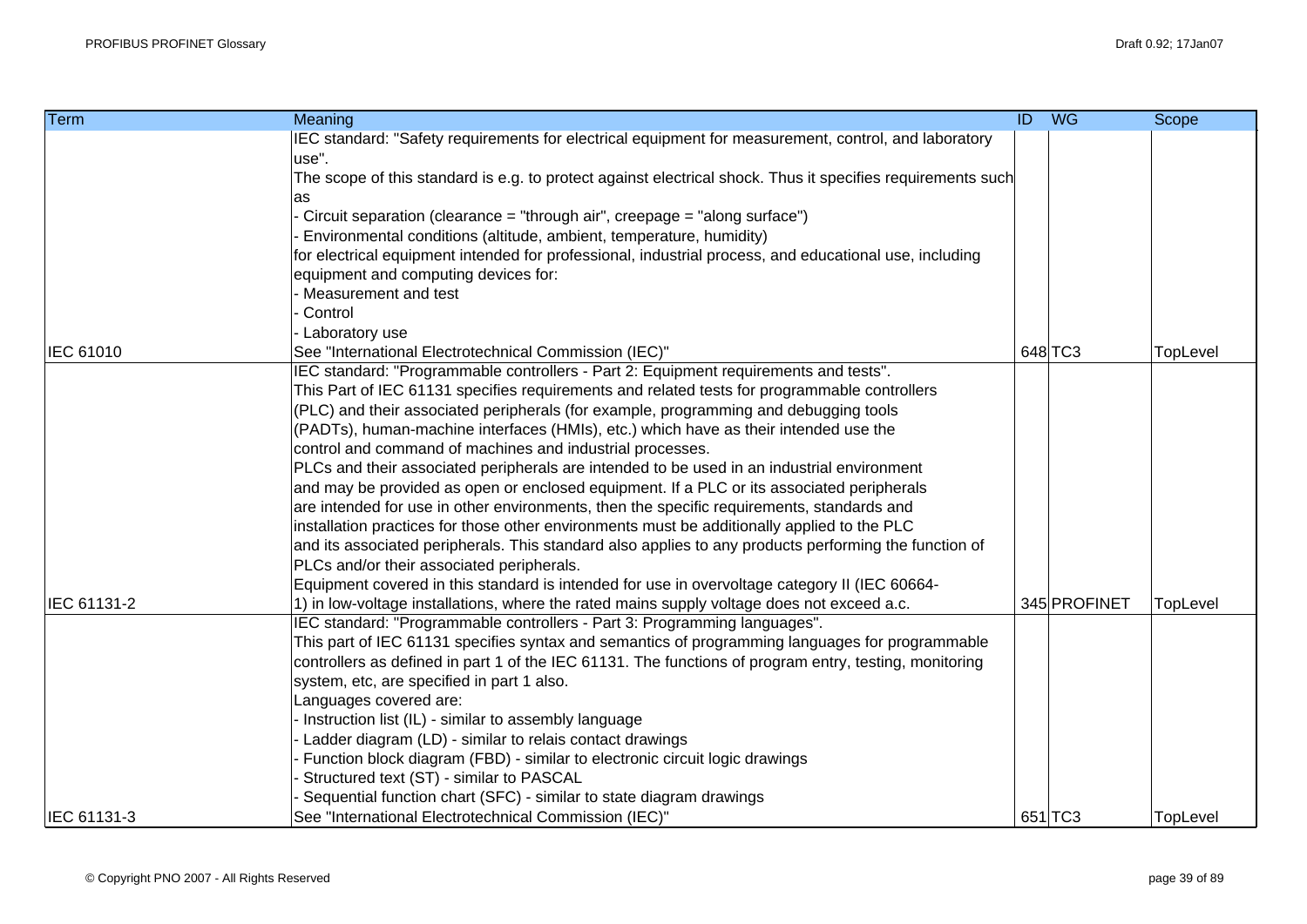| <b>Term</b>      | Meaning                                                                                                    | ID | <b>WG</b>    | Scope    |
|------------------|------------------------------------------------------------------------------------------------------------|----|--------------|----------|
|                  | IEC standard: "Digital data communications for measurement and control - Fieldbus for use in industrial    |    |              |          |
|                  | control systems".                                                                                          |    |              |          |
|                  | The "fieldbus standard" IEC 61158 consists of the following parts:                                         |    |              |          |
|                  | Part 1: Overview and guidance for the IEC 61158 series                                                     |    |              |          |
|                  | Part 2: Physical Layer specification and service definition                                                |    |              |          |
|                  | Part 3: Data Link Service definition                                                                       |    |              |          |
|                  | Part 4: Data Link protocol specification                                                                   |    |              |          |
|                  | Part 5: Application Layer Service definition                                                               |    |              |          |
|                  | Part 6: Application Layer protocol specification                                                           |    |              |          |
|                  | PROFIBUS DP and PROFINET are standardized as communication profiles type 3 and 10.                         |    |              |          |
| IEC 61158        | See "International Electrotechnical Commission (IEC)"                                                      |    | 346 PROFINET | TopLevel |
|                  | IEC standard: The first part of the standard, IEC 61496-1, sets out the general requirements and           |    |              |          |
|                  | necessary tests for ESPE, including testing for functionality (e.g., response time and number of           |    |              |          |
|                  | outputs), design (e.g., electrical supply and software), and environmental stress (e.g., stress and        |    |              |          |
|                  | mechanical vibration). The standard's second part, IEC 61496-2, deals with active optoelectronic           |    |              |          |
|                  | protective devices (AOPDs), the most common types of electrosensitive                                      |    |              |          |
|                  | protective equipment. The optical requirements for such devices are specified in this part of the          |    |              |          |
|                  | standard. Typical AOPDs are light curtains or laser scanner.                                               |    |              |          |
| <b>IEC 61496</b> | See "ESPE" and "International Electrotechnical Commission (IEC)".                                          |    | 670 Safety   | TopLevel |
|                  | IEC standard: "Function blocks for industrial-process measurement and control systems".                    |    |              |          |
|                  | This standard specifies a concept of distributed function blocks across networks with a quality-of-service |    |              |          |
|                  | event mechanism. It is a synthesis of the paradigms within IEC 61131-3 (centralized programmable           |    |              |          |
|                  | function blocks), IEC 61804 (decentralized configurable function blocks), and IEC 61158 (fieldbus          |    |              |          |
|                  | communication). It consists of                                                                             |    |              |          |
|                  | Part 1: Architecture                                                                                       |    |              |          |
|                  | Part 2: Software tools requirements                                                                        |    |              |          |
|                  | Part 3: Technical report- tutorial information                                                             |    |              |          |
|                  | Part 4: Rules for compliance profiles                                                                      |    |              |          |
|                  | The PROFINET component model is one of the prospects for a full-blown IEC 61499 realization.               |    |              |          |
| IEC 61499        | See "International Electrotechnical Commission (IEC)"                                                      |    | 653 TC3      | TopLevel |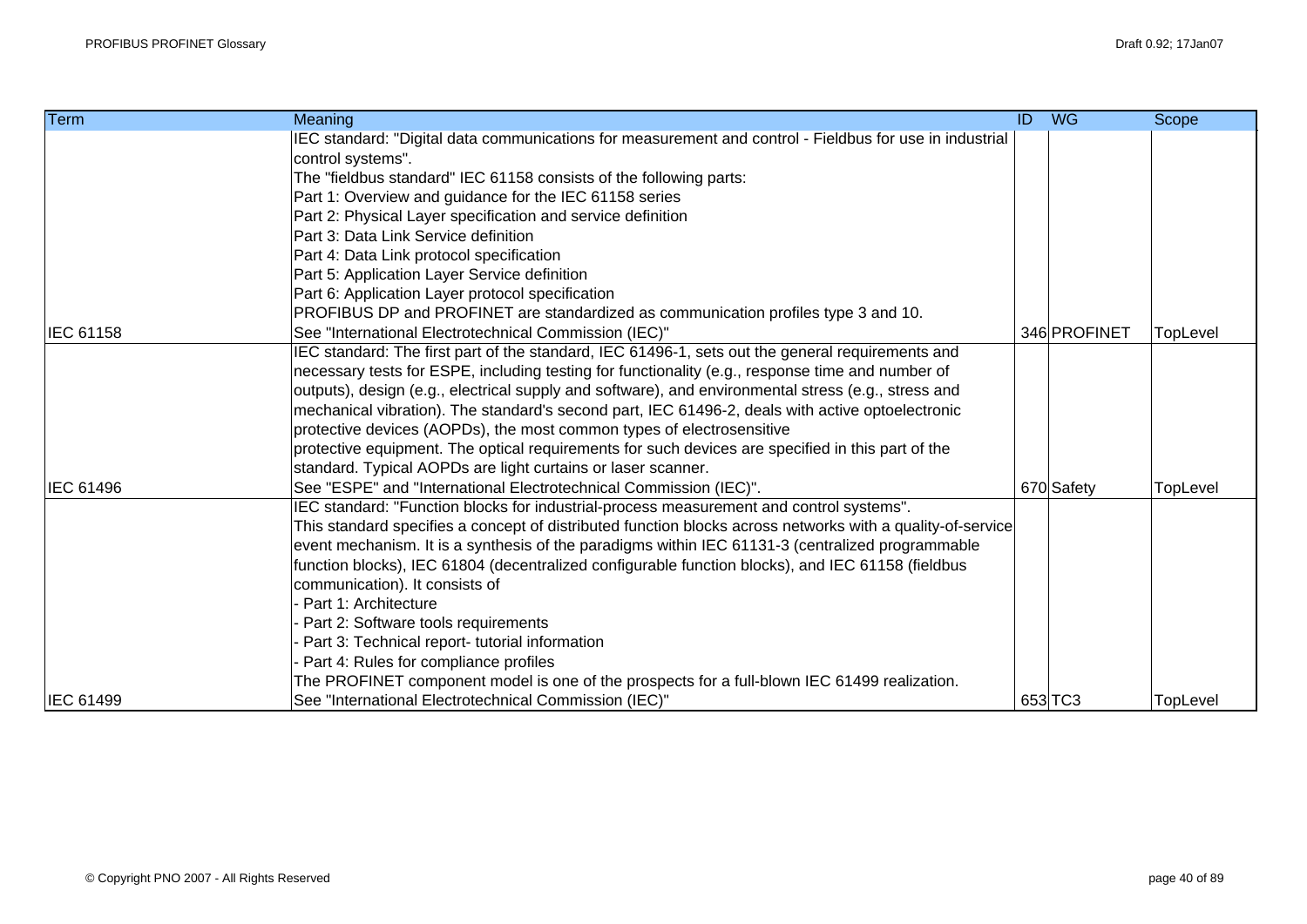| <b>Term</b>      | Meaning                                                                                                 | ID WG |            | Scope    |
|------------------|---------------------------------------------------------------------------------------------------------|-------|------------|----------|
|                  | IEC standard: "Functional safety of electrical/ electronic/ programmable electronic safety-related      |       |            |          |
|                  | systems".                                                                                               |       |            |          |
|                  | This standard sets out a generic approach for all safety lifecycle activities for systems comprised of  |       |            |          |
|                  | electrical and/or electronic and/or programmable electronic components (electrical/electronic/          |       |            |          |
|                  | programmable electronic systems (E/E/PESs)) that are used to perform safety functions. This unified     |       |            |          |
|                  | approach has been adopted in order that a rational and consistent technical policy be developed for all |       |            |          |
|                  | electrically-based safety-related systems. A major objective is to facilitate the development of        |       |            |          |
|                  | application sector standards.                                                                           |       |            |          |
| <b>IEC 61508</b> | See "International Electrotechnical Commission (IEC)"                                                   |       | 532 TC3    | TopLevel |
|                  | IEC standard: "Functional safety - Safety instrumented systems for the process industry sector".        |       |            |          |
|                  | This international standard addresses the application of safety instrumented systems for the process    |       |            |          |
|                  | industries. The safety instrumented system includes sensors, logic solvers and final elements. The      |       |            |          |
|                  | safety instrumented system logic solvers addressed include programmable electronic safety-related       |       |            |          |
|                  | technology (PES) amongst others. Where other technologies are used for logic solvers, the basic         |       |            |          |
|                  | principles of this standard shall be applied. This standard also addresses the safety instrumented      |       |            |          |
|                  | system sensors and final elements regardless of the technology used. This standard is process industry  |       |            |          |
|                  | specific within the framework of the IEC 61508. It comprises:                                           |       |            |          |
|                  | Part 1: Framework, definitions, system, hardware and software requirements                              |       |            |          |
|                  | Part 2: Guidelines for the application of IEC 61511-1                                                   |       |            |          |
|                  | Part 3: Guidance for the determination of the required safety integrity levels                          |       |            |          |
| <b>IEC 61511</b> | See "International Electrotechnical Commission (IEC)"                                                   |       | 649 TC3    | TopLevel |
|                  | IEC standard: "Digital data communications for measurement and control"                                 |       |            |          |
|                  | Part1 of IEC 61784 defines a set (types) of protocol specific communication profiles based primarily on |       |            |          |
|                  | the IEC 61158 series.                                                                                   |       |            |          |
|                  | The communication profile family CPF3 covers the following 3 members:                                   |       |            |          |
|                  | GPF3/1: Type 3 of IEC 61158-3, -4, -5, -6; asynchronous transmission; RS 485 (ANSI TIA/EIA RS-485-      |       |            |          |
|                  | A); optional RS 485-IS; plastic fiber; glass multi mode fiber or glass single mode fiber; PCF fiber;    |       |            |          |
|                  | CPF3/2: Type 3 of IEC 61158-3, -4, -5, -6; synchronous transmission; manchester coded and bus           |       |            |          |
|                  | powered (MBP); optional intrinsically safe (MBP-IS) and lower power (MBP-LP)                            |       |            |          |
|                  | CPF3/3: Type 10 of IEC 61158-5, -6; ISO/IEC 8802-3                                                      |       |            |          |
|                  | Current IEC activities are going to add further parts to this standard:                                 |       |            |          |
|                  | Safety solutions                                                                                        |       |            |          |
|                  | Security solutions                                                                                      |       |            |          |
|                  | Installation guides                                                                                     |       |            |          |
|                  | Realtime Ethernet                                                                                       |       |            |          |
| <b>IEC 61784</b> | See "International Electrotechnical Commission (IEC)"                                                   |       | 618 DLL-AL | TopLevel |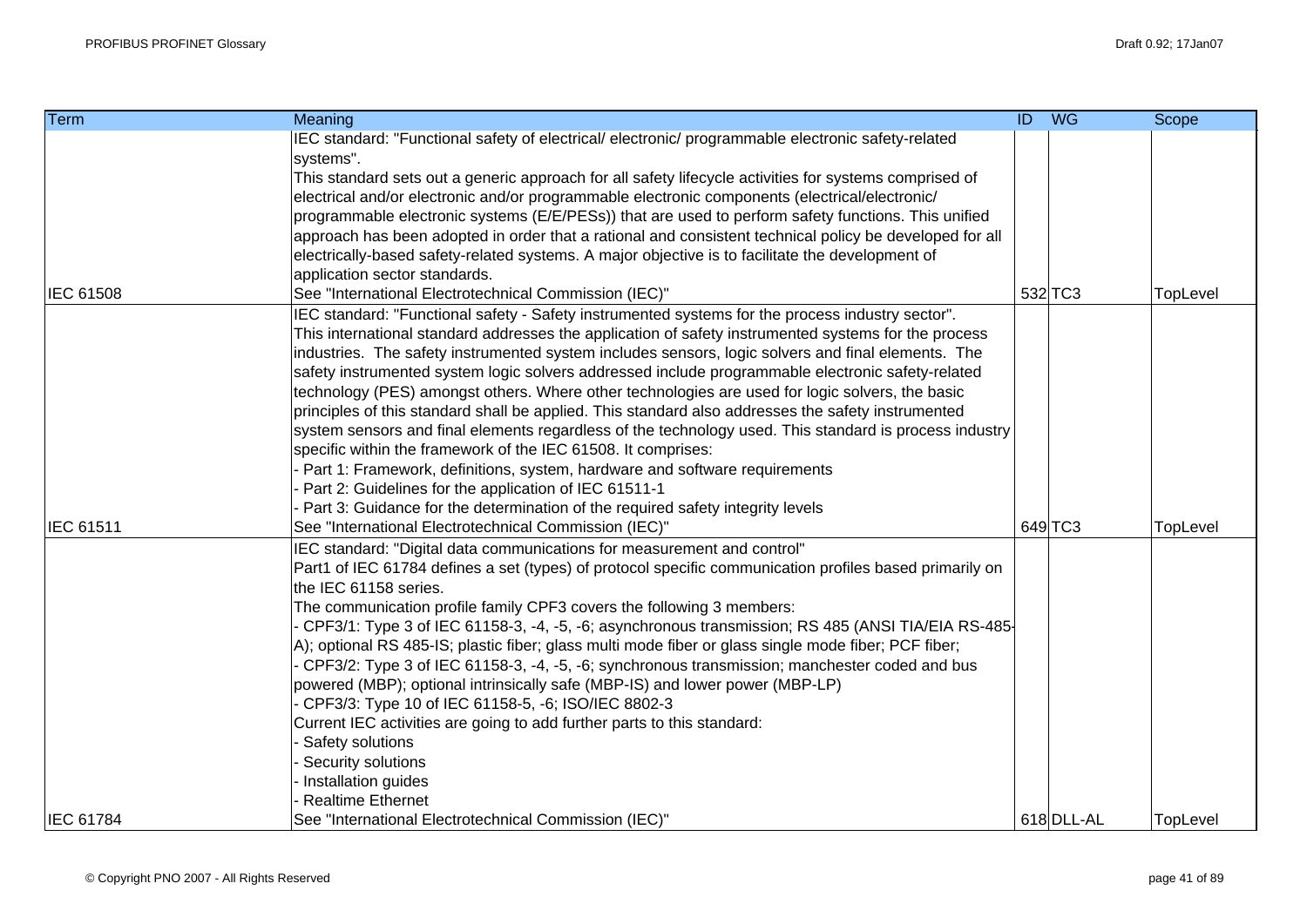| Term             | <b>Meaning</b>                                                                                          | ID. | <b>WG</b> | Scope    |
|------------------|---------------------------------------------------------------------------------------------------------|-----|-----------|----------|
|                  | IEC standard: "Adjustable speed electrical power drive systems".                                        |     |           |          |
|                  | Part 1: General requirements - Rating specifications for low voltage adjustable speed d.c. power drive  |     |           |          |
|                  | systems                                                                                                 |     |           |          |
|                  | - Part 2: General requirements - Rating specifications for low voltage adjustable frequency a.c. power  |     |           |          |
|                  | drive systems                                                                                           |     |           |          |
|                  | Part 3: EMC product standard including specific test methods                                            |     |           |          |
|                  | - Part 4: General requirements - Rating specifications for a.c. power drive systems above 1 000 V a.c.  |     |           |          |
|                  | and not exceeding 35 kV                                                                                 |     |           |          |
|                  | - Part 5-1: Safety requirements - Electrical, thermal and energy                                        |     |           |          |
|                  | Part 5-2: Safety Requirements - Functional                                                              |     |           |          |
|                  | - Part 7: Profile for information exchange of PDS (Power Drive System)                                  |     |           |          |
| <b>IEC 61800</b> | See "International Electrotechnical Commission (IEC)"                                                   |     | 650 TC3   | TopLevel |
|                  | IEC standard: "Function Blocks (FB) for Process Control"                                                |     |           |          |
|                  | IEC 61804 consists of the following parts:                                                              |     |           |          |
|                  | Part 1: Overview of system aspects (Technical Report)                                                   |     |           |          |
|                  | Part 2: Specification of FB concept and Electronic Device Description Language (EDDL)                   |     |           |          |
|                  | Part 2 provides conceptual function block (FB) specifications, which can be mapped to specific          |     |           |          |
|                  | communication systems and specifies the Electronic Device Description Language (EDDL).                  |     |           |          |
|                  | The latter is intended for use in industrial automation applications, which may include devices such as |     |           |          |
|                  | generic digital and analog input/output modules, motion controllers, human machine interfaces,          |     |           |          |
|                  | sensors, closed-loop controllers, encoders, hydraulic valves, and programmable controllers. The         |     |           |          |
|                  | devices can be described via                                                                            |     |           |          |
|                  | Device parameters and their dependencies;                                                               |     |           |          |
|                  | Device functions, for example, simulation mode, calibration;                                            |     |           |          |
|                  | Graphical representations, for example, menus;                                                          |     |           |          |
|                  | Interactions with control devices.                                                                      |     |           |          |
| <b>IEC 61804</b> | See "International Electrotechnical Commission (IEC)"                                                   |     | $619$ EDD | TopLevel |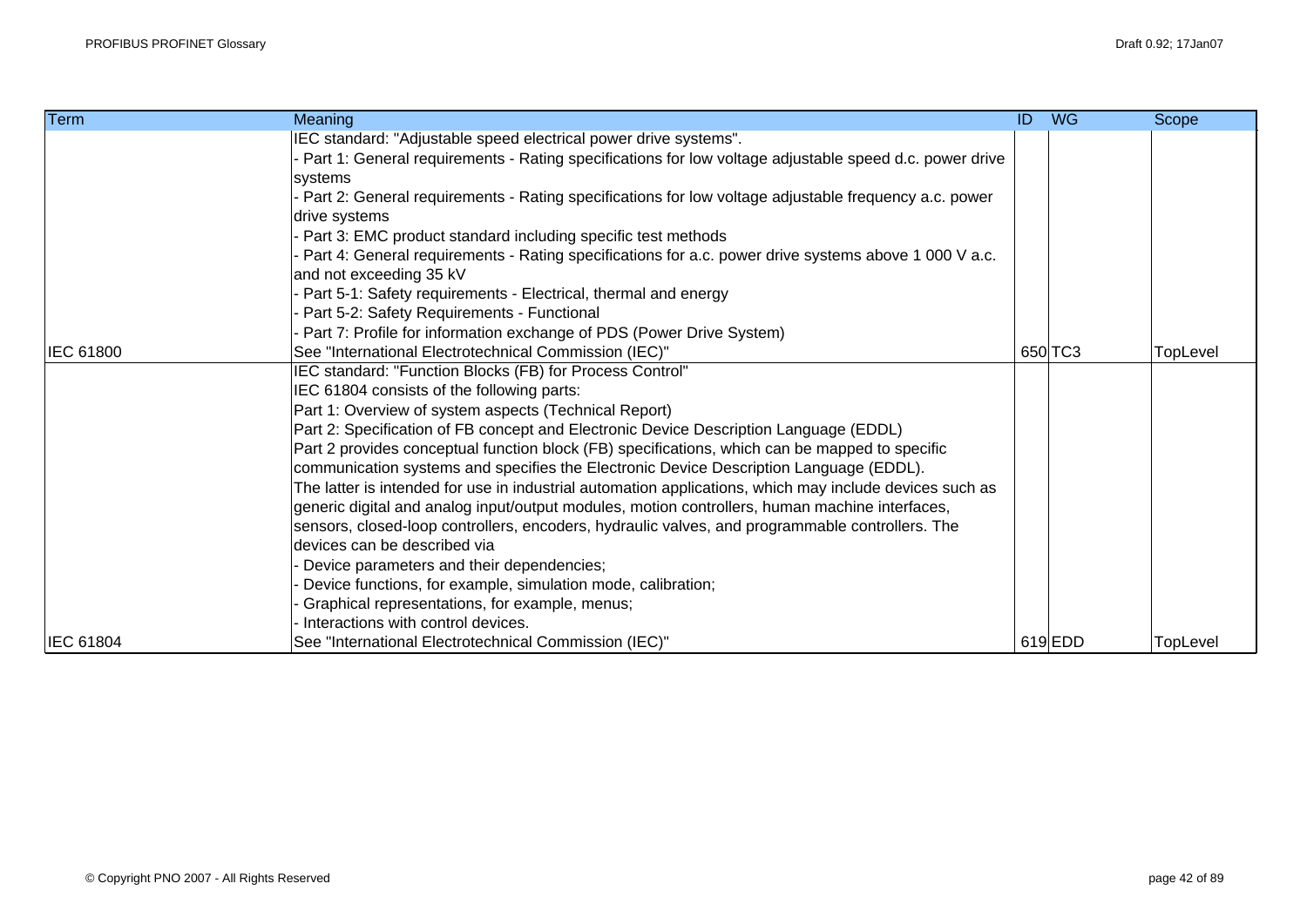| Term                                | <b>Meaning</b>                                                                                                         | ID WG        | Scope              |
|-------------------------------------|------------------------------------------------------------------------------------------------------------------------|--------------|--------------------|
|                                     | IEC standard: "Safety of machinery - Functional safety of electrical, electronic and programmable<br>control systems". |              |                    |
|                                     | This standard provides a machine sector specific framework for functional safety of safety-related                     |              |                    |
|                                     | electrical control systems (SRECS) of machines. It only covers those aspects of the overall safety                     |              |                    |
|                                     | lifecycle that are related to safety requirements allocation through to overall safety validation.                     |              |                    |
|                                     | Requirements are provided for information for safe use of a SRECS of machines that can also be                         |              |                    |
|                                     | relevant to later phases of the life of a SRECS. This standard is machine sector specific within the                   |              |                    |
|                                     | framework of the IEC 61508.                                                                                            |              |                    |
|                                     | In contrast to the ISO 13849 (sucessor of EN954) it only covers the electrical portion of a machine's                  |              |                    |
|                                     | safety aspects.                                                                                                        |              |                    |
|                                     | This standard can play a role in the application of PROFIsafe-related devices.                                         |              |                    |
| IEC 62061                           | See "International Electrotechnical Commission (IEC)"                                                                  | 652 TC3      | TopLevel           |
|                                     | IEC Technical Report (TR): "Common Automation Device Profile Guideline".                                               |              |                    |
|                                     | This guideline is a recommended outline for use by standardization product committees, fieldbus                        |              |                    |
|                                     | consortia and product manufacturers to develop and provide profiles for (fieldbus)-networked devices.                  |              |                    |
|                                     | The present wide variation in the form of concepts and methods used for disclosing device information                  |              |                    |
|                                     | and behavior to users of devices leads to longer evaluations required to understand how to use and                     |              |                    |
|                                     | apply networked industrial devices. This variation makes determining device interoperability,                          |              |                    |
|                                     | interchangeability, comparisons and common device behaviour more difficult. Therefore, it is the                       |              |                    |
|                                     | intention of this guideline to provide a common and more generic way to publish device information and                 |              |                    |
|                                     | behavior. This is a contribution to reduce the total cost of the industrial control system. Profiles define a          |              |                    |
|                                     | common set of functionality for a class of devices in a given industrial domain, thus allowing system                  |              |                    |
|                                     | designers, system integrators and maintenance staff to handle profile-based devices without special tool               |              |                    |
| IEC 62390                           | configuration. They also allow consistent structuring and semantics of device functionality.                           | 646 TC3      | TopLevel           |
|                                     | IEC 61158-5: Address of an object within an application process.                                                       |              |                    |
|                                     | The permitted range in PROFIBUS DP is 0 - 255. Indices are used to address records of data                             |              |                    |
| Index                               | (parameters, variables, state information, commands, etc.) within modules of a field device.                           | 36 EDD       | <b>TechGeneral</b> |
| <b>Industrial Personal Computer</b> |                                                                                                                        |              |                    |
| (IPC)                               | A rugged version of standard Personal Computers.                                                                       | 536 PROFINET | TopLevel           |
|                                     | Information technology stands for applied computer systems - both hardware and software, and often                     |              |                    |
|                                     | including networking and telecommunications, usually in the context of a business or other enterprise.                 |              |                    |
|                                     | Automated production systems are going to be integrated in IT more and more due to technology such                     |              |                    |
| Information Technology (IT)         | as PROFINET.                                                                                                           | 352 PROFINET | TopLevel           |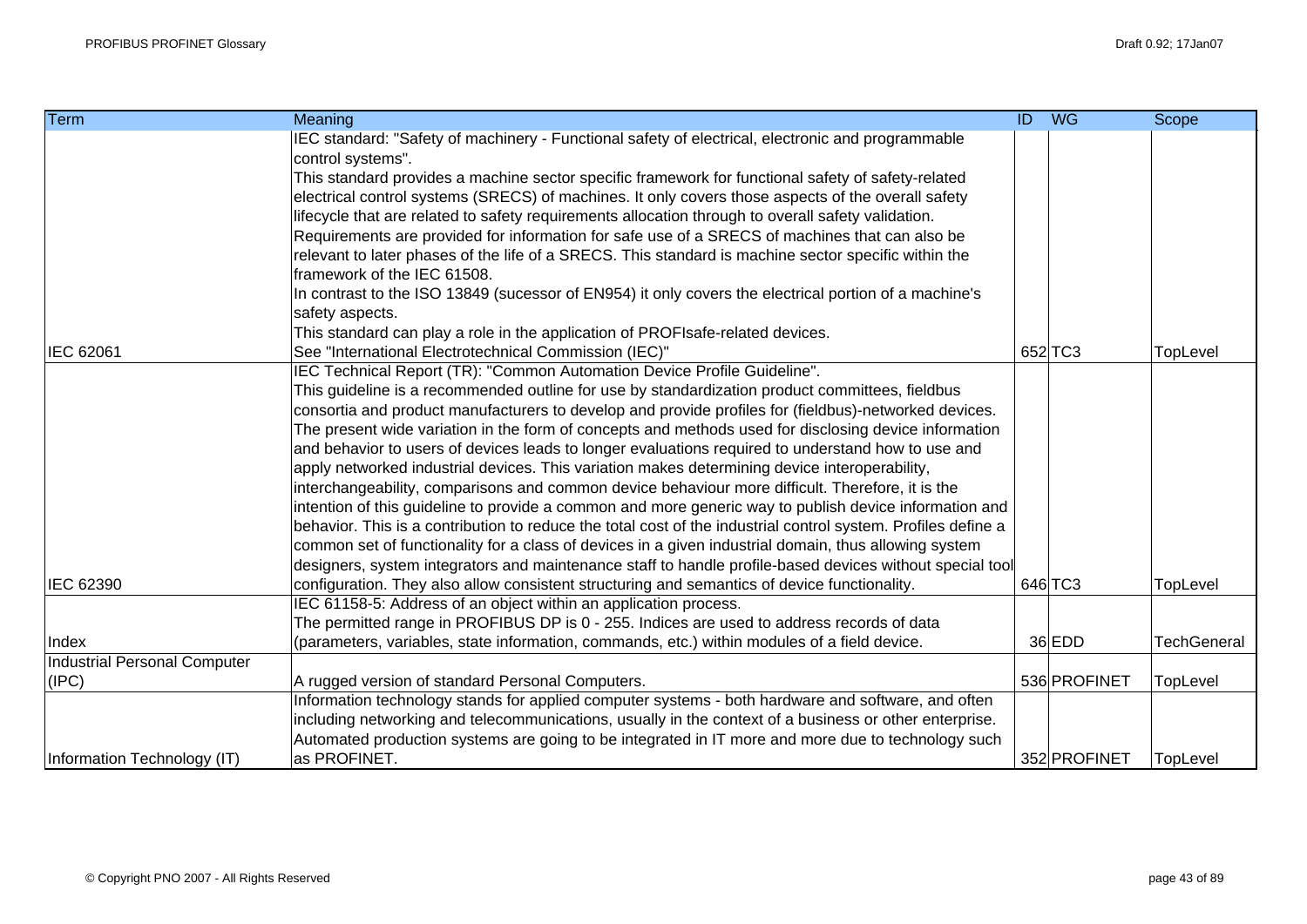| Term                           | Meaning                                                                                                 |                                                           |         | Scope              |
|--------------------------------|---------------------------------------------------------------------------------------------------------|-----------------------------------------------------------|---------|--------------------|
|                                | IEC/EN 60529: The IP Code indicates the degree of protection provided by enclosures for electrical      |                                                           |         |                    |
|                                | equipment, e.g. IP67.                                                                                   |                                                           |         |                    |
|                                | The first numeral indicates protection of persons against access to dangerous parts and protection of   | <b>ID</b> WG<br>$533$ $TC3$<br>244 Comm-FB<br>243 Comm-FB |         |                    |
|                                | internal equipment against the ingress of solid foreign objects.                                        |                                                           |         |                    |
|                                | 0 - No Protection                                                                                       |                                                           |         |                    |
|                                | 1 - Protected against solid objects > 50mm, e.g. accidental touch by hands                              |                                                           |         |                    |
|                                | 2 - Protected against solid objects > 12mm, e.g. fingers                                                |                                                           |         |                    |
|                                | 3 - Protected against solid objects > 2.5mm, e.g. tools and wires                                       |                                                           |         |                    |
|                                | 4 - Protected against solid objects of 1mm, e.g. tools, wire and small wires                            |                                                           |         |                    |
|                                | 5 - Protected against dust (limited ingress permitted)                                                  |                                                           |         |                    |
|                                | 6 - Protected against dust (totally)                                                                    |                                                           |         |                    |
|                                | The second numeral indicates protection of internal equipment against harmful ingress of water.         |                                                           |         |                    |
|                                | 0 - No Protection                                                                                       |                                                           |         |                    |
|                                | 1 - Protected against water falling vertically (condensation)                                           |                                                           |         |                    |
|                                | 2 - Protected against direct sprays up to 15° from vertical                                             |                                                           |         |                    |
|                                | 3 - Protected against direct sprays up to 60° from vertical                                             |                                                           |         |                    |
| Ingress Protection (IP)        | 4 - Protected against sprays from all directions (limited ingress permitted)                            |                                                           |         | TopLevel           |
|                                |                                                                                                         |                                                           |         |                    |
|                                | IEC 61158-6: I/O data are designated to be transferred cyclically for the purpose of processing between |                                                           |         |                    |
|                                | a master and its slaves. Source and destination of I/O data within slaves are the modules. A module     |                                                           |         |                    |
| Input/Output Data (I/O Data)   | may have one or more channels which represent the real structure of the input and/or output data.       |                                                           |         | TopLevel           |
|                                | IEC 61131-3: An individual, named copy of the data structure associated with a function block type or   |                                                           |         |                    |
| Instance (of a function block) | program type, which persists from one invocation of the associated operations to the next.              |                                                           |         | <b>TechGeneral</b> |
|                                | ISO is an international organization for standardization based on a network of the national standards   |                                                           |         |                    |
|                                | institutes of 148 countries, on the basis of one member per country, with a Central Secretariat in      |                                                           |         |                    |
|                                | Geneva, Switzerland, that coordinates the system.                                                       |                                                           |         |                    |
|                                | ISO began operations back in 1947. Its principal activity is the development of technical standards. In |                                                           |         |                    |
|                                | the meantime it is the world's largest developer of standards.                                          |                                                           |         |                    |
|                                | The following ISO standards amongst others are playing a role within PROFIBUS:                          |                                                           |         |                    |
|                                | - ISO 12100-1 "Safety terms"                                                                            |                                                           |         |                    |
|                                | ISO 13849 "Safety of machinery"                                                                         |                                                           |         |                    |
|                                | ISO 14121 "Risk assessment"                                                                             |                                                           |         |                    |
|                                | ISO 15745 "Automation framework"                                                                        |                                                           |         |                    |
| Int. Organization for          | See "OSI reference model".                                                                              |                                                           |         |                    |
| Standardization (ISO)          | --> www.iso.ch                                                                                          |                                                           | 654 TC3 | TopLevel           |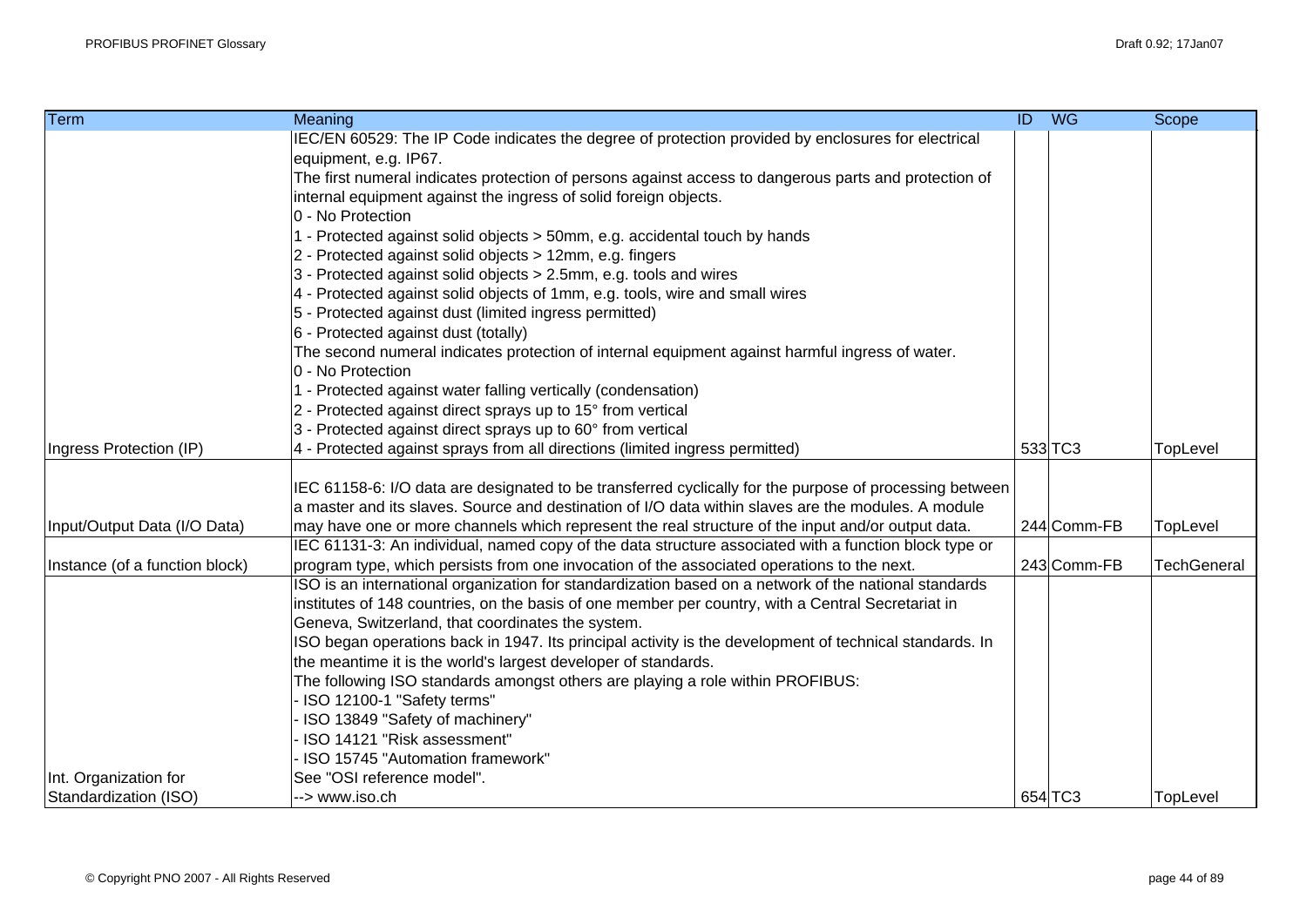| <b>Term</b>                    | Meaning                                                                                                    | $\overline{ID}$ | <b>WG</b>      | Scope              |
|--------------------------------|------------------------------------------------------------------------------------------------------------|-----------------|----------------|--------------------|
|                                | IEC 62390: Unlike the other compatibility levels (which refer to two or more devices working in the        |                 |                |                    |
|                                | same system) interchangeability refers to the replacement of one device with another. Devices are          |                 |                |                    |
|                                | interchangeable for a given role in a distributed application if the new device has the functionality to   |                 |                |                    |
|                                | meet the application requirements.                                                                         |                 |                |                    |
| Interchangeable                | See "IEC 62390".                                                                                           |                 | 366 PA-Devices | TechGeneral        |
|                                | IEC 62390: Two or more devices are interconnectable if they are using the same communication               |                 |                |                    |
|                                | protocols, communication interface and data access.                                                        |                 |                |                    |
| Interconnectable               | See "IEC 62390".                                                                                           |                 | 367 TC3        | <b>TechGeneral</b> |
|                                | General term for any connection and interaction between hardware, software and the user.                   |                 |                |                    |
|                                | Within PROFIBUS DP a slave interface module (SIM) denominates a bus connector and a complete               |                 |                |                    |
| Interface                      | PROFIBUS stack. Used with redundant slaves.                                                                |                 | 332 PA-Devices | TechGeneral        |
|                                | The International Electrotechnical Commission (IEC) is the leading global organization that prepares       |                 |                |                    |
|                                | and publishes international standards for all electrical, electronic and related technologies. These serve |                 |                |                    |
|                                | as a basis for national standardization and as references when drafting international tenders and          |                 |                |                    |
|                                | contracts. IEC has been established back in 1906.                                                          |                 |                |                    |
|                                | Most of the guidelines of PROFIBUS International are integrated in or are strongly related to IEC          |                 |                |                    |
|                                | standards such as:                                                                                         |                 |                |                    |
|                                | - IEC 60204-1 ("Safety equipment of machines")                                                             |                 |                |                    |
|                                | - IEC 61000 ("Electromagnetic compatibility")                                                              |                 |                |                    |
|                                | - IEC 61010 ("Safety requirements for electrical equipment")                                               |                 |                |                    |
|                                | - IEC 61131-2 ("Programmable controllers - Part 2: Equipment requirements and tests")                      |                 |                |                    |
|                                | - IEC 61131-3 ("Programmable controllers - Part 3: Programming languages")                                 |                 |                |                    |
|                                | IEC 61158 and IEC 61784 ("Fieldbus standard")                                                              |                 |                |                    |
|                                | - IEC 61508, 61511, 62061 ("Functional safety")                                                            |                 |                |                    |
|                                | - IEC 61800 ("Adjustable speed electrical power drive systems")                                            |                 |                |                    |
| International Electrotechnical | IEC 61804 ("Function blocks for process control")                                                          |                 |                |                    |
| Commission (IEC)               | IEC 62390 ("Common Automation Device Profile Guideline")                                                   |                 | 167 Drives     | TopLevel           |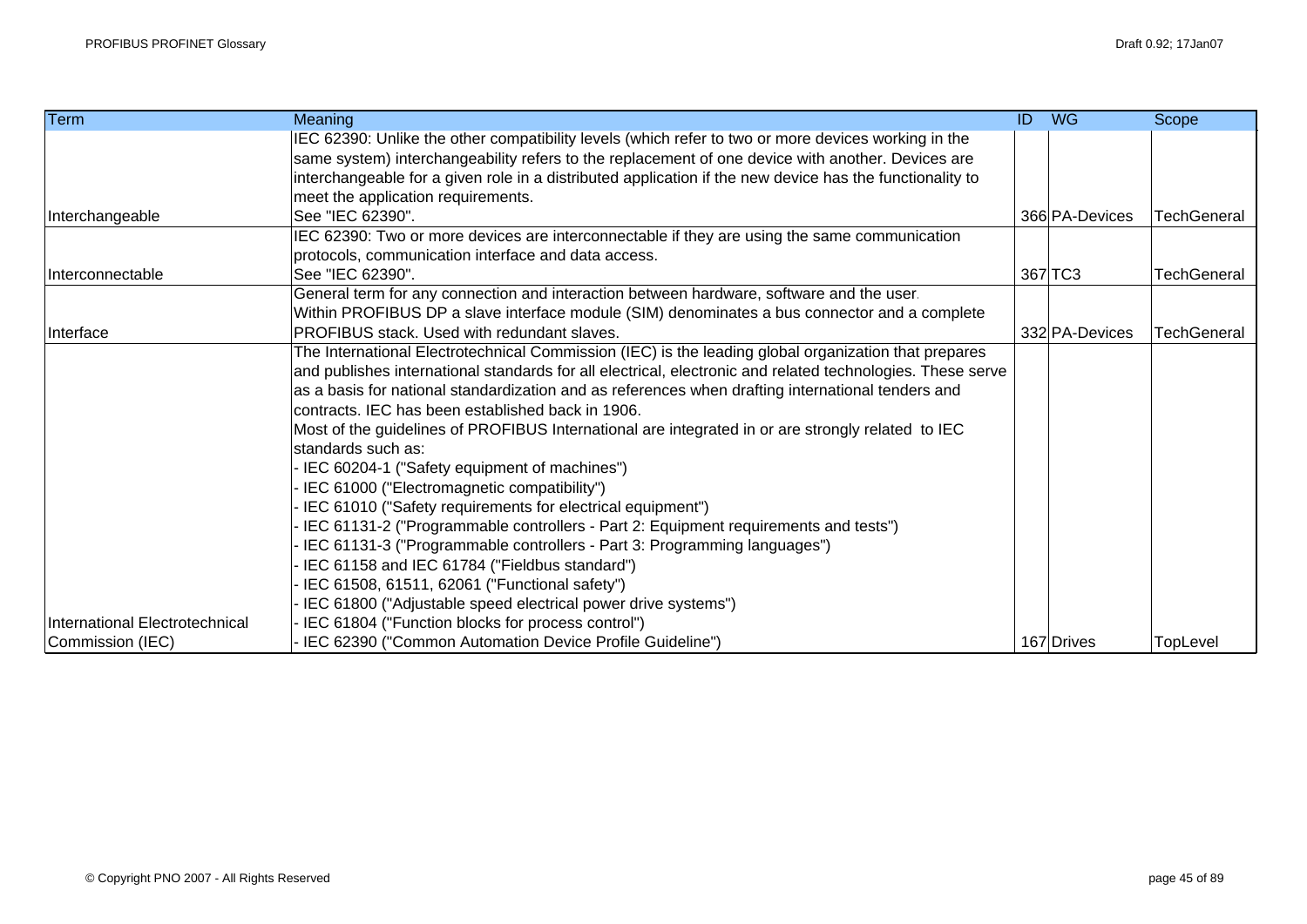| Term                                           | Meaning                                                         |          |                                                                                                          | ID<br><b>WG</b> | Scope              |
|------------------------------------------------|-----------------------------------------------------------------|----------|----------------------------------------------------------------------------------------------------------|-----------------|--------------------|
|                                                |                                                                 |          | The coherent system of physical quantities and units adopted and recommended by the general              |                 |                    |
| International System of Units (SI)<br>Internet |                                                                 |          | conference on weights and measures (CGPM) in 1960. The SI is maintained by the international bureau      |                 |                    |
|                                                |                                                                 |          | of weights and measures located near Paris, France. It carries out measurement-related research. It      |                 |                    |
|                                                |                                                                 |          | takes part in, and organizes, international comparisons of national measurement standards, and it        |                 |                    |
|                                                | carries out calibrations for member states.                     |          |                                                                                                          |                 |                    |
|                                                |                                                                 |          | The SI is founded on seven SI base units for seven base quantities assumed to be mutually                |                 |                    |
|                                                | independent:                                                    |          |                                                                                                          |                 |                    |
|                                                | <b>Base quantity</b>                                            | Name     | Symbol                                                                                                   |                 |                    |
|                                                | length                                                          | meter    | m                                                                                                        |                 |                    |
|                                                | mass                                                            | kilogram | kg                                                                                                       |                 |                    |
|                                                | time                                                            | second   | s                                                                                                        |                 |                    |
|                                                | electric current                                                | ampere   | Α                                                                                                        |                 |                    |
|                                                | thermodynamic temperature                                       | kelvin   | Κ                                                                                                        |                 |                    |
|                                                | amount of substance                                             | mole     | mol                                                                                                      |                 |                    |
|                                                | luminous intensity                                              | candela  | cd                                                                                                       | 507 TC3         | <b>TechGeneral</b> |
|                                                |                                                                 |          | The Internet is the largest computer network in the world. It is a three level hierarchy composed of     |                 |                    |
|                                                |                                                                 |          | backbone networks, mid-level networks, and stub networks. These include commercial (.com or .co),        |                 |                    |
|                                                |                                                                 |          | university (.ac or .edu) and other research networks (.org, .net) and military (.mil) networks and span  |                 |                    |
|                                                |                                                                 |          | many different physical networks around the world with various protocols, chiefly the Internet Protocol. |                 |                    |
|                                                |                                                                 |          | Until the advent of the World Wide Web ("www") in 1990, the Internet was almost entirely unknown         |                 |                    |
|                                                |                                                                 |          | outside universities and corporate research departments and was accessed mostly via command line         |                 |                    |
|                                                |                                                                 |          | interfaces such as telnet and FTP. While the web (primarily in the form of HTML and HTTP) is the best    |                 |                    |
|                                                |                                                                 |          | known aspect of the Internet, there are many other protocols in use, supporting applications such as     |                 |                    |
|                                                | electronic mail, Usenet, chat, remote login, and file transfer. |          |                                                                                                          | 348 PROFINET    | TopLevel           |
|                                                |                                                                 |          | This protocol offers a simple diagnostic method. By calling a Ping function on a computer, the IP        |                 |                    |
| Internet Control Message Protocol              | connection to a remote computer can be checked.                 |          |                                                                                                          |                 |                    |
| (ICMP)                                         | See "Ping".                                                     |          |                                                                                                          | 344 PROFINET    | <b>TechGeneral</b> |
|                                                |                                                                 |          | The network layer for the TCP/IP protocol suite widely used on Ethernet networks, defined in STD 5,      |                 |                    |
|                                                |                                                                 |          | RFC 791. IP is a connectionless, best-effort packet switching protocol. It provides packet routing,      |                 |                    |
|                                                | fragmentation and re-assembly through the data link layer.      |          |                                                                                                          |                 |                    |
|                                                |                                                                 |          | IPv4 is the version in widespread use and IPv6 (extended MAC addresses) is just beginning to come        |                 |                    |
|                                                | into use since the year 2000.                                   |          |                                                                                                          |                 |                    |
| Internet Protocol (IP)                         | See "TCP/IP".                                                   |          |                                                                                                          | 350 PROFINET    | TopLevel           |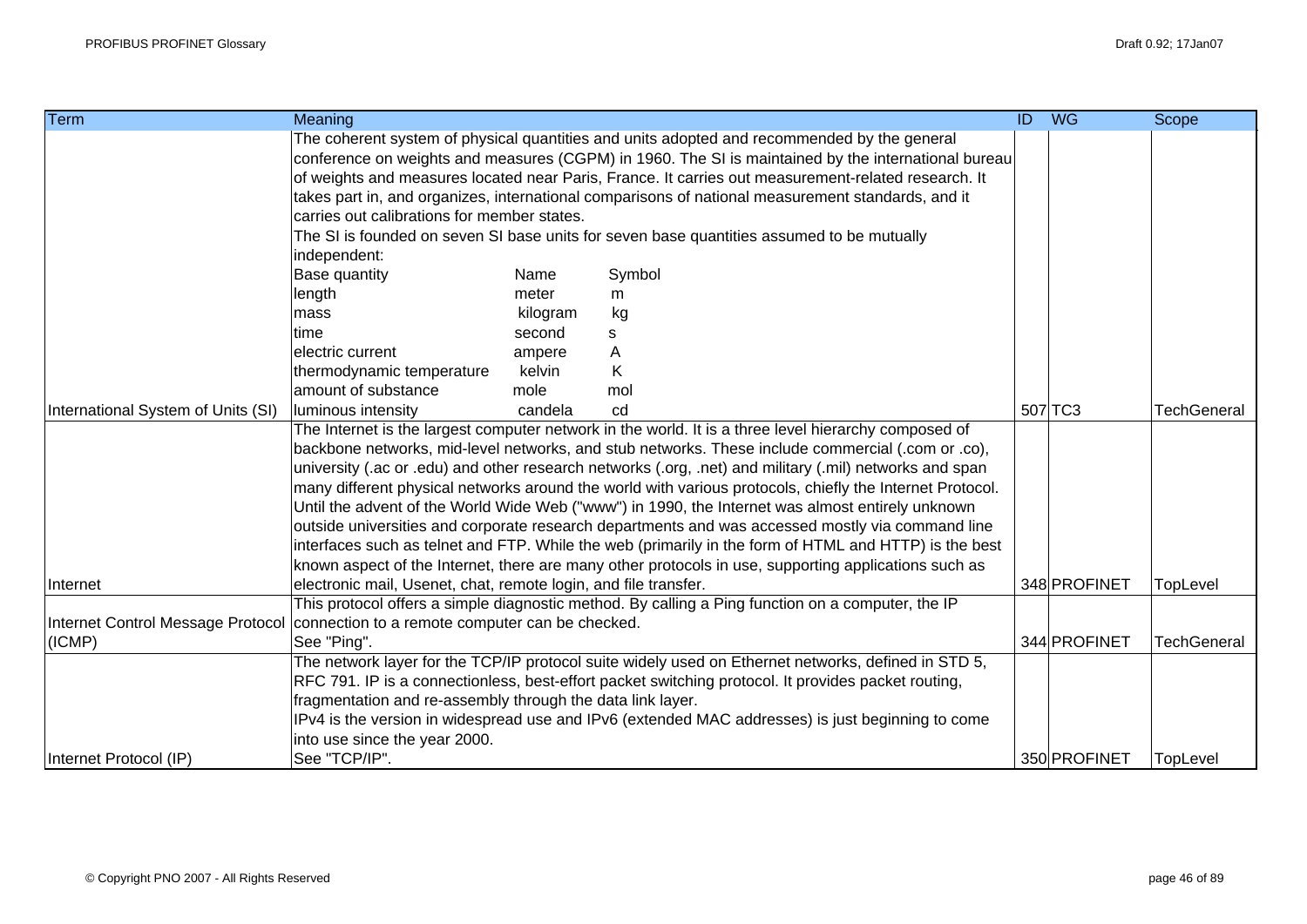| <b>Term</b>           | Meaning                                                                                                       | $\overline{ID}$ | <b>WG</b>    | Scope              |
|-----------------------|---------------------------------------------------------------------------------------------------------------|-----------------|--------------|--------------------|
|                       | IEC 62390: Two or more devices are interoperable if they can work together to perform a specific role in      |                 |              |                    |
|                       | one or more distributed applications. The parameters and their application related functionality fit          |                 |              |                    |
|                       | together both syntactically and semantically. Interoperability is achieved when the devices support           |                 |              |                    |
|                       | complementary sets of parameters and functions belonging to the same profile.                                 |                 |              |                    |
| Interoperable         | See "IEC 62390".                                                                                              |                 | 364 TC3      | <b>TechGeneral</b> |
|                       | IEC 62390: Two or more devices are interworkable if they can transfer parameters between them, i.e. in        |                 |              |                    |
|                       | addition to the communication protocol, communication interface and data access, the parameter data           |                 |              |                    |
|                       | types are the same.                                                                                           |                 |              |                    |
| Interworkable         | See "IEC 62390".                                                                                              |                 | 368 TC3      | <b>TechGeneral</b> |
|                       | Any network which provides similar services within an organisation to those provided by the Internet          |                 |              |                    |
|                       | outside it but which is not necessarily connected to the Internet. The most common example is the use         |                 |              |                    |
|                       | by a company of one or more World-Wide Web servers on an internal TCP/IP network for distribution of          |                 |              |                    |
|                       | information within the company.                                                                               |                 |              |                    |
|                       | Some companies give limited access to their intranets to other companies or the general public. This is       |                 |              |                    |
| Intranet              | known as an "extranet".                                                                                       |                 | 349 PROFINET | <b>TechGeneral</b> |
|                       | A type of protection in which a portion of the electrical system contains only intrinsically safe equipment   |                 |              |                    |
|                       | (apparatus, circuits and wiring) that is incapable of causing ignition in the surrounding atmosphere. No      |                 |              |                    |
|                       | single device or wiring is intrinsically safe by itself (except for battery-operated self-contained apparatus |                 |              |                    |
|                       | such as portable pagers, transceivers, gas detectors, etc., which are specifically designed as                |                 |              |                    |
|                       | intrinsically safe self-contained devices) but is intrinsically safe only when employed in properly           |                 |              |                    |
| Intrinsic Safety (IS) | designed intrinsically safe system. This type of protection is referred to as 'i'.                            |                 | 523 Ex-i     | TopLevel           |
|                       | IEC 61131-3: The process of initiating the execution of the operations specified in a program                 |                 |              |                    |
|                       | organization unit like function block and function.                                                           |                 |              |                    |
| Invocation            | See "Function invocation".                                                                                    |                 | 245 Comm-FB  | <b>TechGeneral</b> |
|                       | A PROFINET control unit responsible for the defined run-up of an I/O subsystem and the cyclic or              |                 |              |                    |
| <b>IO-Controller</b>  | acyclic data exchange.                                                                                        |                 | 606 PROFINET | TopLevel           |
|                       | A PROFINET field device that cyclically receives output data from its IO-Controller and responds with         |                 |              |                    |
| <b>IO-Device</b>      | its input data.                                                                                               |                 | 607 PROFINET | TopLevel           |
|                       | A PROFINET engineering station or PC/PG enabled to read and write data from and to an IO-Device.              |                 |              |                    |
|                       | In contrast to an IO-Controller it does not take over an active role during the run-up of an IO-System.       |                 |              |                    |
| IO-Supervisor         | An IO-Supervisor is not part of the IO-System.                                                                |                 | 608 PROFINET | TopLevel           |
| IO-System             | A PROFINET IO-System comprises all the IO-Devices associated to a particular IO-Controller.                   |                 | 609 PROFINET | TopLevel           |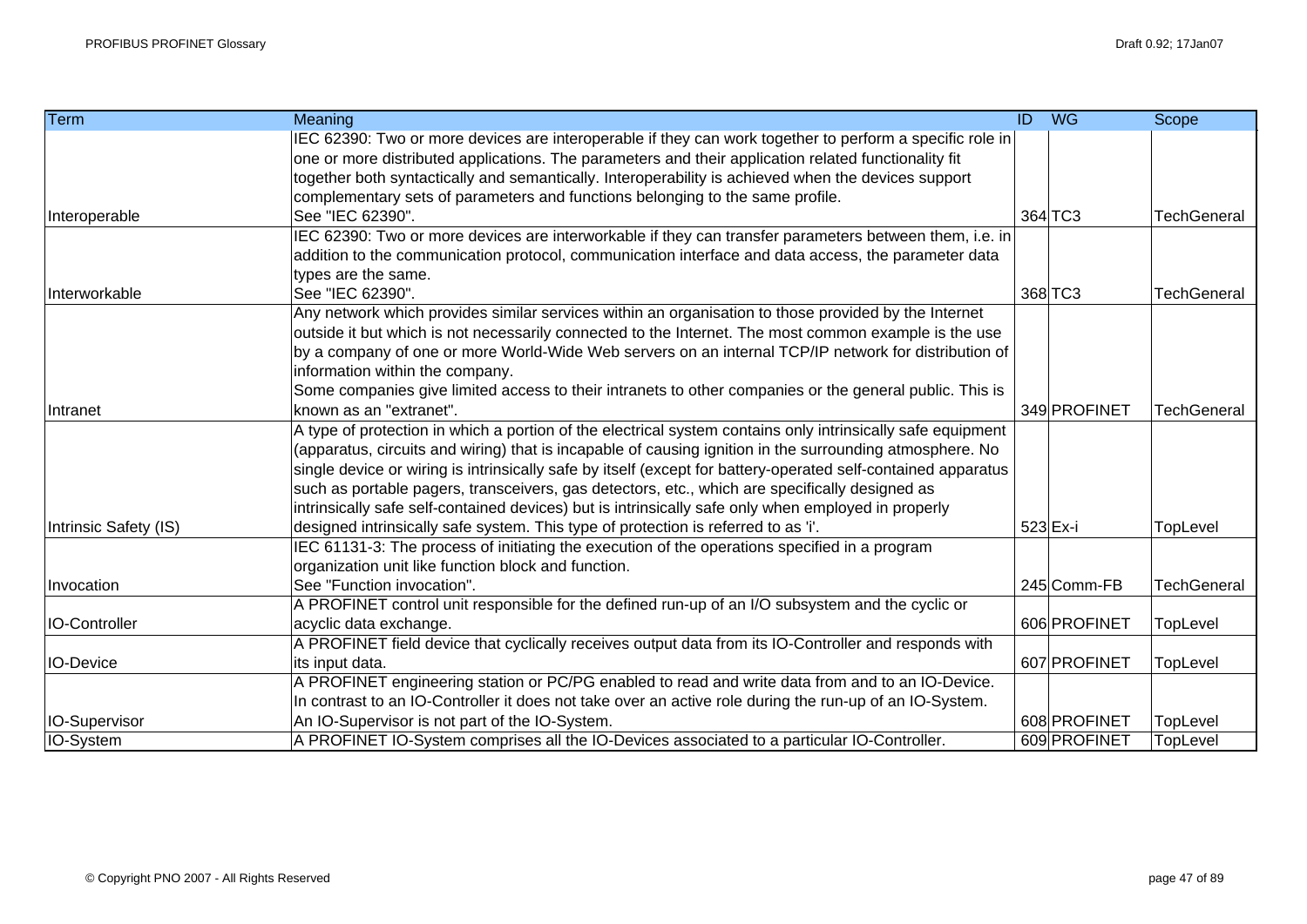| Term       | Meaning                                                                                                    | ID | $W$ G        | Scope              |
|------------|------------------------------------------------------------------------------------------------------------|----|--------------|--------------------|
|            |                                                                                                            |    |              |                    |
|            | The 32-bit host address defined by the Internet Protocol in STD 5, RFC 791. A hosts's Internet address     |    |              |                    |
|            | is sometimes related to its Ethernet address. The Internet address is usually expressed in dot notation,   |    |              |                    |
|            | e.g. 128.121.4.5. The address can be split into a network number (or network address) and a host           |    |              |                    |
|            | number unique to each host on the network and sometimes also a subnet address. The way the address         |    |              |                    |
|            | is split depends on its "class", A, B or C as determined by the high address bits $(H = number)$ :         |    |              |                    |
|            | Class A - high bit 0, 7-bit network #, 24-bit host #. n1.a.a.a $0 \le n1 \le 127$                          |    |              |                    |
|            | Class B - high 2 bits 10, 14-bit network #, 16-bit host #. n1.n2.a.a 128 $\leq$ n1 $\leq$ 191              |    |              |                    |
|            | Class C - high 3 bits 110, 21-bit network #, 8-bit host #. n1.n2.n3.a 192 <= n1 <= 223                     |    |              |                    |
|            | The Internet address must be translated into an Ethernet address by either an Address Resolution           |    |              |                    |
| IP address | Program or constant mapping.                                                                               |    | 351 PROFINET | <b>TechGeneral</b> |
|            | ISO standard: "Safety of machinery -- Basic concepts, general principles for design"                       |    |              |                    |
|            | Part 1: Basic terminology, methodology                                                                     |    |              |                    |
|            | Part 2: Technical principles                                                                               |    |              |                    |
|            | Part 1 defines basic terminology and methodology used in achieving safety of machinery whereas part2       |    |              |                    |
|            | defines technical principles to help designers in achieving safety in the design of machinery. Part1       |    |              |                    |
|            | together with ISO 14121 are instrumental in the risk assessment of machinery.                              |    |              |                    |
|            | This standard can play a role in the application of PROFIsafe-related devices.                             |    |              |                    |
| ISO 12100  | See "Int. Organization for Standardization (ISO)"                                                          |    | 666 Safety   | TopLevel           |
|            | ISO standard: "Safety of machinery - Safety-related parts of control systems".                             |    |              |                    |
|            | This standard provides safety requirements and guidance on the principles for the design of safety-        |    |              |                    |
|            | related parts of control systems (SRP/CS). For these parts it specifies characteristics and categories     |    |              |                    |
|            | required for carrying out related safety functions. It applies to safety-related parts of control systems, |    |              |                    |
|            | regardless of the type of technology and energy used (e.g. electrical, hydraulic, pneumatic,               |    |              |                    |
|            | mechanical). It does not specify which safety functions and which categories shall be used in a            |    |              |                    |
|            | particular case. It comprises                                                                              |    |              |                    |
|            | Part 1: General principles for design                                                                      |    |              |                    |
|            | Part 2: Validation.                                                                                        |    |              |                    |
|            | ISO 13849 is the successor of the EN 954-1.                                                                |    |              |                    |
|            | This standard can play a role in the application of PROFIsafe-related devices.                             |    |              |                    |
| ISO 13849  | See "Int. Organization for Standardization (ISO)" and "Category (acc. EN 954-1)"                           |    | 655 TC3      | TopLevel           |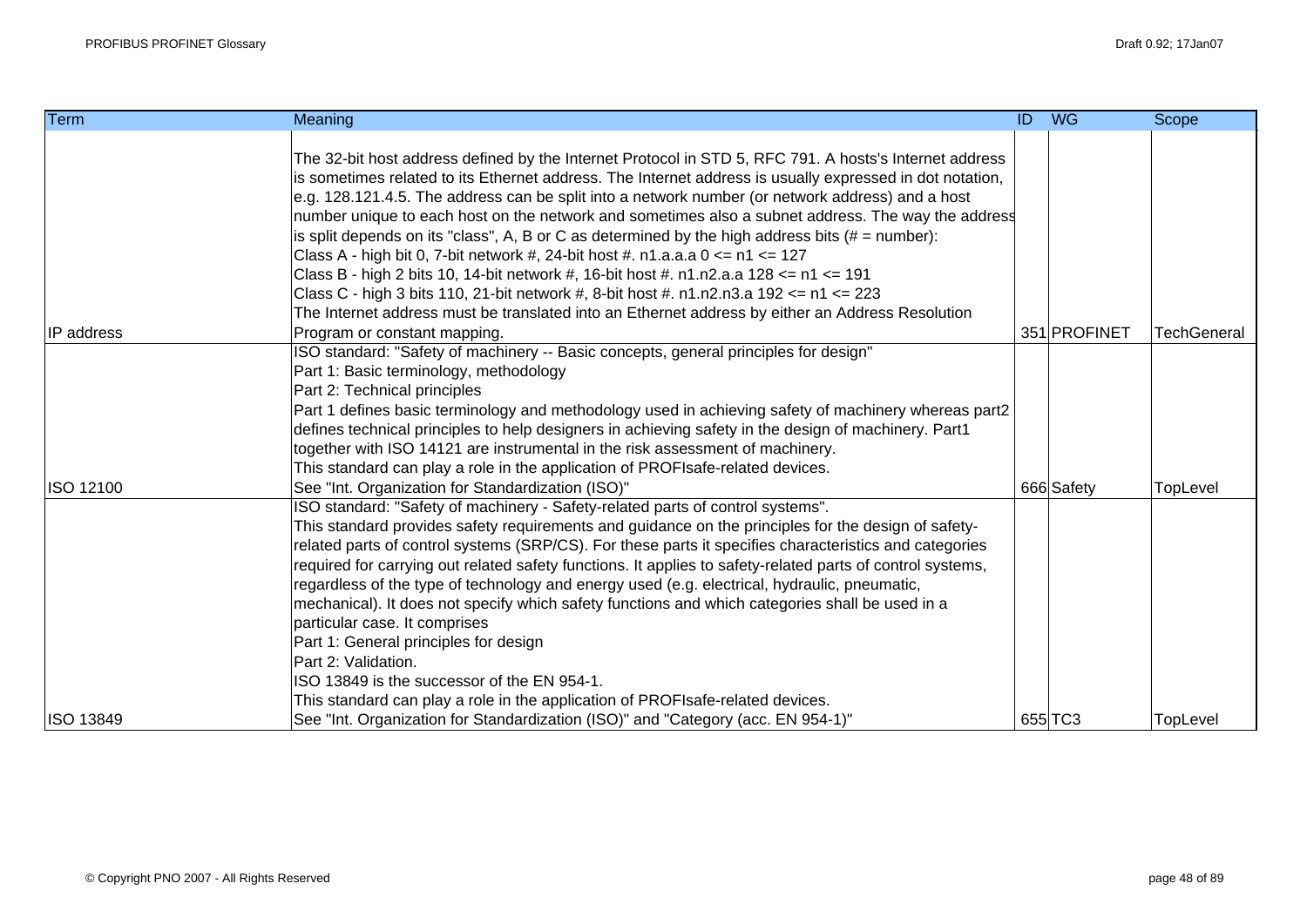| Term             | Meaning                                                                                                   | <b>WG</b><br>ID | Scope           |
|------------------|-----------------------------------------------------------------------------------------------------------|-----------------|-----------------|
|                  | ISO standard: "Safety of machinery -- Principles of risk assessment"                                      |                 |                 |
|                  | ISO 14121 has been positioned as a type A standard. According to this standard, risk is related to a      |                 |                 |
|                  | considered harm and consists of:                                                                          |                 |                 |
|                  | - Severity of a possible harm and the                                                                     |                 |                 |
|                  | Probability of its occurrence.                                                                            |                 |                 |
|                  | The standard has the following two features.                                                              |                 |                 |
|                  | (1) Risk assessment procedures are defined as repetitive processes:                                       |                 |                 |
|                  | determination of the limits of the machinery                                                              |                 |                 |
|                  | - hazard identification                                                                                   |                 |                 |
|                  | - risk estimation                                                                                         |                 |                 |
|                  | - risk evaluation                                                                                         |                 |                 |
|                  | judgement if the machinery is safe                                                                        |                 |                 |
|                  | (2) Hazards should be identified by referring to the table in annex A of the standard.                    |                 |                 |
|                  | This standard can play a role in the application of PROFIsafe-related devices.                            |                 |                 |
| <b>ISO 14121</b> | See "Int. Organization for Standardization (ISO)".                                                        | 667 Safety      | TopLevel        |
|                  |                                                                                                           |                 |                 |
|                  | ISO 15745: "Industrial automation systems and integration - Open systems application integration          |                 |                 |
|                  | framework" with the following parts:                                                                      |                 |                 |
|                  | Part 1: Generic reference description                                                                     |                 |                 |
|                  | Part 2: Reference description for ISO 11898-based control systems                                         |                 |                 |
|                  | Part 3: Reference description for IEC 61158-based control systems                                         |                 |                 |
|                  | Part 4: Reference description for Ethernet-based control systems                                          |                 |                 |
|                  | The application integration framework (AIF) described in ISO 15745 defines elements and rules that        |                 |                 |
|                  | facilitate:                                                                                               |                 |                 |
|                  | - the systematic organization and representation of the application integration requirements using        |                 |                 |
|                  | integration models;                                                                                       |                 |                 |
|                  | the development of interface specifications in the form of application interoperability profiles (AIPs)   |                 |                 |
|                  | that enable both the selection of suitable resources and the documentation of the "as built" application. |                 |                 |
|                  | The languages for GSD and PCD are contained in part 3 of this standard. GSDML will be contained in        |                 |                 |
| ISO 15745        | part 4 of this standard.                                                                                  | 620 GSD         | <b>TopLevel</b> |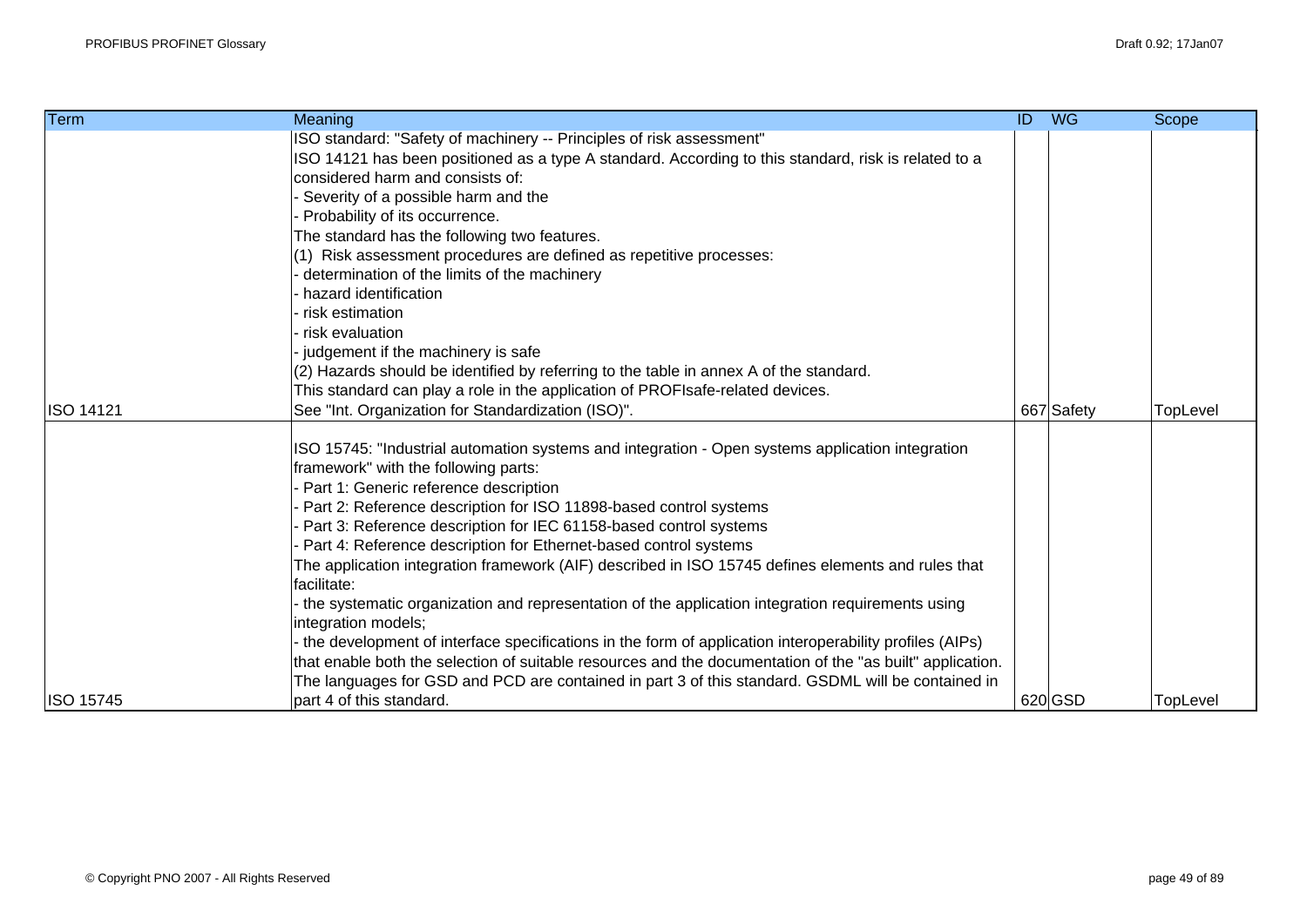| Term                            | Meaning                                                                                                                                                                                                                                                                                                                                                                                                                                                                                                                                                                                                                                                                                                                                                                                                                                                                                                                                                                                                          | ID | $W$ G      | Scope              |
|---------------------------------|------------------------------------------------------------------------------------------------------------------------------------------------------------------------------------------------------------------------------------------------------------------------------------------------------------------------------------------------------------------------------------------------------------------------------------------------------------------------------------------------------------------------------------------------------------------------------------------------------------------------------------------------------------------------------------------------------------------------------------------------------------------------------------------------------------------------------------------------------------------------------------------------------------------------------------------------------------------------------------------------------------------|----|------------|--------------------|
| Isochronous DP Cycle Time (Tdp) | IEC 61158-5: The isochronous DP cycle time (Tdp) may elapse to handle all parts of the isochronous<br>DP cyclic, i.e. data and parameter exchange. The isochronous DP cycle consists of the following parts:<br>Synchronization (SYNCH)<br>cyclic services (DX)<br>acyclic services (MSG)<br>- spare time (RES)                                                                                                                                                                                                                                                                                                                                                                                                                                                                                                                                                                                                                                                                                                  |    | 203 Drives | <b>TechGeneral</b> |
|                                 | IEC 61158-5/6: special operation mode of a DP system that implies both a constant DP cycle with a<br>fixed schedule of the cyclic and acyclic DP services, and the synchronisation of the application in the<br>DP-master (Class 1) and the DP-slaves with this constant DP cycle, e.g. synchronous sampling times in<br>the closed loop control software of drives.<br>The broadcast telegram "global control" to the address 127 is used to trigger an ASIC output signal such<br>that a microcontroller can start its processing cycle. A PLL may be used to overcome the impact of<br>telegram dropouts.<br>Isochronous mode functionality over multiple networks is not possible. However, repeaters are allowed.                                                                                                                                                                                                                                                                                           |    |            |                    |
| Isochronous Mode (IsoM)         | PNO maintains an application profile "PROFIdrive - Profile Drive technology", order no. 3.172<br>Random variation in the timing of a signal. Within PROFIBUS DP primarily interesting for the<br>transmission signal and the sampling times in isochronous mode<br>(1) IEC 61158-2, Transmission signal: Offset of the 50 % transition points of pulse edges from their<br>ideal position as the result of all causes. The transmitted bit cell jitter shall not exceed $\pm 0.025$ Tbit from<br>the ideal zero crossing point, measured with respect to the previous zero crossing.<br>(2) IEC 61158-5, Isochronous mode: The cycle jitter is less than 1 us for data rates above 1,5 Mbit/s.<br>Jitters may be caused by:<br>network components like repeaters or fibre optic interfaces<br>- transmission rate dependent jitters (jitters < 1 Tbit for the sender, receiver and the<br>network components in between)<br>implementation dependent reaction times in the sending and receiving station and the |    | 51 Drives  | TopLevel           |
| <b>Jitter</b>                   | network components in between                                                                                                                                                                                                                                                                                                                                                                                                                                                                                                                                                                                                                                                                                                                                                                                                                                                                                                                                                                                    |    | 53 Drives  | <b>TechGeneral</b> |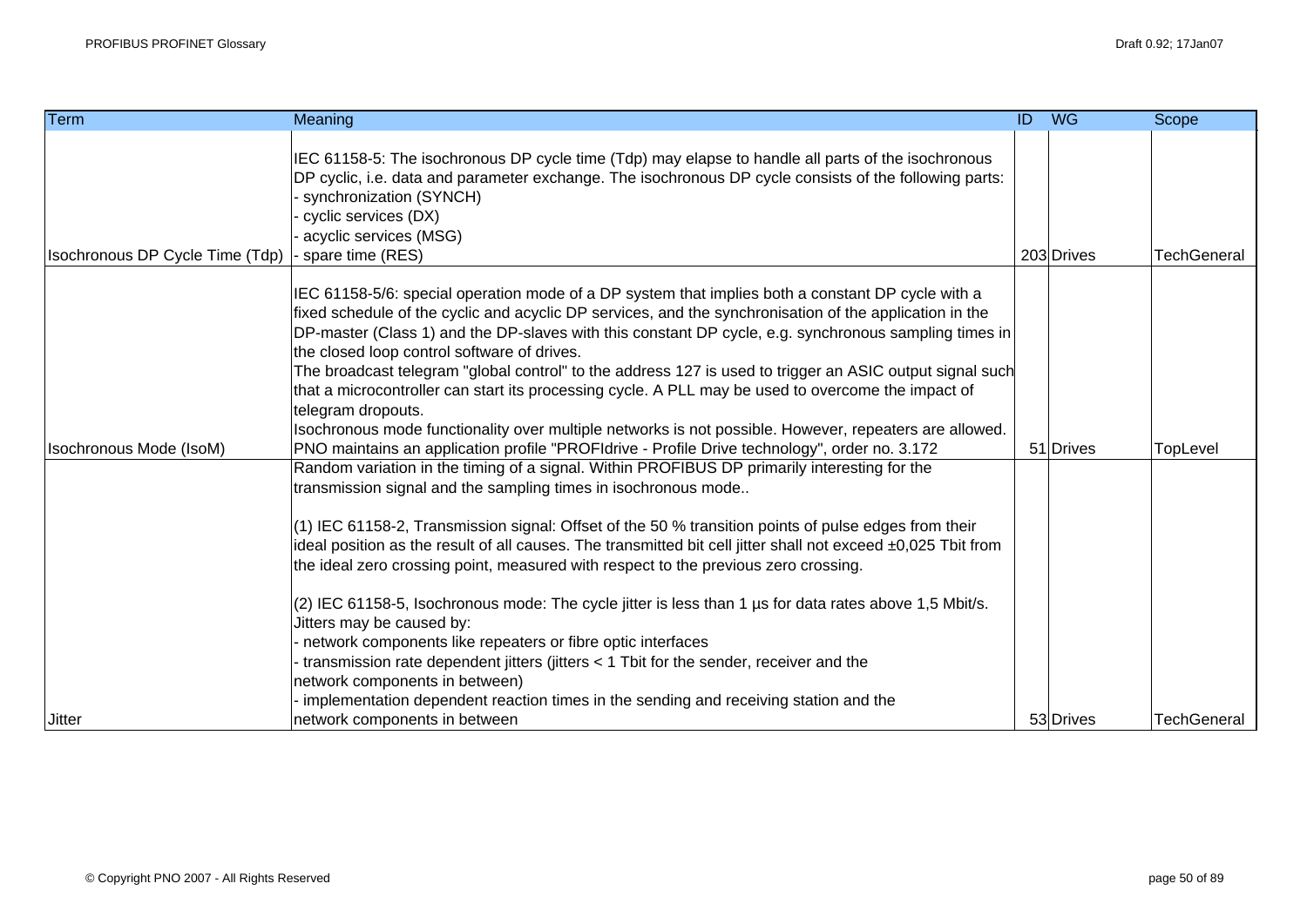| Term                        | Meaning                                                                                                                                                                                                                                                                                                                                                                                                                                                                                                                                                                                                                                                   | $\overline{ID}$<br><b>WG</b> | Scope              |
|-----------------------------|-----------------------------------------------------------------------------------------------------------------------------------------------------------------------------------------------------------------------------------------------------------------------------------------------------------------------------------------------------------------------------------------------------------------------------------------------------------------------------------------------------------------------------------------------------------------------------------------------------------------------------------------------------------|------------------------------|--------------------|
|                             | A safety laserscanner provides protection for humans in either stationary or mobile applications such as<br>machines, robots, conveyors, vehicles. It is an optical area scanner that periodically sends out laser<br>light pulses via a rotating mirror. Humans or objects within a defined protection field are detected<br>through the reflexion of the laser light. The coordinates of the "obstacle" are being calculated with the<br>help of the elapsed time frame between the emission of the pulse and the reception of the reflected                                                                                                            |                              |                    |
|                             | pulse. Special parameterization software tools allow to freely draw protection field borders within certain                                                                                                                                                                                                                                                                                                                                                                                                                                                                                                                                               |                              |                    |
|                             | constraints. An obstacle within this protection field will cause the laser scanner's OSSDs to trip the                                                                                                                                                                                                                                                                                                                                                                                                                                                                                                                                                    |                              |                    |
| Laserscanner (Safety)       | safety function.                                                                                                                                                                                                                                                                                                                                                                                                                                                                                                                                                                                                                                          | 497 ZVEI-Safe                | <b>TechGeneral</b> |
|                             | Within an octet of bits the value of the lowest order binary digit 2^0.                                                                                                                                                                                                                                                                                                                                                                                                                                                                                                                                                                                   |                              |                    |
| Least Significant Bit (LSB) | PNO maintains Profile Guidelines, Part 2 "Data types, programming languages, and platforms", order<br>no. 3.512                                                                                                                                                                                                                                                                                                                                                                                                                                                                                                                                           | 169 Drives                   | <b>TechGeneral</b> |
|                             | The course of developmental changes through which a device or system passes from its conception to<br>the termination of its use and subsequent salvage. For example, a life cycle might include the phases<br>and activities associated with the analysis, acquisition, design, development, assembly, integration,<br>commissioning, test, operation, maintenance, and modification of the device or system. With the advent<br>of sophisticated technology such as fieldbusses the cost-benefit check for a particular plant is going to<br>shift from a total cost of parts (TCP) point of view over total cost of ownership (TCO) towards total cost |                              |                    |
| Life Cycle                  | of life cycle (TCL) to calculate the real return of invest.                                                                                                                                                                                                                                                                                                                                                                                                                                                                                                                                                                                               | 389 PA-Devices               | TopLevel           |
|                             | (1) IEC 61158-2/4: A link is a collection of nodes (devices) with unique MAC IDs (addresses). All of<br>those devices may communicate directly whenever in an instance of communication they are<br>simultaneously attentive to the fieldbus segment(s) during the period(s) of attempted communication.<br>An extended link consists of one or more fieldbus segments connected through repeater. See data link<br>layer.                                                                                                                                                                                                                                |                              |                    |
|                             | (2) Fiber optics: The standard optical link is a model that is used to specify the admissible range of<br>signal levels and signal distortions.                                                                                                                                                                                                                                                                                                                                                                                                                                                                                                           |                              |                    |
|                             | (4) PROFIBUS PA: (DP/PA-) Links are protocol converters that modulate the RS 485 signals to the<br>MBP signal level and vice versa. Additionally they map all of the I/O data of the field devices connected                                                                                                                                                                                                                                                                                                                                                                                                                                              |                              |                    |
| Link                        | to the MBP segment into the telegram of a single slave within the RS 485 segment.                                                                                                                                                                                                                                                                                                                                                                                                                                                                                                                                                                         | 98 Drives                    | TopLevel           |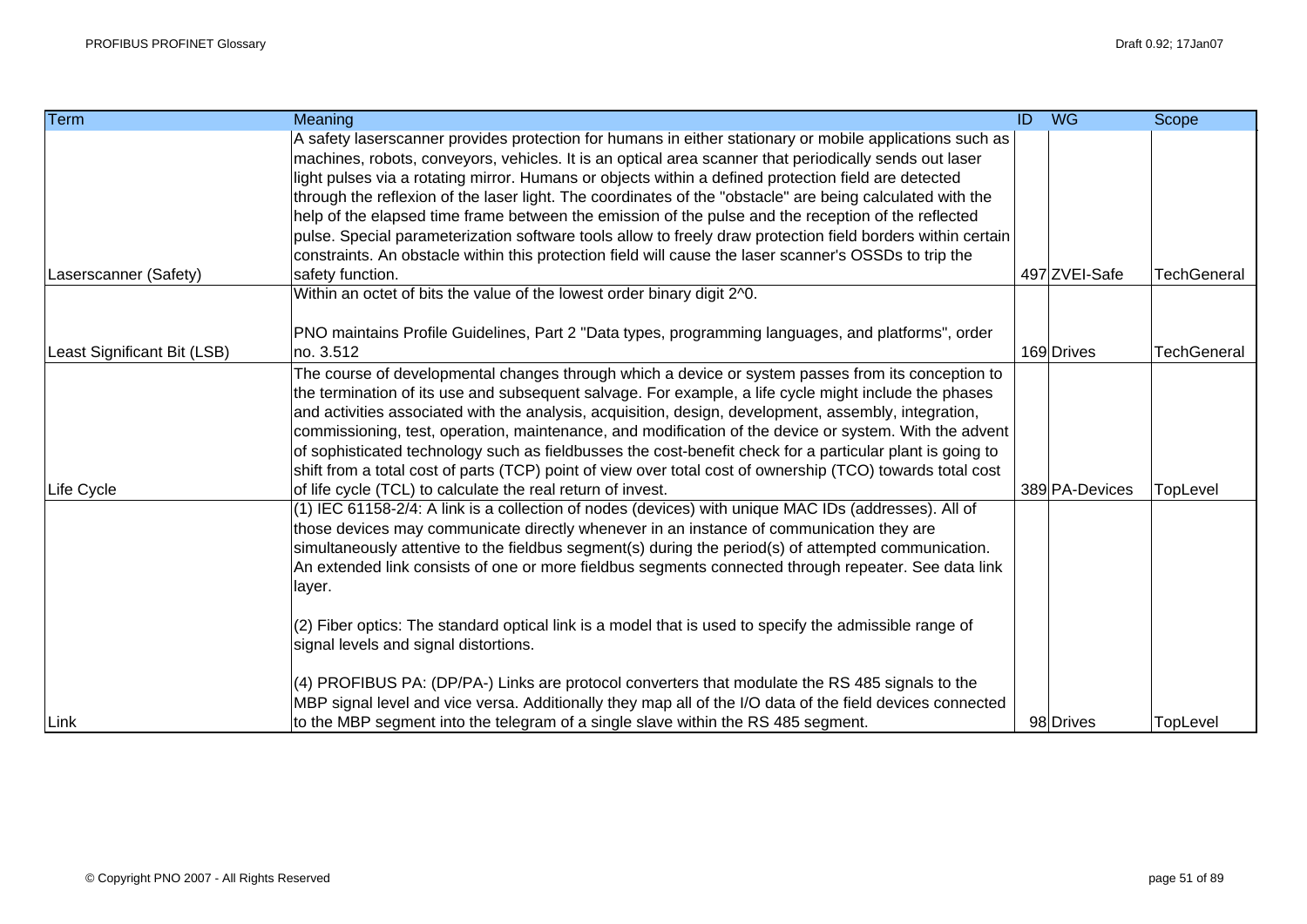| <b>Term</b>                  | Meaning                                                                                                                                                                                                                                                                                                                                                                                                                                                                                                                                                                                                                                                                                                                                                                                                                                                                | <b>ID</b> WG |              | Scope              |
|------------------------------|------------------------------------------------------------------------------------------------------------------------------------------------------------------------------------------------------------------------------------------------------------------------------------------------------------------------------------------------------------------------------------------------------------------------------------------------------------------------------------------------------------------------------------------------------------------------------------------------------------------------------------------------------------------------------------------------------------------------------------------------------------------------------------------------------------------------------------------------------------------------|--------------|--------------|--------------------|
| Load Region (Up-/Download)   | IEC 61158-5/6: A Load Region represents an unstructured memory area whose contents may be<br>uploaded (read) or downloaded (written). Unstructured in this context means that the memory area is<br>represented only as an ordered sequence of octets. No other structure is apparent. Load regions may<br>represent an unnamed volatile memory area, such as that implemented by dynamic computer memory,<br>or a named non-volatile memory object, such as a file. The contents of a load region are referred to as<br>a load image. Load images may contain programs or data. The transfer of a load image to or from a<br>load region is performed using the load process.<br>The MS2 communication relationship processes the services Read, Write and Data_Transport as well<br>as the Load Region and Function Invocation services.                             |              | 628 DLL-AL   | TopLevel           |
| Local Area Network (LAN)     | A LAN supplies networking capability to a group of computers in close proximity to each other such as<br>in an office building, a school, or a home $(<= 1km)$ . LANs are useful for sharing resources like files,<br>printers, or industrial automation applications. A LAN in turn often connects to other LANs, and to the<br>Internet or other WAN (Wide Area Network). Topology, protocols and media are characteristics<br>differentiate one LAN from another. The most common type of LAN is an Ethernet LAN. The smallest<br>home LAN can have exactly two computers; a large LAN can accommodate many thousands of<br>computers. Many LANs are divided into logical groups called subnets. Because the network is known to<br>cover only a small area, optimizations can be made in the network signal protocols that permit data<br>rates up to 1 GigaBit/s. |              | 353 PROFINET | TopLevel           |
| Manchester Bus Powered (MBP) | IEC 61158-2: Type of medium attachment unit (MAU) suited for process automation:<br>- line, tree, and star topology with<br>two wire transmission<br>31.25 kBaud (preferred), high speed variants w/o bus powering and instrinsic safety<br>synchronous transmission (--> Manchester encoding)<br>optional: bus powered devices (>= 10mA per device = -->low power option)<br>optional: --> intrinsic safety (Ex-i) via additional constraints according --> FISCO model                                                                                                                                                                                                                                                                                                                                                                                               |              | 324 TC3      | TopLevel           |
| <b>Manchester Encoding</b>   | IEC 61158-2: means by which separate data and clock signals can be combined into a single,<br>selfsynchronizing data stream, suitable for transmission on a serial channel.<br>A binary encoding method enabling receivers of serial communications to unambiguously determine the<br>start, end, or middle of each bit without reference to an external clock (synchronous).<br>Used for the MBP and MBP-IS transmission technology.                                                                                                                                                                                                                                                                                                                                                                                                                                  |              | $14$ Ex-i    | <b>TechGeneral</b> |
| Mandatory (M)                | IEC 61158: means a parameter or function shall be implemented and put at the disposal of the user. In<br>this context the abbreviation "M" is often used within PROFIBUS guidelines and specifications.                                                                                                                                                                                                                                                                                                                                                                                                                                                                                                                                                                                                                                                                |              | 170 Drives   | <b>TechGeneral</b> |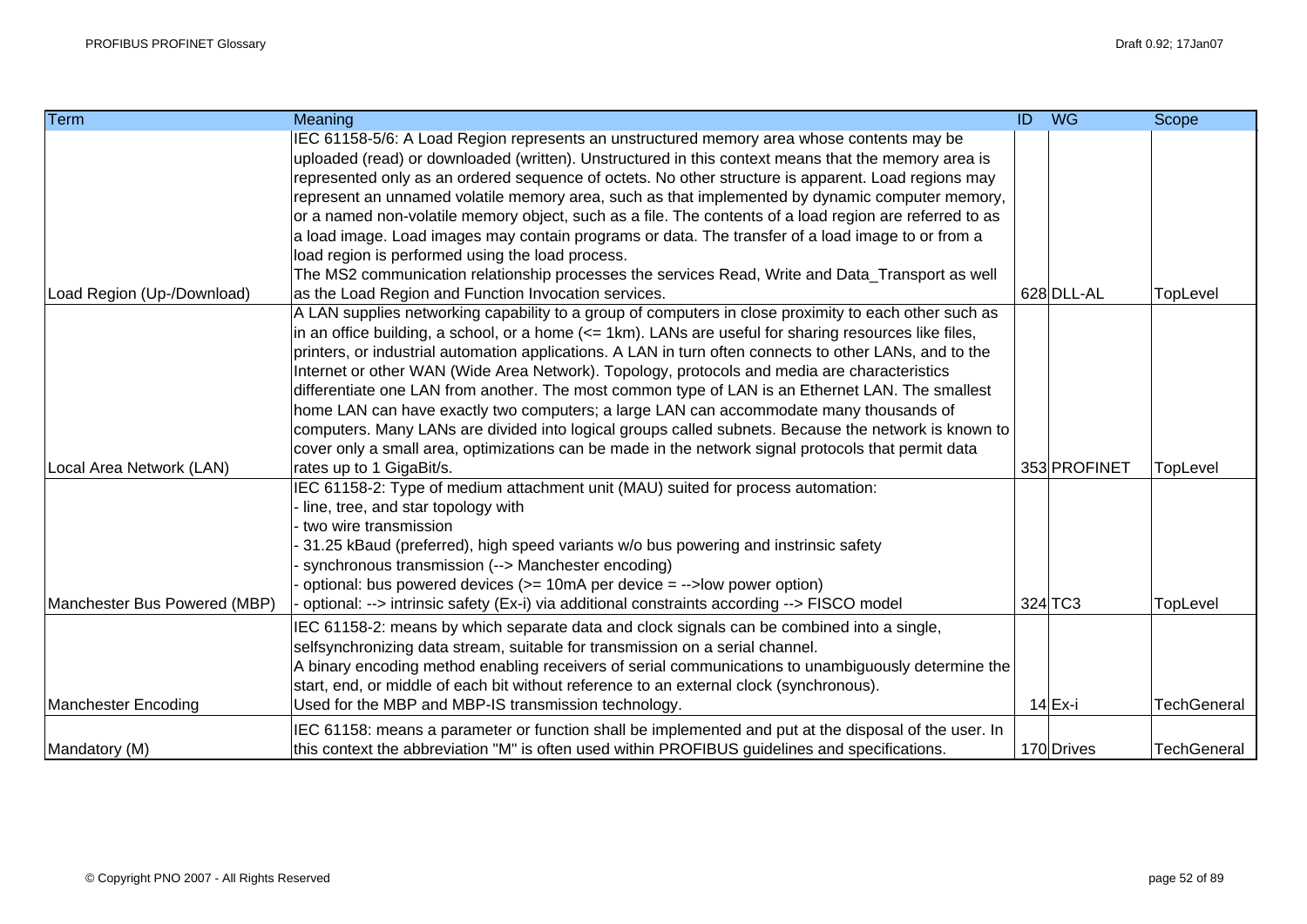| Term                       | Meaning                                                                                                      | ID WG |            | Scope              |
|----------------------------|--------------------------------------------------------------------------------------------------------------|-------|------------|--------------------|
|                            | (1) one of the items within I&M functions. See "Identification & Maintenance Functions"                      |       |            |                    |
|                            |                                                                                                              |       |            |                    |
|                            | (2) The PNO is maintaining a reference list on the Internet (in form of XML data) containing                 |       |            |                    |
|                            | manufacturer_IDs, the associated name of the company and other useful information. This list is partly       |       |            |                    |
|                            | coordinated with the reference list of the HART association.                                                 |       |            |                    |
|                            |                                                                                                              |       |            |                    |
|                            | (3) Already existing individual definitions in profiles such as "PA Devices" and "PROFIdrive" will migrate   |       |            |                    |
| Manufacturer ID            | to the common definitions within the "Identification & Maintenance Functions"                                |       | 99 Drives  | TopLevel           |
| Mapping                    | A function or process such that for every element of one set there is a unique element of another set.       |       | 540 DLL-AL | <b>TechGeneral</b> |
|                            |                                                                                                              |       |            |                    |
|                            | IEC 61158-5: Master parameter consist of bus parameters and slave parameters of the asigned slaves.          |       |            |                    |
|                            | Frequently mentioned bus parameters are:                                                                     |       |            |                    |
|                            | Data transmission rate                                                                                       |       |            |                    |
|                            | Slot time (TsI)                                                                                              |       |            |                    |
|                            | Minimum station delay time of responder (min_Tsdr)                                                           |       |            |                    |
|                            | Maximum station delay time of responder (max_Tsdr)                                                           |       |            |                    |
|                            | Quiet time (Tqui)                                                                                            |       |            |                    |
|                            | Setup time (Tset)                                                                                            |       |            |                    |
|                            | Target token rotation time (Ttr)                                                                             |       |            |                    |
|                            | Gap update factor (G)                                                                                        |       |            |                    |
|                            | Highest station address (HSA)                                                                                |       |            |                    |
|                            | Maximum retry limit                                                                                          |       |            |                    |
|                            | Minimum slave interval                                                                                       |       |            |                    |
|                            | Complete isochronous DP cycle time (Tct)                                                                     |       |            |                    |
| <b>Master Parameter</b>    | Maximum shift time (max_Tsh)                                                                                 |       | 222 Drives | <b>TechGeneral</b> |
|                            | IEC 61158-4: This parameter specifies the maximum allowed time shift (in units of Tbit) of the DP cycle      |       |            |                    |
|                            | time (Tdp) measured by the DPM1. The shift may be caused by the following reasons:                           |       |            |                    |
|                            | delayed sending of the synchronisation message (SYNCH) at the DPM1                                           |       |            |                    |
|                            | - inexact calculation of the DP cycle time (Tdp) at the DPM1.                                                |       |            |                    |
| Maximum allowed Time Shift | This is a master parameter.                                                                                  |       |            |                    |
| (max_Tsh)                  | See "Master parameter".                                                                                      |       | 228 Drives | <b>TechGeneral</b> |
|                            | IEC 61158-4: The acknowledgement or response of a slave shall arrive within a predefined time, the           |       |            |                    |
|                            | slot time (TsI), otherwise the initiator repeats, depending on the predefined retry limit (max_retry_limit). |       |            |                    |
|                            | Value range is 0 to 15 (preferably 0).                                                                       |       |            |                    |
| Maximum Retry Limit        | This is a master parameter.                                                                                  |       |            |                    |
| (max retry limit)          | See "Master parameter".                                                                                      |       | 621 DLL-AL | <b>TechGeneral</b> |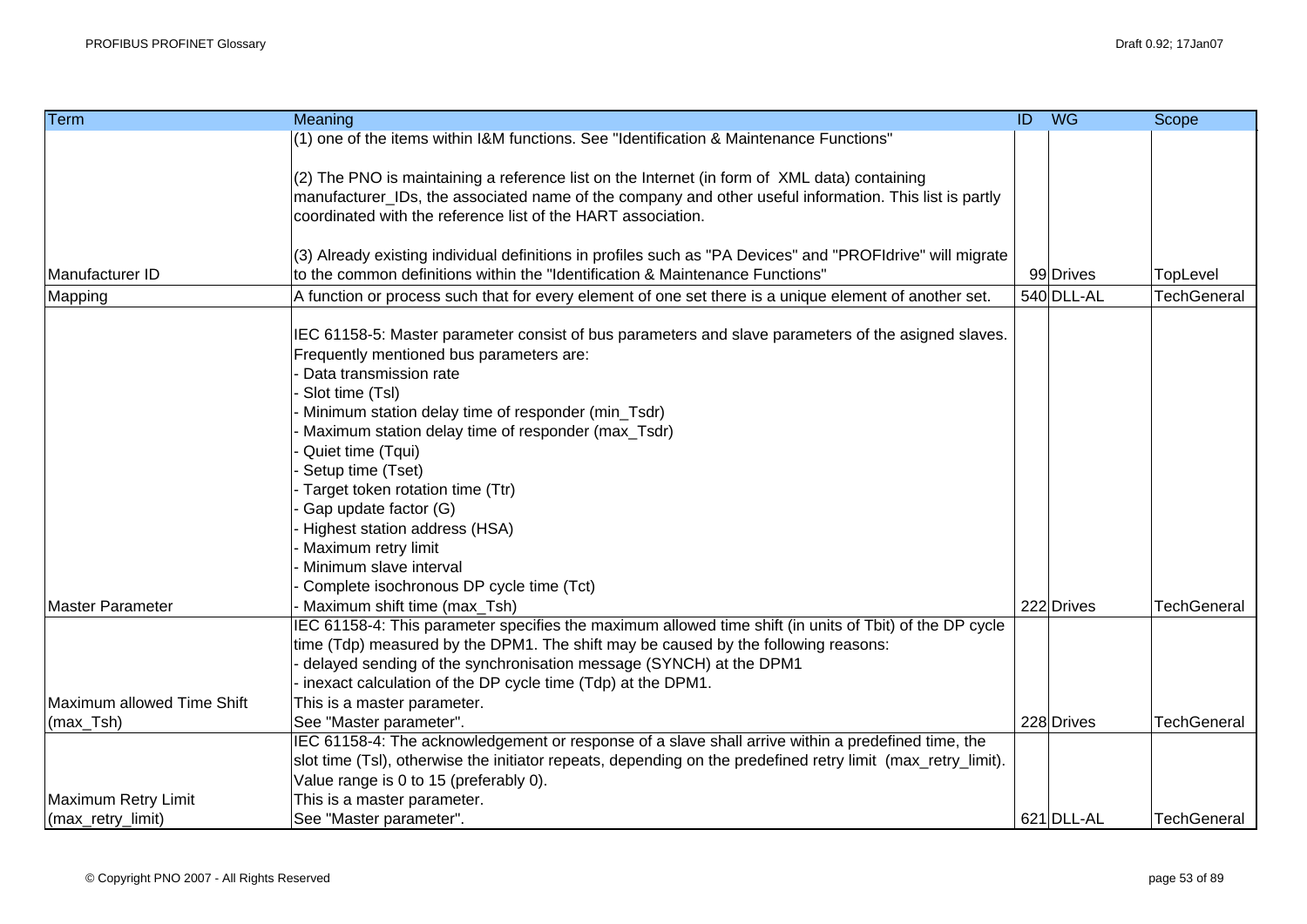| <b>Term</b>                      | Meaning                                                                                                   | $\overline{ID}$<br>$W$ G | Scope              |
|----------------------------------|-----------------------------------------------------------------------------------------------------------|--------------------------|--------------------|
|                                  |                                                                                                           |                          |                    |
|                                  | IEC 61158-4: A master shall wait a (max_Tsdr) time before it starts its next unacknowledged telegram      |                          |                    |
|                                  | (e.g. broadcast). A slave shall have startet its response before this (max_Tsdr) time elapsed.            |                          |                    |
| Maximum Station Delay Time of    | (max_Tsdr) time shall be larger than the largest ready time (Trdy) of all the devices within the network. |                          |                    |
| Responder (max_Tsdr)             | See "Station Delay Time (Tsdx)".                                                                          | 428 PA-Devices           | <b>TechGeneral</b> |
|                                  | PROFINET: Part of layer 2 in respect to the OSI reference model. Lowest level of a communication          |                          |                    |
| Medium Access Control (MAC)      | standard layer model.                                                                                     | 355 PROFINET             | <b>TechGeneral</b> |
| Medium Access Control Identifier |                                                                                                           |                          |                    |
| (MAC ID)                         | PROFINET: MAC ID is the unchangeable physical address of a network device                                 | 356 PROFINET             | <b>TechGeneral</b> |
|                                  | The medium attachment unit is the field bus counterpart to the commonly used term "medium access          |                          |                    |
|                                  | control" within IT technology (PROFINET).                                                                 |                          |                    |
|                                  | IEC 61158-2: The medium attachment unit (MAU) is an optionally separate part of a communication           |                          |                    |
|                                  | station that connects to the medium directly or via passive components (lowest level of the physical      |                          |                    |
|                                  | layer). For electrical signalling variants the MAU is the transceiver, which provides level shifting and  |                          |                    |
|                                  | wave shaping for transmitted and received signals. Within PROFIBUS DP three different kinds of            |                          |                    |
|                                  | signalling variants are defined:                                                                          |                          |                    |
|                                  | RS 485 acc. ANSI/TIA/EIA-485-A                                                                            |                          |                    |
|                                  | - MBP (Manchester Bus Powered, synchronous transmission)                                                  |                          |                    |
| Medium Attachment Unit (MAU)     | FOC (Fiber Optic Cable)                                                                                   | $15$ Ex-i                | <b>TechGeneral</b> |
|                                  | A set of data that is transmitted over a communications line. A telegram contains one or more             |                          |                    |
|                                  | messages. Within PROFIBUS DP the content of a processing data unit (PDU).                                 |                          |                    |
| Message                          | See "Telegram"                                                                                            | $183$ TC $3$             | TopLevel           |
|                                  | IEC 61158-4: A message transfer period MP consists of the send/request telegram and the                   |                          |                    |
|                                  | acknowledgement or response telegram. The transfer period (Tmp) is composed of the telegram               |                          |                    |
| Message Transfer Period (Tmp)    | transmission times, the transmission delay times and the station delay times.                             | 664 TC3                  | <b>TechGeneral</b> |
|                                  | IEC 61158-5: This DPM1 parameter indicates the smallest allowed period of time between two                |                          |                    |
|                                  | consecutive DP slave poll cycles. This ensures that the DP slave can handle the sequence of cyclic        |                          |                    |
|                                  | service requests from the DPM1. Value range is 1 - 65535. Time base is 100µs.                             |                          |                    |
| Minimum Slave Interval           | See "Master Parameter".                                                                                   | 430 PA-Devices           | <b>TechGeneral</b> |
|                                  | IEC 61158-4: A slave shall not start with its response before this (min_Tsdr) time elapsed. (min_Tsdr)    |                          |                    |
| Minimum Station Delay Time of    | time shall be larger than the largest ready time (Trdy) of all the devices within the network.            |                          |                    |
| Responder (min_Tsdr)             | See "Station Delay Time (Tsdx)".                                                                          | 431 PA-Devices           | TechGeneral        |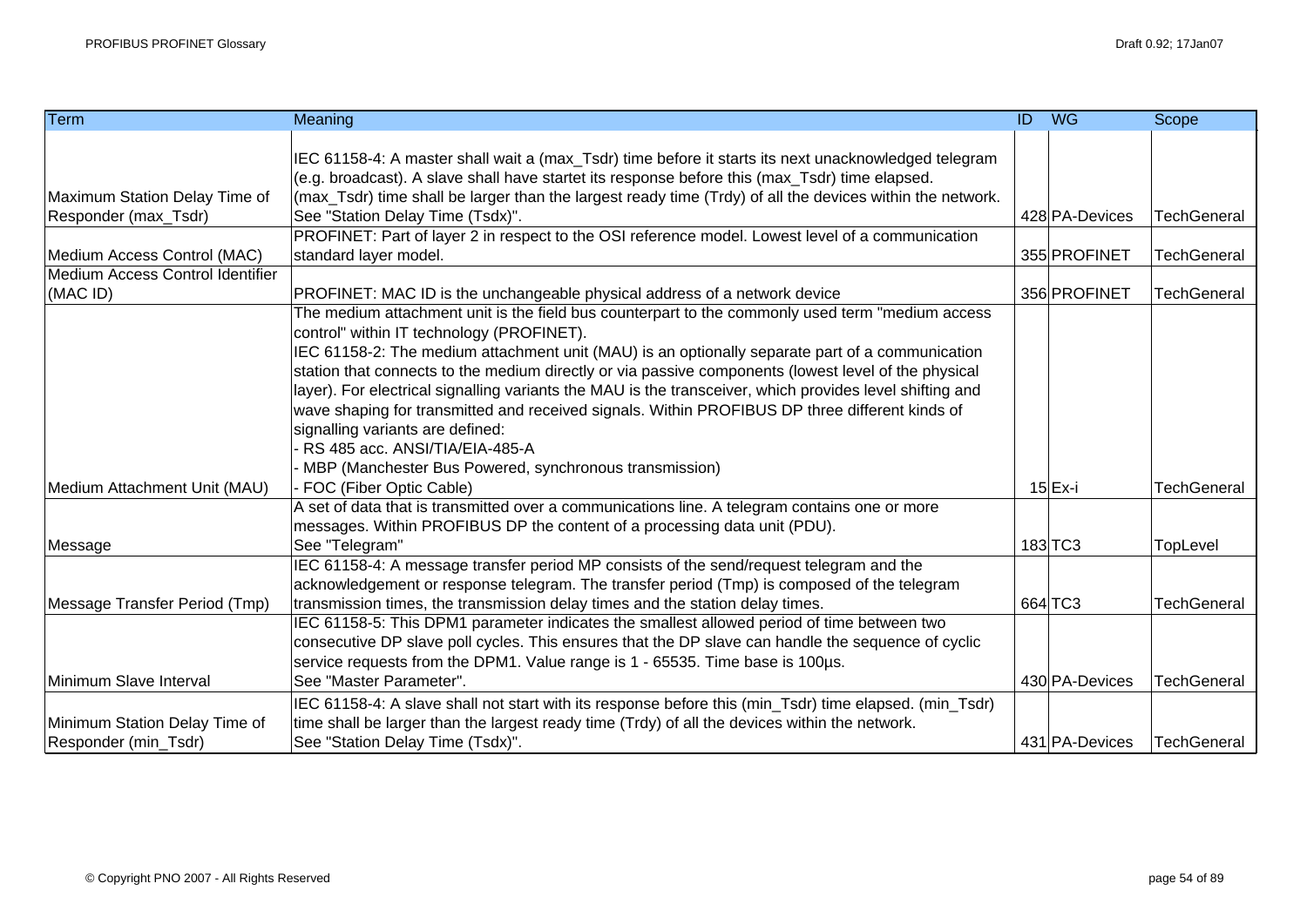| <b>Term</b>                | Meaning                                                                                                    | $\overline{ID}$ | $W$ G          | Scope              |
|----------------------------|------------------------------------------------------------------------------------------------------------|-----------------|----------------|--------------------|
|                            | IEC 61158-5: Connectionless application relationship for the following purposes:                           |                 |                |                    |
|                            | upload and download for configuration information                                                          |                 |                |                    |
|                            | upload of diagnosis information                                                                            |                 |                |                    |
|                            | activation of the previously transferred configuration                                                     |                 |                |                    |
| MM1                        | See "Application Relationship (AR)"                                                                        |                 | 661 TC3        | <b>TechGeneral</b> |
|                            | IEC 61158-5: Connectionless application relationship for the following purpose:                            |                 |                |                    |
|                            | activation of the previously transferred configurations                                                    |                 |                |                    |
| MM <sub>2</sub>            | See "Application Relationship (AR)"                                                                        |                 | 662 TC3        | <b>TechGeneral</b> |
|                            | A slave with a flexible structure and length of input and output data. These data shall be described as a  |                 |                |                    |
|                            | number of modules in the GSD. The data structure of each and every module shall be described via a         |                 |                |                    |
|                            | single configuration identifier. During the configuration of the device in an engineering tool there is an |                 |                |                    |
|                            | opportunity of selecting modules and input and output data. This kind of slaves may be available with      |                 |                |                    |
| Modular Slave              | physically pluggable I/O modules or as a virtual modular slave ("smart field device") via software.        |                 | 295 GSD        | TopLevel           |
|                            | IEC 61158-5: Addressable unit inside the DP-Slave.                                                         |                 |                |                    |
|                            | A module may have one or more channels which represent the real structure of the input and/or output       |                 |                |                    |
|                            | data. These channels may be a further subdivision of the input and/or output data object. Each module      |                 |                |                    |
|                            | can be addressed by a slot number (1 to 244). Numbering is without gaps, ascending, beginning with 1.      |                 |                |                    |
|                            | If a slot is not occupied with a module, an empty slot will be registered under the corresponding slot     |                 |                |                    |
|                            | number in the configuration. The slot number "zero" (Slot = 0) refers to the DP-slave itself (head         |                 |                |                    |
| Module                     | station). Modules contain process data which is index addressable.                                         |                 | 248 Comm-FB    | TopLevel           |
|                            | Within an octet of bits the value of the highest order binary digit 2^7.                                   |                 |                |                    |
|                            | PNO maintains Profile Guidelines, Part 2 "Data types, programming languages, and platforms", order         |                 |                |                    |
| Most Significant Bit (MSB) | no. 3.512                                                                                                  |                 | 172 Drives     | <b>TechGeneral</b> |
|                            | IEC 61158-5: Application relationship for the following purposes:                                          |                 |                |                    |
|                            | cyclic exchange of the I/O data with the DPM1                                                              |                 |                |                    |
|                            | cyclic exchange of the Input Data between DP-slaves (DXB)                                                  |                 |                |                    |
|                            | acyclic data transfer for parameterisation, configuration and diagnosis (DPM1)                             |                 |                |                    |
|                            | acyclic transfer of commands to a set of field devices (DPM1)                                              |                 |                |                    |
|                            | cyclic transfer of synchronisation messages to a set of field devices (DPM1)                               |                 |                |                    |
|                            | acyclic read of the I/O data (DPM2)                                                                        |                 |                |                    |
|                            | acyclic read of configuration information (DPM2)                                                           |                 |                |                    |
|                            | acyclic read of diagnosis information (DPM2)                                                               |                 |                |                    |
|                            | acyclic write of remanent parameter (DPM2)                                                                 |                 |                |                    |
| MS <sub>0</sub>            | See "Application Relationship (AR)"                                                                        |                 | 434 PA-Devices | TechGeneral        |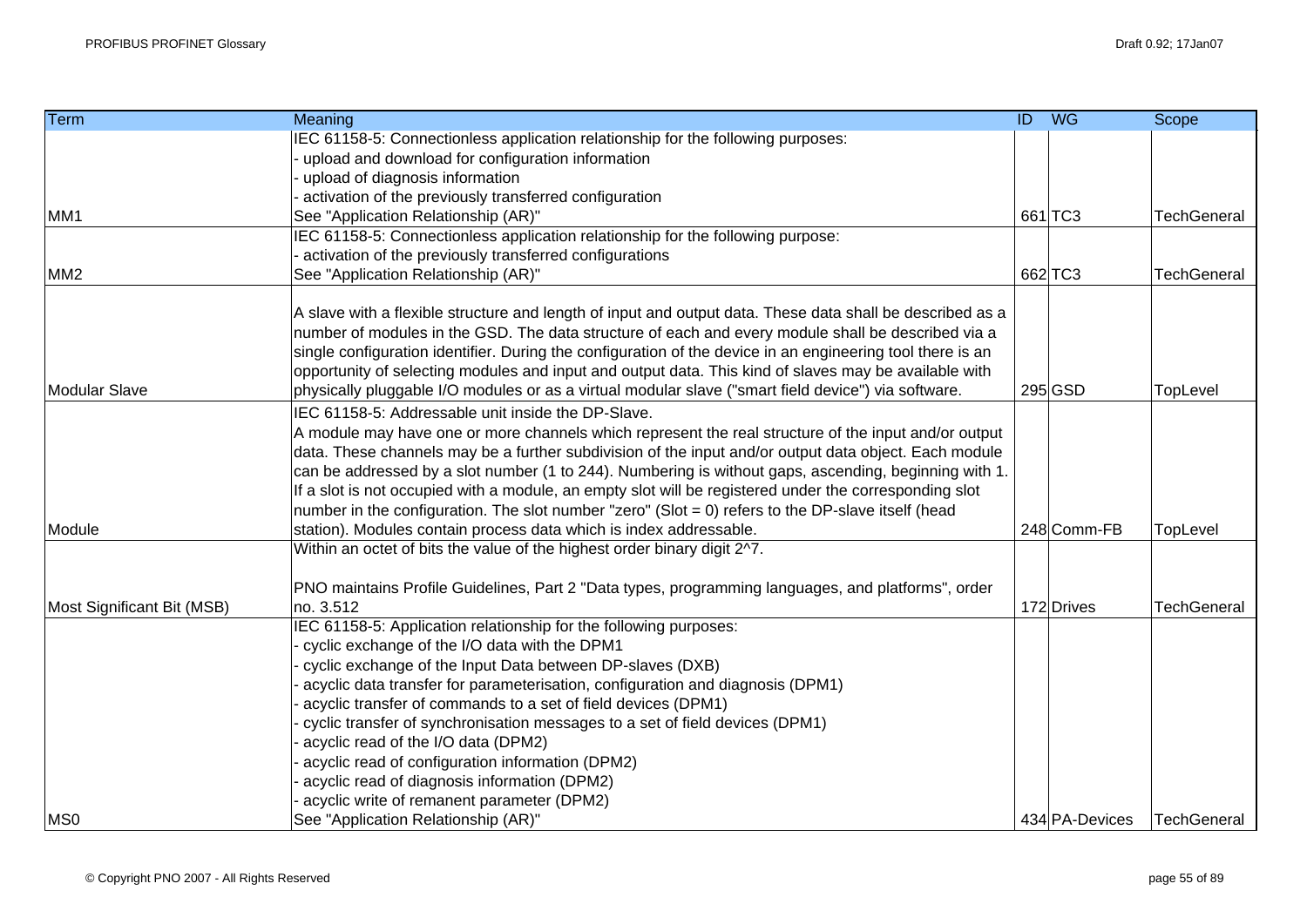| <b>Term</b>                    | Meaning                                                                                                   | $\overline{ID}$ | $W$ G          | Scope              |
|--------------------------------|-----------------------------------------------------------------------------------------------------------|-----------------|----------------|--------------------|
|                                | IEC 61158-5: Connection-oriented application relationship for the following purposes:                     |                 |                |                    |
|                                | acyclic read and write of variables                                                                       |                 |                |                    |
|                                | acyclic transfer of alarms                                                                                |                 |                |                    |
|                                | up- and/or download of load region data                                                                   |                 |                |                    |
|                                | invocation of stateless and/or state-oriented functions                                                   |                 |                |                    |
| MS1                            | See "Application Relationship (AR)"                                                                       |                 | 435 PA-Devices | <b>TechGeneral</b> |
|                                | IEC 61158-5: Connection-oriented application relationship for the following purposes:                     |                 |                |                    |
|                                | acyclic read and write of variables                                                                       |                 |                |                    |
|                                | up- and/or download of load region data                                                                   |                 |                |                    |
|                                | invocation of stateless and/or state-oriented functions                                                   |                 |                |                    |
| MS <sub>2</sub>                | See "Application Relationship (AR)"                                                                       |                 | 436 PA-Devices | TechGeneral        |
|                                | IEC 61158-5: Connectionless application relationship for the following purpose:                           |                 |                |                    |
|                                | synchronisation of time                                                                                   |                 |                |                    |
| MS3                            | See "Application Relationship (AR)"                                                                       |                 | 437 TC3        | <b>TechGeneral</b> |
|                                | Multicasting refers to sending a message to a selected group whereas broadcasting refers to sending a     |                 |                |                    |
|                                | message to everyone connected to a network.                                                               |                 |                |                    |
| Multicast                      | --> "Broadcast"                                                                                           |                 | 541 DLL-AL     | TopLevel           |
|                                | The process safety time within a programmable electronic system depends on system features. Faults        |                 |                |                    |
|                                | that only in combination with other additional faults can cause dangerous states can be detected by       |                 |                |                    |
|                                | background testing within the multiple fault occurence time (MFOT). The value of the MFOT parameter       |                 |                |                    |
|                                | is assigned together with the parameterization of the "process safety time" and is defined as a factor of |                 |                |                    |
|                                | it. A distinction is made with the testing:                                                               |                 |                |                    |
|                                | (1) Tests within the "process safety time" are executed as foreground tasks. The reaction upon the        |                 |                |                    |
|                                | detection of a fault shall be immediately or within the "progress safety time" at the latest.             |                 |                |                    |
|                                | (2) Tests within the MFOT are executed as background tasks and stretched over many cycles. The            |                 |                |                    |
|                                | reaction upon detection of a fault shall be immediately or within the "multiple fault occurrence time" at |                 |                |                    |
|                                | the latest.                                                                                               |                 |                |                    |
| Multiple Fault Occurrence Time | Example for the reaction time: double cycle time at the maximum. That means for a required "process"      |                 |                |                    |
| (MFOT)                         | safety time" of 1 s a cycle time not longer than 500 ms.                                                  |                 | 506 ZVEI-Safe  | <b>TechGeneral</b> |
|                                | IEC 61496-1: Muting means temporary automatic suspension of a safety function(s) by safety-related        |                 |                |                    |
| Muting                         | parts of the control system.                                                                              |                 | 480 ZVEI-Safe  | <b>TechGeneral</b> |
|                                | Network management covers all the functions required for the administration of a network, such as         |                 |                |                    |
|                                | configuration (e.g. assignment of addresses), diagnostics and diagnosis reporting or performance          |                 |                |                    |
| Network Management (NM)        | optimization.                                                                                             |                 | 314 PA-Devices | TopLevel           |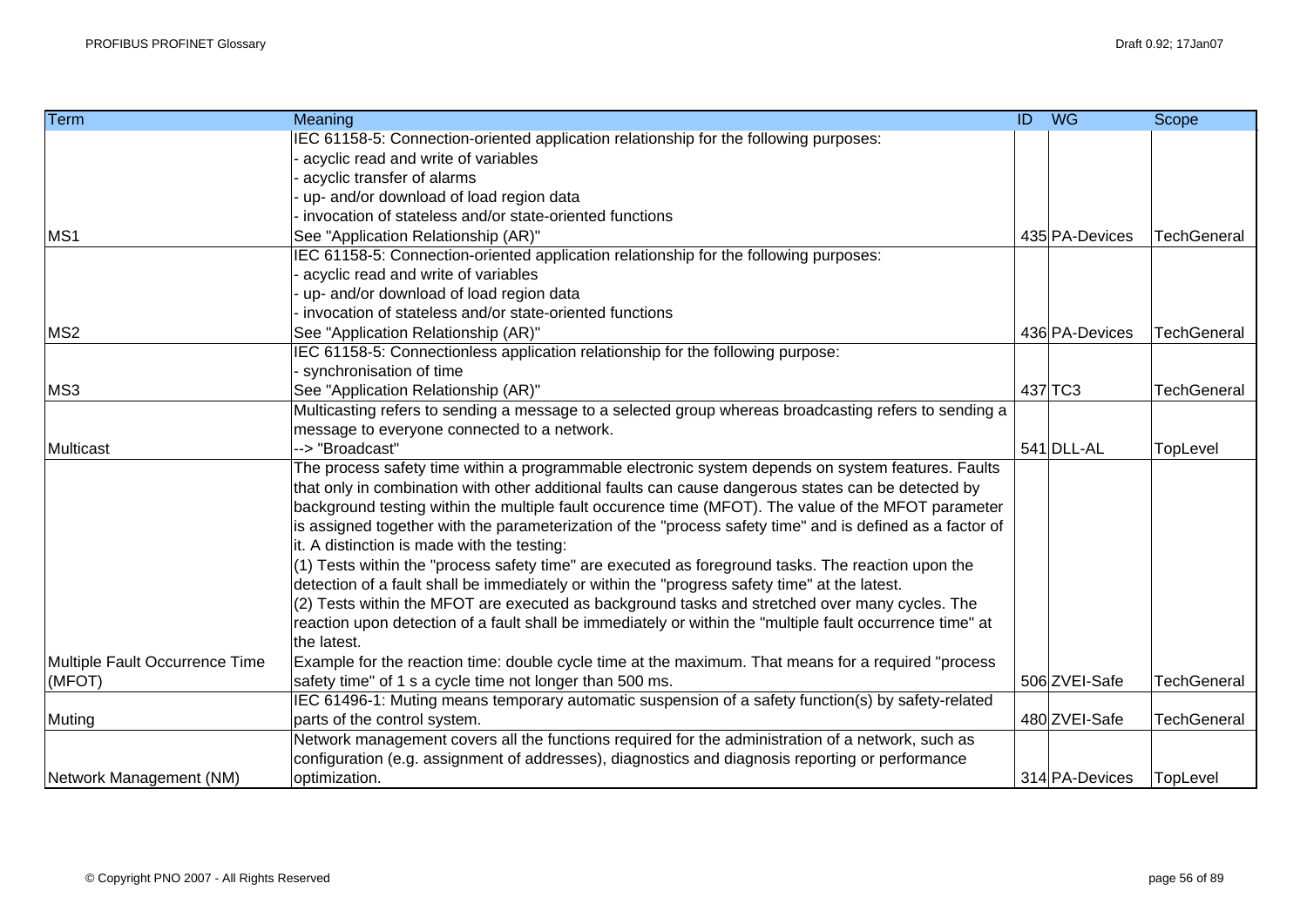| <b>Term</b>              | Meaning                                                                                                                | ID WG          | Scope              |
|--------------------------|------------------------------------------------------------------------------------------------------------------------|----------------|--------------------|
|                          |                                                                                                                        |                |                    |
|                          | IEC 61158-4: At the data link service interface, a data transmission (or several thereof) is                           |                |                    |
|                          | processed via a data link service-access-point (DLSAP). Several DLSAPs may exist at the same time in                   |                |                    |
|                          | master and slave stations. The related DLSAP-address (0 63) shall be transmitted together with the                     |                |                    |
|                          | message, except for the DLSAP-addresses NIL and CS.                                                                    |                |                    |
|                          | (NIL) The DLSAP-index NIL means that the default DLSAP is addressed (e.g. cyclic data exchange). In                    |                |                    |
|                          | this case the corresponding data link PDU contains no DLSAP-index for efficiency reasons. This is                      |                |                    |
|                          | indicated via the station address extension ( $EXT$ -bit) = $2^{\wedge}7$ of the station address. If the corresponding |                |                    |
|                          | data link PDU contains DLSAP-indices, this EXT-bit is set to 1, otherwise it is set to 0.                              |                |                    |
|                          | (CS) The DLSAP-index CS is reserved for clock time synchronization only. The corresponding data link                   |                |                    |
|                          | PDU contains no DLSAP-indices. Thus the EXT-bit in the station address is set to 0. To distinguish from                |                |                    |
| NIL, CS                  | NIL, in this case bit 2^7 and 2^6 of the frame control octet are set to 1, function code is 0.                         | 449 DLL-AL     | <b>TechGeneral</b> |
|                          | Nuisance trips are reducing the availability of systems in shutting down safety functions (fail-safe state)            |                |                    |
|                          | due to internal abnormal failures, e.g. EMI problems, synchronization problems of redundant systems,                   |                |                    |
| Nuisance Trip            | race conditions, unreliable relays, etc.                                                                               | 553 Safety     | <b>TechGeneral</b> |
|                          | Control of a process or machine by encoded commands that are commonly prepared by NC programs                          |                |                    |
|                          | and stored in a controller for execution. The encoded commands are transferred via PROFIBUS DP.                        |                |                    |
|                          | Today's inexpensive personal computers and software allow even the smallest NC shops to afford and                     |                |                    |
|                          | use computers to help write NC programs. There are four ways computers and software are used to                        |                |                    |
|                          | write NC programs:                                                                                                     |                |                    |
|                          | 1. Offline programming terminals.                                                                                      |                |                    |
|                          | 2. Text-based programming using an NC programming language.                                                            |                |                    |
|                          | 3. CAD/CAM programming.<br>4. Solid modeling systems.                                                                  |                |                    |
|                          |                                                                                                                        |                |                    |
| Numerical Control (NC)   | The PNO maintains an application profile "PROFIBUS - Profile for NC / RC", order no. 3.052                             | 175 Drives     | <b>TechGeneral</b> |
|                          | Software technology was and is facing a continual growing complexity and a need for easy change                        |                |                    |
|                          | without jeopardizing the stability and quality. The answer is object technology. It can be summarized in               |                |                    |
|                          | terms of three key concepts:                                                                                           |                |                    |
|                          | Objects that provide encapsulation of data and procedures                                                              |                |                    |
|                          | Messages that support polymorphism across objects                                                                      |                |                    |
|                          | Classes that implement inheritance within class hierarchies.                                                           |                |                    |
|                          | These key concepts launched many different activities such as object oriented analysis, modeling,                      |                |                    |
|                          | design, and programming as well as data bases. The Object Management Group is one of the driving                       |                |                    |
|                          | organizations in the world: www.omg.org.                                                                               |                |                    |
| <b>Object Technology</b> | See "Unified Modeling Language (UML)".                                                                                 | 438 PA-Devices | TopLevel           |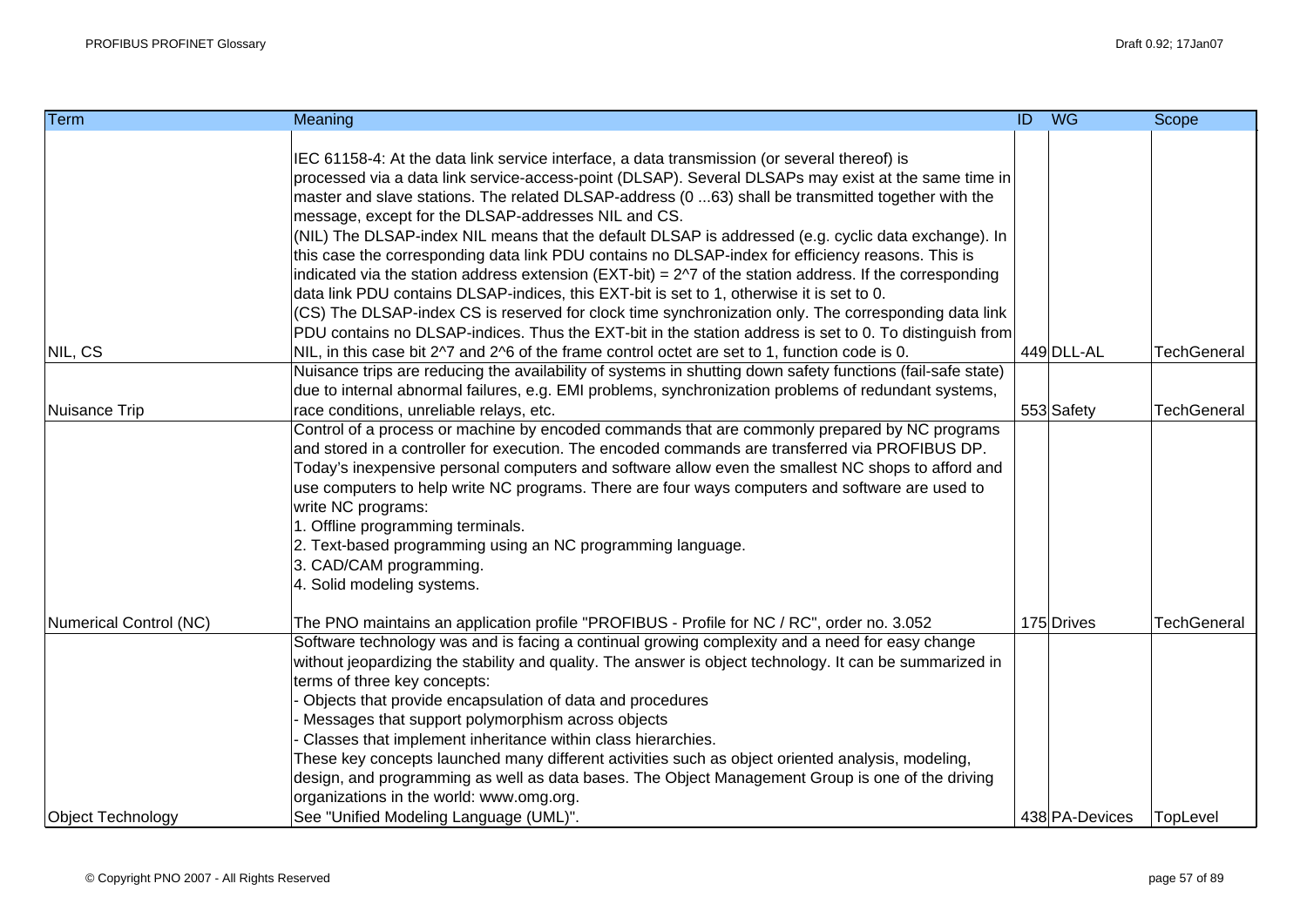| <b>Term</b>                          | Meaning                                                                                                                             | <b>ID</b> WG   | Scope       |
|--------------------------------------|-------------------------------------------------------------------------------------------------------------------------------------|----------------|-------------|
|                                      | Planning, Configuration, Programming, Parameterization, etc. without communicating to automation                                    |                |             |
| <b>Offline Engineering</b>           | systems connected to the process.                                                                                                   | 381 PA-Devices | TopLevel    |
|                                      | The OPC Specification is a non-proprietary technical specification that defines a set of standard                                   |                |             |
|                                      | interfaces based upon Microsoft's OLE/COM technology. The application of the OPC standard interface                                 |                |             |
|                                      | makes possible interoperability between automation/control applications, field systems/devices and<br>business/office applications. |                |             |
|                                      | Traditionally, each software or application developer was required to write a custom interface, or                                  |                |             |
|                                      | server/driver, to exchange data with hardware field devices. OPC eliminates this requirement by                                     |                |             |
|                                      | defining a common, high performance interface that permits this work to be done once, and then easily                               |                |             |
| <b>OLE</b> for Process Control (OPC) | reused by HMI, SCADA, Control and custom applications.                                                                              | 534 DLL-AL     | TopLevel    |
|                                      | Planning, Configuration, Programming, Parameterization, etc. while communicating to automation                                      |                |             |
| <b>Online Engineering</b>            | systems connected to the process.                                                                                                   | 382 PA-Devices | TopLevel    |
|                                      | OPC Data Exchange (DX) standard for Ethernet. ControlNet International, Fieldbus Foundation, Open                                   |                |             |
|                                      | DeviceNet Vendor Association and PROFIBUS International have agreed to support the OPC working                                      |                |             |
|                                      | group that will produce the DX specification.                                                                                       |                |             |
|                                      | The OPC DX standard will provide interoperable data exchange and server-to-server communications                                    |                |             |
|                                      | across Ethernet networks. It is an extension of the existing OPC data access specification - backed by a                            |                |             |
|                                      | majority of today's leading automation suppliers - which provides interchange of HMI and controller                                 |                |             |
|                                      | data. The OPC DX standard extends this data sharing exchange during run-time, independent of the                                    |                |             |
| OPC-DX                               | real-time application protocol that is being used.                                                                                  | 535 PROFINET   | TopLevel    |
|                                      | The international organization for standardization (ISO) defined a so-called open systems                                           |                |             |
| Open Systems Interconnection         | interconnections - basic reference model within ISO/IEC 7498 or its predecessor ISO 9636.                                           |                |             |
| (OSI)                                | See "OSI reference model".                                                                                                          | 283 DLL-AL     | TopLevel    |
|                                      | Normally, after tripping of a safety function automatic start-up of this safety function shall happen only                          |                |             |
|                                      | after its deliberate (manual) checking and testing and a manual acknowledgement by the operator or                                  |                |             |
|                                      | another designated person.                                                                                                          |                |             |
| Operator Acknowledge                 | See "PROFIsafe", "Restart Inhibit".                                                                                                 | 484 ZVEI-Safe  | TechGeneral |
|                                      | Usually a dedicated human machine interface device providing the following features:                                                |                |             |
|                                      | - Visualization of operating states and current process values or I/O data                                                          |                |             |
|                                      | Alteration of process parameters                                                                                                    |                |             |
|                                      | Display of machine diagnosis                                                                                                        |                |             |
| Operator Panel (OP)                  | etc.                                                                                                                                | 176 Drives     | TechGeneral |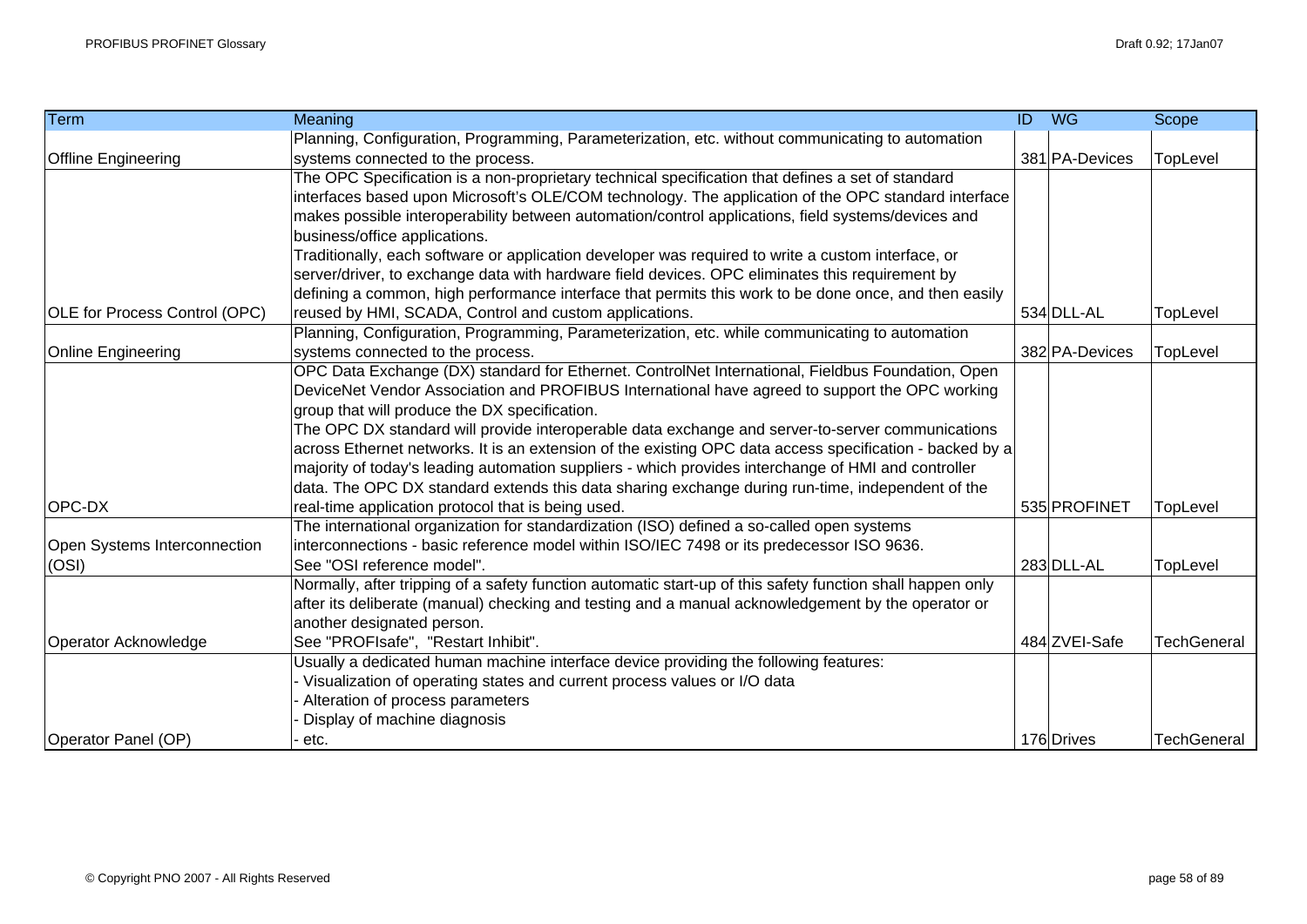| Term                                    | Meaning                                                                                                                      | $\overline{ID}$ | <b>WG</b>     | Scope              |
|-----------------------------------------|------------------------------------------------------------------------------------------------------------------------------|-----------------|---------------|--------------------|
|                                         | IEC 61158-2: Type of medium attachment unit (MAU) with the following characteristics:                                        |                 |               |                    |
|                                         | Fibre optic cable (FOC) manufactured from quartz or plastic                                                                  |                 |               |                    |
|                                         | Large range, independent of the transmission speed                                                                           |                 |               |                    |
|                                         | Insensitivity to electromagnetic disturbance                                                                                 |                 |               |                    |
|                                         | Galvanic isolation between the connected stations                                                                            |                 |               |                    |
|                                         | Star, ring, line and mixed topologies (tree)                                                                                 |                 |               |                    |
|                                         | Connection to electrical network segments                                                                                    |                 |               |                    |
|                                         | Data rates: 9,6/ 19,2/ 45,45/ 93,75/ 187,5/ 500 kbit/s; 1,5/ 3/ 6/ 12 Mbit/s                                                 |                 |               |                    |
|                                         | Possible FOCs:                                                                                                               |                 |               |                    |
|                                         | Multi-mode glass fiber                                                                                                       |                 |               |                    |
|                                         | Single-mode glass fiber                                                                                                      |                 |               |                    |
| <b>Optical Data Transmission (Fiber</b> | Plastic fiber                                                                                                                |                 |               |                    |
| Optics)                                 | HCS glass fiber (step index, Hard Clad Silica)                                                                               |                 | 281 DLL-AL    | TopLevel           |
|                                         | IEC 61158: means a parameter or function may be implemented and put at the disposal of the user. In                          |                 |               |                    |
| Optional (O)                            | this context the abbreviation "O" is often used within PROFIBUS guidelines and specifications.                               |                 | 642 TC3       | <b>TechGeneral</b> |
|                                         | The OSI (Open Systems Interconnection) model within the standard ISO 9636 defines a networking                               |                 |               |                    |
|                                         | framework for implementing protocols in seven layers. Control is passed from one layer to the next,                          |                 |               |                    |
|                                         | starting at the application layer in one station, proceeding to the bottom layer, over the channel to the                    |                 |               |                    |
|                                         | next station and back up the hierarchy.                                                                                      |                 |               |                    |
|                                         | Layer 7, Application: This layer supports application and end-user processes.                                                |                 |               |                    |
|                                         | Layer 6, Presentation: This layer provides independence from differences in data representation (e.g.,                       |                 |               |                    |
|                                         | encryption) by translating from application to network format, and vice versa.                                               |                 |               |                    |
|                                         | Layer 5, Session: This layer establishes, manages and terminates connections between applications.                           |                 |               |                    |
|                                         | Layer 4, Transport: This layer provides transparent transfer of data between end systems, or hosts, and                      |                 |               |                    |
|                                         | is responsible for end-to-end error recovery and flow control (sequenzing). It ensures complete data                         |                 |               |                    |
|                                         | transfer.                                                                                                                    |                 |               |                    |
|                                         | Layer 3, Network: This layer provides switching and routing technologies, creating logical paths, known                      |                 |               |                    |
|                                         | as virtual circuits, for transmitting data from node to node.                                                                |                 |               |                    |
| <b>OSI Reference Model</b>              | Layer 2, Data Link: At this layer, data packets are encoded and decoded into bits. The data link layer is $\zeta$ 537 DLL-AL |                 |               | TopLevel           |
|                                         | IEC 61496-1: component of the electro-sensitive protective equipment (ESPE) connected to the                                 |                 |               |                    |
| Output Switching Signal Device          | machine control system which, when the sensing device is actuated during normal operation, responds                          |                 |               |                    |
| (OSSD)                                  | by going to the OFF-state.                                                                                                   |                 | 483 ZVEI-Safe | TechGeneral        |
|                                         | Special telegram to check the connection (reachability) between two devices on the Internet. Ping is                         |                 |               |                    |
|                                         | working with the ICMP protocol which is also based on IP protocol.                                                           |                 |               |                    |
| Package Internet Groper (PING)          | See "Internet Control Message Protocol"                                                                                      |                 | 360 PROFINET  | <b>TechGeneral</b> |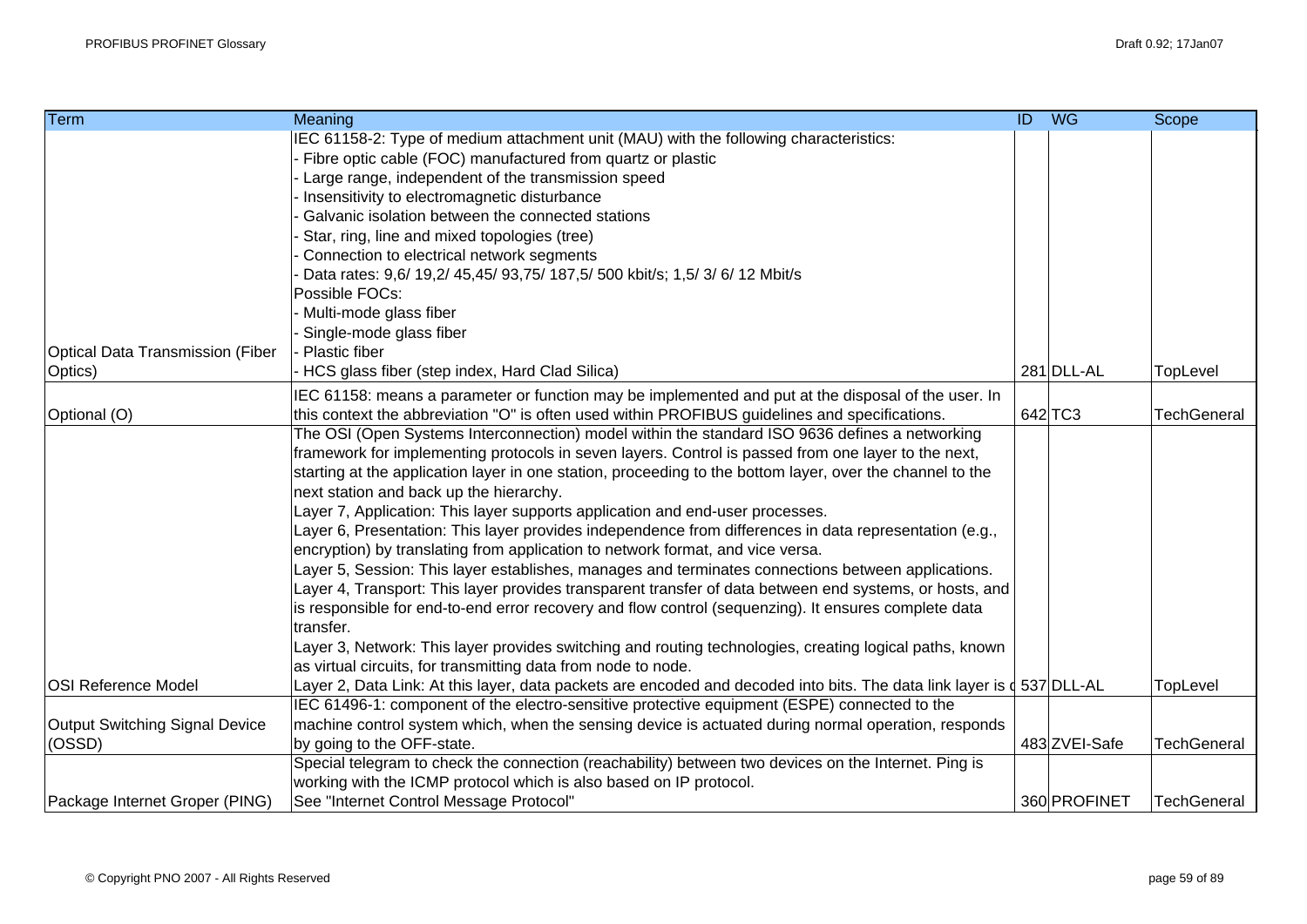| Term                       | Meaning                                                                                                    | $\overline{ID}$ | <b>WG</b>     | Scope              |
|----------------------------|------------------------------------------------------------------------------------------------------------|-----------------|---------------|--------------------|
|                            | (1) Any value passed to a program or a device by the user or by another program in order to customize      |                 |               |                    |
|                            | the program or device for a special purpose.                                                               |                 |               |                    |
|                            |                                                                                                            |                 |               |                    |
|                            | (2) IEC 61131-3: A variable assuming a constant used as an argument to pass in or out a function block     |                 |               |                    |
| Parameter                  | or function.                                                                                               |                 | 107 TC3       | TopLevel           |
|                            | IEC 61158-5: PROFIBUS DP provides a set of services to parameterize and configure a                        |                 |               |                    |
|                            | DP-slave itself and its modules containing I/O data. These DP-slaves are expecting an MS0 parameter        |                 |               |                    |
|                            | set or, for more flexibility, several MS0 structured parameter sets. The values for these sets are         |                 |               |                    |
|                            | provided by the DP-master class 1 and assigned after validation from the application of the DP-slave.      |                 |               |                    |
|                            | The following parameter sets are defined:                                                                  |                 |               |                    |
|                            | MS0 user parameter set (basic parameterization)                                                            |                 |               |                    |
|                            | MS0 structured user parameter set                                                                          |                 |               |                    |
|                            | DxB linktable set<br>DxB subscribertable set                                                               |                 |               |                    |
|                            |                                                                                                            |                 |               |                    |
|                            | IsoM parameter set<br>Time parameter set                                                                   |                 |               |                    |
|                            | The parameter sets have to be conveyed at the start-up phase from the DP-master                            |                 |               |                    |
|                            | class 1 to the assigned DP-slaves via the MS0 services. The application of the DP-slave has to check       |                 |               |                    |
|                            | the parameterization data. If the check fails the DP-slave may respond with an appropriate entry in the    |                 |               |                    |
|                            | standard diagnosis information.                                                                            |                 |               |                    |
| Parameter Assignment (Prm) | See "Extended Parameter Assignment (Ext Prm)".                                                             |                 | 186 Drives    | <b>TechGeneral</b> |
|                            | IEC 60204-1: A performance check may be accomplished either automatically by the safety system or          |                 |               |                    |
|                            | manually through monitoring or testing at run-time and within defined time intervals. Whenever             |                 |               |                    |
|                            | appropriate a combination of both methods is posible.                                                      |                 |               |                    |
|                            | Manual performance checks are always required in case of safety functions with active optoelectronic       |                 |               |                    |
|                            | protective devices (AOPD) such as light curtains and laser scanners after tripping of the safety function. |                 |               |                    |
|                            | Restart shall only be possible after an operator acknowledge.                                              |                 |               |                    |
| Performance Check          | See "IEC 61496" and "Operator Acknowledge".                                                                |                 | 477 ZVEI-Safe | <b>TechGeneral</b> |
|                            | Freely running clock generator that can be synchronized by occasional received signals. See                |                 |               |                    |
| Phase Locked Loop (PLL)    | "isochronous mode".                                                                                        |                 | 117 Drives    | <b>TechGeneral</b> |
|                            | The Physical Layer is the layer 1of the OSI model. It receives messages from the communications            |                 |               |                    |
|                            | stack and converts the messages into physical signals on the fieldbus transmission medium, and vice-       |                 |               |                    |
|                            | versa (transmission system). In case of PROFIBUS this layer consists of e.g. a two-wire line or fibre      |                 |               |                    |
|                            | optics as the transmission medium, terminating resistors, connection elements (e.g., plug connectors),     |                 |               |                    |
|                            | bus interfaces, and an optional bus powering (possibly with barrier). Radio transmission is becoming       |                 |               |                    |
| Physical Layer (ISO/OSI)   | another option.                                                                                            |                 | $17$ Ex-i     | TechGeneral        |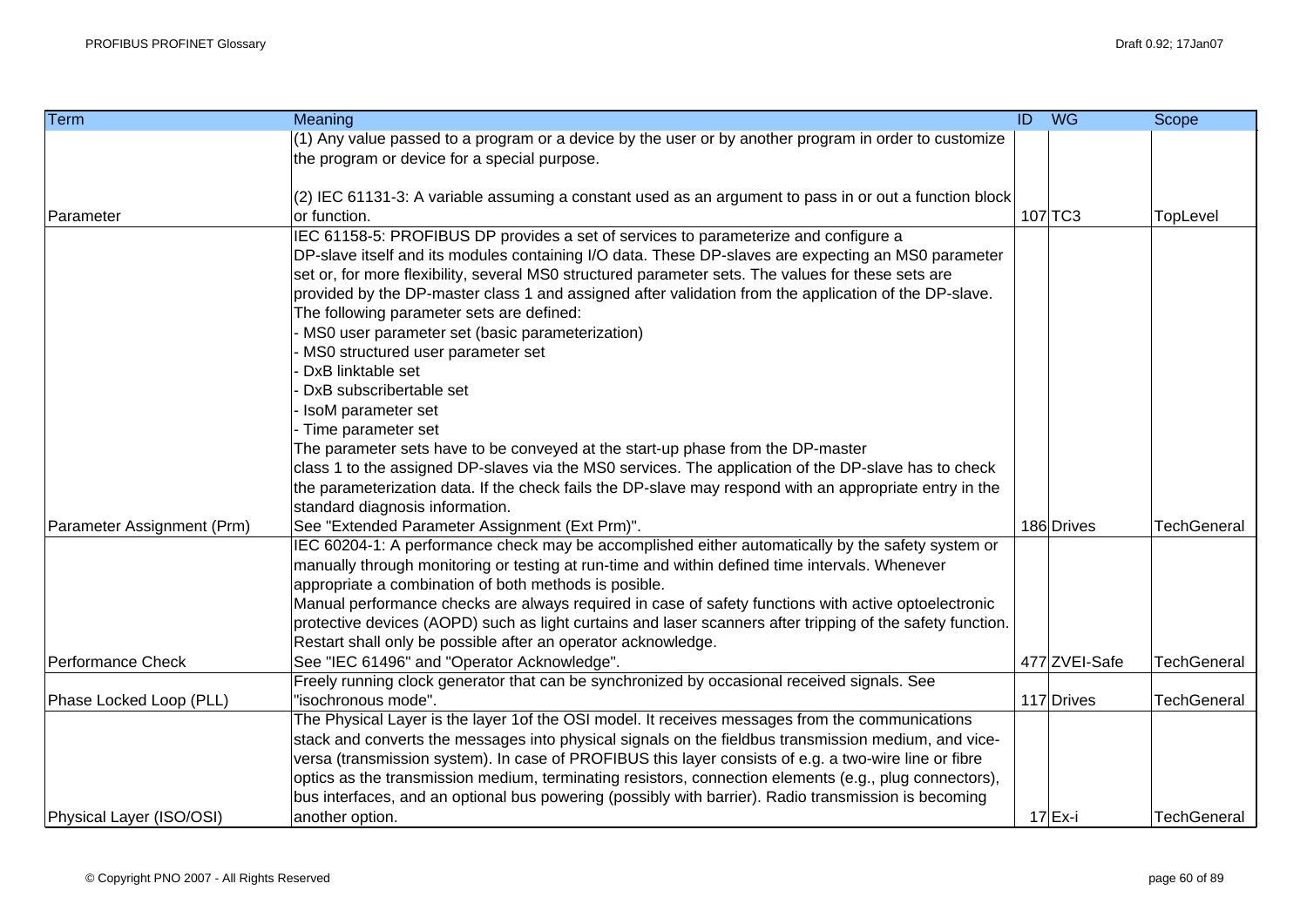| <b>Term</b>                  | Meaning                                                                                                  | $\overline{ID}$ | <b>WG</b>      | Scope              |
|------------------------------|----------------------------------------------------------------------------------------------------------|-----------------|----------------|--------------------|
|                              | The process of inviting data stations to transmit, one at a time. In case of PROFIBUS a master class 1   |                 |                |                    |
|                              | that continually interrogates its assigned and connected DP Slaves in a round robin sequence. Polling    |                 |                |                    |
| Polling                      | contrasts with event driven systems.                                                                     |                 | $18$ Ex-i      | <b>TechGeneral</b> |
|                              | IEC 61158-2/4: Synchronous transmission (MBP): After transmission of a telegram there shall be a         |                 |                |                    |
|                              | minimum period of time during which a subsequent transmission shall not commence. A receiver shall       |                 |                |                    |
|                              | ignore all received signalling during this time frame that shall be at least four nominal bit times. The |                 |                |                    |
| Post Transmission Gap Time   | synchronization time (Tsyn) shall correspond to the post transmission gap time (Tptg).                   |                 |                |                    |
| (Tptg)                       | See "Synchronization Time (Tsyn)".                                                                       |                 | 455 PA-Devices | <b>TechGeneral</b> |
|                              | First transition within the communication state machine of PROFIBUS DP slaves. See "state machine"       |                 |                |                    |
| Power On Reset               | (DP)".                                                                                                   |                 | 123 Drives     | <b>TechGeneral</b> |
|                              |                                                                                                          |                 |                |                    |
|                              | IEC 61158-5: One of the alarm types. A process alarm signals the occurrence of an event in the           |                 |                |                    |
|                              | connected production process, for instance upper limit of a process measurement value exceeded.          |                 |                |                    |
|                              | See "Device Related Diagnosis" and "Alarm".                                                              |                 |                |                    |
| <b>Process Alarm</b>         | The PNO maintains a Profile Guideline, Part3: Diagnosis, Alarms and Time Stamping, order no. 3.522.      |                 | 275 TimeStamp  | <b>TechGeneral</b> |
|                              | Automation technology especially adopted to the requirements of Continuous Manufacturing.                |                 |                |                    |
|                              |                                                                                                          |                 |                |                    |
|                              | Within the scope of PROFIBUS the term "PROFIBUS PA" is used for the application of the PROFIBUS          |                 |                |                    |
|                              | DP protocol in process automation together with the corresponding application profile "PA Devices" and   |                 |                |                    |
| Process Automation (PA)      | the appropriate transmission technologies (e.g. MBP-IS).                                                 |                 | 383 PA-Devices | TopLevel           |
|                              | Digital computing system to measure quantities via transducers, to calculate necessary corrective        |                 |                |                    |
|                              | adjustments and/or steps and to affect actuators in a corresponding manner such that technical           |                 |                |                    |
|                              | processes can be automated. PCS are using fieldbusses to connect transducers and actuators. Usually      |                 |                |                    |
|                              | a process control system comprises a process monitoring system. Whenever necessary operators may         |                 |                |                    |
|                              | intervene manually, e.g. in case of faults. The term PCS is more and more replacing the former term      |                 |                |                    |
| Process Control System (PCS) | DCS (Distributed Control System).                                                                        |                 | $19$ $Ex-i$    | TopLevel           |
|                              | A PC is a central component of a process control system that is used for direct processing of            |                 |                |                    |
|                              | information according to configured algorithms and in conjunction with process monitoring. PCs may be    |                 |                |                    |
|                              | realized as standard computers with specialized real-time operating systems or programmable logic        |                 |                |                    |
|                              | controllers (PLC). Algorithms usually are defined in languages such as "Continuous Function Chart"       |                 |                |                    |
|                              | (CFC) or "Sequential Function Chart" (SFC).                                                              |                 |                |                    |
| Process Controller (PC)      | Within DCS these components sometimes are called "Remote Terminal Unit (RTU)".                           |                 | $2$ $Ex-i$     | <b>TechGeneral</b> |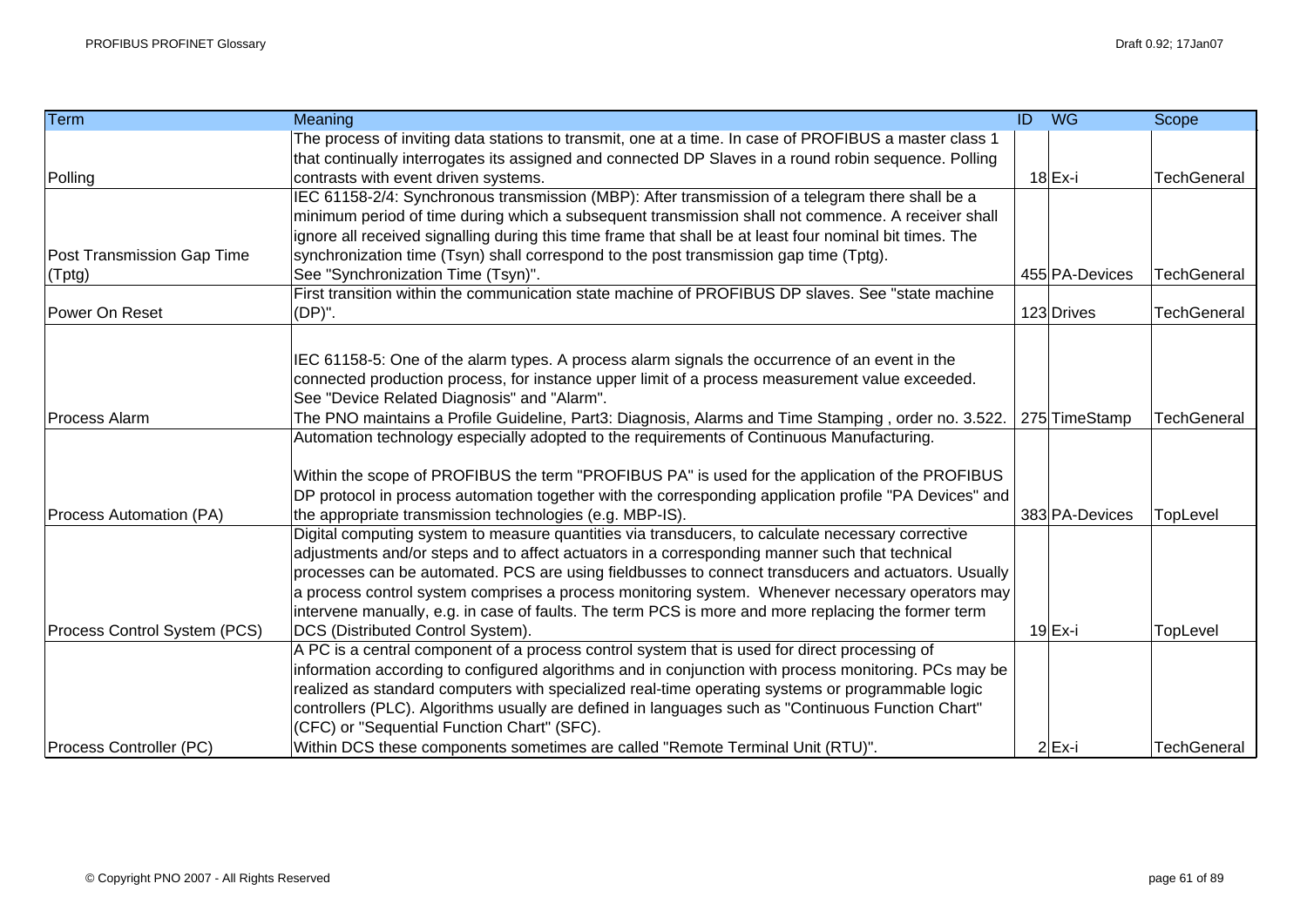| <b>Term</b>                     | Meaning                                                                                                        | $\overline{ID}$ | $W$ G          | Scope              |
|---------------------------------|----------------------------------------------------------------------------------------------------------------|-----------------|----------------|--------------------|
|                                 | IEC 61158-5: object(s) which are already pre-processed and transferred acyclically for the purpose of          |                 |                |                    |
|                                 | information or further processing. Process data may be parameters, variables, operational states,              |                 |                |                    |
|                                 | commands, etc. The access to process data objects is performed according to the client/server access           |                 |                |                    |
|                                 | model. The client/server model is characterised by a client application on the master side sending a           |                 |                |                    |
|                                 | read or write request to a server application on the slave side that responds accordingly. Process data        |                 |                |                    |
|                                 | may be structured in                                                                                           |                 |                |                    |
|                                 | simple data types                                                                                              |                 |                |                    |
|                                 | arrays (collection of the same simple data type)                                                               |                 |                |                    |
| <b>Process Data</b>             | records (collection of mixed simple data types)                                                                |                 | 42 Drives      | TopLevel           |
|                                 | Observation of a continuous or discrete manufacturing process, to gather information and measures on           |                 |                |                    |
|                                 | its specific characteristics. Usually associated with the possibility to take corrective actions by operators. |                 |                |                    |
| <b>Process Monitoring</b>       | May be part of a "process control system" or a SCADA system.                                                   |                 | 150 Drives     | TopLevel           |
|                                 | Any physical quantity in continuous and discrete manufacturing processes that can be converted into            |                 |                |                    |
|                                 | electrical signals and vice versa in order to be measured or controlled. Examples are pressure,                |                 |                |                    |
| <b>Process Quantity</b>         | temperature, flow, level, etc. It has a value and a unit.                                                      |                 | 441 PA-Devices | TechGeneral        |
|                                 | Single faults that may lead to a dangerous state during operation will be detected within the process          |                 |                |                    |
|                                 | safety time by the self-monitoring equipment. The process safety time is an application specific quantity      |                 |                |                    |
|                                 | which in user guidelines often is called "Safety time".                                                        |                 |                |                    |
| <b>Process Safety Time</b>      | See "Multiple Fault Occurrence Time".                                                                          |                 | 505 ZVEI-Safe  | <b>TechGeneral</b> |
|                                 | A process variable is the representative of a real process quantity like temperature, pressure, flow,          |                 |                |                    |
|                                 | level, etc. or an internal computed auxiliary quantity. A process quantity can be described by its value       |                 |                |                    |
|                                 | and its unit. Usually only the value is communicated cyclically while the unit is noted via data sheet or      |                 |                |                    |
| Process Variable (PV)           | via field device information (See profile "PA Devices" and "Identification & maintenance functions").          |                 | 257 TimeStamp  | <b>TechGeneral</b> |
|                                 | IEC guide 104: "The preparation of safety publications and the use of basic safety publications and            |                 |                |                    |
|                                 | group safety publications".                                                                                    |                 |                |                    |
|                                 | This guide defines a hierarchical structure of safety standards. Product safety publications being             |                 |                |                    |
|                                 | publications covering all safety aspects of one or more products within the scope of a single product          |                 |                |                    |
| Product Safety Publication ("C- | technical committee (TC).                                                                                      |                 |                |                    |
| Norm")                          | See "International Electrotechnical Commission (IEC)".                                                         |                 | 489 ZVEI-Safe  | TopLevel           |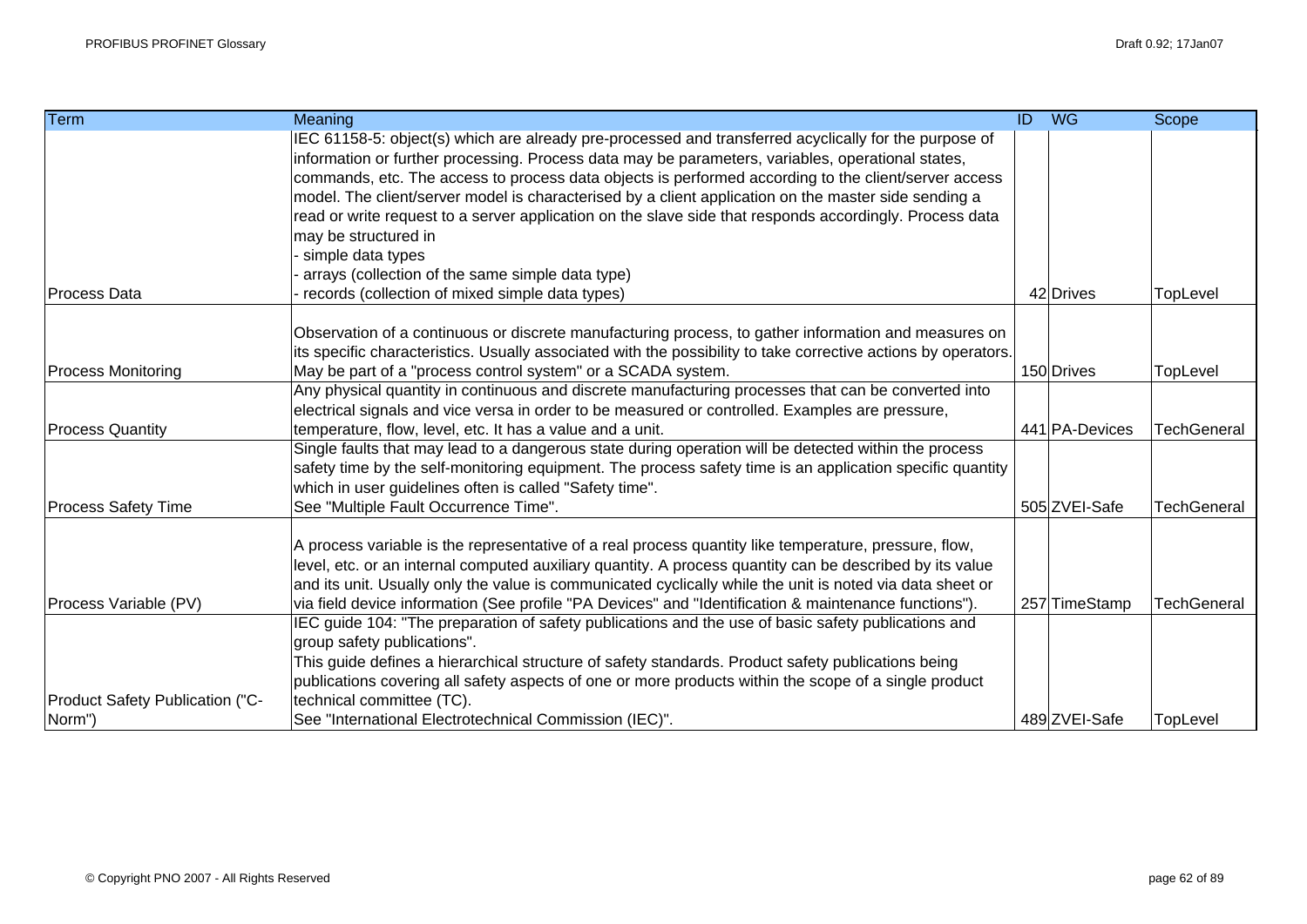| <b>Term</b>                       | Meaning                                                                                                 | $\overline{ID}$ | $W$ G          | Scope       |
|-----------------------------------|---------------------------------------------------------------------------------------------------------|-----------------|----------------|-------------|
|                                   | IEC 61784-1: Communication network according communication profile family 3 (CPF3); incorporating       |                 |                |             |
|                                   | application profiles and system integration aspects like interfaces and languages for engineering tools |                 |                |             |
|                                   | and HMI.                                                                                                |                 |                |             |
|                                   |                                                                                                         |                 |                |             |
|                                   | PROFIBUS is an open, digital communication system with a wide range of applications, particularly in    |                 |                |             |
|                                   | the fields of factory and process automation. PROFIBUS is suitable for both fast, time-critical         |                 |                |             |
|                                   | applications and complex communication tasks.                                                           |                 |                |             |
|                                   |                                                                                                         |                 |                |             |
| <b>PROFIBUS</b>                   | The PROFIBUS logo is a registered trademark.                                                            |                 | 187 DLL-AL     | TopLevel    |
|                                   | PROFIBUS International has established a worldwide network of PROFIBUS Competence Centers               |                 |                |             |
|                                   | (PCCs) and PROFINET Competence Centers (PNCCs). They offer a wide range of expertise and                |                 |                |             |
|                                   | experience in the deployment of PROFIBUS or PROFINET technology in the related country such as          |                 |                |             |
|                                   | training classes, demonstration models, consultancy, etc.                                               |                 |                |             |
|                                   | The know-how of the competence centers is ensured by a "Quality of Services" agreement and qualified    |                 |                |             |
|                                   | expert reports on the competence centers. Currently, 29 PCCs/PNCCs are already established              |                 |                |             |
| <b>PROFIBUS Competence Center</b> | worldwide.                                                                                              |                 |                |             |
| (PCC)                             | See "www.profibus.com/organization.html" for details.                                                   |                 | 388 PA-Devices | TopLevel    |
|                                   | Acronym for "PROFIBUS for Decentralized Peripherals". Specification of an open fieldbus system with     |                 |                |             |
|                                   | the following characteristics:                                                                          |                 |                |             |
|                                   | Polling master-slave-system (cyclic communications, MS0)                                                |                 |                |             |
|                                   | Flying masters with robin round token passing coordination (MM)                                         |                 |                |             |
|                                   | Connection based (MS1) and connectionless (MS2, MS3) acyclic communication between masters              |                 |                |             |
|                                   | and slaves                                                                                              |                 |                |             |
|                                   | Options (e.g.):                                                                                         |                 |                |             |
|                                   | - Data exchange broadcast (DXB), i.e. slave to slaves communication                                     |                 |                |             |
|                                   | Isochronous mode of slaves                                                                              |                 |                |             |
|                                   | Clock synchronisation                                                                                   |                 |                |             |
|                                   | - Redundancy                                                                                            |                 |                |             |
|                                   | PROFIBUS DP is standardized within IEC 61158 and IEC 61784, communication profile families 3/1          |                 |                |             |
|                                   | and $3/2$                                                                                               |                 |                |             |
|                                   | The term "PROFIBUS DP" also is a synonym for the RS485 based deployments within factory                 |                 |                |             |
| <b>PROFIBUS DP</b>                | automation.                                                                                             |                 | 20 Ex-i        | TopLevel    |
|                                   | Acronym for "PROFIBUS with FMS protocol", the universal communication profile for demanding             |                 |                |             |
|                                   | communication tasks based on the former international MAP project with its Manufacturing Message        |                 |                |             |
|                                   | Specification (MMS). Over the years PROFIBUS DP gained in importance over PROFIBUS FMS due to           |                 |                |             |
| <b>PROFIBUS FMS</b>               | its simplicity.                                                                                         |                 | $21$ Ex-i      | TechGeneral |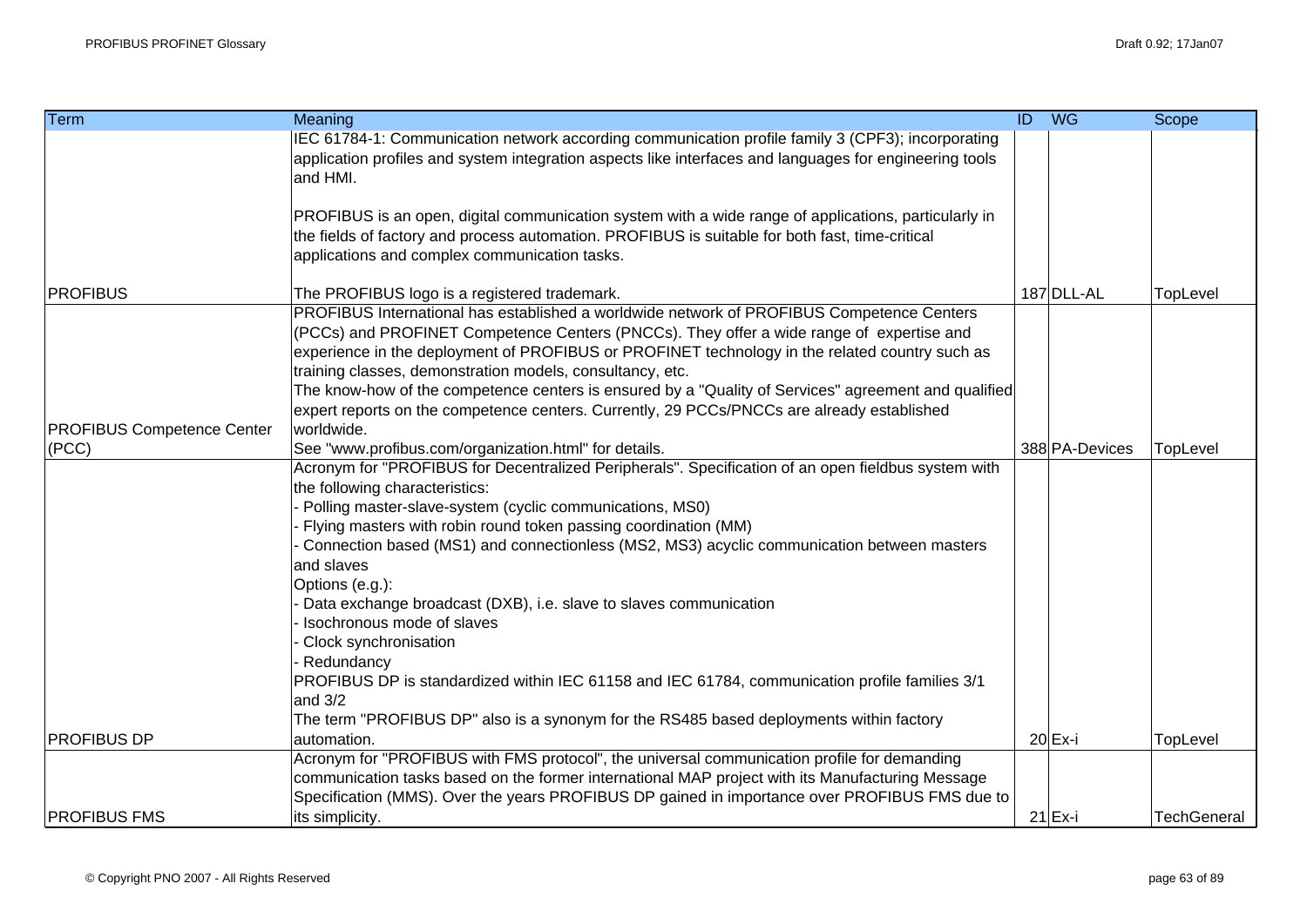| <b>Term</b>                        | Meaning                                                                                                  | ID WG          | Scope    |
|------------------------------------|----------------------------------------------------------------------------------------------------------|----------------|----------|
|                                    | With more than 1,200 members around the world, PROFIBUS International (PI) is the world's largest        |                |          |
|                                    | organization for industrial communication. The local representation with Regional PROFIBUS               |                |          |
|                                    | Associations (RPA) in 24 countries and more than 29 PROFIBUS Competence Centers in 16 countries          |                |          |
|                                    | ensures worldwide PROFIBUS Support.                                                                      |                |          |
|                                    | The PI Support Center in Karlsruhe, Germany, is the international point of contact and the               |                |          |
|                                    | communication center for members, technical committees, working groups, press contacts, RPAs, and        |                |          |
|                                    | other liaison partners.                                                                                  |                |          |
| <b>PROFIBUS International (PI)</b> | See "www.profibus.com/organization.html" for details.                                                    | 387 PA-Devices | TopLevel |
|                                    | Acronym for "PROFIBUS for Process Automation". This is an application profile based on PROFIBUS          |                |          |
|                                    | DP independent from the physical profiles (RS485, Fiber Optics, MBP). The requirements of continuous     |                |          |
|                                    | manufacturing are covered within the application profile "PA-Devices" and the extension MBP to the       |                |          |
| <b>PROFIBUS PA</b>                 | physical profiles.                                                                                       | 550 PA-Devices | TopLevel |
|                                    | PROFIBUS International (PI) has engaged PNO (PROFIBUS Nutzerorganisation e. V.), Germany to              |                |          |
|                                    | establish Technical Committees (TC) and Working Groups (WG) in order to define and maintain the          |                |          |
|                                    | open and vendor independent PROFIBUS technology. PNO was founded in 1989. PNO is a non-profit            |                |          |
|                                    | organization with its headquarter in Karlsruhe, Germany. Members of PROFIBUS International have the      |                |          |
|                                    | right to join the Technical Committees (TC) and Working Groups (WG) of PNO. A member may take an         |                |          |
|                                    | active part in maintenance and further development of the PROFIBUS technology. This guarantees           |                |          |
| <b>PROFIBUS User Organization</b>  | openness and vendor independence of the PROFIBUS technology.                                             |                |          |
| (PNO)                              | See "www.profibus.com/organization.html" for details.                                                    | 385 PA-Devices | TopLevel |
|                                    | Communication technology especially adopted to the requirements of position and speed controlled         |                |          |
|                                    | drive applications (e.g. speed synchronized axis).                                                       |                |          |
|                                    | Within the scope of PROFIBUS "PROFIdrive" is used for the application of the PROFIBUS DP protocol        |                |          |
|                                    | (DP-V2) in motion control automation together with the corresponding application profiles ("PROFIdrive - |                |          |
|                                    | Profile for variable speed drives" and "PROFIdrive - Profile drive technology") for the transmission     |                |          |
| PROFIdrive                         | technology RS485.                                                                                        | 393 Drives     | TopLevel |
|                                    | Besides other things profiles in common define agreements on how to use communication means in a         |                |          |
|                                    | standardized manner. Within the context of fieldbusses several types of profiles are known:              |                |          |
|                                    | communication profiles (e.g. IEC 61784)                                                                  |                |          |
|                                    | physical profiles (MBP-IS, RS485)                                                                        |                |          |
|                                    | application profiles (see PROFIBUS TC3)                                                                  |                |          |
|                                    | device profiles (e.g. robots)                                                                            |                |          |
| Profile                            | branch profiles (e.g. extruder)                                                                          | 370 TC3        | TopLevel |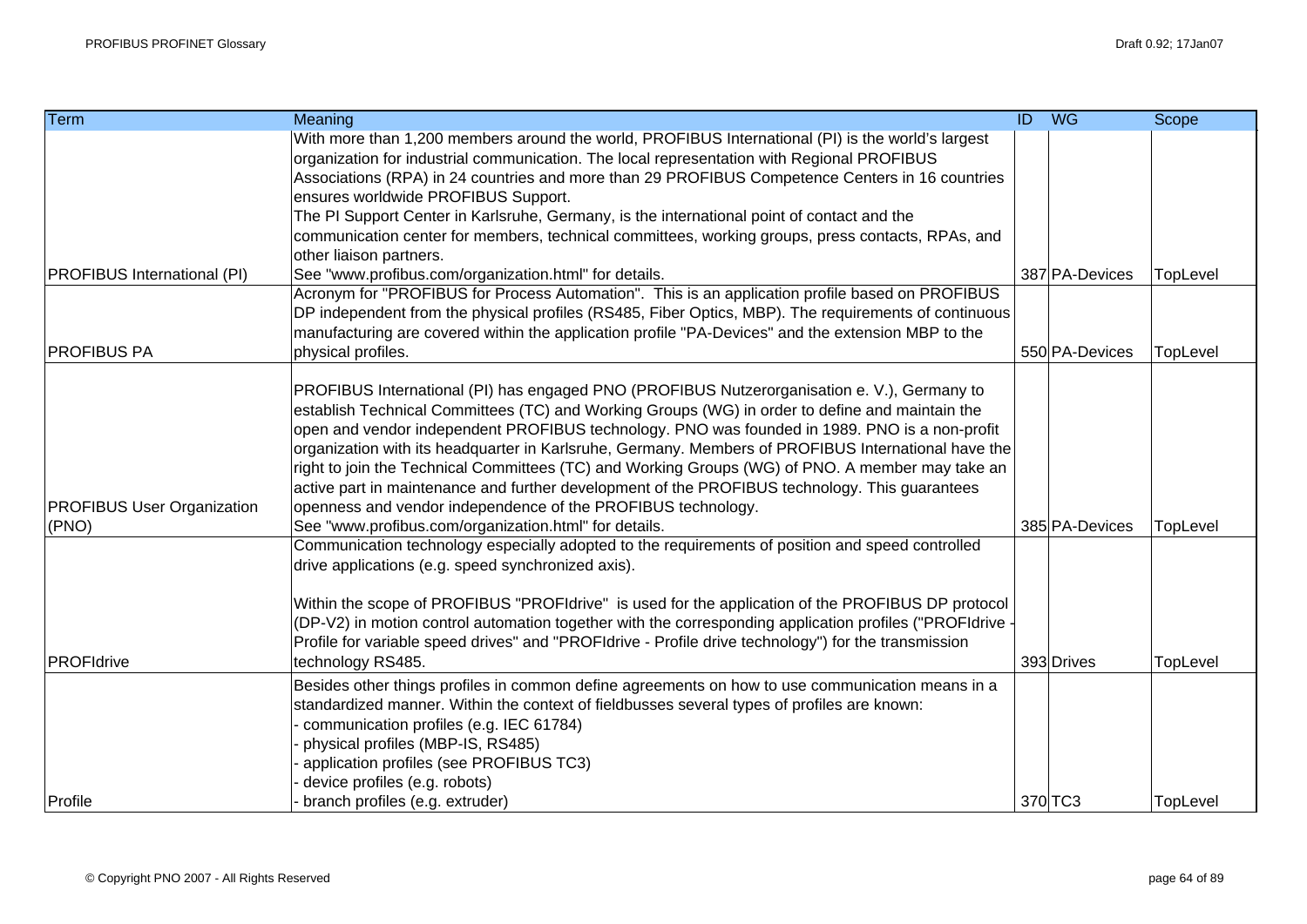| <b>Term</b>                | Meaning                                                                                                       | ID | <b>WG</b>    | Scope              |
|----------------------------|---------------------------------------------------------------------------------------------------------------|----|--------------|--------------------|
|                            | Identifier of a particular profile definition. The profile ident number is taken from the pool of ident       |    |              |                    |
|                            | numbers handled by the PNO. It plays a role within the following scenarios:                                   |    |              |                    |
|                            | (1) In cases where the device of a manufacturer A should be replaceable by an equivalent device the           |    |              |                    |
|                            | PNO is assigning number ranges to dedicated device types (Profile specific IDs) in combination with           |    |              |                    |
|                            | certain "Profile GSDs". Profiles using this methodology are e.g. "PA Devices" and "PROFIdrive".               |    |              |                    |
|                            | (2) Usually these slave devices are designed to communicate with a master class 2 application (e.g.           |    |              |                    |
|                            | profile application or profile DTM). In order to ensure a master application is communicating with an         |    |              |                    |
|                            | appropriate slave it is sending a profile specific ID during the establishment of the connection (MS2         |    |              |                    |
|                            | Initiate Service). The slave may answer with the same profile specific ID (if it is supporting this profile), |    |              |                    |
|                            | with another ID (if it is supporting another profile) or with "0000h" if it is not supporting any profile.    |    |              |                    |
|                            | (3) I&M functions: Besides its basic I&M information devices - following a certain profile - are enabled to   |    |              |                    |
|                            | provide more detailed profile specific information. A profile identifier (PROFILE_ID) is used to reference    |    |              |                    |
| Profile Ident Number       | See "Device identifier" and "Ident number".                                                                   |    | 290 GSD      | TopLevel           |
|                            | PROFINET is the Ethernet-based automation standard of PROFIBUS International for the                          |    |              |                    |
|                            | implementation of an integrated and consistent automation solution based on Industrial Ethernet.              |    |              |                    |
|                            | PROFINET supports the integration of simple distributed field devices and time-critical applications in       |    |              |                    |
|                            | (switched) Ethernet communication (PROFINET IO), as well as the integration of component-based                |    |              |                    |
|                            | distributed automation systems for vertical and horizontal integration of networks (PROFINET CBA).            |    |              |                    |
|                            | Integration of PROFIBUS DP and/or other fieldbus subsystems is supported through the PROXY                    |    |              |                    |
| <b>PROFINET</b>            | technology.                                                                                                   |    | 394 PROFINET | TopLevel           |
| <b>PROFINET Component</b>  | Device description of a PROFINET component similar to a GSD file. However it already is using XML             |    |              |                    |
| Description (PCD)          | as a structuring and describing means.                                                                        |    | 611 PROFINET | TopLevel           |
|                            |                                                                                                               |    |              |                    |
|                            | PROFINET controllers are directly connected to Ethernet. They may be hosted by a PLC or an                    |    |              |                    |
|                            | intelligent field device. Within the engineering tools they are represented as PROFINET components. In        |    |              |                    |
| <b>PROFINET Controller</b> | addition PROFIBUS DP segments can be included in PROFINET using the PROXY concept.                            |    | 362 PROFINET | TopLevel           |
|                            | A library within a PROFINET engineering tool (connection editor) containing reusable PROFINET                 |    |              |                    |
| <b>PROFINET library</b>    | components.                                                                                                   |    | 363 PROFINET | <b>TechGeneral</b> |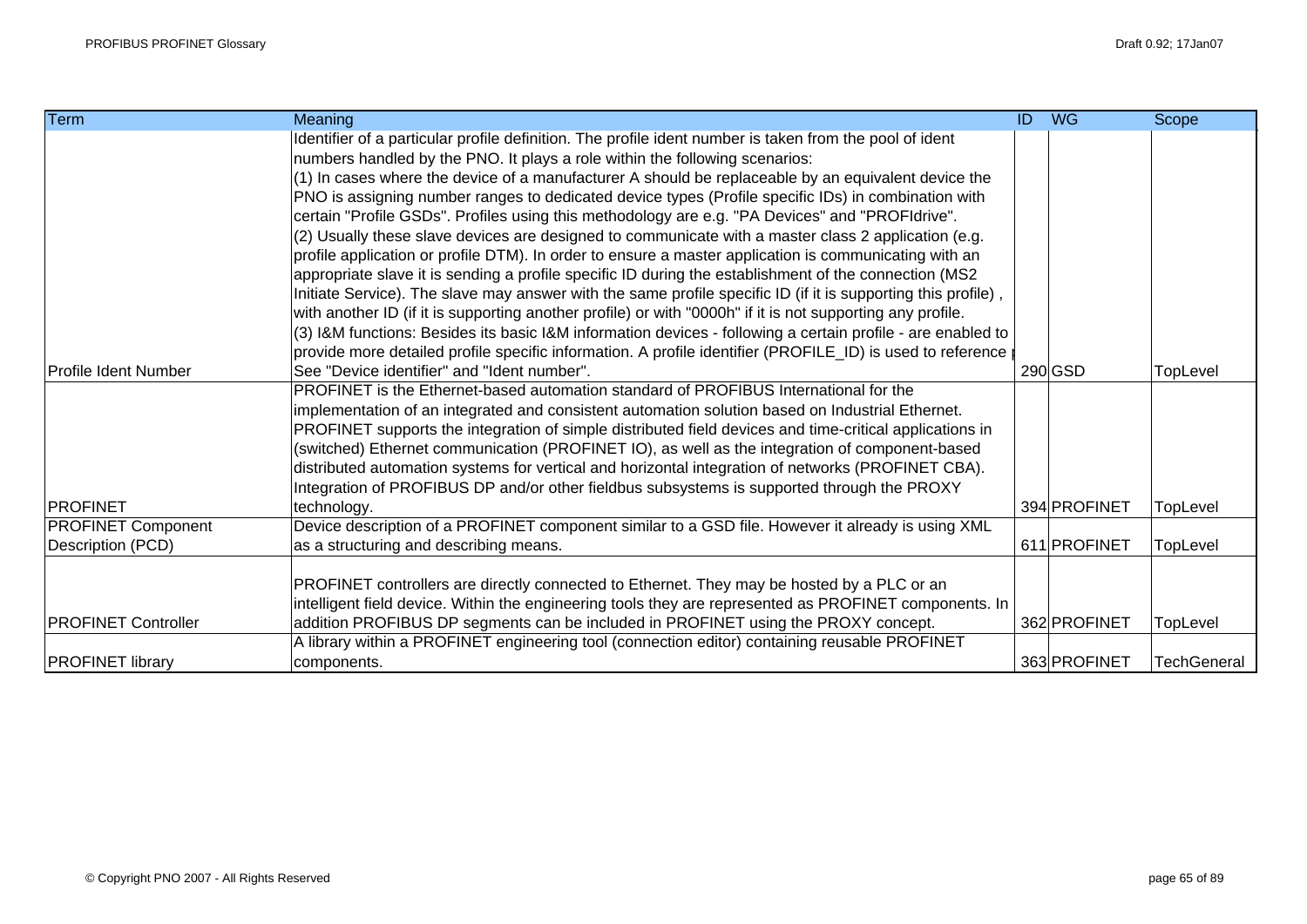| <b>Term</b>                                          | Meaning                                                                                                                                                                                                                                                                                                                                                                                                                                                                                                                                                                                                                                                                                                                                                                                                                                                                                                 | ID WG          | Scope              |
|------------------------------------------------------|---------------------------------------------------------------------------------------------------------------------------------------------------------------------------------------------------------------------------------------------------------------------------------------------------------------------------------------------------------------------------------------------------------------------------------------------------------------------------------------------------------------------------------------------------------------------------------------------------------------------------------------------------------------------------------------------------------------------------------------------------------------------------------------------------------------------------------------------------------------------------------------------------------|----------------|--------------------|
| <b>PROFIpoint</b>                                    | A powered point-to-point half-duplex communication designated to cross "the last meter" of fieldbus<br>communication from remote-IOs to low-cost sensors and actuators that need parameterization and<br>diagnosis to evolve their full capabilities, e.g. ultrasonic proximity switches. PROFIpoint devices are<br>upward compatibel to standard digital I/O technology of remote-IOs. PROFIpoint is characterized by:<br>- 2 wire technology<br>3ms frame duration<br>24V power supply for 2 ms (current limited to 60 mA)<br>Followed by 1 ms master - slave communication with 230 kBit/s<br>Coding "1" = $24V$ , "0" = 0V, UART mode<br>Message frame: 1 Byte command, 1 Byte data (initial), 1 Byte block check<br>Data length negotiable: 1,2,4 Bytes<br>Master slave message/ response protocol<br>The PNO is operating a WG to maintain the technology and to develop further device profiles. | 614 PROFIpoint | TopLevel           |
|                                                      | Communication technology especially adopted to the requirements of safety related distributed discrete<br>and continuous manufacturing.<br>Within the scope of PROFIBUS "PROFIsafe" is used for the application of the PROFIBUS DP protocol<br>in factory and process automation together with the corresponding PROFIsafe technology for all the<br>transmission technologies (e.g. RS485, MBP, Fiber Optics).<br>Caution: A PROFIsafe slave device shall be developed or assessed as a whole according to IEC 61508<br>or derived standards. The implementation of safe communication is not sufficient for functional safety!<br>The PNO maintains the following "PROFIsafe" specifications:<br>- PROFIsafe - Profile for Safety Technology; order no. 3.092<br>PROFIsafe Policy; order no. 2.282<br>PROFIsafe - Requirements for Installation, Immunity, and electrical Saftey; order no. 2.232     |                |                    |
| PROFIsafe                                            | PROFIsafe - Test Specification for safety related PROFIBUS DP Slaves; order no. 2.242<br>IEC 61508-4: System for control, protection or monitoring based on one or more programmable<br>electronic devices, including all elements of the system such as power supplies, sensors and other input                                                                                                                                                                                                                                                                                                                                                                                                                                                                                                                                                                                                        | 392 Safety     | TopLevel           |
| Programmable Electronic safety-<br>rel. System (PES) | devices, data highways and other communication paths, and actuators and other output devices.<br>PROFIsafe is focusing on PES and "Safety functions".                                                                                                                                                                                                                                                                                                                                                                                                                                                                                                                                                                                                                                                                                                                                                   | 397 Safety     | <b>TechGeneral</b> |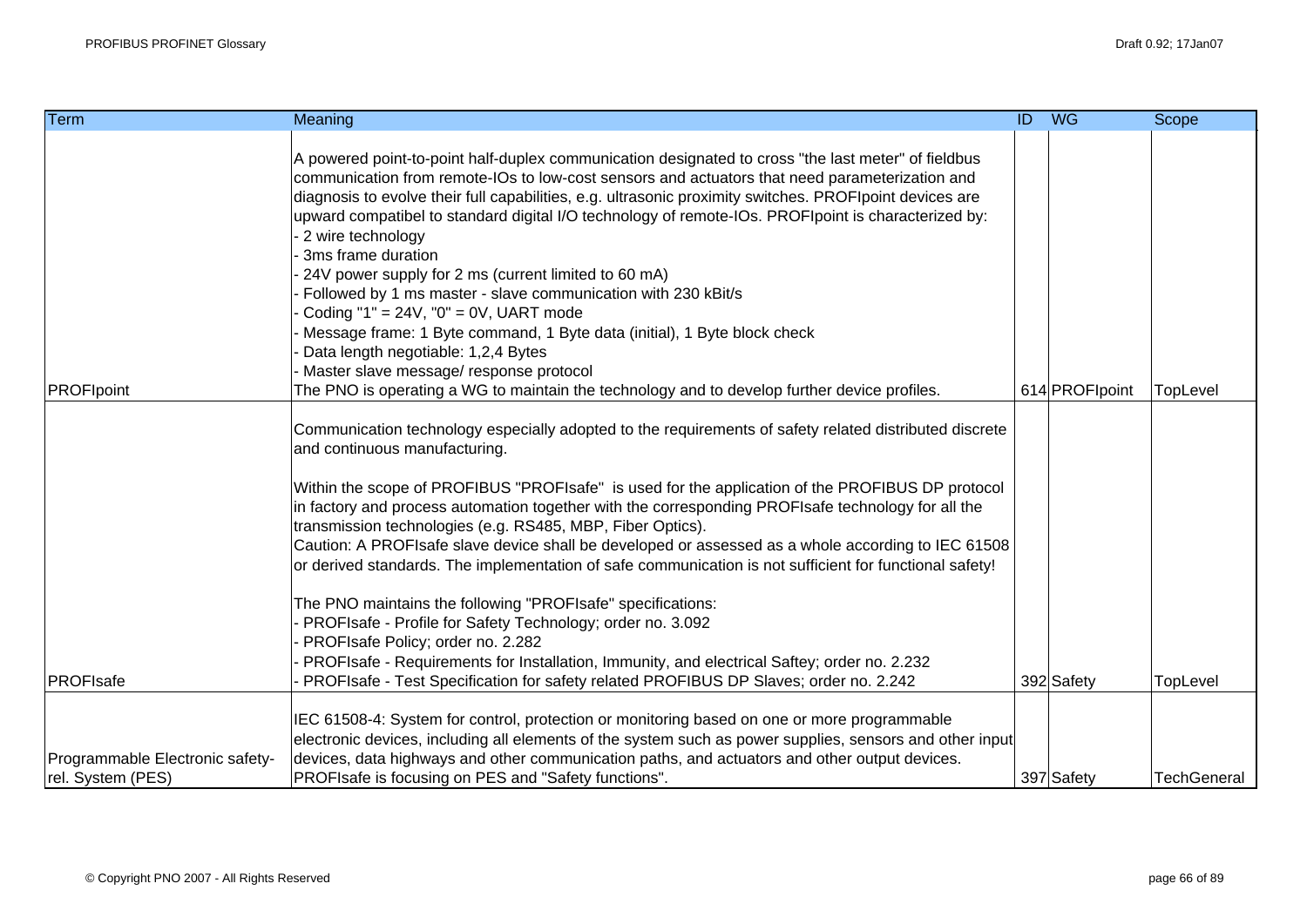| <b>Term</b>                   | Meaning                                                                                                                                                                                                  | ID WG          | Scope              |
|-------------------------------|----------------------------------------------------------------------------------------------------------------------------------------------------------------------------------------------------------|----------------|--------------------|
|                               | A PLC is a computing device used to automate, to monitor and to control industrial manufacturing<br>plants or machines. It usually provides a dedicated real-time operating system and processes the     |                |                    |
|                               | mainly binary input and output values in a cyclic manner. It has its specialized programming system                                                                                                      |                |                    |
|                               | with programming languages according to or similar to IEC 61131-3. PROFIBUS DP with its polling                                                                                                          |                |                    |
| Programmable Logic Controller | master fits well into the PLC paradigm. PLCs can be used stand-alone or in conjunction with a SCADA                                                                                                      |                |                    |
| (PLC)                         | or within a PCS system.<br>According to the size of a particular PLC several types of programming devices and/or software are                                                                            | $22$ Ex-i      | <b>TechGeneral</b> |
|                               | provided by the manufacturer:                                                                                                                                                                            |                |                    |
|                               | Single instruction programmer attachable to the PLC. This programmer is useful for a small edit of an                                                                                                    |                |                    |
|                               | existing program.                                                                                                                                                                                        |                |                    |
|                               | - Usually a dedicated manufactures computer hardware and software (PC compatible) for dedicated                                                                                                          |                |                    |
|                               | programming languages such as ladder logic including special features for the support of automation                                                                                                      |                |                    |
|                               | applications or for industrial environment. These programming units are completed to engineering tools                                                                                                   |                |                    |
|                               | thus enabling all the commisssioning steps.                                                                                                                                                              |                |                    |
|                               | - PC compatible software to allow a standard desktop or laptop computer to be the programming unit. In                                                                                                   |                |                    |
|                               | order to complete the system to an engineering tool additional hardware is required, e.g. a PROFIBUS<br>DP interface.                                                                                    |                |                    |
| Programming Unit (PU)         | IEC 61131-2 defines a "programming and debugging tool (PADT)".                                                                                                                                           | 179 Drives     | <b>TechGeneral</b> |
|                               | PROFINET: In object oriented data communication COM objects are defined. The services a COM                                                                                                              |                |                    |
| Property                      | object can offer are made public via so called properties.                                                                                                                                               | 580 PROFINET   | <b>TechGeneral</b> |
|                               | Any characteristics of devices in structure, parameters and behavior that are not defined in any                                                                                                         |                |                    |
| Proprietary                   | standard may be implemented by a manufacturer in a proprietary manner.                                                                                                                                   | 369 PA-Devices | TopLevel           |
|                               |                                                                                                                                                                                                          |                |                    |
|                               | Protective extra low voltage is a grounded variant of SELV. Being specified as a PELV system                                                                                                             |                |                    |
|                               | according to IEC 60364-4-41 (originally DIN VDE 0100-410:1997-01) or IEC 61010-1 includes a                                                                                                              |                |                    |
|                               | protective measure against direct and indirect contact with hazardous voltages through "safe"                                                                                                            |                |                    |
|                               | separation" of the primary and secondary side (for example, isolation testing with 500V DC for 1 minute<br>or power pack according to PELV specification) implemented in the device. The above mentioned |                |                    |
|                               | isolation testing voltages only refer to the SELV/PELV voltages or data lines respectively.                                                                                                              |                |                    |
|                               | On the same level are electronic devices if, in case of normal conditions, the voltage on the                                                                                                            |                |                    |
|                               | output terminals and against ground is no higher than 30V AC, 42,4V peak or 60V DC. In case of a                                                                                                         |                |                    |
| Protective Extra-Low Voltage  | single fault no higher than 50V AC, 70V peak or 120V DC.                                                                                                                                                 |                |                    |
| (PELV)                        | See "IEC 61010".                                                                                                                                                                                         | 657 TC3        | <b>TechGeneral</b> |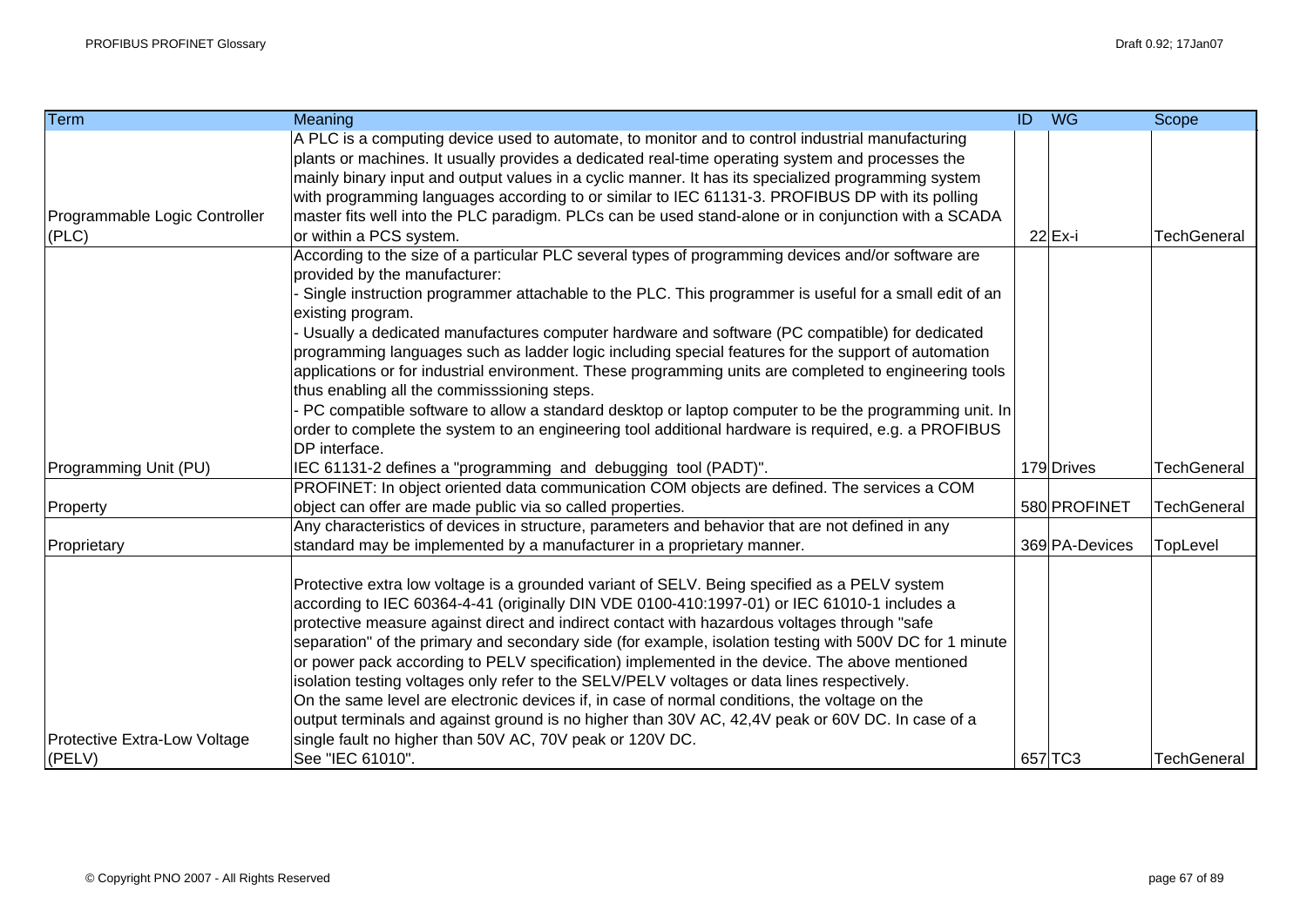| Term                            | Meaning                                                                                                  | ID | <b>WG</b>      | Scope              |
|---------------------------------|----------------------------------------------------------------------------------------------------------|----|----------------|--------------------|
|                                 | A packet of data passed across a network via telegrams. The term implies a specific layer of the OSI     |    |                |                    |
|                                 | seven layer model and a specific protocol. Each layer has its own PDU that is extended subsequently      |    |                |                    |
|                                 | from the physical layer up to the application layer:                                                     |    |                |                    |
|                                 | Physical layer protocol data unit (PhPDU)                                                                |    |                |                    |
|                                 | Data link protocol data unit (DLPDU)                                                                     |    |                |                    |
| Protocol Data Unit (PDU)        | Application protocol data unit (APDU)                                                                    |    | 178 Drives     | <b>TechGeneral</b> |
|                                 | In the ISO/OSI reference model a communication protocol consists of several layers, which build on top   |    |                |                    |
|                                 | of each other. For this reason, (an implementation of the) protocol is also described as Protocol Stack. |    |                |                    |
|                                 | The term stack also refers to the actual software that processes the protocols. So, for example,         |    |                |                    |
|                                 | programmers sometimes talk about loading a stack, which means to load the software required to use a     |    |                |                    |
|                                 | specific set of protocols. Another common phrase is binding a stack, which refers to linking a set of    |    |                |                    |
| <b>Protocol Stack</b>           | network protocols to a network interface card (NIC). Every NIC must have at least one stack bound to it. |    | 440 PA-Devices | TopLevel           |
|                                 | A Provider represents the source of a data communication relationship in PROFINET.                       |    |                |                    |
| Provider                        | A provider has an assigned unique identifier (Provider ID).                                              |    | 581 PROFINET   | <b>TechGeneral</b> |
|                                 | PROFINET: Representative of a field device or a complete fieldbus subsystem be it PROFIBUS DP or         |    |                |                    |
| Proxy                           | another type.                                                                                            |    | 582 PROFINET   | TopLevel           |
|                                 | A function block (or set of function blocks) used in an IEC 61131-3 application program representing a   |    |                |                    |
|                                 | field device or a functional part of a field device. Several PROFIBUS DP profiles are defining Proxy     |    |                |                    |
|                                 | FB <sub>s:</sub>                                                                                         |    |                |                    |
|                                 | PROFIdrive                                                                                               |    |                |                    |
|                                 | Ident systems                                                                                            |    |                |                    |
|                                 | Weighing and dosage systems.                                                                             |    |                |                    |
|                                 | Proxy function blocks shall be portable on IEC 61131-3's structured text (ST) language and on the        |    |                |                    |
|                                 | Comm FBs.                                                                                                |    |                |                    |
| Proxy Function Block (Proxy FB) | See "IEC 61131-3" and "Comm FB".                                                                         |    | 249 Comm-FB    | TopLevel           |
|                                 | IEC 61158-5: role of a slave that transmits data onto the fieldbus for consumption by one or more        |    |                |                    |
|                                 | subscribing slaves.                                                                                      |    |                |                    |
| Publisher                       | See "data exchange broadcast".                                                                           |    | 46 Drives      | TopLevel           |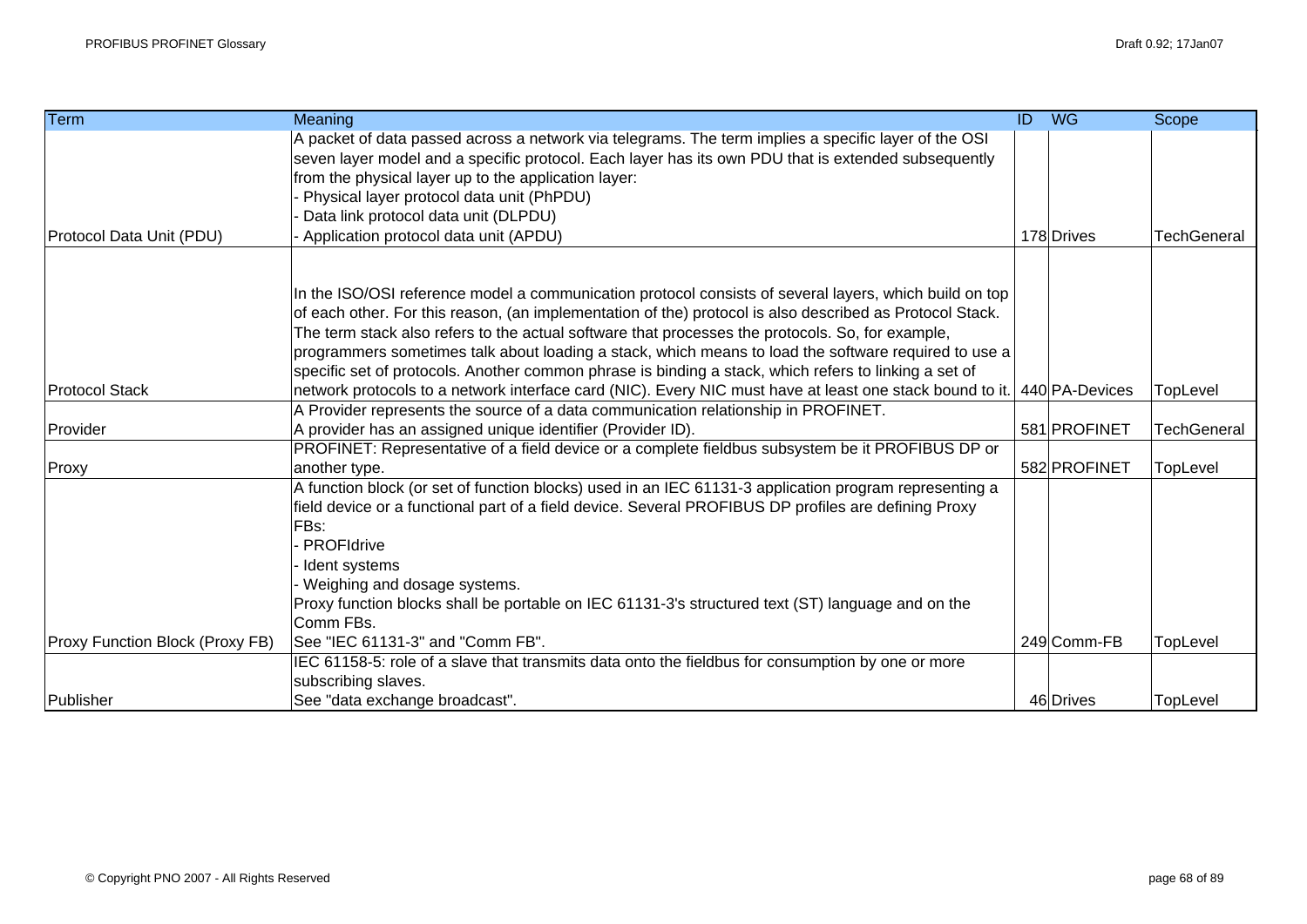| <b>Term</b>              | Meaning                                                                                                              | <b>ID</b> WG | Scope              |
|--------------------------|----------------------------------------------------------------------------------------------------------------------|--------------|--------------------|
|                          | (1) IEC 61158-5: Two of the alarm types. A pull alarm signals the withdrawal of a module and a plug                  |              |                    |
|                          | alarm the insertion of a module in a certain slot.                                                                   |              |                    |
|                          | See "Device Related Diagnosis".                                                                                      |              |                    |
|                          | The PNO maintains a Profile Guideline, Part 3: Diagnosis, Alarms and Time Stamping, order no.                        |              |                    |
|                          | 3.522.                                                                                                               |              |                    |
| Pull & Plug Alarm        | (2) Within PROFINET a Pull & Plug Alarm is defined.                                                                  | 613 PROFINET | <b>TechGeneral</b> |
|                          | In general: Additional information associated with a variable or parameter.                                          |              |                    |
|                          | (1) PROFIBUS application profiles: Qualifiers are values usually associated to measured quantities e.g.              |              |                    |
|                          | the specific trustability (good, uncertain, bad), the exceeding of limits, the unavailability do to failures,        |              |                    |
|                          | etc. They are communicated together with the measurement value in a cyclic manner. The additional                    |              |                    |
|                          | information can be used in user programs to temporarily stabilize the process by using the last valid                |              |                    |
|                          | measurement value or a replacement value. Diagnosis information should not be transferred via this                   |              |                    |
|                          | "channel".                                                                                                           |              |                    |
|                          | Application profiles that use qualifiers are e.g. "PA Devices", "Weighing & Dosage Systems", "Remote<br>I/O for PA". |              |                    |
| Qualifier (Quality Code) | See "Quality of Service".                                                                                            | 643 TC3      | <b>TechGeneral</b> |
|                          | Property, that guaranties a special functionality or service for a PROFINET data connection, e.g. time               |              |                    |
| Quality of Service (QoS) | triggered, event driven or cyclic.                                                                                   | 583 PROFINET | TopLevel           |
|                          | IEC 61158-4: Asynchronous transmission (RS485): When transposing the NRZ signals into a different                    |              |                    |
|                          | signal coding, the transmitter fall time after switching off the transmitter (at the initiator) shall be taken       |              |                    |
|                          | into account if it is greater than the station delay responder time (Tsdr). During this quiet time (Tqui),           |              |                    |
|                          | transmission and receipt of telegrams shall be disabled. This shall also be taken into account when                  |              |                    |
|                          | using self-controlled repeaters, whose switching time shall be taken into consideration. The                         |              |                    |
|                          | implementation shall ensure, that the following condition is fulfilled: $(Tqui) < (min Tsdr)$ .                      |              |                    |
|                          | Synchronous transmission (MBP):                                                                                      |              |                    |
|                          | The transmitter fall time or repeater switch time corresponds to the post transmission gap time $(= Tsyn)$ .         |              |                    |
|                          | The following shall apply: $(Tqui) = (Tptg) = (Tsyn)$                                                                |              |                    |
|                          | "Quiet Time" is a master parameter.                                                                                  |              |                    |
| Quiet Time (Tqui)        | See "Station delay responder time (Tsdr)" and "Post transmission gap time (Tptg)".                                   | 622 DLL-AL   | <b>TechGeneral</b> |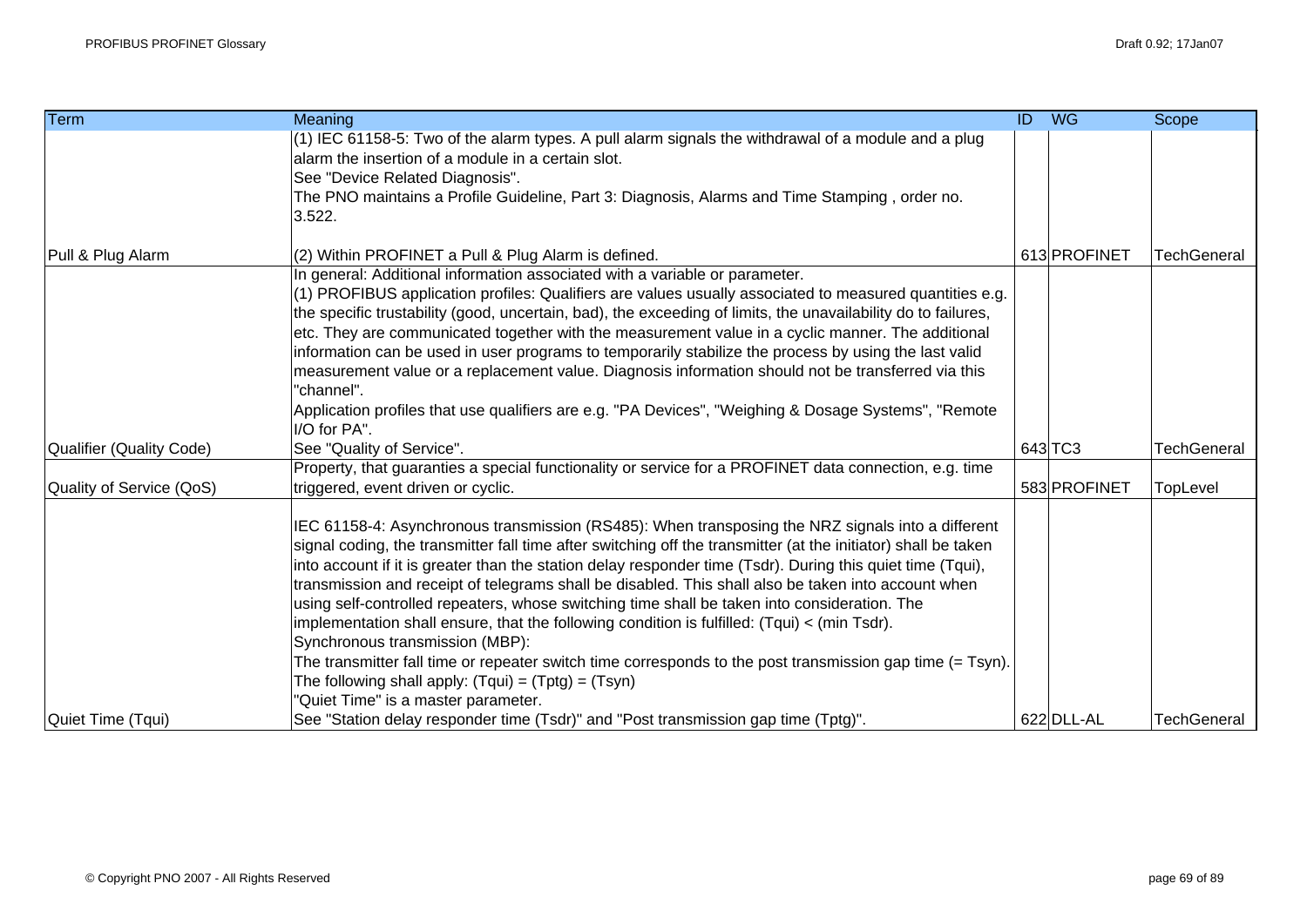| <b>Term</b>              | <b>Meaning</b>                                                                                                | $\overline{ID}$ | $W$ G                   | Scope              |
|--------------------------|---------------------------------------------------------------------------------------------------------------|-----------------|-------------------------|--------------------|
|                          | IEC 61158-4: Asynchronous transmission (RS485): The ready time (Trdy) is the time within which a              |                 |                         |                    |
|                          | master station shall be ready to receive an acknowledgement or response after transmitting a request.         |                 |                         |                    |
|                          | The implementation shall ensure, that the following condition is fulfilled:                                   |                 |                         |                    |
|                          | (Trdy < min Tsdr).                                                                                            |                 |                         |                    |
|                          | Synchronous transmission (MBP): Same as above. However, during the quiet time (Tqui), transmission            |                 |                         |                    |
|                          | and receipt of telegrams shall be disabled. The implementation shall ensure, that the following condition     |                 |                         |                    |
|                          | is fulfilled: $(Tqui) = (Tptg) = (Tsyn) < (Trdy)$ .                                                           |                 |                         |                    |
| Ready Time (Trdy)        | See "Minimum station delay resonder time (min Tsdr)".                                                         |                 | 623 DLL-AL              | <b>TechGeneral</b> |
|                          | IEC 61158-4: Immediately after token reception the master station shall read the current value of its         |                 |                         |                    |
|                          | token rotation timer to calculate the real rotation time $(Trr =$ difference between the target rotation time |                 |                         |                    |
|                          | (Ttr) and the current value of the token rotation timer). Low priority message transfer periods may be        |                 |                         |                    |
|                          | processed if at the instant of processing the real token rotation time is less than the value of the actual   |                 |                         |                    |
|                          | token rotation.                                                                                               |                 |                         |                    |
| Real Rotation Time (Trr) | See "Token Holding Time (Tth)" and "Target Rotation Time (Ttr)".                                              |                 | 454 PA-Devices          | TechGeneral        |
|                          | Performance of a standard Ethernet communication system that meets the requirements of standard               |                 |                         |                    |
|                          | automation applications to a certain extend.                                                                  |                 |                         |                    |
|                          | Soft RealTime (SRT): By using isolating means like switches on the entries of the network and omitting        |                 |                         |                    |
|                          | layers (e.g. IP) and services (e.g. sequencing and acknowledgements of TCP) besides the standard              |                 |                         |                    |
|                          | layers the performance can be improved to a further extend.                                                   |                 |                         |                    |
|                          | Isochronous RealTime (IRT): By using special ASICs that integrate timed switch functionality besides          |                 |                         |                    |
|                          | the standard layers the performance can be improved to a further extend such that isochronous mode            |                 |                         |                    |
| <b>Realtime Ethernet</b> | values of PROFIBUS DP can be outranged.                                                                       |                 | 587 PROFINET            | TopLevel           |
|                          | Within fieldbusses a means to increase availability of an automation system by doubling hosts,                |                 |                         |                    |
|                          | transmission media (cables) and/or slaves. Within PROFIBUS DP only slave redundancy is                        |                 |                         |                    |
|                          | standardized.                                                                                                 |                 |                         |                    |
| Redundancy               | Redundancy may be a pre-requisite to achieve functional safety.                                               |                 | 264 Redundancy          | TopLevel           |
|                          | (1) Within PROFIBUS DP redundancy diagnosis information is conveyed via the status mechanism.                 |                 |                         |                    |
|                          | See "Device Related Diagnosis".                                                                               |                 |                         |                    |
|                          | The PNO maintains a Profile Guideline, Part 3: Diagnosis, Alarms and Time Stamping, order no.                 |                 |                         |                    |
|                          | 3.522.                                                                                                        |                 |                         |                    |
|                          |                                                                                                               |                 |                         |                    |
| <b>Redundancy Alarm</b>  | (2) Within PROFINET a Redundancy Alarm is defined.                                                            |                 | 612 PROFINET            | TechGeneral        |
|                          | Pair of slave PROFIBUS DP interface modules with its I/O modules where one is the primary and one is          |                 |                         |                    |
| <b>Redundant Slave</b>   | the backup slave.                                                                                             |                 | 265 Redundancy TopLevel |                    |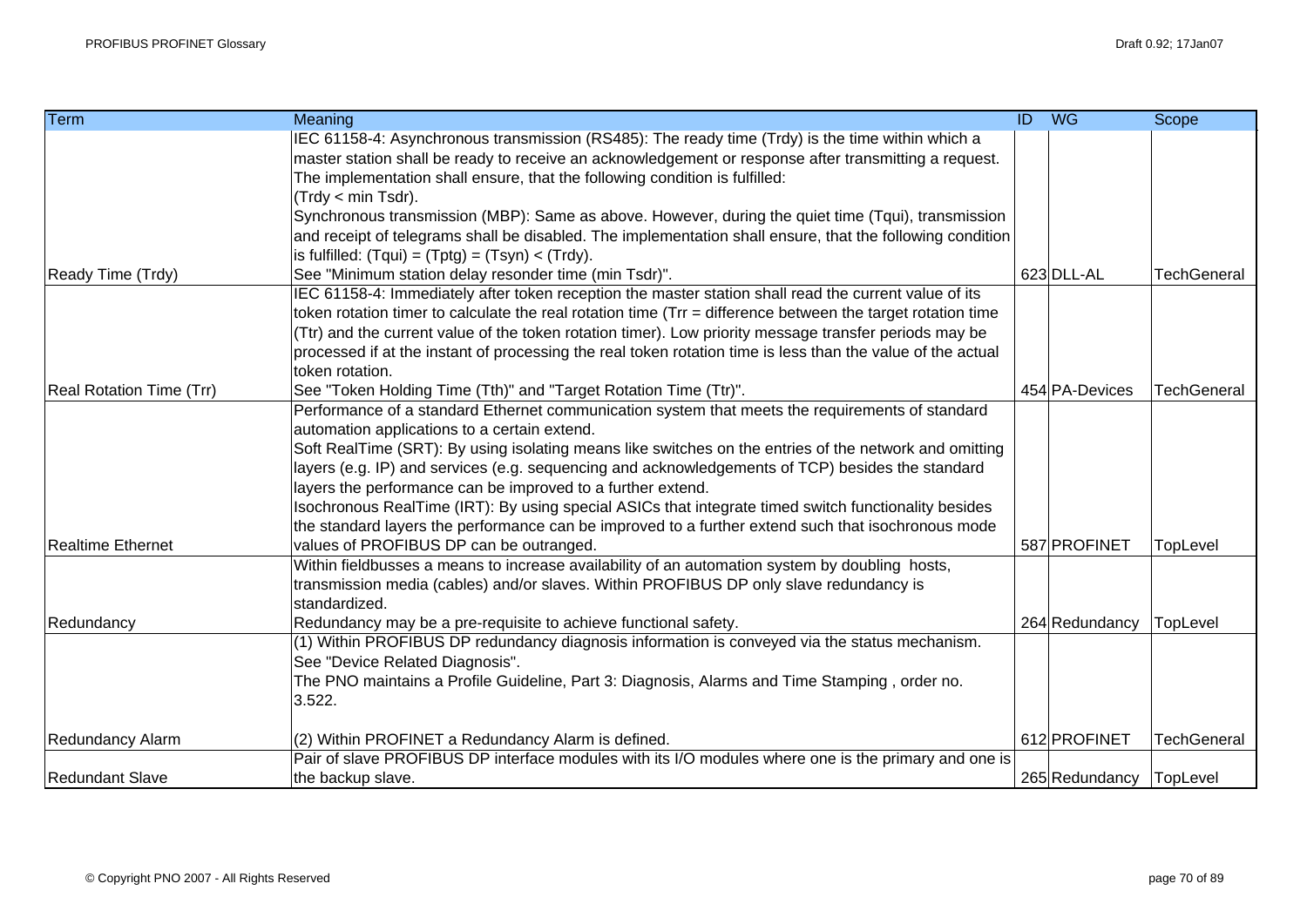| <b>Term</b>                             | Meaning                                                                                                                                                                                                                                                                                                                                                                                                                                                                                                                                                                                                                                                                                                                                                                                                                                                                                                                                                                                                                                                                                                                                                                                                                                                                          | ID WG          | Scope              |
|-----------------------------------------|----------------------------------------------------------------------------------------------------------------------------------------------------------------------------------------------------------------------------------------------------------------------------------------------------------------------------------------------------------------------------------------------------------------------------------------------------------------------------------------------------------------------------------------------------------------------------------------------------------------------------------------------------------------------------------------------------------------------------------------------------------------------------------------------------------------------------------------------------------------------------------------------------------------------------------------------------------------------------------------------------------------------------------------------------------------------------------------------------------------------------------------------------------------------------------------------------------------------------------------------------------------------------------|----------------|--------------------|
| Regional Profibus Associations<br>(RPA) | The most important goals of PROFIBUS International are advancement of the PROFIBUS technology,<br>know-how transfer and protection of investment.<br>Today, more than 1,200 companies around the world profit from advance information to achieve a<br>competitive edge in the market. Members of the organization can be vendors of hardware, software and<br>systems as well as users and operators, scientific institutes and federations provided they support the<br>purposes of PROFIBUS International and the respective Regional PROFIBUS Association (RPA).<br>See "www.profibus.com/organization.html" for details.                                                                                                                                                                                                                                                                                                                                                                                                                                                                                                                                                                                                                                                    | 384 PA-Devices | TopLevel           |
|                                         | Reliability can be specified as the mean number of failures in a given time (failure rate Lambda), or as<br>the mean time between failures (MTBF) for items which are repairable or as mean time to failure<br>(MTTF) for items which are not repairable. For repairable items, it is often assumed that failures occur<br>at a constant rate, in which case the failure rate Lambda = 1/ MTBF. The reliability of components<br>usually is measured in FIT (= one failure in 10^9 device-hours) during its operating stage after the infant<br>mortality stage and before the wear-out stage ("bathtub" curve). It is important to note that the reliability<br>for a given item decreases over time within the MTBF time frame.<br>This mathematical quantity is used within PROFIBUS/PROFIsafe for calculations of residual error rates                                                                                                                                                                                                                                                                                                                                                                                                                                       |                |                    |
| Reliability                             | and the probability of failures.                                                                                                                                                                                                                                                                                                                                                                                                                                                                                                                                                                                                                                                                                                                                                                                                                                                                                                                                                                                                                                                                                                                                                                                                                                                 | 404 Safety     | TopLevel           |
|                                         | Generally, a remote I/O is a subunit located apart from its computing system (e.g. PLC). Referring to<br>PROFIBUS DP, this subunit is either a physical modular or a compact slave that is preprocessing<br>mainly binary process quantities (signals). The signal information is packed into data telegrams and<br>exchanged with the PROFIBUS master. A remote I/O may be expanded with sophisticated modules<br>such as motor starters, gateways, etc.                                                                                                                                                                                                                                                                                                                                                                                                                                                                                                                                                                                                                                                                                                                                                                                                                        |                |                    |
| Remote Input/Output (RIO)               | PNO maintains an application profile "Remote I/O for PA", order no. 3.132                                                                                                                                                                                                                                                                                                                                                                                                                                                                                                                                                                                                                                                                                                                                                                                                                                                                                                                                                                                                                                                                                                                                                                                                        | 38 EDD         | <b>TechGeneral</b> |
| Remote Procedure Call (RPC)             | RPC is a protocol that one program can use to request a service from a program located in another<br>computer in a network without having to understand network details. It uses the client/server model. The<br>requesting program is a client and the service-providing program is the server. An RPC is a<br>synchronous operation requiring the requesting program to be suspended until the results of the remote<br>procedure are returned. However, the use of lightweight processes or threads of a computer program<br>that share the same address space allows multiple RPCs to be performed concurrently.<br>When program statements that use RPC are compiled into an executable program, a stub is included in<br>the compiled code that acts as the representative of the remote procedure code. When the program is<br>run and the procedure call is issued, the stub receives the request and forwards it to a client runtime<br>program in the local computer. The client runtime program has the knowledge of how to address the<br>remote computer and server application and sends the message across the network that requests the<br>remote procedure. Similarly, the server includes a runtime program and stub that interface with the remo 585 PROFINET |                | <b>TopLevel</b>    |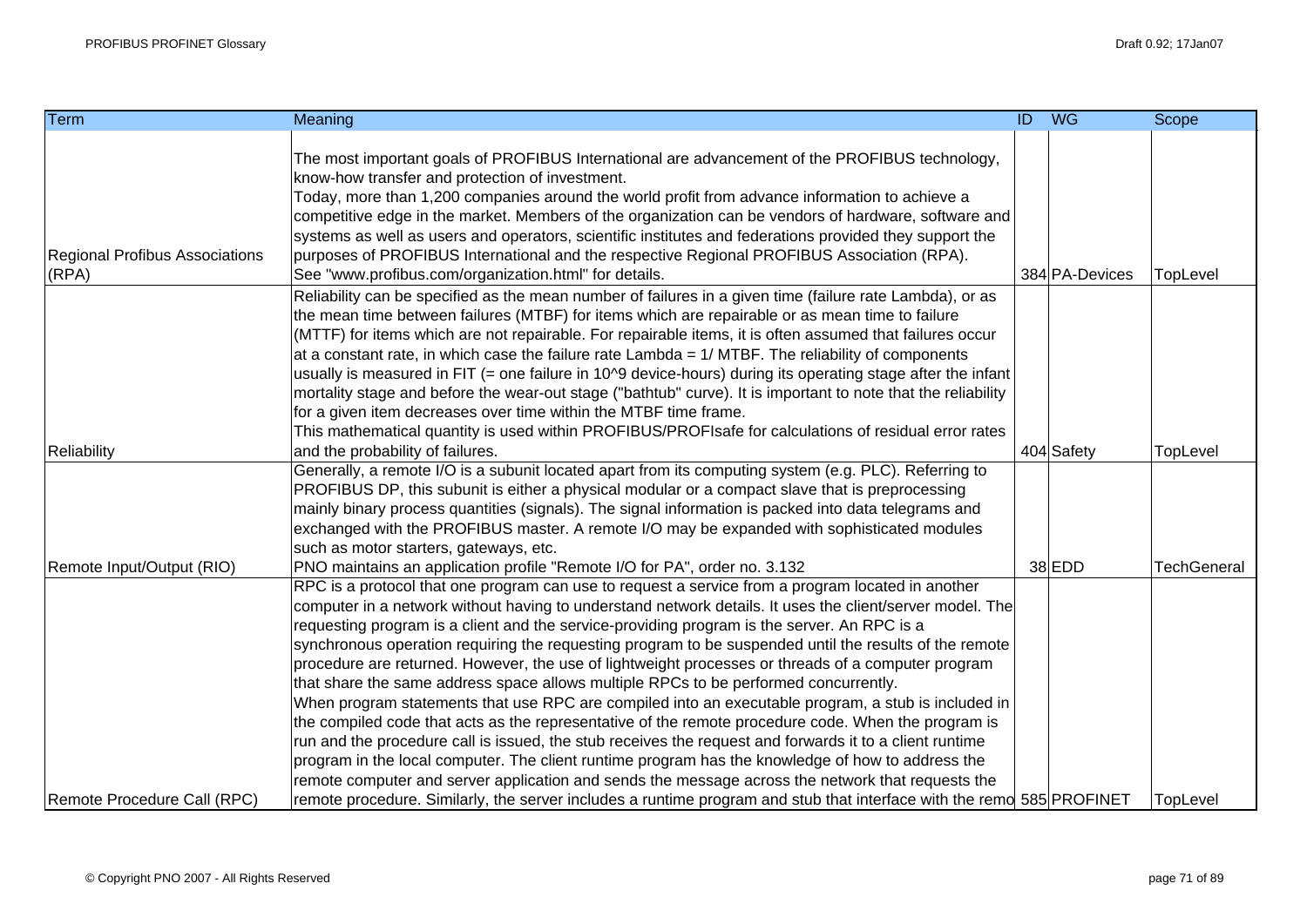| <b>Term</b>               | Meaning                                                                                                                                                                                                       | $\overline{1}$ | <b>WG</b>     | Scope              |
|---------------------------|---------------------------------------------------------------------------------------------------------------------------------------------------------------------------------------------------------------|----------------|---------------|--------------------|
|                           |                                                                                                                                                                                                               |                |               |                    |
|                           | In general: An electronic device that amplifies a signal before transmitting it again. Repeaters can be                                                                                                       |                |               |                    |
|                           | used in computer networks to extend cabling distances.                                                                                                                                                        |                |               |                    |
|                           | IEC 61158-2: Two-port active physical layer device that receives and retransmits all signals to increase                                                                                                      |                |               |                    |
| Repeater                  | the distance and number of devices for which signals can be correctly transferred for a given medium.                                                                                                         |                | 286 PROFINET  | TopLevel           |
|                           | German standard DIN V 19250 ("Basic Safety Evaluation of Measuring and Control Protective                                                                                                                     |                |               |                    |
|                           | Equipment") defines eight "AK" classes (AK1 to AK8). AK = Anforderungsklasse = Requirement Class                                                                                                              |                |               |                    |
|                           | (RC). According to this standard an AK is the assignment to requirements for the realization of a safety                                                                                                      |                |               |                    |
|                           | instrumented system. The AK results from the product of the severity of the potential injury and the                                                                                                          |                |               |                    |
|                           | probability of occurence. The AK rating shall lead to an adequate safety related performance of the                                                                                                           |                |               |                    |
|                           | safety instrumented system. The ratings have been used in DIN V VDE 0801 (for computers/PLC's) so                                                                                                             |                |               |                    |
|                           | far, and more generally, in (draft) DIN 19251.                                                                                                                                                                |                |               |                    |
| Requirements Class (AK16) | See "Risk Assessment".                                                                                                                                                                                        |                | 463 ZVEI-Safe | TopLevel           |
|                           |                                                                                                                                                                                                               |                |               |                    |
|                           | Within PROFIBUS guidelines the following applies:                                                                                                                                                             |                |               |                    |
|                           | RES is an acronym for "reserved for future usage"                                                                                                                                                             |                |               |                    |
|                           | Implementations shall always set "0" for digital values or "20h" (blank) for characters                                                                                                                       |                |               |                    |
|                           | Receiving applications shall not interpret or derive actions from the reserved values                                                                                                                         |                |               |                    |
|                           | These definitions ensure a well defined behavior of devices once the reserved values will be defined.                                                                                                         |                |               |                    |
|                           | The revocation of reservations within new releases of guidelines shall be affirmed by the advisory board                                                                                                      |                |               |                    |
| Reserved (RES)            | of the PNO.                                                                                                                                                                                                   |                | 191 Drives    | <b>TechGeneral</b> |
|                           | IEC 61496-1: A restart interlock is a means of preventing automatic restarting of a machine                                                                                                                   |                |               |                    |
|                           | after tripping of the sensing device during a hazardous part of the machine operating cycle,                                                                                                                  |                |               |                    |
|                           | after a change in "mode of operation" of the machine, and                                                                                                                                                     |                |               |                    |
|                           | after a change in the "means of start control" of the machine.                                                                                                                                                |                |               |                    |
|                           | Modes of operation include jog, single stroke, automatic. Means of start control include foot switch,<br>twohand control, and single or double actuation of the electro-sensitive protection equipment (ESPE) |                |               |                    |
| <b>Restart Interlock</b>  | sensing device.                                                                                                                                                                                               |                | 501 ZVEI-Safe | <b>TechGeneral</b> |
|                           | Version identifier of a DP device in 8 bit format. It is defined within the GSD file of a particular device.                                                                                                  |                |               |                    |
|                           | The device may report the revision number via an extended diagnosis information. The revision number                                                                                                          |                |               |                    |
|                           | does not describe the revision of the GSD file of the device!                                                                                                                                                 |                |               |                    |
| <b>Revision Number</b>    | See "Diagnosis".                                                                                                                                                                                              |                | 292 GSD       | <b>TechGeneral</b> |
| <b>Risk</b>               | IEC 61508-4: A combination of the probability of occurrence of harm and the severity of that harm.                                                                                                            |                | 403 Safety    | TopLevel           |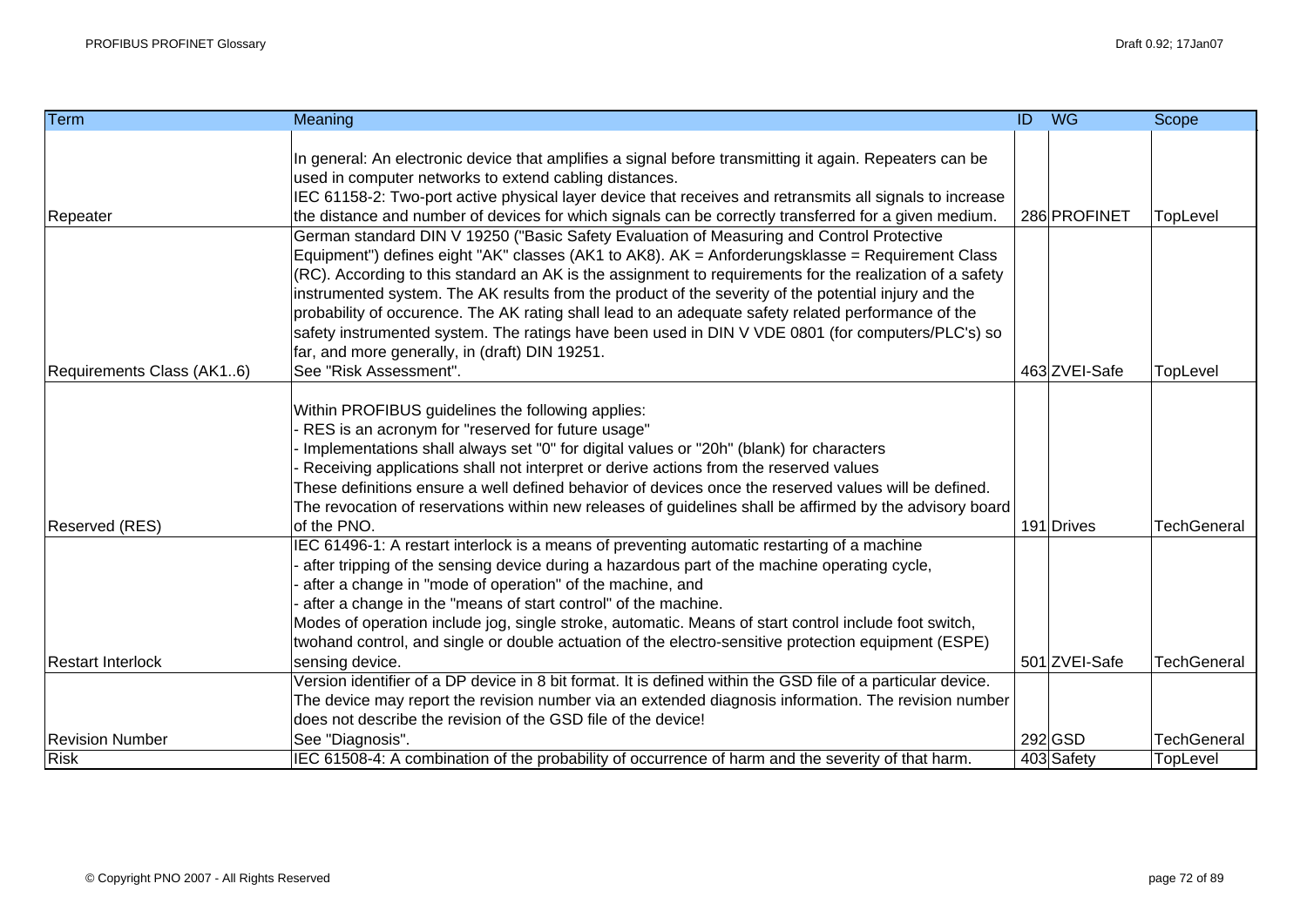| Term                                 | Meaning                                                                                                           | <b>ID</b> WG   | Scope              |
|--------------------------------------|-------------------------------------------------------------------------------------------------------------------|----------------|--------------------|
|                                      | The European standard EN 1050 defines procedures necessary for the execution of a risk assessment.                |                |                    |
|                                      | The assessment thus comprises a risk analysis prior to a risk validation.                                         |                |                    |
|                                      | The ISO 14121 is the corresponding international standard.                                                        |                |                    |
| <b>Risk Assessment</b>               | See "ISO 14121".                                                                                                  | 485 ZVEI-Safe  | <b>TechGeneral</b> |
|                                      | On the Internet, a router is a device or, in some cases, software in a computer, that determines the next         |                |                    |
|                                      | network point to which a packet should be forwarded toward its destination. The router is connected to            |                |                    |
|                                      | at least two networks and decides which way to send each information packet based on its current                  |                |                    |
|                                      | understanding of the state of the networks it is connected to. A router is located at any gateway (where          |                |                    |
|                                      | one network meets another), including each Internet point-of-presence. A router is often included as              |                |                    |
| Router                               | part of a network switch.                                                                                         | 584 PROFINET   | TopLevel           |
|                                      | In general: The process of finding a path to the destination host. Routing is very complex in large               |                |                    |
|                                      | networks because of the many potential intermediate destinations a packet might traverse before                   |                |                    |
| Routing                              | reaching its destination host.                                                                                    | 322 PA-Devices | TopLevel           |
|                                      | IEC 61158-2: Type of medium attachment unit (MAU) corresponding to ANSI/TIA/EIA-485-A:1998,                       |                |                    |
|                                      | "Electrical characteristics of generators and receivers for use in balanced digital multipoint systems".          |                |                    |
|                                      | Suited mainly for factory automation:                                                                             |                |                    |
|                                      | - Linear bus, terminated at both ends, stubs <0,3 m, no branches (spurs) (see note)                               |                |                    |
|                                      | - Total of the capacities of all stubs 0,05 nF at 3, 6 and 12 Mbit/s                                              |                |                    |
|                                      | Shielded twisted pair cable (type A recommended)                                                                  |                |                    |
|                                      | Line length: <= 1200 m, depending on the data rate and cable type                                                 |                |                    |
|                                      | - Number of stations: 32 (master stations, slave stations or repeaters)                                           |                |                    |
|                                      | Data rates: 9,6/ 19,2/ 45,45/ 93,75/ 187,5/ 500/ 1 500/ 3 000/ 6 000/ 12 000 kbit/s                               |                |                    |
|                                      | Note: It is highly recommended to not exceed a total capacity of 15 pF per station and a length of more           |                |                    |
|                                      | than 5 cm between connector and line driver circuit if 12 Mbit/s are to be supported.                             |                |                    |
| <b>RS485</b>                         | See RS485-IS also.                                                                                                | 280 DLL-AL     | TopLevel           |
|                                      | Intrinsically safe version of the transmission technology RS485. See "Intrinsic Safety".                          |                |                    |
| <b>RS485-IS</b>                      | The PNO maintains a guideline "PROFIBUS RS485-IS User and Installation Guideline", order no. 2.262 395 PA-Devices |                | TopLevel           |
| <b>Runtime Automation Object (RT</b> |                                                                                                                   |                |                    |
| Auto)                                | PROFINET: Automation functionality of a component which can be used from any application.                         | 586 PROFINET   | <b>TechGeneral</b> |
|                                      | IEC 61800-5-2: "Safe dynamic braking (including slowdown)" means a combination of "Controlled                     |                |                    |
| Safe Dynamic Braking                 | stopping by control of braking torque" and "Speed limiting".                                                      | 525 Safety     | <b>TechGeneral</b> |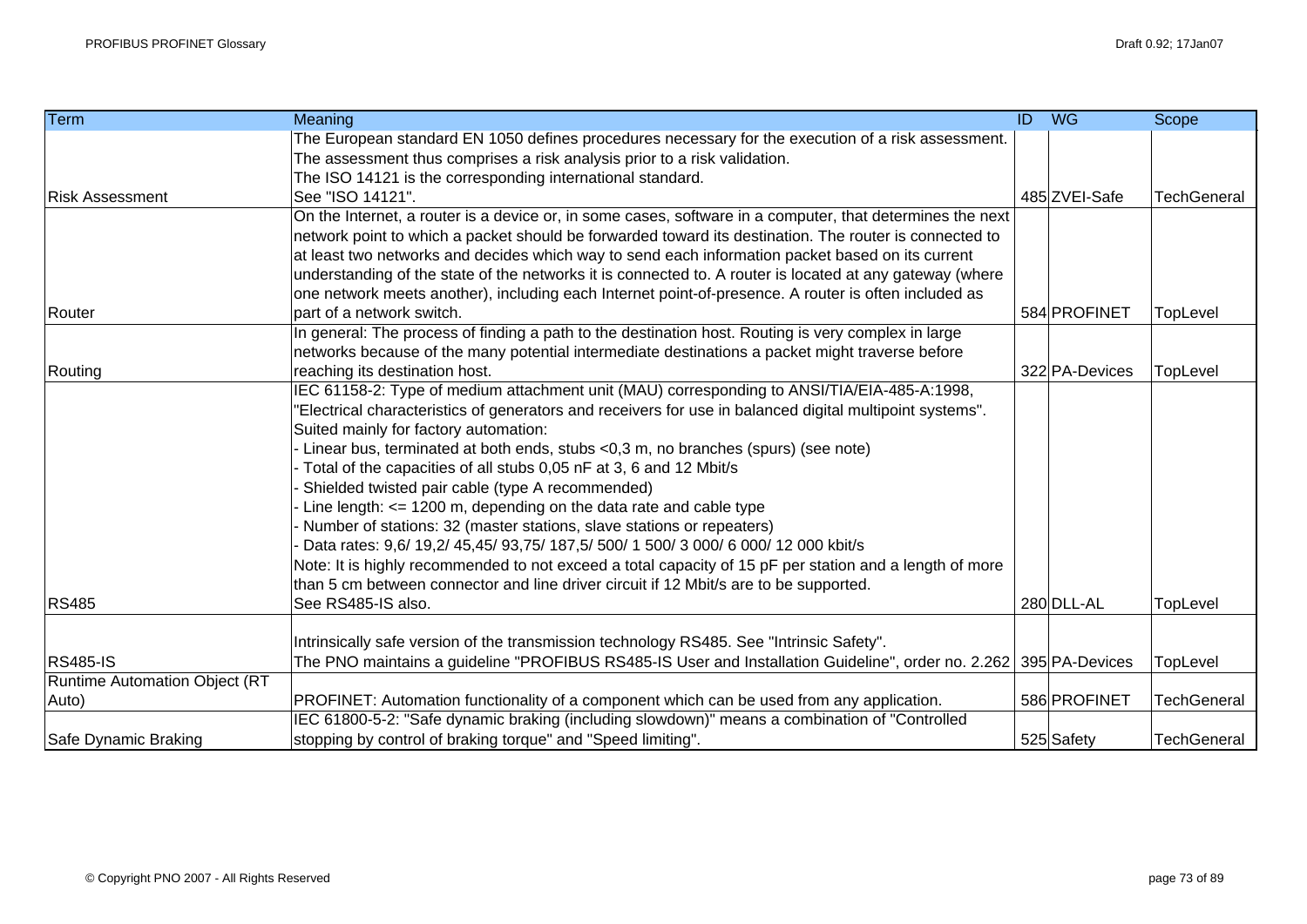| Term                            | Meaning                                                                                                                                                                                                                                                                                                                                                                                                                                                                                                                                                                                                                                                                                                                                                                                                                                                                                                                                        | $\overline{ID}$ | <b>WG</b>  | Scope              |
|---------------------------------|------------------------------------------------------------------------------------------------------------------------------------------------------------------------------------------------------------------------------------------------------------------------------------------------------------------------------------------------------------------------------------------------------------------------------------------------------------------------------------------------------------------------------------------------------------------------------------------------------------------------------------------------------------------------------------------------------------------------------------------------------------------------------------------------------------------------------------------------------------------------------------------------------------------------------------------------|-----------------|------------|--------------------|
| Safe Maximum Increment          | IEC 61800-5-2: "Limited maximum increment": An input signal (e.g. start) initiates the (safe) adjustable<br>speed electrical power drive system to move a specified increment. After having completed the travel<br>required for this increment the motor shall be brought to standstill by one of the following safety<br>functions:<br>Controlled stopping by control of braking torque; or<br>Uncontrolled stopping by removal of power.<br>Followed by one of the following:<br>Controlled hold; or<br>Power removal.                                                                                                                                                                                                                                                                                                                                                                                                                      |                 | 526 Safety | <b>TechGeneral</b> |
| Safe Position Limiting          | IEC 61800-5-2: Safe (absolute) position limiting means the motor is operating within specified position<br>limit(s) where all controlling functions (torque, speed, position, etc.) between the basic or complete drive<br>module and the motor are active. The (safe) adjustable speed electrical power drive system shall<br>control the speed so as not to exceed the specified position limit(s). Those should be determined by the<br>installation designer for all modes of use.<br>The (safe) adjustable speed electrical power drive system shall achieve a hold condition (e.g. controlled<br>stopping followed by controlled hold) when a specified position limit is exceeded. Specification of the<br>position limit value(s) shall take into account the maximum possible overtravel distance(s).                                                                                                                                 |                 | 527 Safety | <b>TechGeneral</b> |
|                                 | A circuit which has no direct connection to primary power and derives its power from a transformer,<br>converter or equivalent isolation device, or from a battery. It is so designed and protected that, under<br>normal and single fault conditions, its voltages do not exceed a safe value. Being specified as a SELV<br>system includes a protective measure against direct and indirect contact with hazardous voltages<br>through "safe separation" (for example, isolation testing with 500V DC for 1 minute or power pack<br>according to PELV specification) implemented in the device. However, a SELV system must not be<br>grounded (in contrast to a PELV system). On the same level are electronic devices if, in case of normal<br>conditions, the voltage on the output terminals and against ground is no higher than 30V AC, 42,4V<br>peak or 60V DC. In case of a single fault no higher than 50V AC, 70V peak or 120V DC. |                 |            |                    |
| Safety Extra-Low Voltage (SELV) | See "IEC 61010".                                                                                                                                                                                                                                                                                                                                                                                                                                                                                                                                                                                                                                                                                                                                                                                                                                                                                                                               |                 | 656 TC3    | <b>TechGeneral</b> |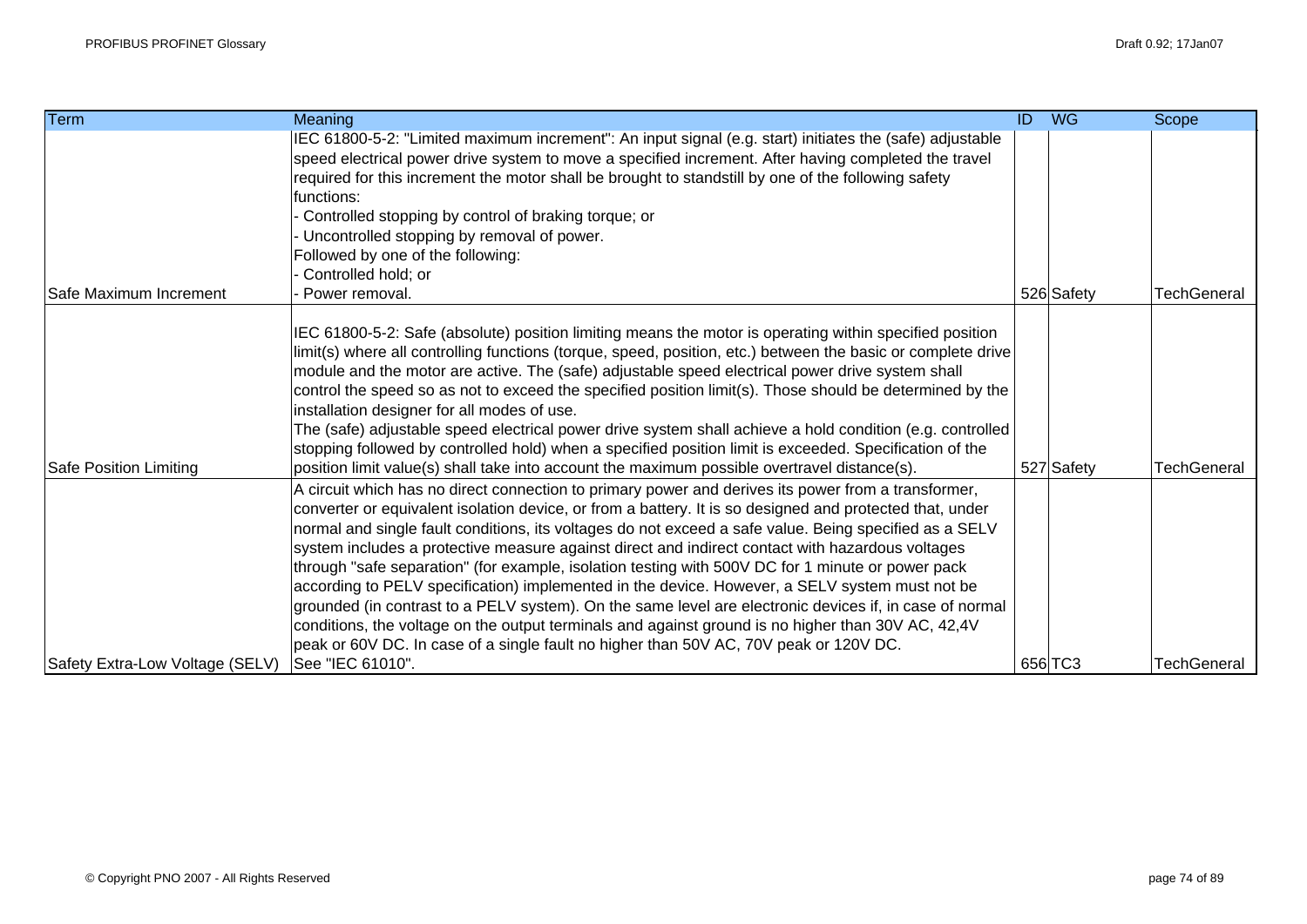| <b>Term</b>                        | Meaning                                                                                                    | <b>ID</b> WG |               | Scope              |
|------------------------------------|------------------------------------------------------------------------------------------------------------|--------------|---------------|--------------------|
|                                    | IEC 61508-4: function to be implemented by an electric, electronic, programmable electronic safety-        |              |               |                    |
|                                    | related system, other technology safety-related system or external risk reduction facilities, which is     |              |               |                    |
|                                    | intended to achieve or maintain a safe state for the equipment under control, in respect of a specific     |              |               |                    |
|                                    | hazardous event.                                                                                           |              |               |                    |
|                                    | Within the scope of PROFIsafe this usually corresponds each with one or more actuators (relays,            |              |               |                    |
|                                    | motors, valves, robots, etc.) together with its communications, logic solving equipment and probably       |              |               |                    |
|                                    | software, sensors or other inputs, and the power supplies involved in a risk assessment and associated     |              |               |                    |
|                                    | with a certain level of risk for a specific hazardous event.                                               |              |               |                    |
|                                    | It is the intention of PROFIsafe to reduce the amount of effort for the application of safety equipment by |              |               |                    |
|                                    | well defined safety components (safety data SIL and PFD) and standardized approved safety function         |              |               |                    |
|                                    | blocks and using standards such as:                                                                        |              |               |                    |
|                                    | - IEC 61511 (process automation)                                                                           |              |               |                    |
|                                    | - IEC 62061 (machinery, electrical part)                                                                   |              |               |                    |
| Safety Function                    | ISO 13849 (machinery, mechanical and electrical parts).                                                    |              | 636 Safety    | TopLevel           |
|                                    | A term used in ANSI/ISA S84.01-1996 "Application of Safety Instrumented Systems for Process                |              |               |                    |
|                                    | Industries". This standard is going to be replaced by IEC 61508 and IEC 61511. SIS include all             |              |               |                    |
| <b>Safety Instrumented Systems</b> | elements from the sensor to the actuator, including inputs, outputs, power supplies and logic solvers.     |              |               |                    |
| (SIS)                              | See "Programmable Electronic safety-rel. System" and "Safety Function".                                    |              | 493 ZVEI-Safe | <b>TopLevel</b>    |
|                                    | The international standard IEC 61508 "Functional Safety of electrical/electronic/programmable              |              |               |                    |
|                                    | electronic safety-related systems" defines four safety integrity levels (SIL1 to 4). They are defined as   |              |               |                    |
|                                    | the measure for the safety performance of electrical or electronic control equipment. There is no direct   |              |               |                    |
|                                    | conversion between the AK requirement classes or the categories of EN954-1 and SIL levels, but for         |              |               |                    |
|                                    | example in a typical application AK 5 and AK 6 or category 4 might correspond to SIL 3. The SIL levels     |              |               |                    |
|                                    | from IEC 61508 are also used in IEC 61511 (for the process industry).                                      |              |               |                    |
| Safety Integrity Level (SIL)       | See "IEC 61508", "Requirements Class (AK16)", and "Category (acc. EN 954)".                                |              | 499 ZVEI-Safe | TopLevel           |
|                                    | IEC 61496-2: A light beam device is either a single light beam device or a multiple light beam device. A   |              |               |                    |
|                                    | single light beam device is an active opto-electronic protective device (AOPD) comprising one emitting     |              |               |                    |
|                                    | element and one receiving element, where a detection zone is not specified by the supplier. A multiple     |              |               |                    |
|                                    | light beam device is an active opto-electronic protective device (AOPD) comprising multiple emitting       |              |               |                    |
|                                    | elements and corresponding receiving elements, and where a detection zone is not specified by the          |              |               |                    |
| Safety Light Beam                  | supplier.                                                                                                  |              | 495 ZVEI-Safe | TechGeneral        |
|                                    |                                                                                                            |              |               |                    |
|                                    | IEC 61496-2: An active opto-electronic protective device (AOPD) comprising an integrated assembly of       |              |               |                    |
|                                    | one or more emitting element(s) and one or more receiving element(s) forming a detection zone with a       |              |               |                    |
|                                    | detection capability less than or equal to 116 mm, both specified by the supplier. A light curtain with a  |              |               |                    |
| Safety Light Curtain               | detection capability between 40 mm and 116 mm may be referred to as a light grid.                          |              | 494 ZVEI-Safe | <b>TechGeneral</b> |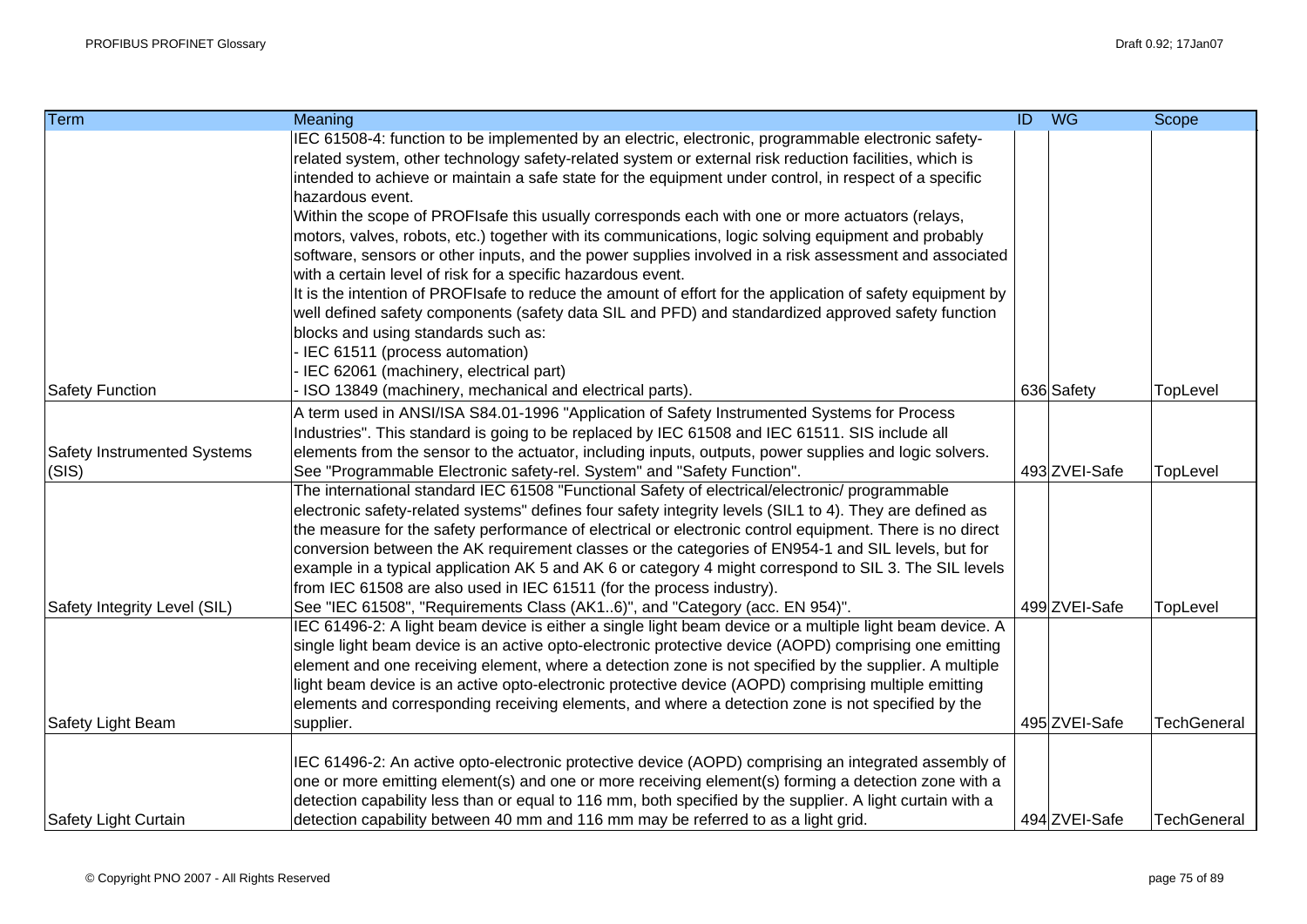| Term                        | Meaning                                                                                                 | ID | $W$ G          | Scope              |
|-----------------------------|---------------------------------------------------------------------------------------------------------|----|----------------|--------------------|
|                             | IEC 61158-4: Asynchronous transmission (RS485): The following time interval is specified as safety      |    |                |                    |
|                             | margin (Tsm): $(Tsm) = 2 bit + 2 \times (Tset) + (Tqui)$ .                                              |    |                |                    |
|                             | Synchronous transmission (MBP): The safety margin (Tsm) is defined as the time interval:                |    |                |                    |
| Safety Margin Time (Tsm)    | $(Tsm) = 2 bit + 2 \times (Tset).$                                                                      |    | 227 Drives     | <b>TechGeneral</b> |
|                             | Supervisory Control and Data Acquisition systems are used in industry to monitor and control plant      |    |                |                    |
|                             | status and provide logging facilities. It consist of a central host or master (usually called a master  |    |                |                    |
|                             | station, master terminal unit or MTU); one or more field data gathering and control units or remotes    |    |                |                    |
|                             | (usually called remote stations, remote terminal units, or RTU's); and a collection of standard and/or  |    |                |                    |
|                             | custom software used to monitor and control remotely located field data elements. SCADA systems are     |    |                |                    |
|                             | highly configurable, and usually interface to the plant via PLCs.                                       |    |                |                    |
|                             | Systems similar to SCADA systems are often referred to as Distributed Control Systems (DCS). They       |    |                |                    |
|                             | have similar functions to SCADA systems, but the field data gathering or control units are usually      |    |                |                    |
|                             | located within a more confined area. Communications may be via a local area network (LAN), and will     |    |                |                    |
|                             | normally be reliable and high speed. A DCS system usually employs significant amounts of closed loop    |    |                |                    |
|                             | control.                                                                                                |    |                |                    |
| <b>SCADA</b>                | SCADA systems on the other hand generally cover larger geographic areas, and rely on a variety of       |    | $182$ TC3      | TopLevel           |
|                             | PROFIBUS DP provides the following device integration technologies:                                     |    |                |                    |
|                             | (1) Generic Station Description (GSD) for simple devices and fixed run-up configurations                |    |                |                    |
|                             | (2) Electronic Device Description (EDD) for additional individual device parameterization and           |    |                |                    |
|                             | diagnostics at run-time based on "electronic data sheets" and interpreter tools. Suitable for mid-range |    |                |                    |
|                             | device complexity.                                                                                      |    |                |                    |
|                             | (3) Field Device Tool (FDT) and Device Type Manager (DTM) for individual device parameterization        |    |                |                    |
|                             | and diagnostics at run-time based on PC application software and a standard interface (FDT) to          |    |                |                    |
|                             | engineering tools or monitoring stations. Suitable for medium to high device complexity.                |    |                |                    |
|                             | The PNO maintains a series of guidelines "Specification for PROFIBUS Device Description and Device      |    |                |                    |
|                             | Integration,                                                                                            |    |                |                    |
|                             | Volume 1: GSD, order no. 2.122                                                                          |    |                |                    |
|                             | Volume 2: EDDL, order no. 2.152                                                                         |    |                |                    |
| Scalable Device Integration | Volume 3: FDT, order no. 2.162"                                                                         |    | 422 PA-Devices | TopLevel           |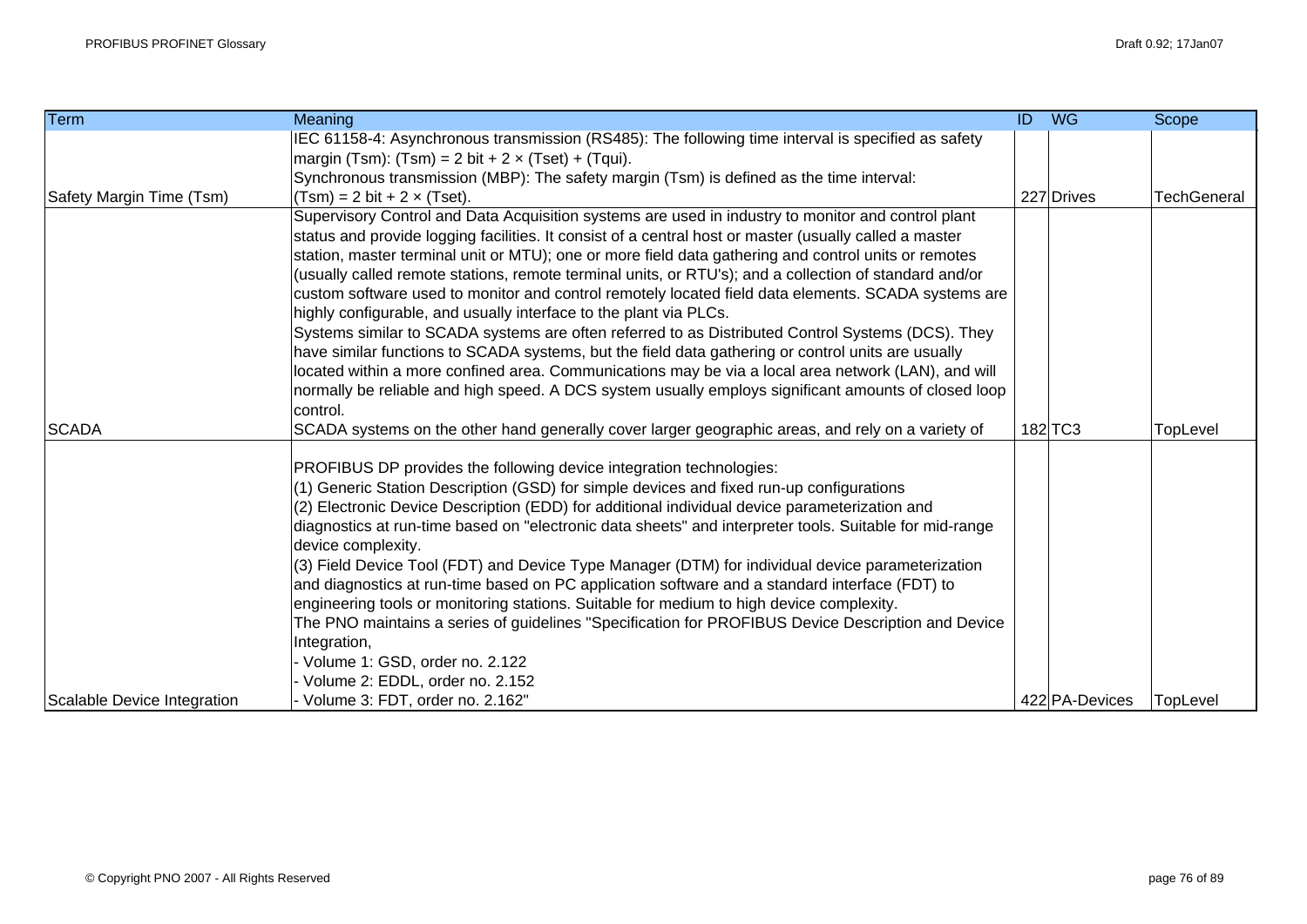| Term                          | Meaning                                                                                                                   | ID WG        | Scope              |
|-------------------------------|---------------------------------------------------------------------------------------------------------------------------|--------------|--------------------|
|                               | Automation systems based on PROFIBUS DP and PROFINET are more and more directly linked to                                 |              |                    |
|                               | public networks like the Internet and thus are becoming more vulnerable in terms of                                       |              |                    |
|                               | endangerment of public or employee safety                                                                                 |              |                    |
|                               | loss of public confidence                                                                                                 |              |                    |
|                               | violation of regulatory requirements                                                                                      |              |                    |
|                               | loss of proprietary or confidential information                                                                           |              |                    |
|                               | economic loss                                                                                                             |              |                    |
|                               | In anticipation of these threads PI and the PNO are working closely together with other organizations                     |              |                    |
|                               | such as IEC or ISA to establish appropriate technical standards (e.g. IEC 61784-x).                                       |              |                    |
|                               | Following a list of technologies that might be considered during the specification phase:                                 |              |                    |
|                               | Firewall - DMZ - access control list - password - passphrase - cryptography - cryptanalysis - code -                      |              |                    |
|                               | cipher - ciphertext - block cipher - stream cipher - encryption and decryption - key - one-time pad -                     |              |                    |
|                               | Secure Socket Layer (SSL) - Secure Hypertext Transfer Protocol (HTTPS) - public key infrastructure                        |              |                    |
| Security                      | (PKI) - public key - private key - digital certificate - certificate authority (CA) - registration authority (RA) -       | 617 PROFINET | TopLevel           |
|                               | IEC 61158-2: main section of a fieldbus that is terminated in its characteristic impedance. Segments are                  |              |                    |
| Segment                       | linked by repeaters within a logical link and by bridges to form a fieldbus network.                                      | 315 DLL-AL   | TopLevel           |
|                               | Segment couplers are used to connect PA devices with its low speed and intrinsically safe MBP-IS                          |              |                    |
|                               | transmission physics to the high speed RS485 transmission technology. A segment coupler does this                         |              |                    |
|                               | interfacing and provides intrinsically safe power.                                                                        |              |                    |
|                               | Basically, two different variants of the segment coupler are available: the "transparent" coupler with a                  |              |                    |
|                               | fixed baud rate on the RS485 side (45,45 kbit/s or 93,75kbit/s) and the "intelligent" coupler with a                      |              |                    |
|                               | variable baud rate up to 12Mbit/s.                                                                                        |              |                    |
|                               | The "transparent" coupler simply converts the asynchronous 11-bit/character DP/RS485 physics into the                     |              |                    |
|                               | 8-bit/character synchronous MBP physics. An address is not assigned to the coupler. Only one PA                           |              |                    |
|                               | device can be connected to this type of coupler.                                                                          |              |                    |
|                               | The "intelligent" coupler may be a combined slave/master device with its own slave address to the high                    |              |                    |
|                               | speed DP-segment. This type of coupler "folds" and "unfolds" the telegram contents of several PA                          |              |                    |
|                               | devices on the PA-segment to/from one telegram of the DP-segment. The other type is transparent and                       |              |                    |
| Segment Coupler               | just acts like a "gear reduction" without its own address. Either type has its advantages and disadvantage 444 PA-Devices |              | TopLevel           |
|                               | A device that measures or detects a real world quantity such as voltage, current, motion, proximity,                      |              |                    |
|                               | position, heat, pressure or light. It converts the quantity into an analog or digital representation (signal).            |              |                    |
|                               | In form of field devices sensors may not only communicate its process values (of signals) but provide                     |              |                    |
| Sensor                        | parameterization, diagnostics, etc.                                                                                       | $24$ Ex-i    | <b>TechGeneral</b> |
| Serial Line Internet Protocol | Offers a simple possibility of TCP/IP data packages over serial point to point connections. With this                     |              |                    |
| (SLIP)                        | method devices without LAN interface can easily be connected to a network via a serial interface.                         | 589 PROFINET | <b>TechGeneral</b> |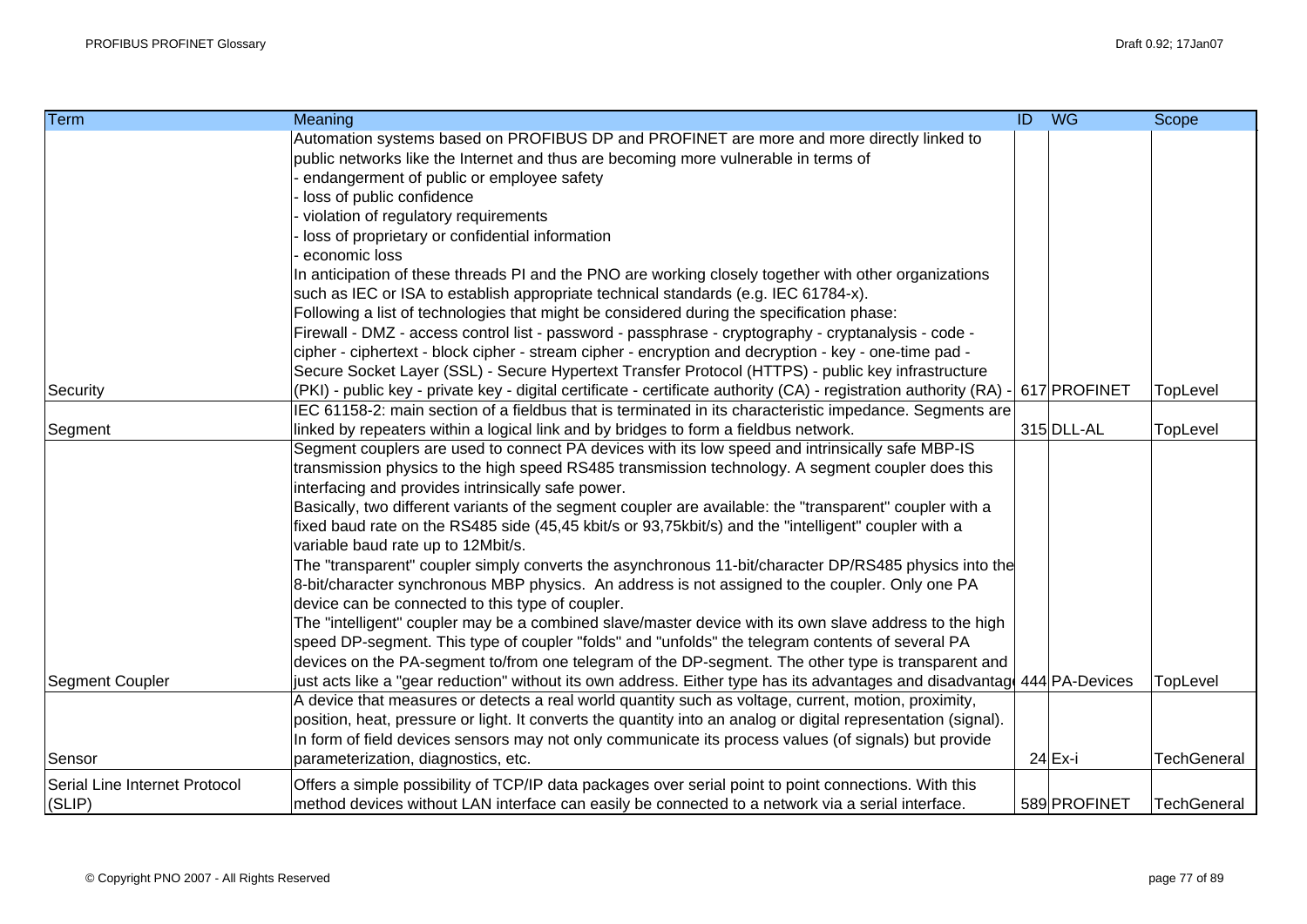| Term                                         | Meaning                                                                                                                                                                                                                                                                                                                                                                                                                                   | <b>ID WG</b>  | Scope              |
|----------------------------------------------|-------------------------------------------------------------------------------------------------------------------------------------------------------------------------------------------------------------------------------------------------------------------------------------------------------------------------------------------------------------------------------------------------------------------------------------------|---------------|--------------------|
| Service Access Points (SAP)                  | The OSI reference model term for the component of a network address which identifies the individual<br>application process (AP) on a host which is sending or receiving a data packet. The PROFIBUS DP<br>protocol is using both a source service access point (SSAP) and a destination service access point<br>(DSAP) within its telegrams. PROFIBUS DP defines a total of 66 SAP addresses.<br>See "DP telegram types".                 | 193 PROFINET  | <b>TechGeneral</b> |
|                                              | IEC 61158-4: the time, which expires from the occurrence of a transmission event (for example, an<br>interrupt on the last bit of a sent telegram or when synchronization time expires) until the necessary<br>reaction is performed (for example, to start synchronization time or to enable the receiver).<br>This is a master parameter.                                                                                               |               |                    |
| Setup Time (Tset)                            | See "Master parameter".                                                                                                                                                                                                                                                                                                                                                                                                                   | 229 Drives    | <b>TechGeneral</b> |
| Shielded Twisted Pair (STP)                  | Shielded twisted pair is a special kind of copper wiring used in business installations. An outer covering<br>or shield is added to the ordinary twisted pair wires; the shield functions as a ground. To reduce<br>crosstalk or electromagnetic induction between pairs of wires, two insulated copper wires are twisted<br>around each other.<br>The PNO maintains several guidelines around cable types, connectors and installations. | 594 PROFINET  | <b>TechGeneral</b> |
| Shock Protection (electrical)                | IEC 61784, Type 3: "PROFIBUS master and slave devices shall comply with the legal requirements of<br>that country where they are deployed (within Europe e.g. indicated via the CE mark). The measures for<br>protection against electrical shocks (i.e. electrical safety) within industrial applications shall be based on<br>IEC 61010 or IEC 61131-2 depending on a device type specified therein."                                   | 419 Safety    | TopLevel           |
| Sign (SN)                                    | A symbol that identifies a positive or negativ number. In digital form, it is either a separate character or<br>part of the octets (data types).<br>The PNO maintains a "Profile guideline, Part 2, "Data types, programming languages and platforms",<br>order no. 3.512                                                                                                                                                                 | 195 Drives    | <b>TechGeneral</b> |
| Signal                                       | Is the representative of a real world quantity such as voltage, current, motion, proximity, position,<br>temperature, pressure or light. The signal data are communicated as process values (I/O data) within<br>PROFIBUS DP.                                                                                                                                                                                                             | 276 TimeStamp | <b>TechGeneral</b> |
| Simple Mail Transfer Protocol<br>(SMTP)      | Simple mail transfer protocol is a TCP/IP protocol used in sending and receiving e-mail. However, since<br>it's limited in its ability to queue messages at the receiving end, it's usually used with one of two other<br>protocols, POP3 or Internet Message Access Protocol, that let the user save messages in a server<br>mailbox and download them periodically from the server.                                                     | 590 PROFINET  | TopLevel           |
| Simple Network Management<br>Protocol (SNMP) | Simple network management protocol is the protocol governing network management and the<br>monitoring of network devices and their functions. It is not necessarily limited to TCP/IP networks.<br>SNMP is described formally in the Internet Engineering Task Force (IETF) Request for Comment (RFC)<br>1157 and in a number of other related RFCs.                                                                                      | 591 PROFINET  | TopLevel           |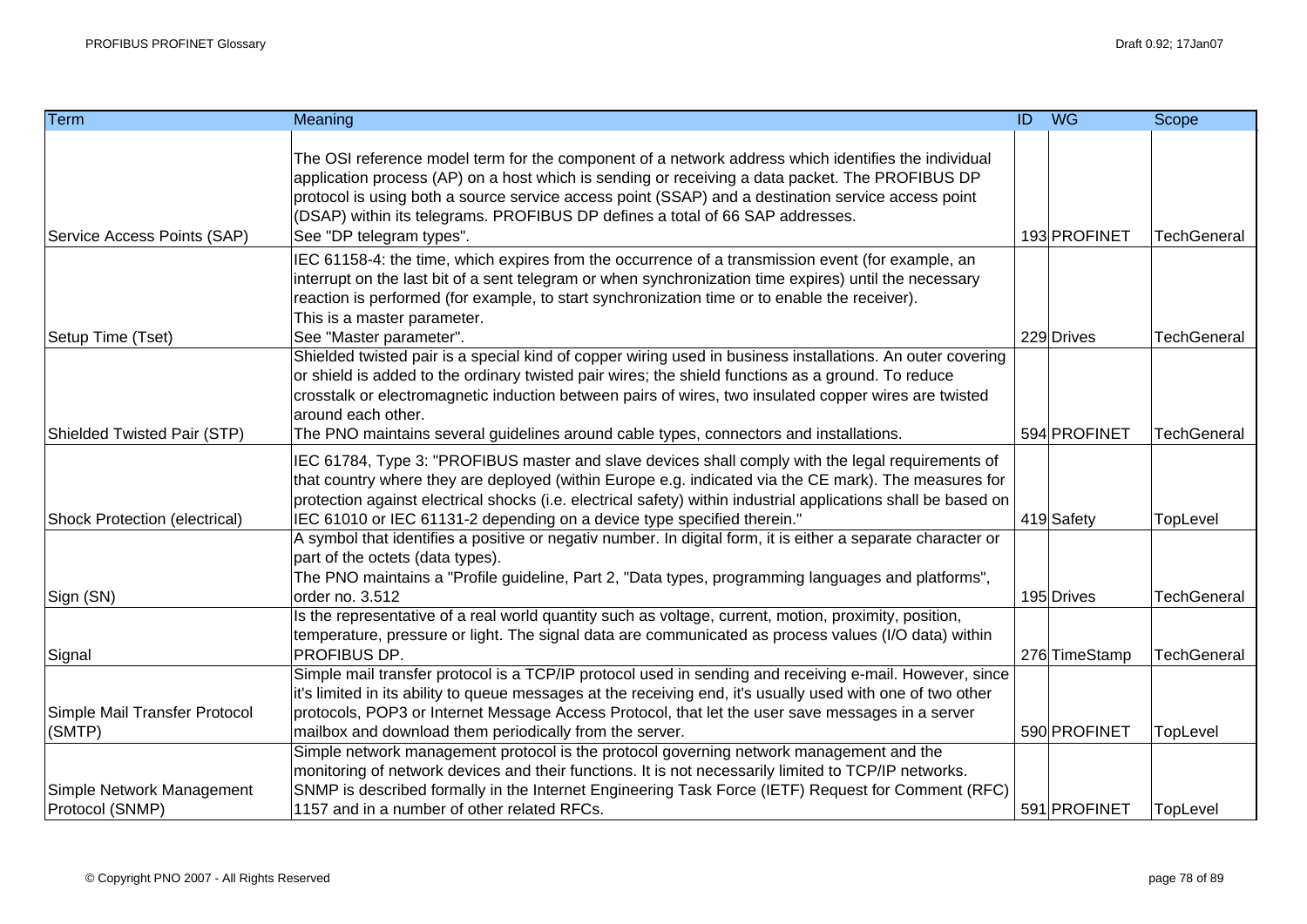| <b>Term</b>                     | Meaning                                                                                                   | ID WG          | Scope              |
|---------------------------------|-----------------------------------------------------------------------------------------------------------|----------------|--------------------|
|                                 | The simple object access protocol is a lightweight protocol for exchange of information in a              |                |                    |
|                                 | decentralized, distributed environment. It is an XML based protocol that consists of three parts: an      |                |                    |
|                                 | envelope that defines a framework for describing what is in a message and how to process it, a set of     |                |                    |
|                                 | encoding rules for expressing instances of application-defined datatypes, and a convention for            |                |                    |
|                                 | representing remote procedure calls and responses. SOAP can potentially be used in combination with       |                |                    |
| Simple Object Access Protocol   | a variety of other protocols; however, the only bindings defined in this document describe how to use     |                |                    |
| (SOAP)                          | SOAP in combination with HTTP and HTTP Extension Framework.                                               | 592 PROFINET   | TopLevel           |
|                                 | Single fault safety means that even in case of the occurence of one fault the appropriate safety function |                |                    |
|                                 | is ensured.                                                                                               |                |                    |
| <b>Single Fault Safety</b>      | See "IEC 61010".                                                                                          | 475 ZVEI-Safe  | <b>TechGeneral</b> |
|                                 | For a DP slave several levels of parameterization exist:                                                  |                |                    |
|                                 | (1) The parameters on the DP communication level can be defined via a GSD file and comprise               |                |                    |
|                                 | features such as baudrates, timing constraints, identification, options, transferable data structures,    |                |                    |
|                                 | publisher subscriber links, etc. This level supports parameterization of simple modular slaves and        |                |                    |
|                                 | special common additional communication layers such as PROFIsafe also. This parameterization is           |                |                    |
|                                 | fixed for a given operational life cycle after start-up.                                                  |                |                    |
|                                 | (2) More complex devices may be parameterized via EDD and/or FDT/DTM technology via an acyclic            |                |                    |
|                                 | communication service (MS2).                                                                              |                |                    |
|                                 | (3) For parameter changes at run-time such as batch operation (recipes) or motion control, special        |                |                    |
|                                 | "parameter channels" associated with the cyclic data structures may be added or the MS1 services          |                |                    |
|                                 | together with proxy function blocks may be used.                                                          |                |                    |
| <b>Slave Parameterization</b>   | See "Structured parameterization" and "Communication parameter".                                          | 136 Drives     | <b>TechGeneral</b> |
|                                 | refers to the communication between PROFIBUS DP slaves based on data exchange broadcast (DxB)             |                |                    |
| Slave to slave(s) communication | and the publisher/subscriber principle. See DxB.                                                          | 44 Drives      | <b>TechGeneral</b> |
|                                 | IEC 61158-5: The address of a module within a DP-Slave (0 - 254).                                         |                |                    |
| Slot                            | However, the permitted maximum number of modules in PROFIBUS DP is 244.                                   | $35$ EDD       | <b>TechGeneral</b> |
|                                 | IEC 61158-3: A timer in a master station monitors after a request or token pass whether the               |                |                    |
|                                 | receiving station responds or becomes active within the predefined time Tsl, the slot time.               |                |                    |
|                                 | After transmission of a data link PDU's last bit this timer is loaded with TsI and decremented each bit   |                |                    |
|                                 | time as soon as the receiver is enabled.                                                                  |                |                    |
| Slot Time (Tsl)                 | See "Master parameter".                                                                                   | 445 PA-Devices | <b>TechGeneral</b> |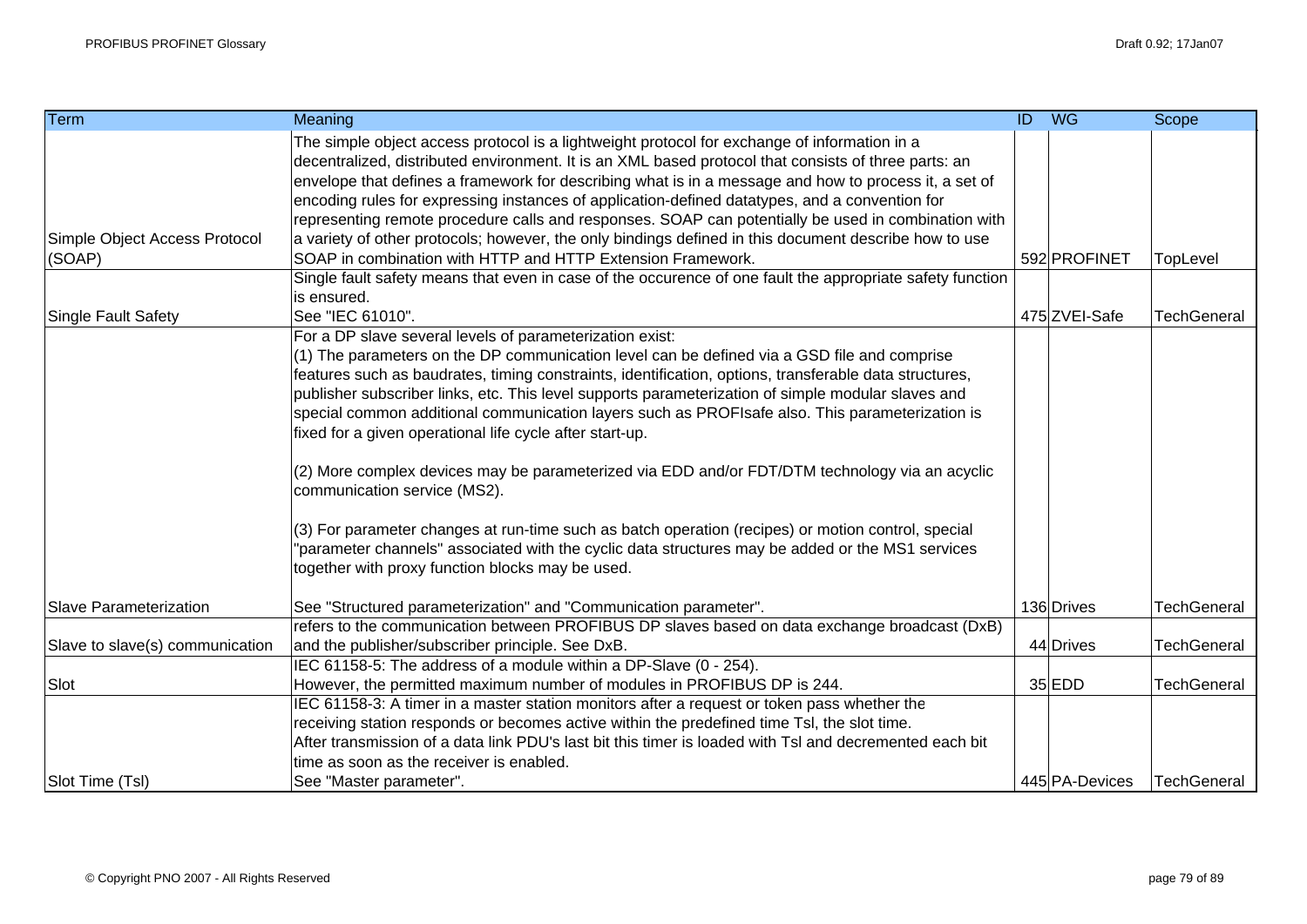| <b>Term</b>                           | Meaning                                                                                                                                                                                                                                                                                                                                                                                                                                                                                                                                                                                                                                                                                                                                                      | $\overline{D}$ | WG             | Scope              |
|---------------------------------------|--------------------------------------------------------------------------------------------------------------------------------------------------------------------------------------------------------------------------------------------------------------------------------------------------------------------------------------------------------------------------------------------------------------------------------------------------------------------------------------------------------------------------------------------------------------------------------------------------------------------------------------------------------------------------------------------------------------------------------------------------------------|----------------|----------------|--------------------|
| Source Service Access Point<br>(SSAP) | IEC 61158-5: This station address extension specifies the local data link service access point that is to<br>be activated and configured. The SSAP index values 0 to 63, CS and NIL are permissible.<br>See "Destination Service Access Point (DSAP)".                                                                                                                                                                                                                                                                                                                                                                                                                                                                                                       |                | 446 PA-Devices | <b>TechGeneral</b> |
|                                       | An extension of the general identifier format (GIF) permitting the description of larger data lengths (1.<br>64) and the addition of manufacturer specific information to the I/O data. A configuration identifier<br>according to the SIF consists of at least 1 (empty slot) and up to a maximum of 18 octets (1 basic + 1 or<br>2 length + 15 manufacturer specific data). It is considered to be atomic in respect to one module.<br>IEC 61158-6: The structure of the special identifier format is defined like follows:<br>SIF basic identifier, [length octet], [length octet], [manufacturer specific data*]<br>Length octet fields shall always start with fields that indicate output data if present.<br>Legend:<br>$=$ may appear more than once |                |                |                    |
| Special Identifier Format (SIF)       | $\lceil \cdot \rceil$ = optional                                                                                                                                                                                                                                                                                                                                                                                                                                                                                                                                                                                                                                                                                                                             |                | 301 GSD        | <b>TechGeneral</b> |
| Speed Limiting (Overspeed)            | IEC 61800-5-2: The motor is running within specified speed limits where all controlling functions<br>(torque, speed, position, etc.) between the basic or complete drive module and the motor are active.<br>The (safe) adjustable speed electrical power drive systems shall control the speed so as not to exceed<br>the specified limit. This speed should be determined by the installation designer for all modes of use.                                                                                                                                                                                                                                                                                                                               |                | 486 ZVEI-Safe  | <b>TechGeneral</b> |
|                                       | A spur is a branch line connecting a sub segment to the main segment of MBP based networks. Only<br>one slave shall be connected to the end of the sub segment. Maximum length is 30m.<br>German term is "Abzweig".                                                                                                                                                                                                                                                                                                                                                                                                                                                                                                                                          |                |                |                    |
| Spur                                  | See "Stub".                                                                                                                                                                                                                                                                                                                                                                                                                                                                                                                                                                                                                                                                                                                                                  |                | 626 PA-Devices | TopLevel           |
|                                       | IEC 61158-5: Any master may request diagnosis data from a slave any time even if there is no<br>abnormal or unexpected phenomenon. The slave responds with at least 6 octets of standard diagnosis<br>information. This information comprises i.a. parameterization and configuration status, services not<br>supported, watchdog timer exceeded, sync and freeze mode status, etc.<br>In case the slave generated diagnosis information beyond the standard level it sets the "Extended"<br>diagnosis" (Ext Diag) Flag and adds the extended diagnosis information.<br>The PNO maintains a Profile Guideline, Part 3: Diagnosis, Alarms and Time Stamping, order no.                                                                                        |                |                |                    |
| Standard Diagnosis Information        | 3.522.                                                                                                                                                                                                                                                                                                                                                                                                                                                                                                                                                                                                                                                                                                                                                       |                | 448 PA-Devices | <b>TechGeneral</b> |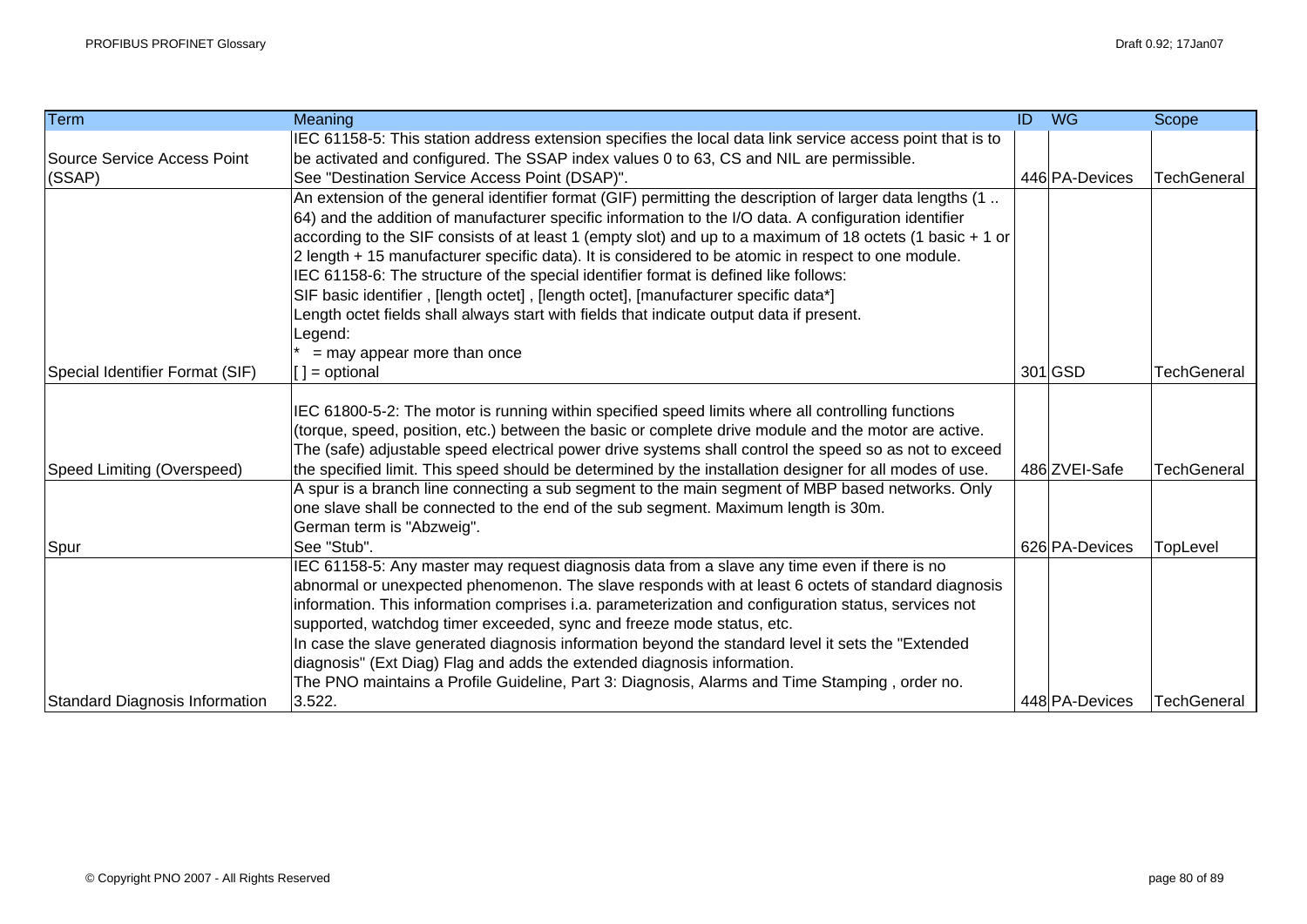| Term                             | Meaning                                                                                                       | ID WG |                | Scope              |
|----------------------------------|---------------------------------------------------------------------------------------------------------------|-------|----------------|--------------------|
|                                  | An abstract machine consisting of a set of states (including the initial state), a set of input events, a set |       |                |                    |
|                                  | of output events, and a state transition function. A state machine describes the behavior of a field          |       |                |                    |
|                                  | device how to react in different situations. The state machine for DP slaves comprises the following          |       |                |                    |
|                                  | states/actions:                                                                                               |       |                |                    |
|                                  | - Power_On_Reset --> Set slave address --> if succesful, a transition follows to:                             |       |                |                    |
|                                  | - Wait_Prm --> Parameterization, diagnosis (optional) --> if succesful, a transition follows to:              |       |                |                    |
|                                  | - Wait_Cfg --> Configuration, diagnosis (optional) --> if succesful, a transition follows to:                 |       |                |                    |
|                                  | Data_Exch --> Normal operation: cyclic data exchange                                                          |       |                |                    |
|                                  | On top of this basic communication layer state machine application profiles are defining their own            |       |                |                    |
|                                  | additional state machines, e.g. PA devices, PROFIdrive, PROFIsafe, Ident Systems, Weighing and                |       |                |                    |
|                                  | Dosage Systems.                                                                                               |       |                |                    |
|                                  | State machines are best modeled and documented with the help of the "Unified Modeling Language"               |       |                |                    |
| State Machine (DP)               | (UML)".                                                                                                       |       | 593 PROFINET   | TopLevel           |
| <b>State Transitions</b>         | See "state machine".                                                                                          |       | 145 Drives     | <b>TechGeneral</b> |
|                                  | Within PROFIBUS DP the address of a communication participant (master or slave). The permitted                |       |                |                    |
|                                  | range is 0 to 127, with                                                                                       |       |                |                    |
|                                  | - 126 intended to be used for the "soft" addressing of slave devices                                          |       |                |                    |
|                                  | - 127 intended to be used for broadcast messages to all the slaves.                                           |       |                |                    |
|                                  | The most significant Bit of the address is used to indicate a cyclic data exchange telegram without any       |       |                |                    |
| <b>Station Address</b>           | DSAP and SSAP subaddresses (DSAP = NIL).                                                                      |       | 634 TC3        | <b>TechGeneral</b> |
|                                  | IEC 61158-3: The station delay time Tsdx is the period of time which may elapse between the                   |       |                |                    |
|                                  | transmission or receipt of a telegram's last bit until the transmission or receipt of a following telegram's  |       |                |                    |
|                                  | first bit (with respect to the transmission medium, that is, including line receiver and transmitter).        |       |                |                    |
|                                  | See "Minimum station delay time of responder (min_Tsdr)" and "Maximum station delay time of                   |       |                |                    |
| <b>Station Delay Time (Tsdx)</b> | responder (max_Tsdr)".                                                                                        |       | 221 Drives     | <b>TechGeneral</b> |
|                                  | In general: Temporal indication of current states and activities within a system or device. Within            |       |                |                    |
|                                  | PROFIBUS DP a diagnosis event without acknowledge. Since DP-V1, "Device related diagnosis" is the             |       |                |                    |
|                                  | basis for the "Alarm" and "Status" types of diagnosis events (GSD: "DPV1"=1). The following status            |       |                |                    |
|                                  | types are defined: Module Status, DxB Link Status, Redundancy Status, Status Message, and                     |       |                |                    |
|                                  | PrmCmd Ack. See "Device Related Diagnosis".                                                                   |       |                |                    |
|                                  | The PNO maintains a Profile Guideline, Part 3: Diagnosis, Alarms and Time Stamping, order no.                 |       |                |                    |
| Status (Diagnosis)               | 3.522.                                                                                                        |       | 554 PA-Devices | TechGeneral        |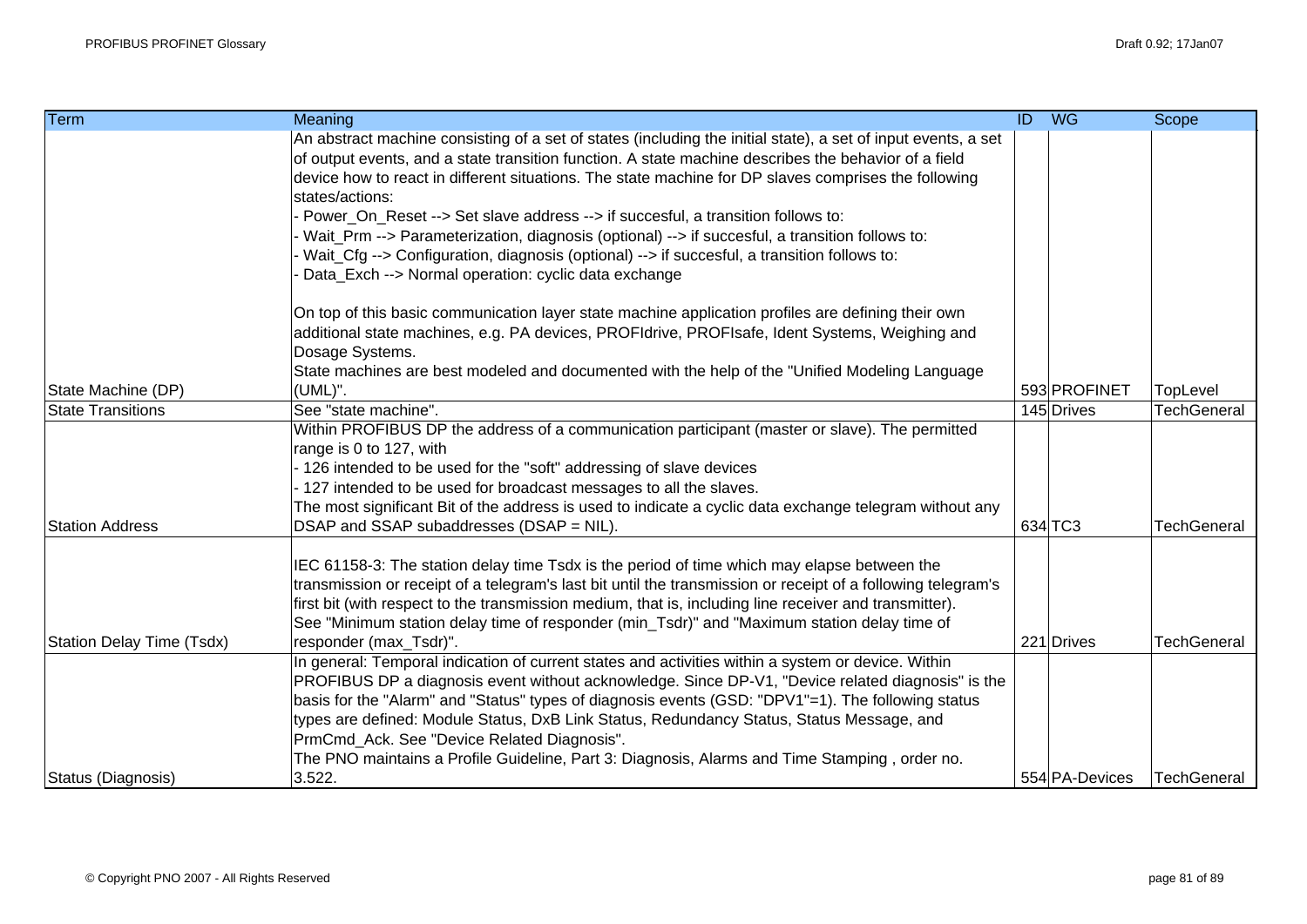| <b>Term</b>                 | Meaning                                                                                                   | $\overline{ID}$ | <b>WG</b>      | Scope              |
|-----------------------------|-----------------------------------------------------------------------------------------------------------|-----------------|----------------|--------------------|
|                             | IEC 60204-1 and IEC 61800-5-2: "Uncontrolled stopping by removal of power". The power that can            |                 |                |                    |
|                             | initiate hazardous rotation (motion) shall be removed from the motor. The removal of this power should    |                 |                |                    |
|                             | lead to an uncontrolled stop of the motor. After power removal it shall not be possible for the motor to  |                 |                |                    |
|                             | generate a torque resulting in hazardous movements. Where a motor rotates after removal of power,         |                 |                |                    |
|                             | for example, as result of inertial torque, it may be necessary to apply additional measures to prevent a  |                 |                |                    |
| Stop Category 0             | hazardous situation.                                                                                      |                 | 674 Safety     | <b>TechGeneral</b> |
|                             | IEC 60204-1 and IEC 61800-5-2: "Controlled stopping by control of braking torque". The adjustable         |                 |                |                    |
|                             | speed electrical power drive system suitable for use in safety-related applications PDS(SR) shall control |                 |                |                    |
|                             | the braking torque within specified limits to bring the motor                                             |                 |                |                    |
|                             | to the stopped condition. This braking torque (and its limits) should be determined by the installation   |                 |                |                    |
|                             | designer to safely achieve the stopped condition within a required time.                                  |                 |                |                    |
|                             | This safety function corresponds to a controlled stop in accordance with category 1 of IEC 60204-1        |                 |                |                    |
| Stop Category 1             | when power is removed after the motor has attained the stop condition.                                    |                 | 450 Safety     | <b>TechGeneral</b> |
|                             | IEC 60204-1 and IEC 61800-5-2: "Controlled stopping by control of braking torque". The adjustable         |                 |                |                    |
|                             | speed electrical power drive system suitable for use in safety-related applications PDS(SR) shall control |                 |                |                    |
|                             | the braking torque within specified limits to bring the motor                                             |                 |                |                    |
|                             | to the stopped condition. This braking torque (and its limits) should be determined by the installation   |                 |                |                    |
|                             | designer to safely achieve the stopped condition within a required time.                                  |                 |                |                    |
|                             | This safety function corresponds to a controlled stop in accordance with category 1 of IEC 60204-1        |                 |                |                    |
| Stop Category 1             | when power is removed after the motor has attained the stop condition.                                    |                 | 629 Safety     | <b>TechGeneral</b> |
|                             | IEC 61158-5: In contrast to the DPV0 user parameterization the structured parameterization defines        |                 |                |                    |
|                             | separate objects for the device itself and for each of its modules. Furthermore these objects allow the   |                 |                |                    |
|                             | unique identification and assignment. The structuring should be used by more complex devices with a       |                 |                |                    |
|                             | high variation of parameters which may not be present in every application. This method is mandatory      |                 |                |                    |
| Structured Parameterization | for DP-slaves which support the Isochronous Mode and for the conveyance of the DXB-Linktable.             |                 | 638 TC3        | TechGeneral        |
|                             | IEC 61158-2: A short length of cable connecting a node to a segment. Stubs are not recommended in         |                 |                |                    |
|                             | PROFIBUS DP and prohibited with 12 Mbaud and PROFIsafe operations. A slave device designed for            |                 |                |                    |
|                             | 12 Mbaud shall not exceed 5 cm wire length between the bus connector and the RS485 line driver            |                 |                |                    |
|                             | circuit and 12 pF of capacitance.                                                                         |                 |                |                    |
|                             | German term is "Stichleitung".                                                                            |                 |                |                    |
| <b>Stub</b>                 | See "Spur".                                                                                               |                 | 316 PA-Devices | TopLevel           |
|                             | IEC 61158-5: role of a slave in which it receives data produced by a publishing slave.                    |                 |                |                    |
| Subscriber                  | See "data exchange broadcast".                                                                            |                 | 47 Drives      | TopLevel           |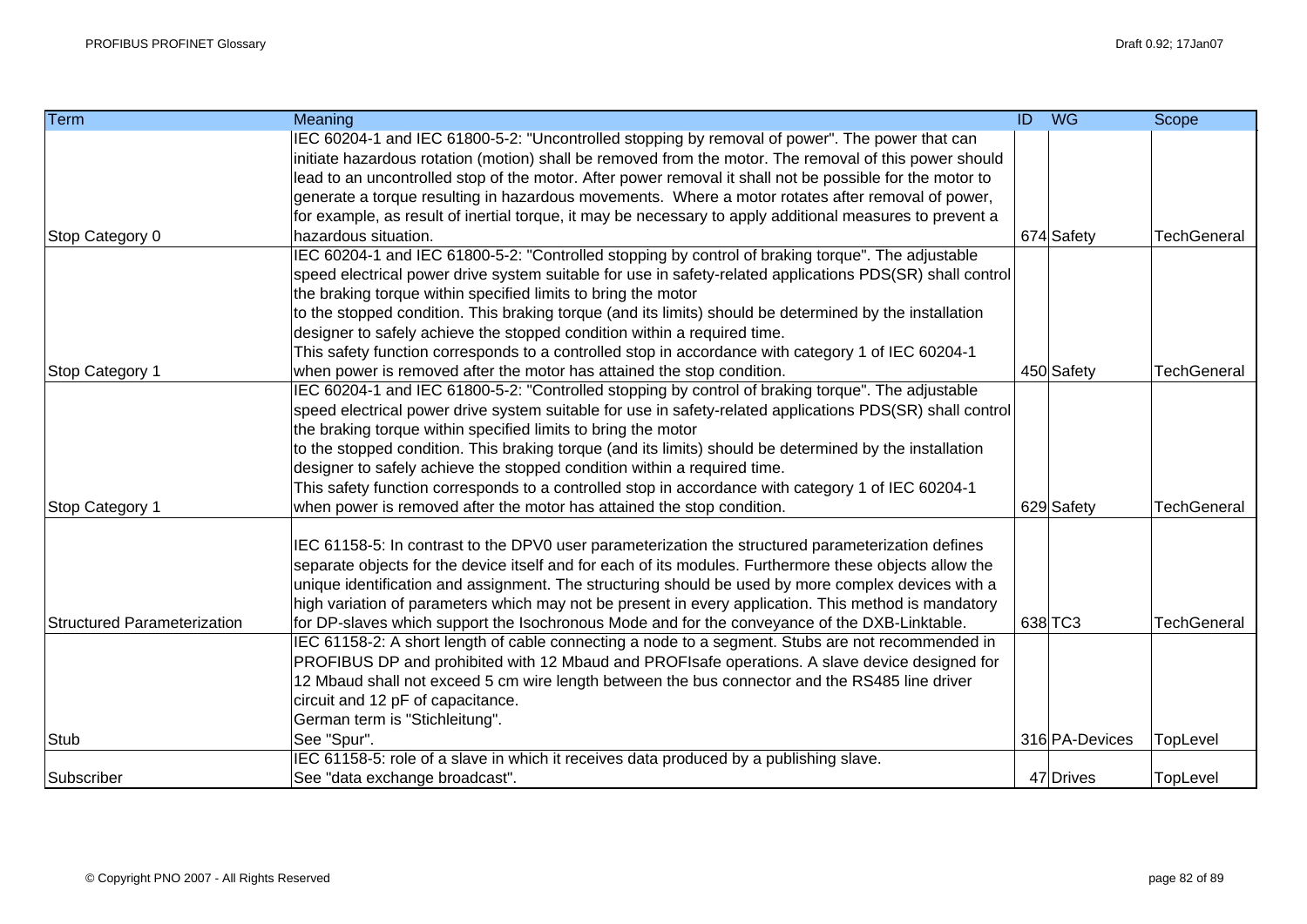| <b>Term</b>                 | Meaning                                                                                                                                  | ID | <b>WG</b>      | Scope              |
|-----------------------------|------------------------------------------------------------------------------------------------------------------------------------------|----|----------------|--------------------|
|                             | PROFIBUS DP: See "Fail-safe Mode"                                                                                                        |    |                |                    |
|                             |                                                                                                                                          |    |                |                    |
|                             | PROFINET: In case of a transmission error or an instability of the mapping table inside a field device,                                  |    |                |                    |
| Substitute value            | substitute values can be used by the application.                                                                                        |    | 595 PROFINET   | TechGeneral        |
|                             | In a telecommunications network, a switch is a device that channels incoming data from any of multiple                                   |    |                |                    |
|                             | input ports to the specific output port that will take the data toward its intended destination.                                         |    |                |                    |
|                             | In the Open Systems Interconnection (OSI) communications model, a switch performs the layer 2 or                                         |    |                |                    |
|                             | Data-Link layer function. That is, it simply looks at each packet or data unit and determines from a                                     |    |                |                    |
|                             | physical address (the "MAC address") which device a data unit is intended for and switches it out toward                                 |    |                |                    |
|                             | that device. However, in wide area networks such as the Internet, the destination address requires a                                     |    |                |                    |
| Switch                      | look-up in a routing table by a device known as a router.                                                                                |    | 522 DLL-AL     | TopLevel           |
|                             | During a normal DP cycle the outputs of slaves are updated just one after the other. In order to                                         |    |                |                    |
|                             | synchronize the appearance of updated values a master may send a broadcast telegram "global                                              |    |                |                    |
|                             | control" with 2 octets of data:                                                                                                          |    |                |                    |
|                             | Octet 1: bits to indicate "sync" or "unsync" to the slave (besides other bits)                                                           |    |                |                    |
|                             | Octet 2: number for a group of concerned slaves (assigned via parameterization).                                                         |    |                |                    |
|                             | After a "sync" telegram the corresponding slaves are holding current output values, despite of the                                       |    |                |                    |
|                             | following normal data exchange. The slaves are storing the updated values internally until a new "global                                 |    |                |                    |
| <b>SYNC Mode</b>            | control" telegram indicates "unsync".                                                                                                    |    | 142 Drives     | TechGeneral        |
|                             | An adjustment that causes something to occur or recur in unison.                                                                         |    |                |                    |
|                             | The version DP-V2 of PROFIBUS DP specifies two kinds of synchronization mechanisms:                                                      |    |                |                    |
|                             | Isochronous mode (synchronized processing within slaves, e.g. drives)                                                                    |    |                |                    |
| Synchronization             | Sychronized clocks within slaves for e.g. time stamping of messages                                                                      |    | 50 Drives      | <b>TechGeneral</b> |
|                             | IEC 61158-4:                                                                                                                             |    |                |                    |
|                             | (1) Asynchronous transmission: The synchronization time (Tsyn) is the minimum time interval during                                       |    |                |                    |
|                             | which each station shall receive idle state (idle = binary "1") from the transmission medium before it                                   |    |                |                    |
|                             | may accept the beginning of a send/request or token telegram. The value of the synchronization time<br>shall be set to: $Tsyn = 33$ bit. |    |                |                    |
|                             | (2) Synchronous transmission: The synchronization time shall correspond to the post transmission gap                                     |    |                |                    |
|                             | time (Tptg). Its value shall be set to at least 4 bit and may be                                                                         |    |                |                    |
|                             | increased by the user up to 32 bit: $Tsyn = Tptg = Tqui = 4 to 32 bit.$                                                                  |    |                |                    |
| Synchronization Time (Tsyn) | See "Post Transmission Gap Time (Tptg)".                                                                                                 |    | 456 PA-Devices | TechGeneral        |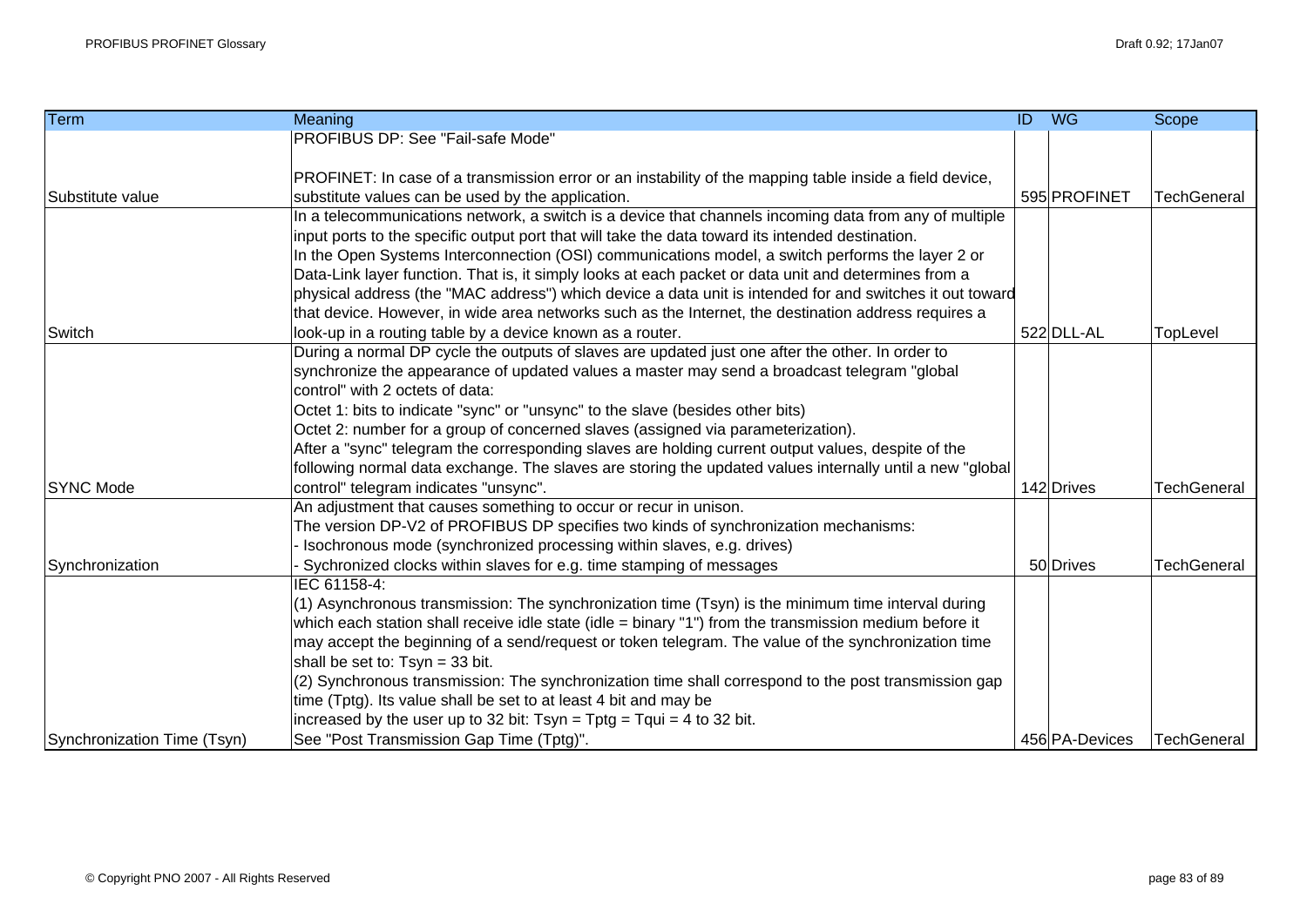| <b>Term</b>                      | Meaning                                                                                                   | ID WG        | Scope              |
|----------------------------------|-----------------------------------------------------------------------------------------------------------|--------------|--------------------|
|                                  | (1) A data link layer protocol wherein signal events (e.g. raising and trailing edges) occur with precise |              |                    |
|                                  | clocking (e.g. "manchester encoding").                                                                    |              |                    |
|                                  |                                                                                                           |              |                    |
|                                  | (2) In program-to-program communication, synchronous communication requires that each end of an           |              |                    |
| Synchronous Communication        | exchange of communication responds in turn without initiating a new communication later on.               | 143 Drives   | <b>TechGeneral</b> |
|                                  | Sometimes in literature used synonym for one of the possible PROFIBUS DP medium attachment units:         |              |                    |
| Synchronous Transmission         | <b>MBP</b>                                                                                                | 279 DLL-AL   | TopLevel           |
| System Earth (Ground)            | Grounding of cable shields within hazardous areas when using isolated powering                            | 321 Ex-i     | <b>TechGeneral</b> |
|                                  | IEC 61158-4:                                                                                              |              |                    |
|                                  | (1) The maximum system reaction time (Tsr) in a system with one master station and n slave stations       |              |                    |
|                                  | (master slave system) is calculated from the message transfer period (Tmp) multiplied with the number     |              |                    |
|                                  | of slave stations. If retries are allowed, this time frame has to be added.                               |              |                    |
|                                  | (2) The maximum system reaction time in a system with several master stations and slave                   |              |                    |
| System Reaction Time (Tsr)       | stations equals the target token rotation time (Ttr).                                                     | 665 TC3      | <b>TechGeneral</b> |
|                                  | IEC 61158-3: the anticipated time for one token cycle, including allowances for high and low priority     |              |                    |
|                                  | transactions, errors and GAP maintenance.                                                                 |              |                    |
|                                  | This is a master parameter.                                                                               |              |                    |
| Target Token Rotation Time (Ttr) | See "Master parameter".                                                                                   | 223 Drives   | <b>TechGeneral</b> |
|                                  | Transmission Control Protocol: TCP is one of the main protocols in TCP/IP networks. Whereas the IP        |              |                    |
|                                  | protocol deals only with packets, TCP enables two hosts to establish a connection and exchange            |              |                    |
|                                  | streams of data. TCP guarantees delivery of data and also guarantees that packets will be delivered in    |              |                    |
|                                  | the same order in which they were sent.                                                                   |              |                    |
|                                  | Internet Protocol: IP specifies the format of packets, also called datagrams, and the addressing          |              |                    |
|                                  | scheme. Most networks combine IP with a higher-level protocol called Transport Control Protocol           |              |                    |
| <b>TCP/IP</b>                    | (TCP), which establishes a virtual connection between a destination and a source.                         | 546 DLL-AL   | <b>TopLevel</b>    |
|                                  | The development and maintenance work of PROFIBUS is structured into 5 Technical Committees: Test          |              |                    |
|                                  | and Certification, Communication Profiles, Application Profiles, System Integration and Marketing. The    |              |                    |
| <b>Technical Commitee (TC)</b>   | TCs are responsible for the coordination of its related working groups.                                   | 338 TC3      | TopLevel           |
|                                  | The technological function of a PROFINET component contains the application                               |              |                    |
|                                  | specific functionality of an automation device or field device and the technological                      |              |                    |
| <b>Technological Function</b>    | interface for the communication with other PROFINET components.                                           | 596 PROFINET | <b>TechGeneral</b> |
| <b>Technological Functions</b>   | Standardized complex automation functions for drives, e.g. position, velocity, position table.            | 43 Drives    | <b>TechGeneral</b> |
|                                  | A technological module consists of mechanical-, electrical-, electronical-, and software parts which are  |              |                    |
| <b>Technological Module</b>      | encapsulated in one unit (mechatronic unit).                                                              | 597 PROFINET | <b>TechGeneral</b> |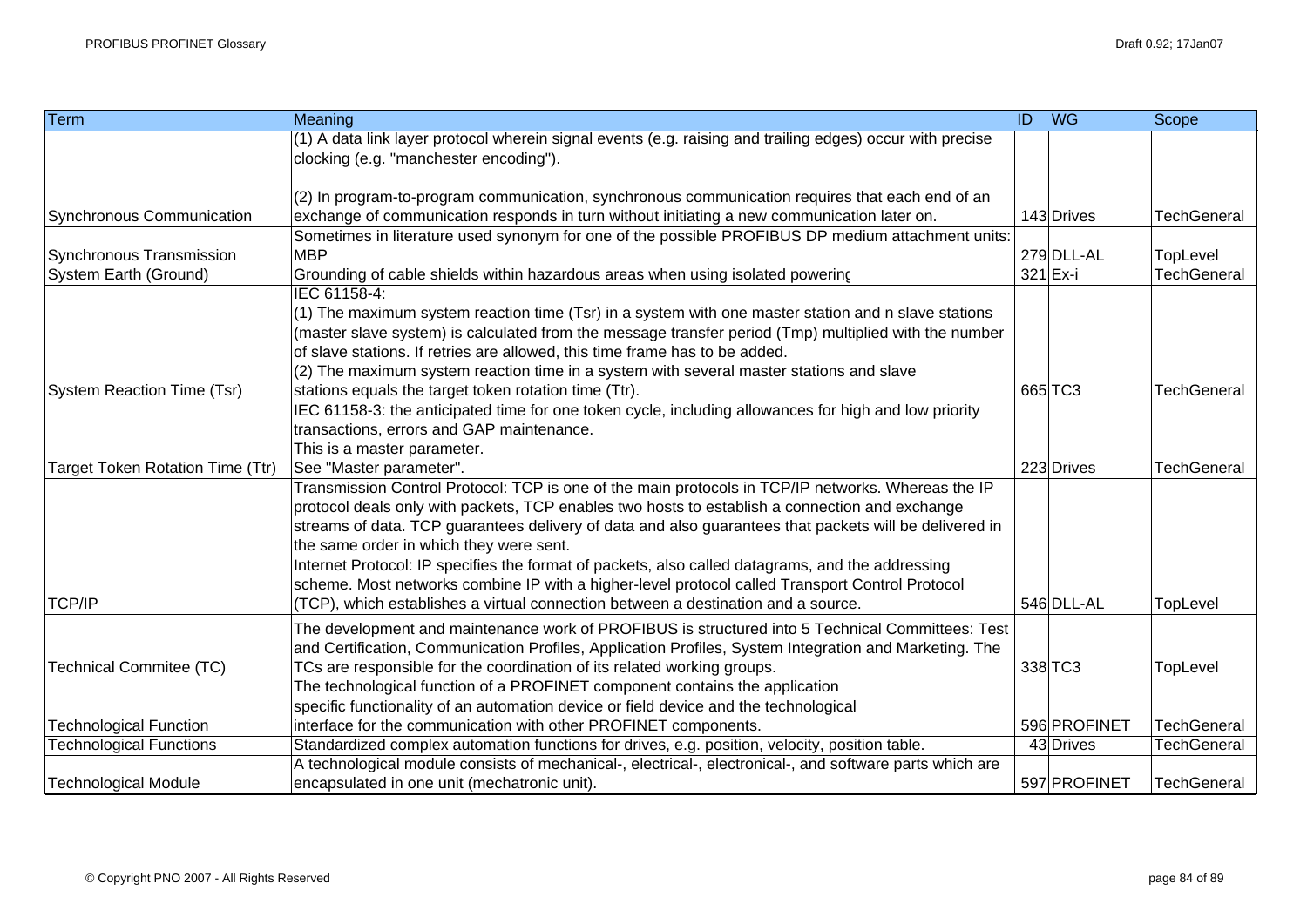| Term               | Meaning                                                                                                    | WG.<br>ID      | Scope              |
|--------------------|------------------------------------------------------------------------------------------------------------|----------------|--------------------|
|                    |                                                                                                            |                |                    |
|                    | The complete set of bit signals a physical layer is coding onto a transmission line. Within PROFIBUS       |                |                    |
|                    | DP it starts with some synchronization bits and a start delimiter and ends with an end delimiter or data   |                |                    |
|                    | integrity checking. The "payload" of a telegram contains one or several messages.                          |                |                    |
| Telegram           | See "Message".                                                                                             | 400 TC3        | <b>TechGeneral</b> |
|                    | Administrative information of a telegram for its correct transmission, e.g. addresses, telegram type, flow |                |                    |
|                    | control, length. Usually the header is accompanied by a trailer at the end of the telegram that covers the |                |                    |
| Telegram Header    | data integrity (frame checksum or CRC).                                                                    | 598 PROFINET   | TechGeneral        |
|                    | IEC 61158-2: A resistor connecting conductor pairs at both ends of a wire medium segment to prevent        |                |                    |
|                    | reflections from occurring at the ends of cables. Ideally it should be the wave impedance of the wire      |                |                    |
| Terminator         | medium.                                                                                                    | 317 DLL-AL     | <b>TechGeneral</b> |
|                    | Document describing the results of a carried out test campaign. A Test Report is the basis for issuing a   |                |                    |
| <b>Test Report</b> | certificate.                                                                                               | 451 PA-Devices | TechGeneral        |
|                    | A PROFIBUS DP master, which is able to send clock time synchronization telegrams for slaves to             |                |                    |
|                    |                                                                                                            |                |                    |
| <b>Time Master</b> | sychronize the built-in clocks using MS3 services. Any class 1 or class 2 master may be a time master.     | 259 TimeStamp  | TechGeneral        |
|                    | A time stamp is clock time information added to a process value to form an alert. The time information     |                |                    |
|                    | corresponds with the point in time when the alert occurred.                                                |                |                    |
| Time Stamp         | The PNO maintains a guideline "Time Stamp", order no. 2.192.                                               | 278 TimeStamp  | TopLevel           |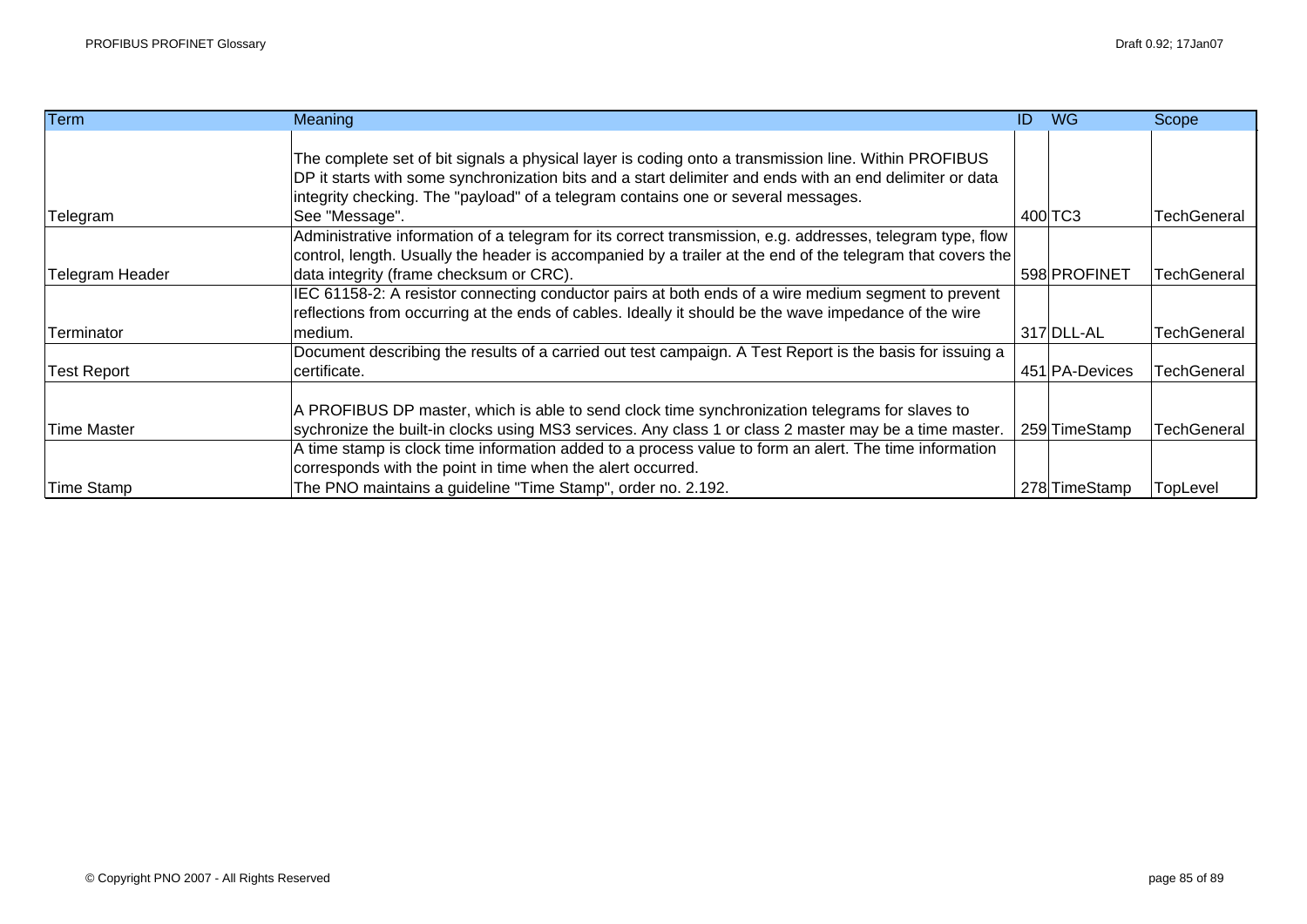| <b>Term</b>                   | Meaning                                                        |                                                                                                            | $\overline{1}$ | <b>WG</b>      | Scope              |
|-------------------------------|----------------------------------------------------------------|------------------------------------------------------------------------------------------------------------|----------------|----------------|--------------------|
|                               | Frequently used DP timing parameters are:                      |                                                                                                            |                |                |                    |
|                               | <b>Bit Time</b>                                                | <b>Tbit</b>                                                                                                |                |                |                    |
|                               | <b>Token Transfer Period</b>                                   | <b>T</b> tp                                                                                                |                |                |                    |
|                               | <b>Target Token Rotation Time</b>                              | Ttr                                                                                                        |                |                |                    |
|                               | <b>Token Holding Time</b>                                      | Tth                                                                                                        |                |                |                    |
|                               | <b>Real Rotation Time</b>                                      | Trr                                                                                                        |                |                |                    |
|                               | Data Exchange Time                                             | Tdx                                                                                                        |                |                |                    |
|                               | Slot Time                                                      | Tsl                                                                                                        |                |                |                    |
|                               | <b>Synchronization Time</b>                                    | Tsyn                                                                                                       |                |                |                    |
|                               | Quiet Time                                                     | Tqui                                                                                                       |                |                |                    |
|                               | <b>Ready Time</b>                                              | Trdy                                                                                                       |                |                |                    |
|                               | <b>Station Delay Time</b>                                      | Tsdr                                                                                                       |                |                |                    |
|                               | Setup Time                                                     | <b>Tset</b>                                                                                                |                |                |                    |
|                               | Message Transfer Period                                        | Tmp                                                                                                        |                |                |                    |
|                               | Watchdog Time                                                  | Twd                                                                                                        |                |                |                    |
|                               | Idle Time 1                                                    | Tid1                                                                                                       |                |                |                    |
|                               | Idle Time 2                                                    | Tid <sub>2</sub>                                                                                           |                |                |                    |
| Timing Parameter (DP Timings) | Minimum Slave Interval                                         |                                                                                                            |                | 639 TC3        | TechGeneral        |
|                               |                                                                | IEC 61158-4: When a master station receives the token, its token rotation timer is loaded with the target  |                |                |                    |
|                               |                                                                | rotation time (Ttr) and decremented each bit time. When the station again receives the token, the timer    |                |                |                    |
|                               |                                                                | value, the remaining time or token holding time (Tth), is read and the timer reloaded with (Ttr). The real |                |                |                    |
|                               | rotation time (Trr) results from the difference (Ttr) - (Tth). |                                                                                                            |                |                |                    |
| Token Holding Time (Tth)      |                                                                | See "Target Rotation Time (Ttr)" and "Real Rotation Time (Trr)".                                           |                | 452 PA-Devices | <b>TechGeneral</b> |
|                               |                                                                | IEC 61158-4: Medium access method, in which the right to transmit is passed from master station to         |                |                |                    |
| <b>Token Passing (TOK)</b>    | master station in a logical ring.                              |                                                                                                            |                | 198 Drives     | TopLevel           |
|                               |                                                                | IEC 61158-4: The token transfer period is the time that elapses to pass the token from one master to       |                |                |                    |
|                               |                                                                | another until this one starts sending. It is measured in bits and composed of the token telegram length    |                |                |                    |
|                               |                                                                | (33 bits), the transmission delay time (5 ns/m) and the idle time (Tid1).                                  |                |                |                    |
| Token Transfer Period (Ttp)   | See "Idle Time 1".                                             |                                                                                                            |                | 453 PA-Devices | <b>TechGeneral</b> |
|                               |                                                                | In a communications network, the pattern of interconnection between network nodes; e.g. bus, ring, star    |                |                |                    |
| Topology                      | configuration.                                                 |                                                                                                            |                | 333 PA-Devices | TopLevel           |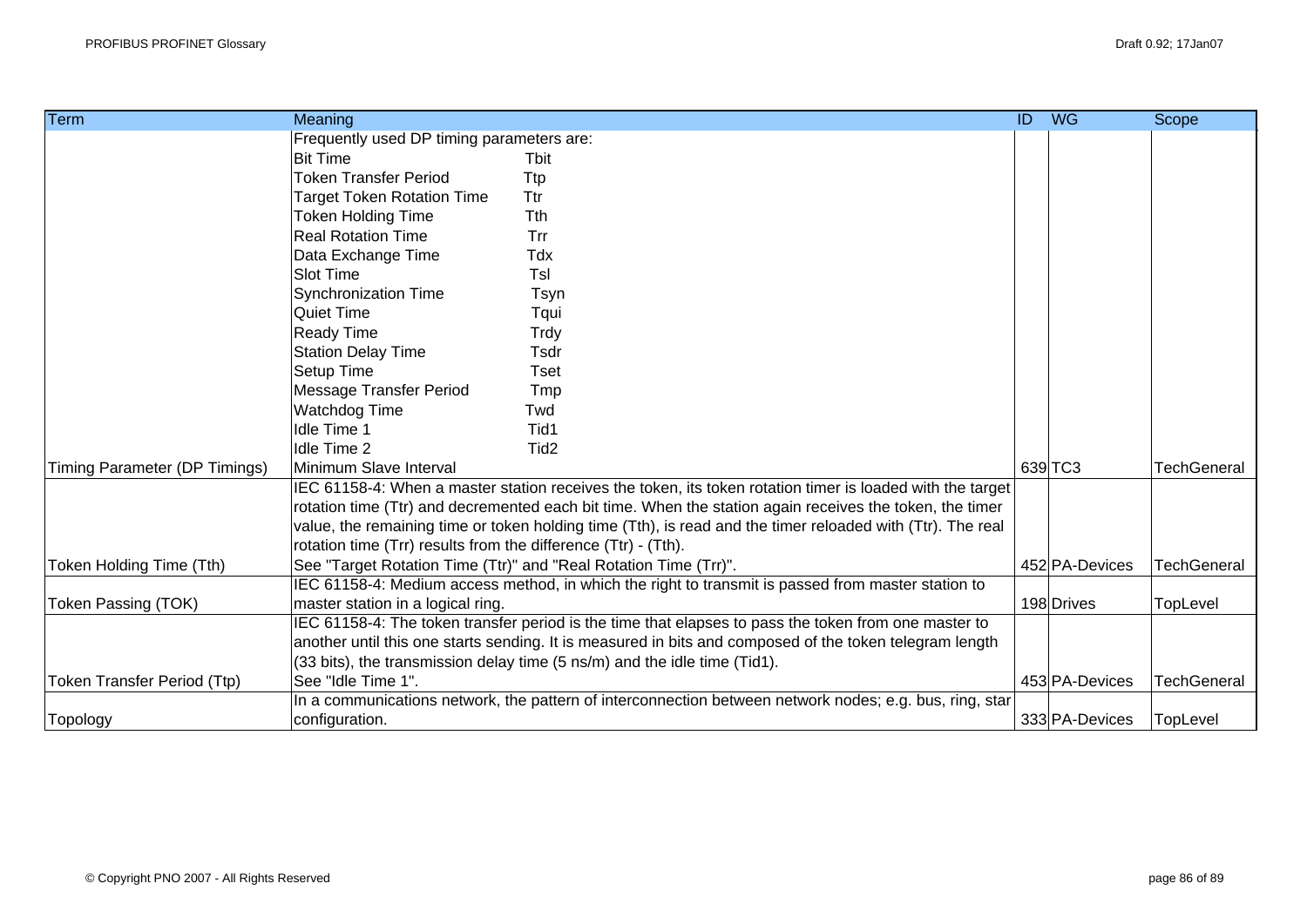| <b>Term</b>                                     | Meaning                                                                                                                                                                                                                                                                                                                                                                                                                                                                                                                                                                                                                                                                                                                                                                                                                                              | $\overline{ID}$ | <b>WG</b>      | Scope              |
|-------------------------------------------------|------------------------------------------------------------------------------------------------------------------------------------------------------------------------------------------------------------------------------------------------------------------------------------------------------------------------------------------------------------------------------------------------------------------------------------------------------------------------------------------------------------------------------------------------------------------------------------------------------------------------------------------------------------------------------------------------------------------------------------------------------------------------------------------------------------------------------------------------------|-----------------|----------------|--------------------|
| Torque / Force Limiting (safe)                  | IEC 61800-5-2: The motor is operating within specified torque/force limits where all controlling<br>functions (torque, speed, position, etc.) between the basic or complete drive module and the motor are<br>active. The (safe) adjustable speed electrical power drive system shall control the torque so as not to<br>exceed the specified limit. It also shall control the torque/force within specified limits to prevent<br>hazardous conditions occurring (e.g. over-acceleration of a load). This torque/force (and its limits)<br>should be determined by the installation designer for all modes of use.                                                                                                                                                                                                                                   |                 | 496 ZVEI-Safe  | <b>TechGeneral</b> |
| <b>Transducer Block</b>                         | According to the device model within the profile "PA Devices", a transducer block decouples function<br>blocks from the local I/O channels required to read sensors and command output hardware. Transducer<br>blocks contain information such as calibration date and sensor type.<br>The PNO maintains an application profile "Profile for Process Control Devices", order no. 3.042.                                                                                                                                                                                                                                                                                                                                                                                                                                                              |                 | 318 PA-Devices | <b>TechGeneral</b> |
| Transmission Rate (Baudrate)                    | The signaling rate of a digital communication line. It's the switching speed, or number of transitions<br>(voltage or frequency changes) that are made per second. Within PROFIBUS DP the possible<br>transmission rates depend on the MAU in use.                                                                                                                                                                                                                                                                                                                                                                                                                                                                                                                                                                                                   |                 | 336 PA-Devices | <b>TechGeneral</b> |
| <b>Transmission Times</b>                       | IEC 61158-4: A message transfer period MP consists of the send/request telegram and the<br>acknowledgement or response telegram. The transfer period is composed of the telegram transmission<br>times, the transmission delay times and the station delay times. The telegram transmission times are<br>determined by the number of totally involved UART characters that consist of 11 bit.                                                                                                                                                                                                                                                                                                                                                                                                                                                        |                 | 146 Drives     | <b>TechGeneral</b> |
| Transmitter                                     | IEC 61158-2: transmit circuitry of a communication element (e.g. slave device)                                                                                                                                                                                                                                                                                                                                                                                                                                                                                                                                                                                                                                                                                                                                                                       |                 | 319 DLL-AL     | <b>TechGeneral</b> |
| Uncontrolled Stopping (Stop<br>Category 0)      | IEC 61800-5-2: In case of "Uncontrolled stopping by removal of power" the power that can initiate<br>hazardous rotation (motion) shall be removed from the motor. The removal of this power should lead to<br>an uncontrolled stop of the motor. After power removal it shall not be possible for the motor to generate<br>a torque resulting in hazardous movements. Where a motor rotates after removal of power, for<br>example, as result of inertial torque, it may be necessary to apply additional measures to prevent a<br>hazardous situation. This safety function corresponds to an uncontrolled stop in accordance with<br>category 0 of IEC 60204-1.                                                                                                                                                                                    |                 | 491 ZVEI-Safe  | <b>TechGeneral</b> |
| Unified Modeling Language (UML) --> www.uml.org | The Unified Modeling Language (UML) is a language for specifying, visualizing, constructing, and<br>documenting the artifacts of software systems based on the Object Technology and other non-software<br>systems. The industry looks for techniques to automate the production of software and to improve<br>quality and reduce cost and time-to-market. These techniques include component technology, visual<br>programming, patterns and frameworks. The Automation domain focuses its UML activities on a subset<br>of the UML best engineering practices like data encapsulation, real world modeling, etc. that fit to its<br>real time and memory constraints. One current direction is the usage of modeling tools with coding and<br>simulation capabilities. PNO strongly supports the application of UML within its specification work. |                 | 460 TC3        | TopLevel           |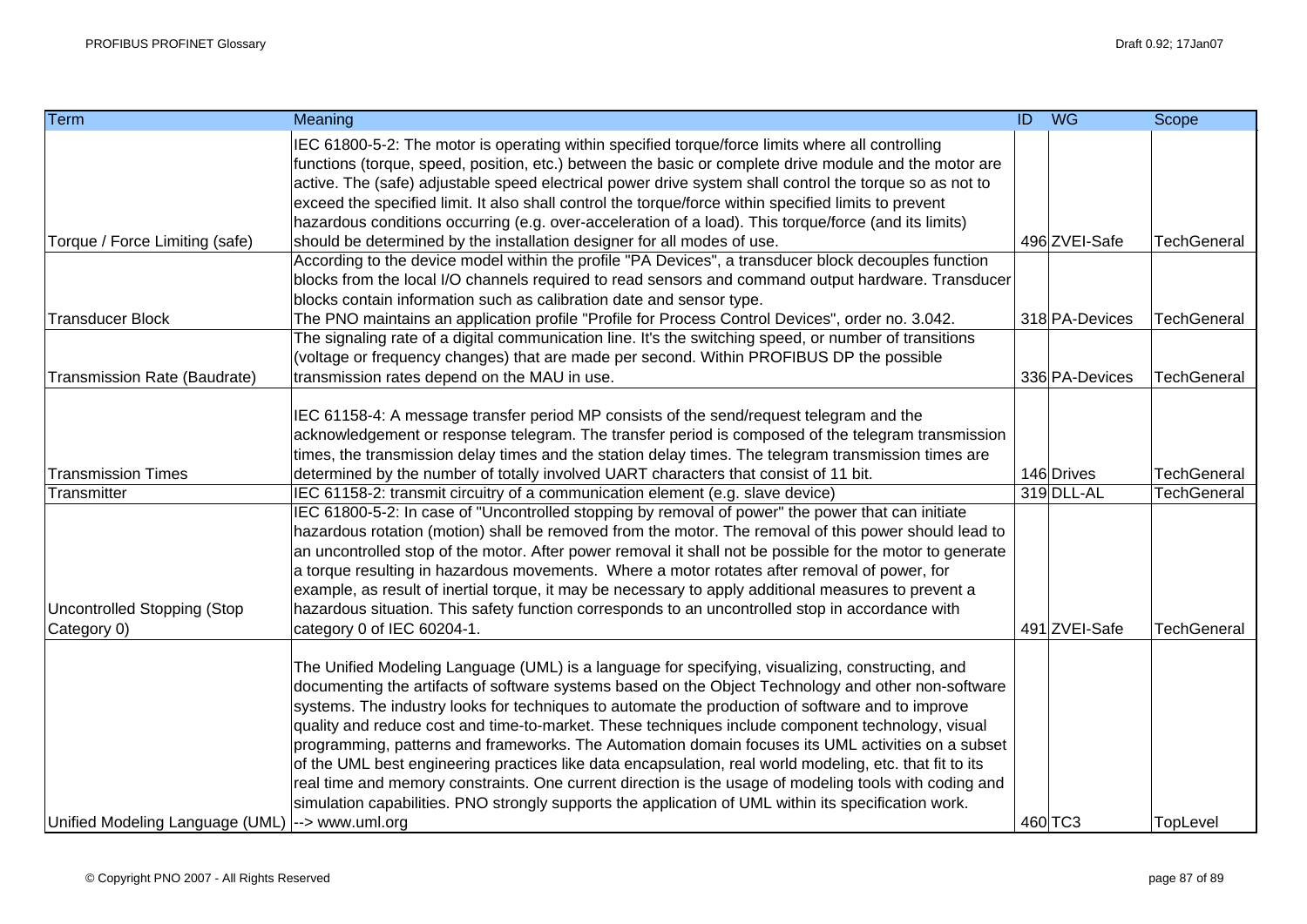| <b>Term</b>                  | Meaning                                                                                                     | <b>ID</b> WG |                | Scope              |
|------------------------------|-------------------------------------------------------------------------------------------------------------|--------------|----------------|--------------------|
| Universal Asynchronous       | An integrated circuit used for serial communications, containing a transmitter (parallel-to-serial          |              |                |                    |
| Receiver/Transmitter (UART)  | converter) and a receiver (serial-to-parallel converter), each clocked separately.                          |              | $25$ $Ex-i$    | <b>TechGeneral</b> |
|                              | The user datagram protocol is a communications protocol that offers a limited amount of service when        |              |                |                    |
|                              | messages are exchanged between computers in a network that uses the Internet Protocol (IP). UDP is          |              |                |                    |
|                              | an alternative to the Transmission Control Protocol (TCP) Like the Transmission Control Protocol, UDP       |              |                |                    |
|                              | uses the Internet Protocol to actually get a data unit from one computer to another. Unlike TCP,            |              |                |                    |
|                              | however, UDP does not provide the service of dividing a message into packets (datagrams) and                |              |                |                    |
|                              | reassembling it at the other end. Specifically, UDP doesn't provide sequencing of the packets that the      |              |                |                    |
|                              | data arrives in. This means that the application program that uses UDP must be able to make sure that       |              |                |                    |
|                              | the entire message has arrived and is in the right order. Network applications that want to save            |              |                |                    |
|                              | processing time because they have very small data units to exchange (and therefore very little              |              |                |                    |
|                              | message reassembling to do) may prefer UDP to TCP (--> Realtime Ethernet).                                  |              |                |                    |
|                              | In the Open Systems Interconnection (OSI) communication model, UDP, like TCP, is in layer 4, the            |              |                |                    |
| User Datagram Protocol (UDP) | Transport Layer.                                                                                            |              | 600 PROFINET   | TopLevel           |
|                              | The combination of menus, screen designs, keybord commands, pointer interactions, command                   |              |                |                    |
|                              | language and help screens, which create the way a user interacts with a computer system (engineering,       |              |                |                    |
|                              | operation, maintenance, etc.). The PNO published a "Style Guide" for DTM applications in order to           |              |                |                    |
| <b>User Interface</b>        | establish a common look and feel amongst various applications.                                              |              | 337 PA-Devices | TopLevel           |
|                              | A programming structure that holds data. It can contain numbers or alphanumeric characters and is           |              |                |                    |
| Variable                     | given a unique name by the programmer.                                                                      |              | $323$ TC3      | <b>TechGeneral</b> |
|                              | IEC 61158-5: The term "virtual field device" (VFD) is used in PROFIBUS FMS to remotely view a               |              |                |                    |
|                              | ceratin set of local device data ("view") described in the object dictionary. A typical device will have at |              |                |                    |
|                              | least two VFDs. The views depend on the role or the task of the person to communicate with the device:      |              |                |                    |
|                              | commissioning, maintenance, monitoring, etc. Sometimes the communication channels to field devices          |              |                |                    |
|                              | are multiplexed such that the local device data, the "view", only points to one out of several real         |              |                |                    |
| Virtual Field Device (VFD)   | devices.                                                                                                    |              | 547 PA-Devices | <b>TechGeneral</b> |
|                              | Kind of preventive diagnosis. Warnings indicate that tolerances for certain internal parameters of a        |              |                |                    |
|                              | device have been exceeded such that a predective maintenance can be arranged. In contrast to                |              |                |                    |
|                              | diagnosis messages no direct intervention to the process by the control software is desired. The warning    |              |                |                    |
| Warnings                     | information shall only be propagated to HMI devices.                                                        |              | 148 Drives     | <b>TechGeneral</b> |
|                              | IEC 61158-6: This timer is part of the DP layer within a slave. It is restarted by received requests from   |              |                |                    |
| <b>Watchdog Control</b>      | the bus master and will set the outputs of a slave to a fail-safe state after the expiration of the timer.  |              | 632 TC3        | <b>TechGeneral</b> |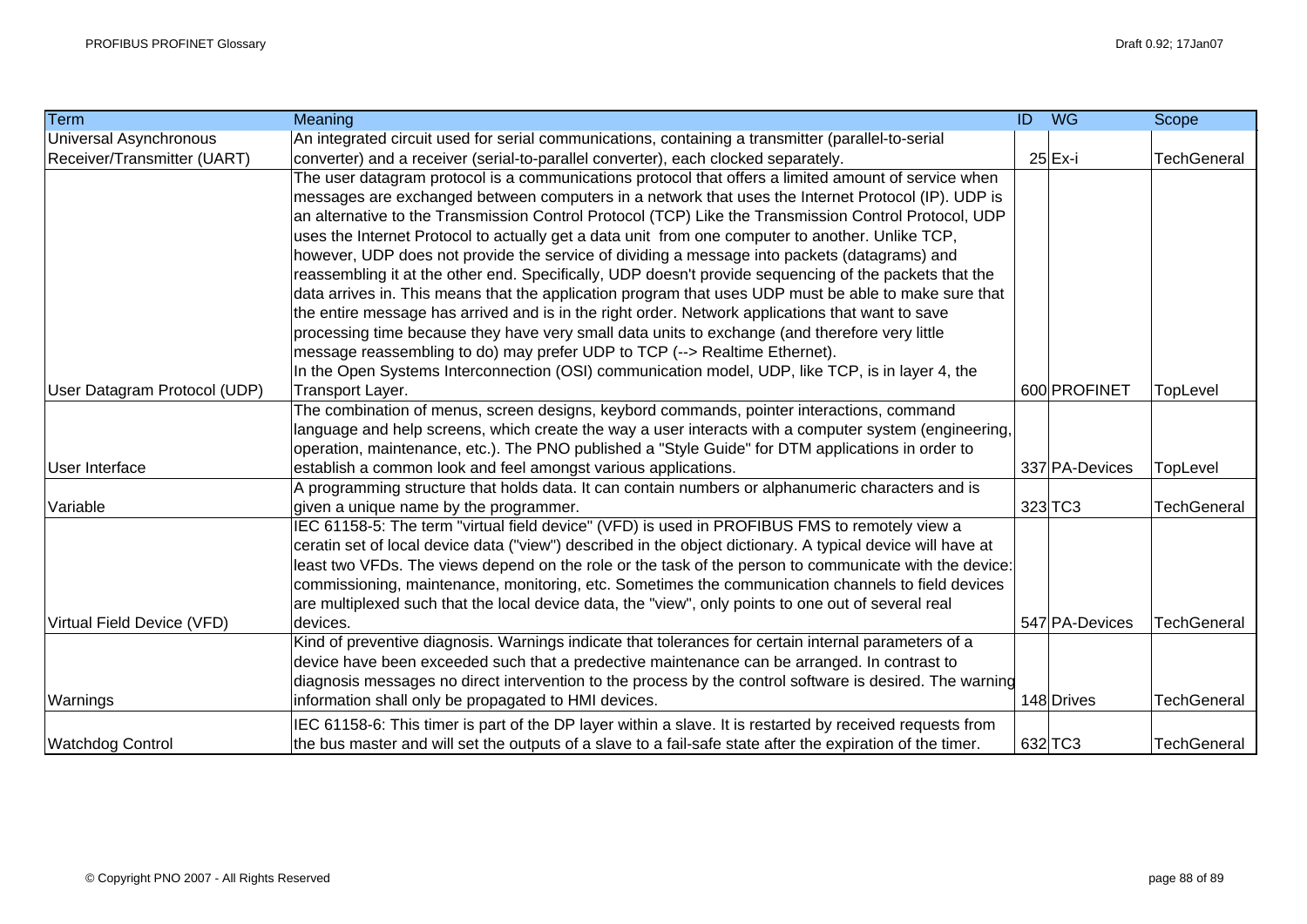| <b>Term</b>               | <b>Meaning</b>                                                                                              | <b>WG</b><br>ID | Scope              |
|---------------------------|-------------------------------------------------------------------------------------------------------------|-----------------|--------------------|
|                           | IEC 61158-5: The watchdog timer is part of the DP layer within a slave. The watchdog time is set by         |                 |                    |
|                           | parameterization at run-up and consists of a watchdog time base (1 or 10 ms) and 2 factors. A selection     |                 |                    |
|                           | can be made during configuration via the GSD file of a slave.                                               |                 |                    |
|                           | This is a slave parameter.                                                                                  |                 |                    |
| Watchdog Time (Twd)       | See "Watchdog control".                                                                                     | 224 Drives      | <b>TechGeneral</b> |
|                           | A wide area network is a geographically dispersed telecommunications network. The term distinguishes        |                 |                    |
|                           | a broader telecommunication structure from a local area network (LAN). A wide area network may be           |                 |                    |
|                           | privately owned or rented, but the term usually connotes the inclusion of public (shared user) networks.    |                 |                    |
| Wide Area Network (WAN)   | An intermediate form of network in terms of geography is a metropolitan area network (MAN).                 | 602 PROFINET    | TopLevel           |
|                           | The PROFIBUS working groups draw up new specifications and profiles, deal with quality assurance            |                 |                    |
|                           | and standardization, work in standardization committees, and take effective marketing measures (trade       |                 |                    |
| <b>Working Group</b>      | fairs, presentations) for expanding PROFIBUS technology                                                     | 339 TC3         | TopLevel           |
|                           | A technical definition of the world wide web is: all the resources and users on the Internet that are using |                 |                    |
|                           | the Hypertext Transfer Protocol (HTTP).                                                                     |                 |                    |
|                           | Here the definition of the Web inventor Tim Berners-Lee: "The World Wide Web is the universe of             |                 |                    |
| World Wide Web            | network-accessible information, an embodiment of human knowledge."                                          | 603 PROFINET    | TopLevel           |
| World Wide Web Consortium | The world wide web consortium develops interoperable technologies (specifications, guidelines,              |                 |                    |
| (W3C)                     | software, and tools) to lead the Web to its full potential (--> www.w3.org).                                | 601 PROFINET    | TopLevel           |
|                           | The "Zentralverband der Elektrotechnik und Elektronikindustrie (ZVEI) e.V.", the German electrical and      |                 |                    |
|                           | electronic manufacturers' association, promotes the common economic, technological and                      |                 |                    |
|                           | environmental policy interests of the German electrical and electronics industry:                           |                 |                    |
| <b>ZVEI</b>               | --> www.zvei.org                                                                                            | 459 PA-Devices  | TopLevel           |